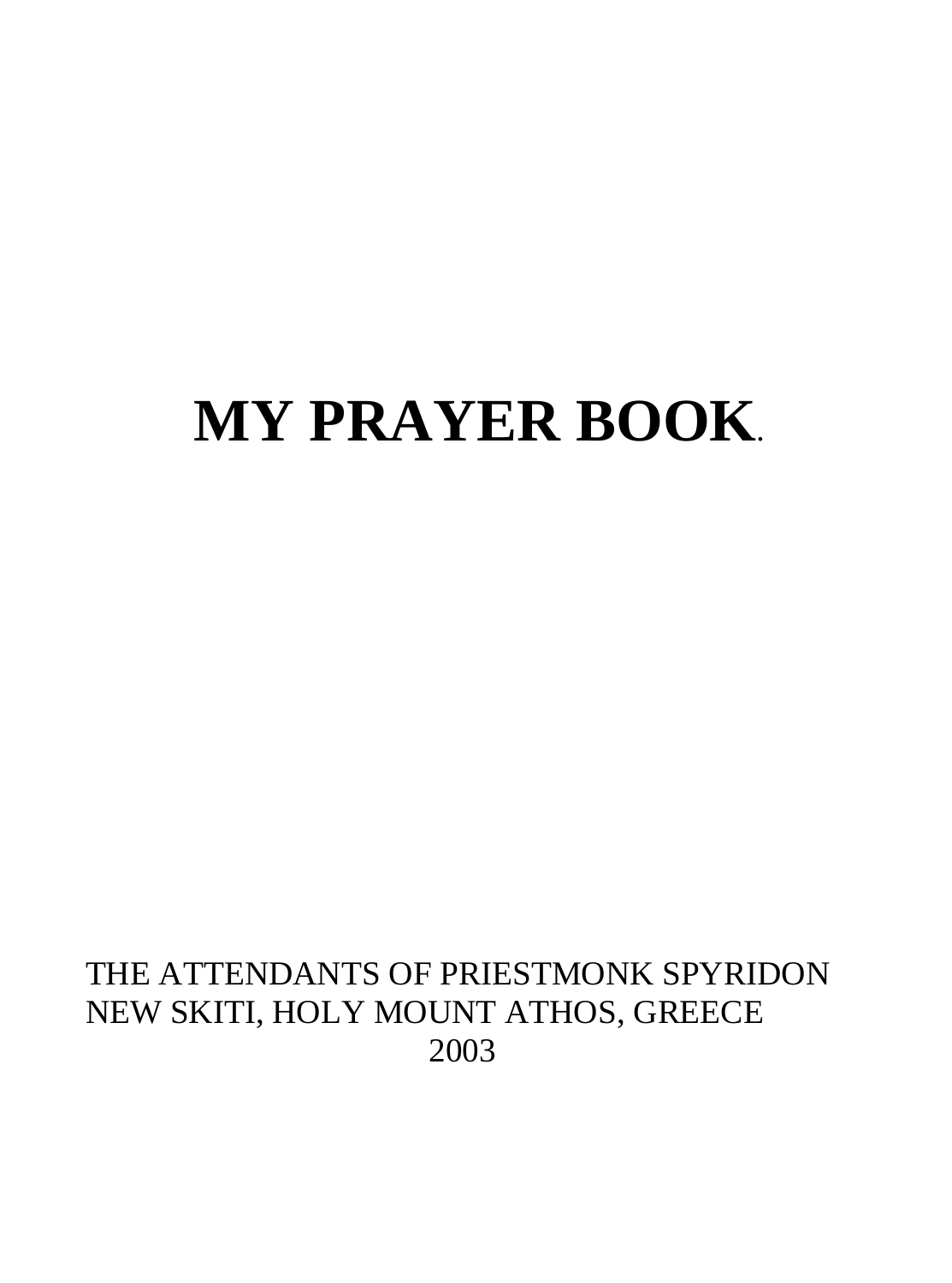Title: MY PRAYER BOOK. COPYRIGHT AND DISTRIBUTION: C/O ATTENDANTS OF PRIESTMONK SPYRIDON ST. SPYRIDON CHURCH, NEW SKITI, MOUNT ATHOS, T.K. 63087, GREECE. Tel: (003) 23770-23354.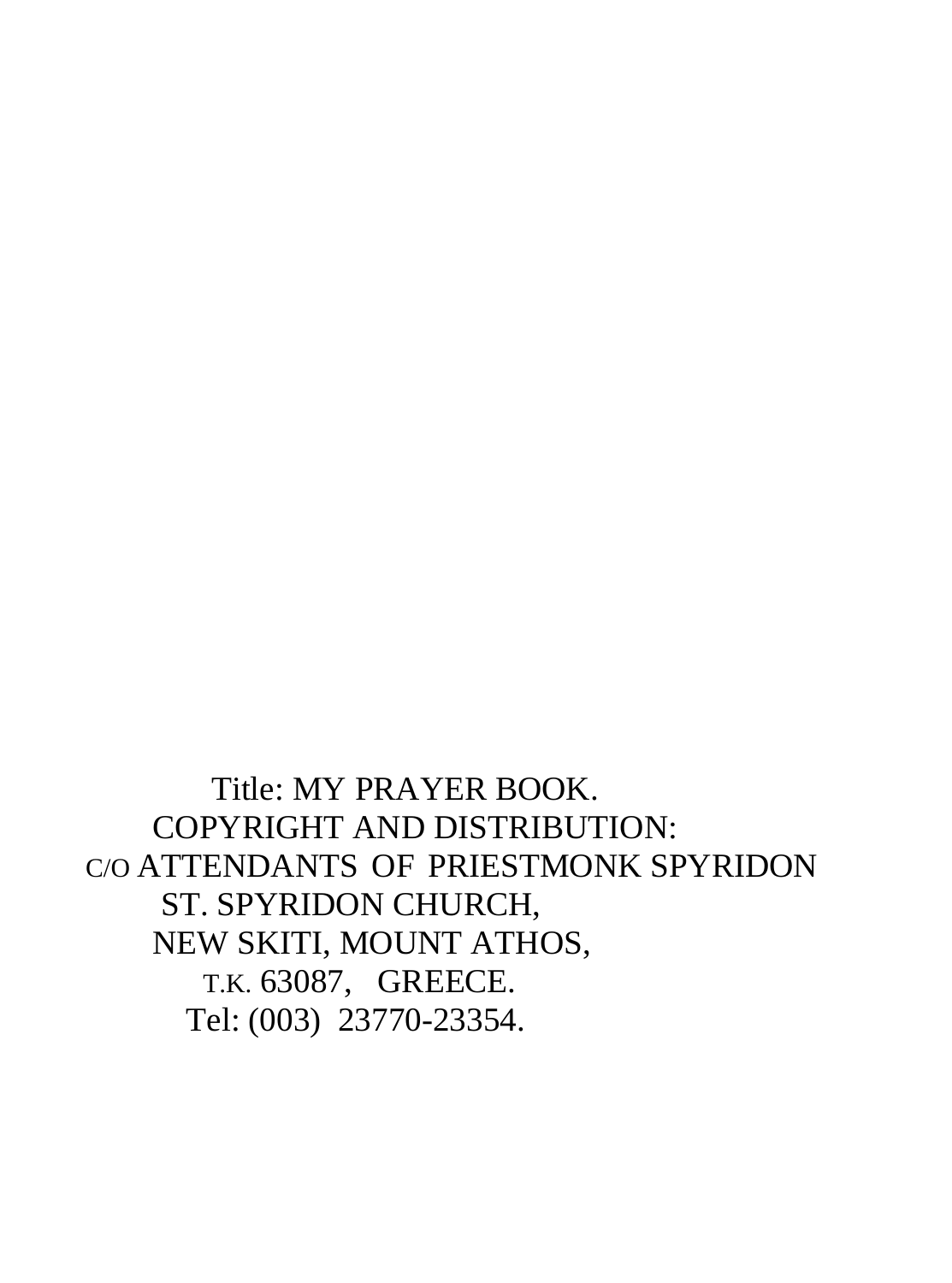### In Memory of Blessed Spiritual Fathers

who guide us on the true paths of Righteousness by the spiritual grace Of God.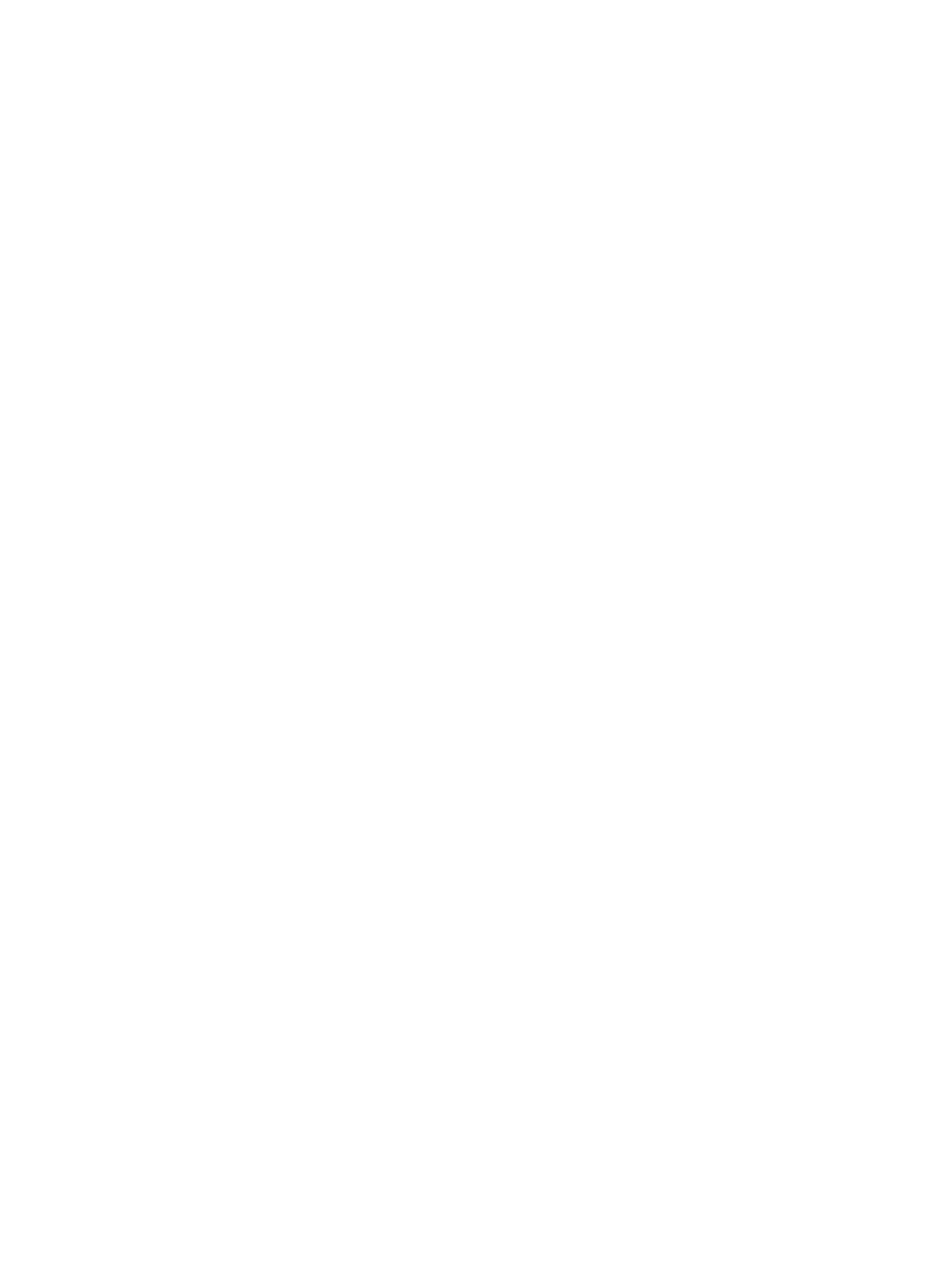#### Contents

| 2. Morning Prayers7                |  |
|------------------------------------|--|
|                                    |  |
| 4. Doxology38                      |  |
|                                    |  |
|                                    |  |
| 7. Salutations to the Mother,      |  |
|                                    |  |
| 8. Small canon to the holy         |  |
|                                    |  |
| 9. Prayers before Meals162         |  |
| 10. Prayers for Renewal week. .169 |  |
| 11. The Fasts of the Church176     |  |
|                                    |  |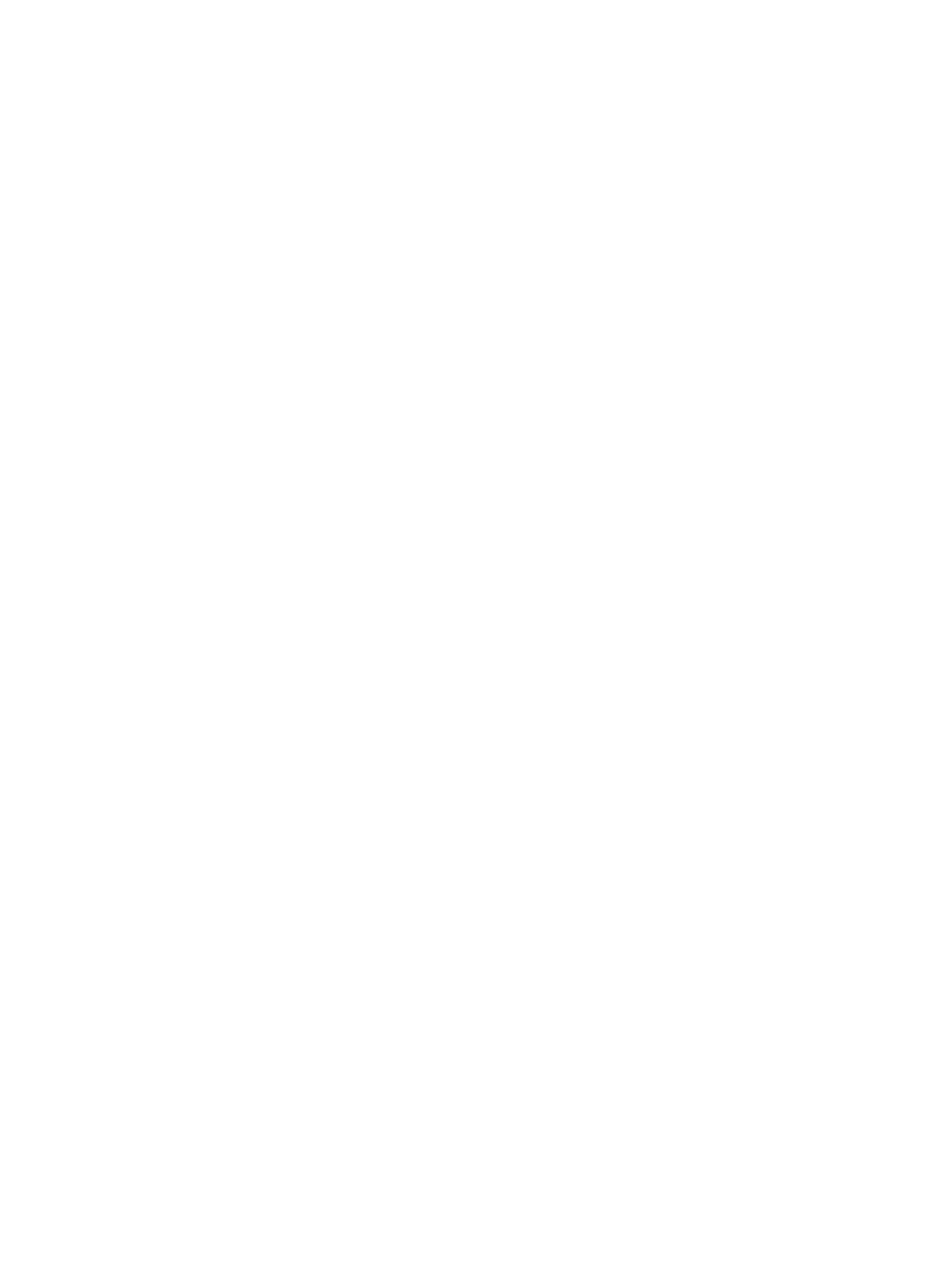#### PROLOGUE

Prayer, according to St. John Chrysostomos, is a large and almighty weapon, a great possession, an insurance to the coming together of man with God, it is a medicine, an neverending richness, the veins of the soul in which the grace of God flows freely through, an invitation to the eternal life. Prayer makes man alike with the Angels. Man, himself, in conver-sation with God.

"Nothing has it's measure". Nothing can compare with it, writes the holy Father.

 Prayer is a skill thus it requires practice and continued effort. It must be made with a zealous soul, with deep concen-tration, so we realize what exactly we are doing, who we are standing in front of and of course who are we in conversation with.

"Pray without ceasing" St. Paul tells us. (1 Thess. 5. V. 17) In joy, in sorrow, with patience and endurance and along with contrition and humility.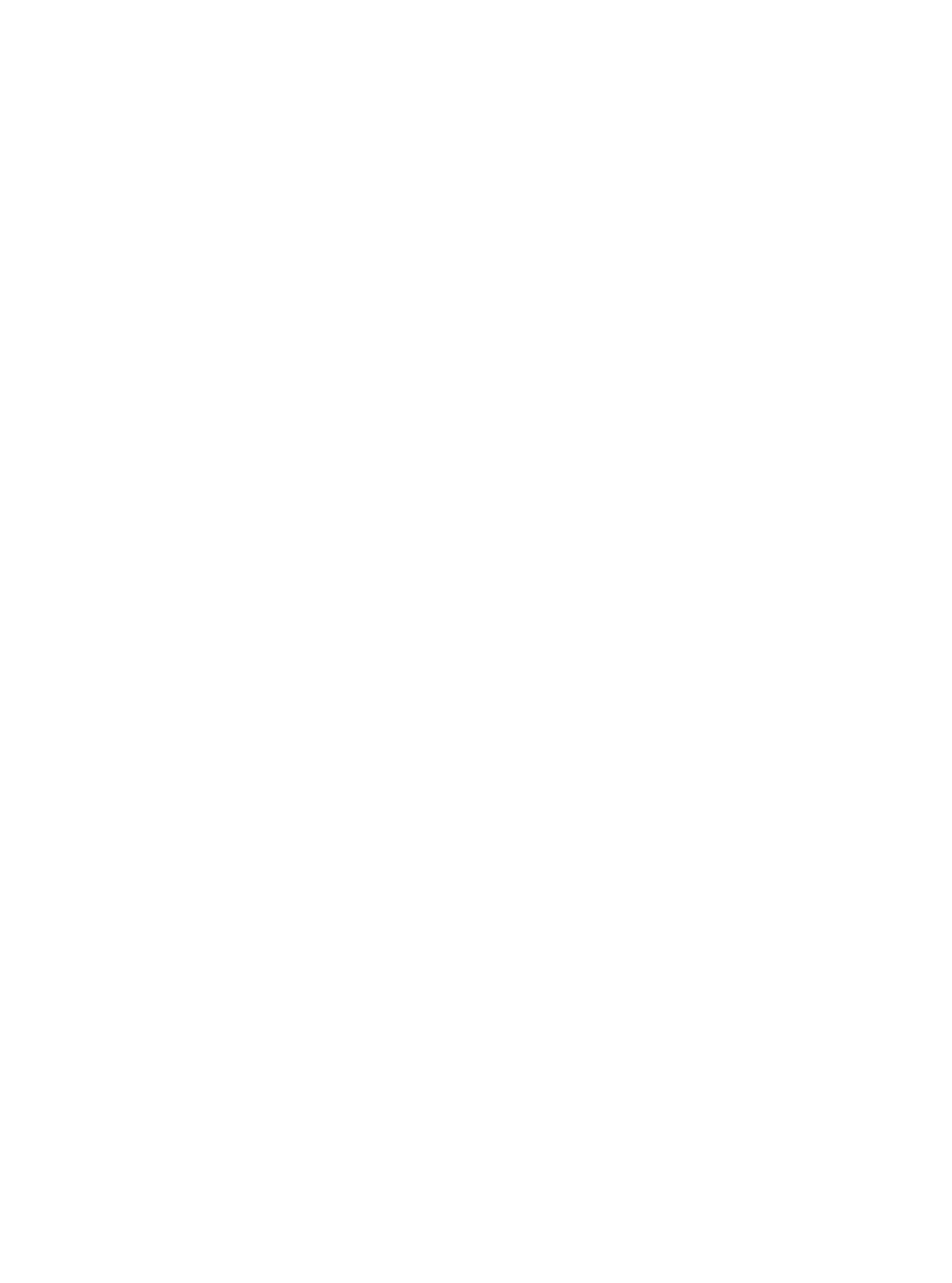# **MORNING PRAYERS**

(After rising from sleep, stand with reverence and fear of God, make the sign of the cross, and say: )

*I* n the name of the Father and the Son and the Holy Spirit. Amen.

Glory to you, our God, glory to you.

 *H* eavenly King, comforter, the Spirit of truth, who are present everywhere filling all things, Treasury of good things and Giver of life, come and dwell in us, Cleanse us of every stain, and save our souls, gracious Lord.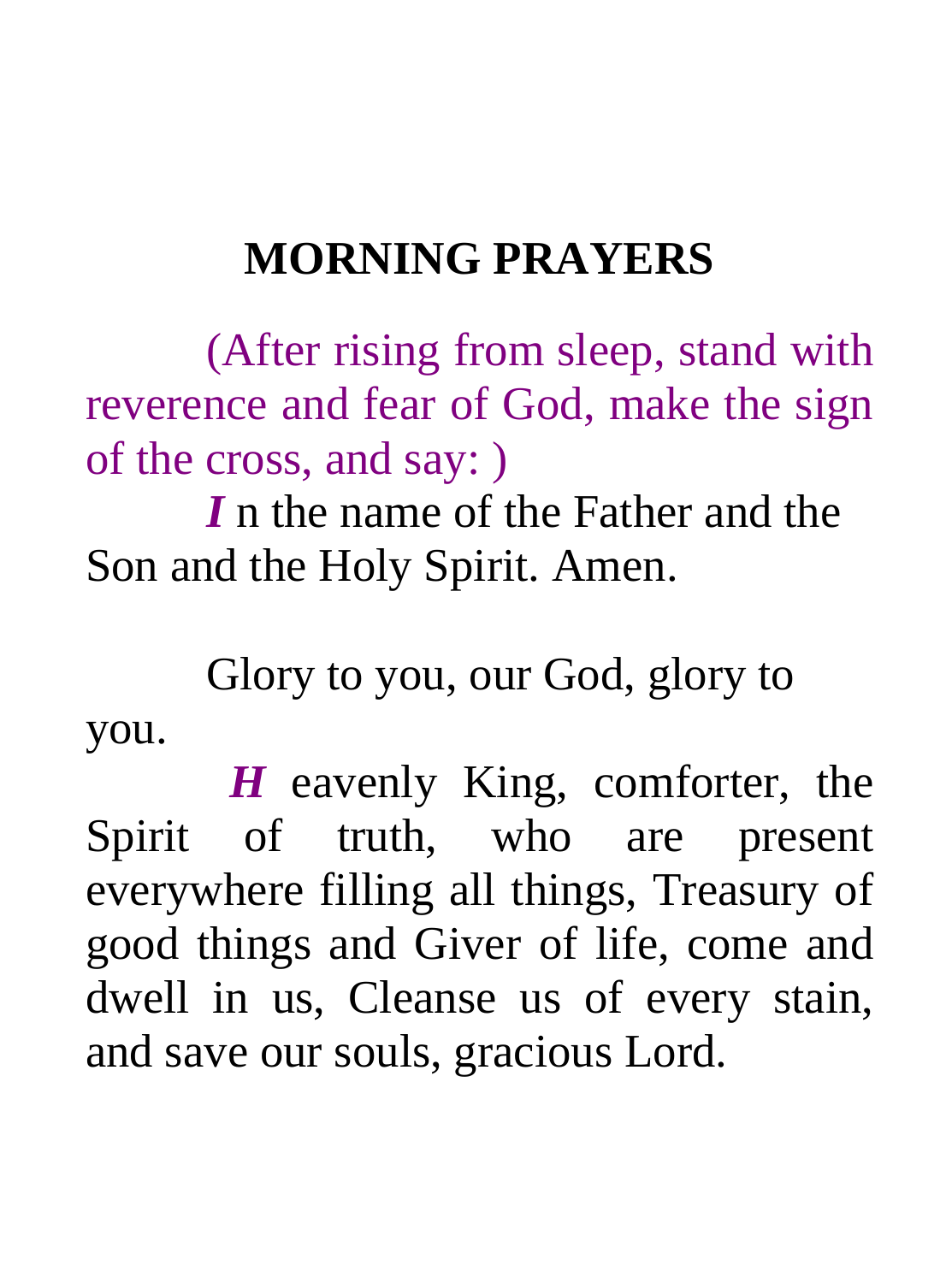*H* oly God, Holy Mighty, Holy Immortal, have mercy on us (3).

*G* lory to the Father and the Son and the Holy Spirit, now and forever and to the ages of ages. Amen.

 *A* ll holy Trinity, have mercy on us , Lord, forgive us our sins. Master, pardon our transgressions. Holy One, visit and heal our infirmities for your name's sake.

 **Lord have mercy (3), Glory to the Father and the Son and the Holy Spirit, now and forever and to the ages of ages. Amen.** 

*O*ur Father, who art in heaven,

hallowed be thy name.

Thy kingdom come.

Thy will be done, on earth as it is in heaven.

Give us this day our daily bread,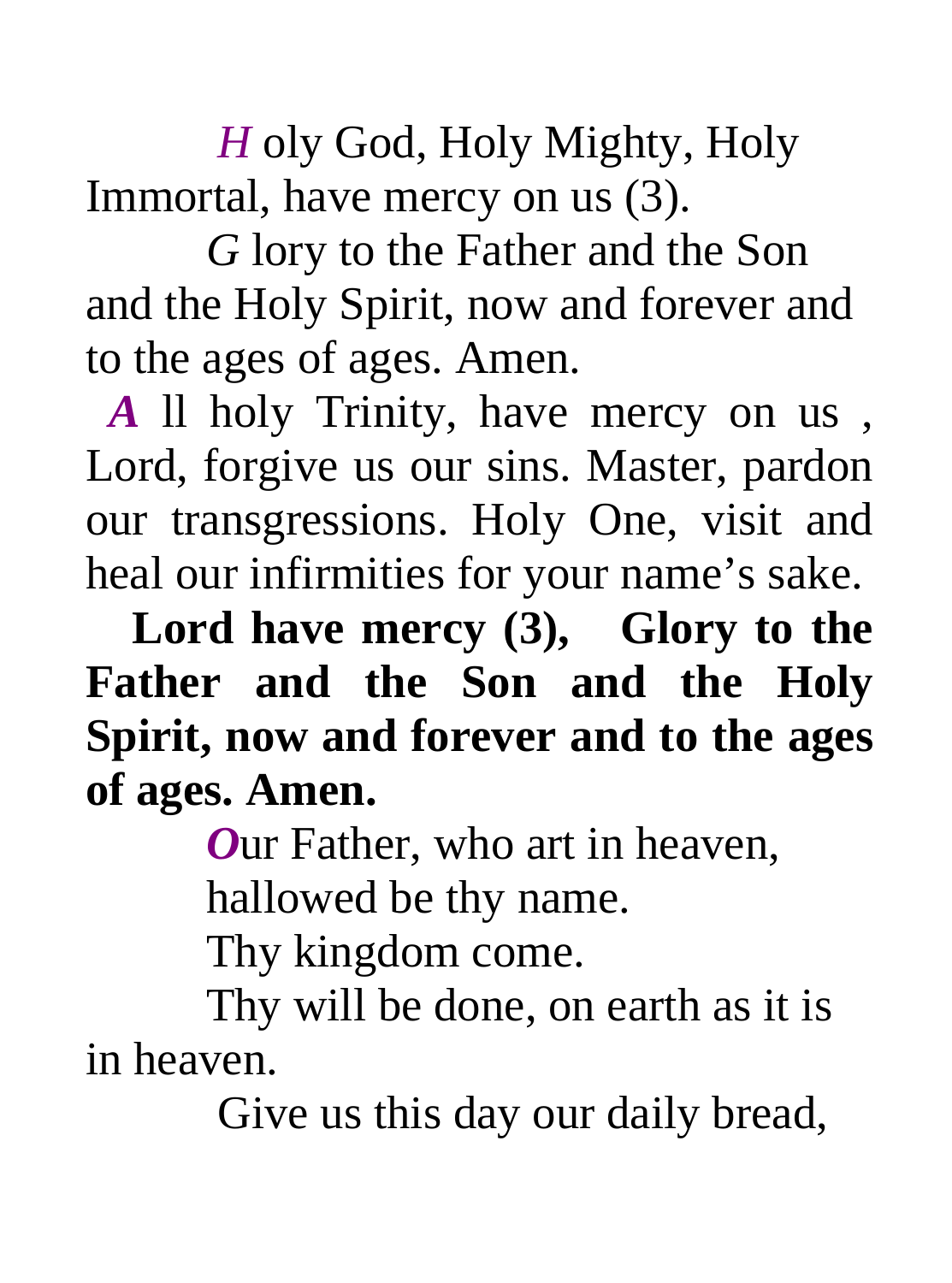and forgive us our trespasses, as we forgive those who trespass against us, and lead us not into temptation, but deliver us from evil.

For yours is the kingdom and the power and the glory, of the Father and the Son and the Holy Spirit, now and forever and to the ages of ages. Amen.

*H* aving risen from sleep, we fall down before you. O good One, and sing to you, mighty One, the angelic hymn: Holy, holy, holy art thou, O God. Through the prayers of the Theotokos, have mercy on us.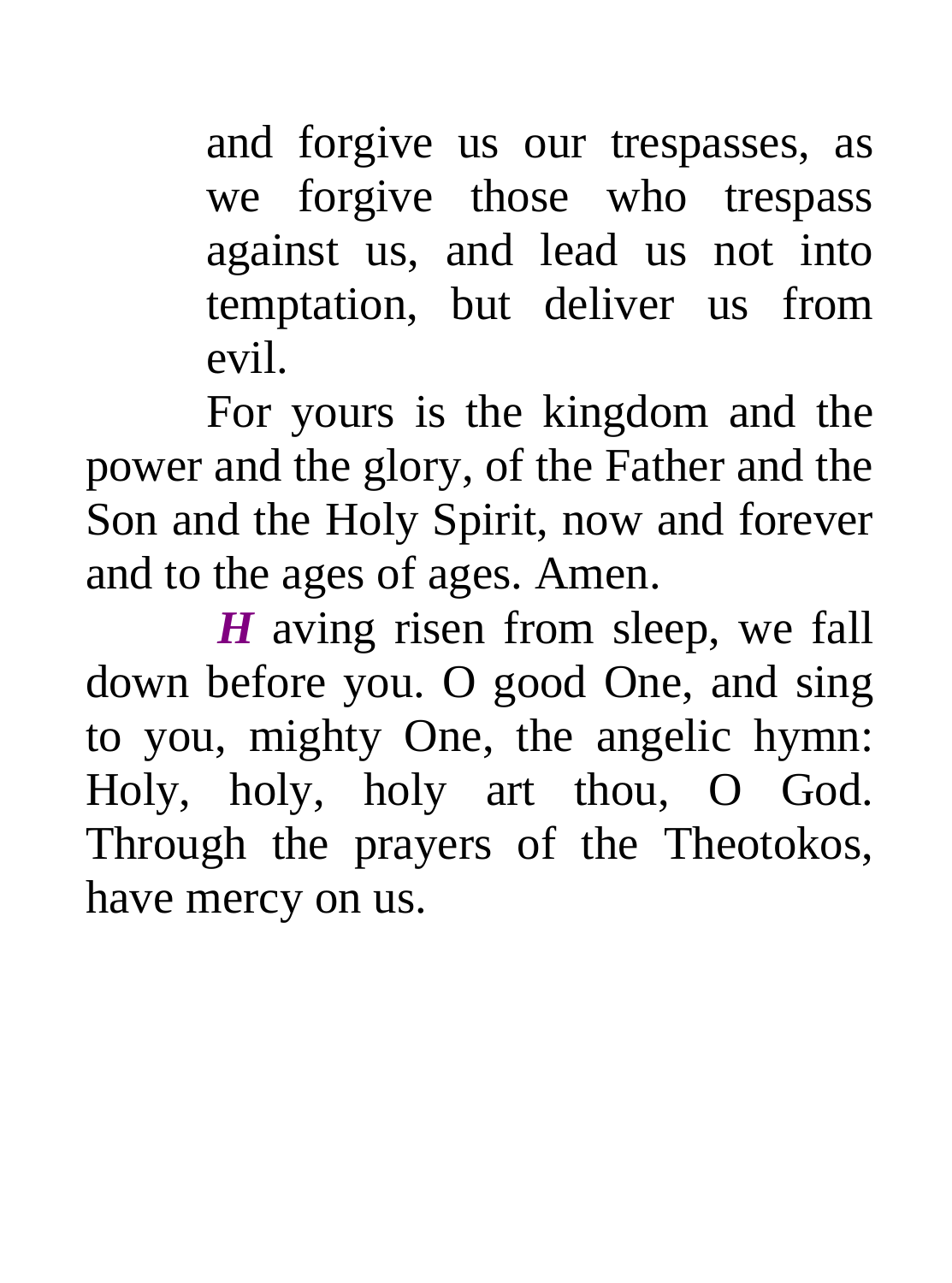# **Glory to the Father and the Son and the Holy Spirit.**

*H* aving aroused me from sleep and bed, O Lord, enlighten my mind and open my heart and lips that I may sing to you, Holy, holy, holy, art thou, O God. Through the prayers of the Theotokos, have mercy on us. Now and forever and to the ages of ages. Amen.

*S*uddenly the judge will come and everyone's deeds will be revealed. But with awe we cry out in the middle of the night: Holy, holy, holy art thou, o God, through the prayers of the Theotokos, have mercy on us.

# **Lord have mercy (12)**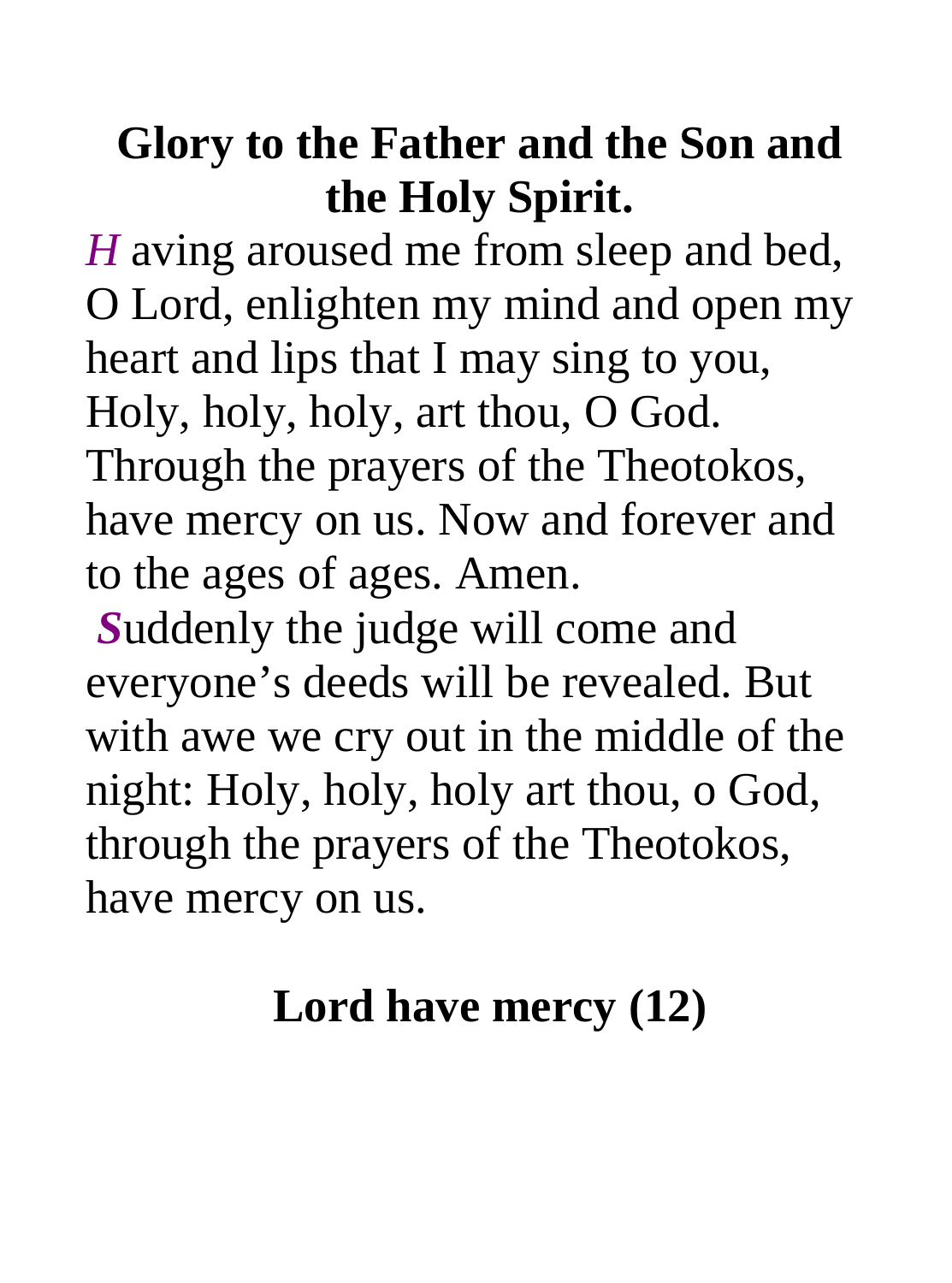# THANKSGIVING PRAYER

 $\overline{A}$  s I rise from sleep, I thank you, Holy Trinity, for because of your great goodness and patience, you were not angry with me, an idler and sinner, nor have you destroyed me in my sins, but have shown your usual love for me. And when I was prostrate in despair, you raised me to glorify with your power. Enlighten now my mind's eye, open my mouth to study your words and understand your commandments, to do your will and sing to you in heartfelt adoration, and praise your most holy name, of the Father and the Son and the Holy Spirit, now and forever and to the ages of ages. Amen.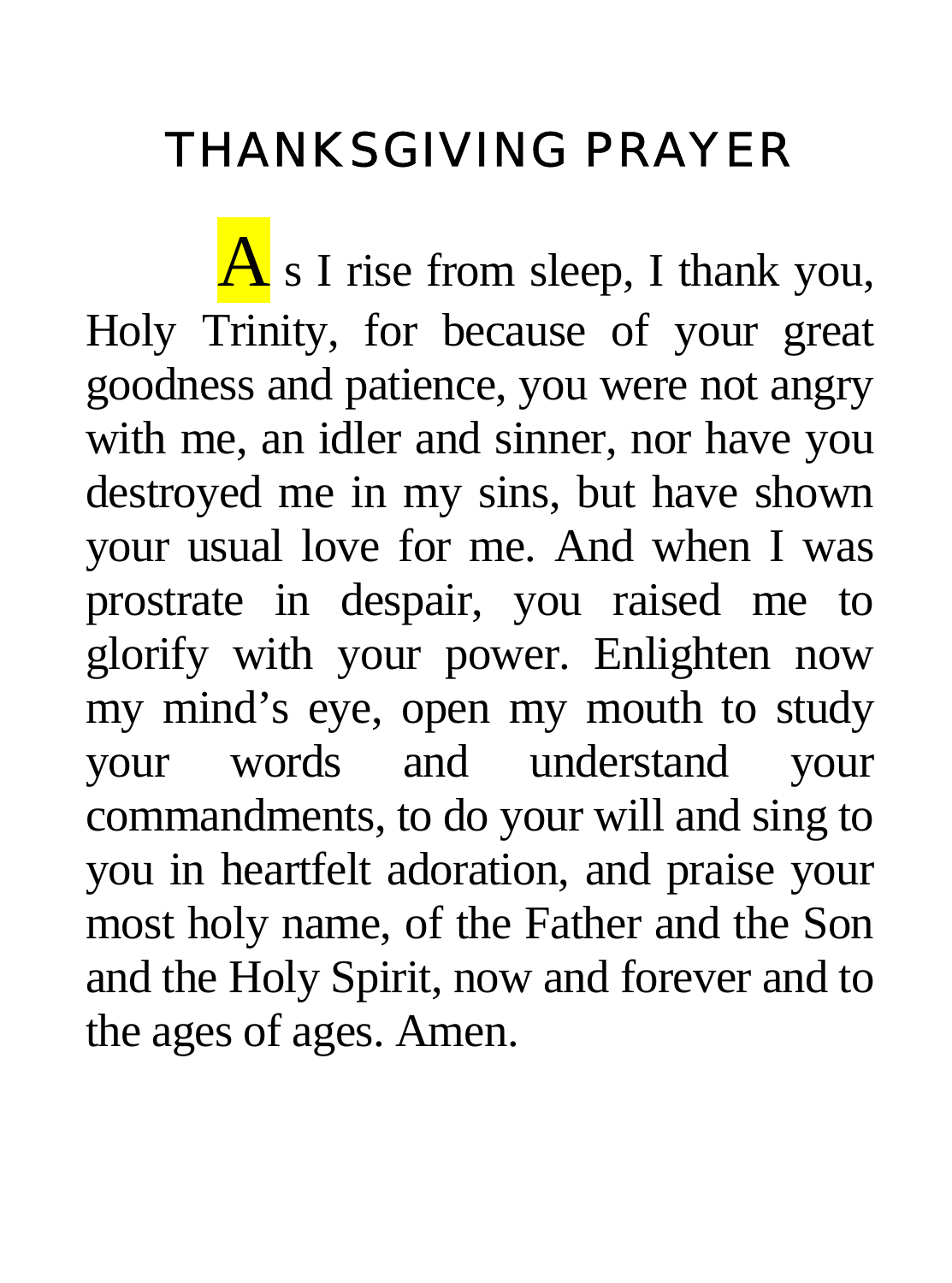### **ANOTHER PRAYER**

*G*lory to you, King, God almighty, who through your divine and loving providence have consented that I, an unworthy sinner, should rise from sleep and obtain entrance into your holy house. Accept, Lord, the voice of my prayer as you accept those of your holy and spiritual powers. And that not through my defiled lips, but from a pure heart and humble spirit. Praise may be offered to you so that I also, with the bright lamp of my soul, may become a companion of the wise virgins and glorify you, God the Word, who is glorified in the Father and the Spirit. Amen.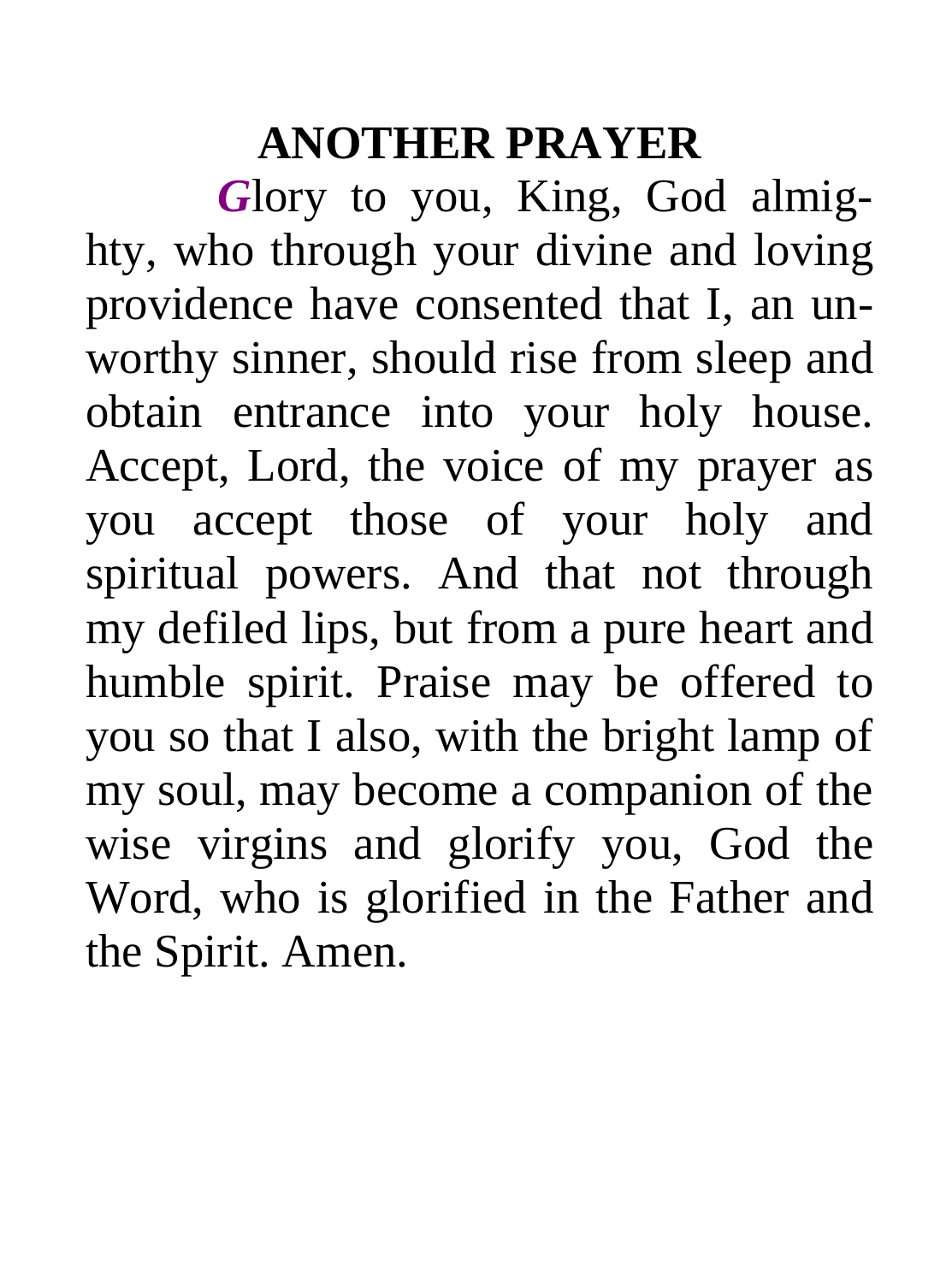Come, let us worship and fall down before our King and God.

Come, let us worship and fall down before Christ, our King and God.

Come, let us worship and fall down before Christ himself, our King and our God.

PSALM 50(51)

*H* ave mercy upon me, O God according to your great mercy, and according to the multitude of your compassion blot out my transgression.

Wash me thoroughly from my sin. For I acknowledge my iniquity, and my sin is ever before me.

 Against you, you only, have I sinned, and done evil in your sight, that you may be found just when you speak, and victorious when you are judged.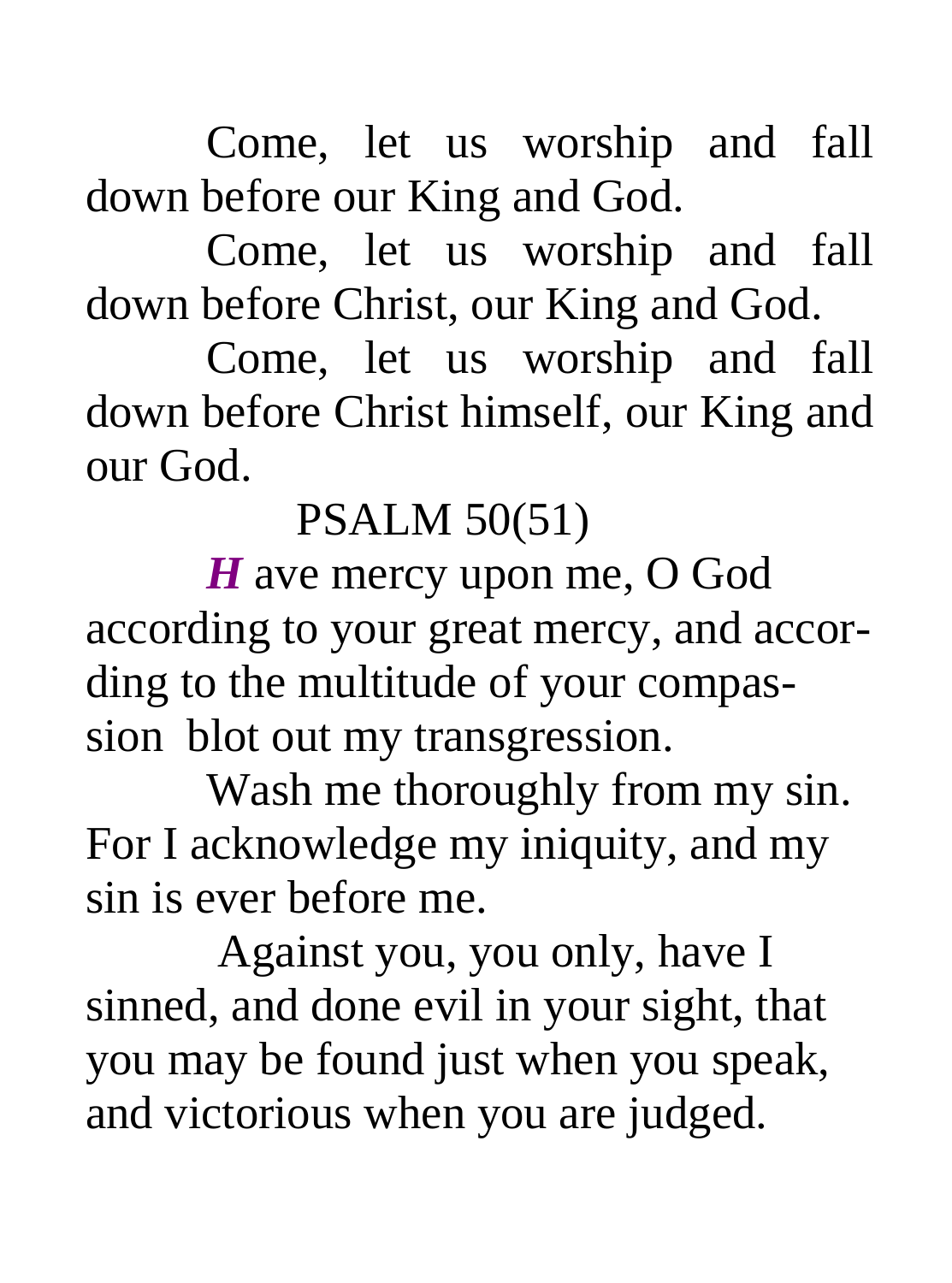For behold, I was conceived in iniquity, and in sin mother bore me.

For behold, you have loved truth, you have made known to me the secret and hidden things of your wisdom.

You shall sprinkle me with hyssop, and I shall be made clean, you shall wash me, and I shall be whiter than snow.

Make me to hear joy and gladness that the afflicted bones may rejoice.

Turn your face away from my sins, and blot out all my iniquities.

Create in me a clean heart, O God, and renew a steadfast spirit within me.

Cast me not away from your presence, and take not your Holy Spirit from me.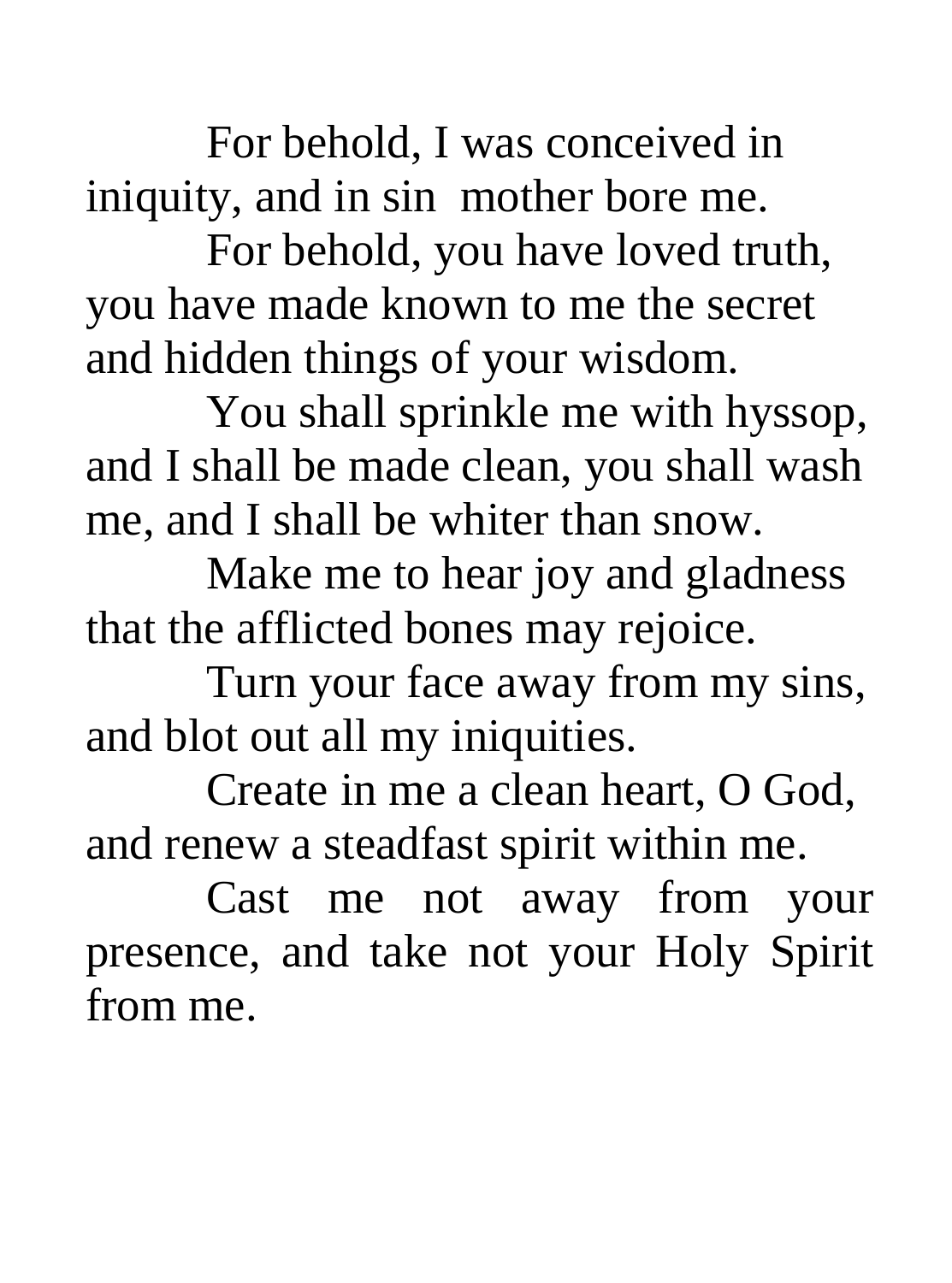Restore to me the joy of your salvation, and establish me with your governing Spirit.

I shall teach transgressors your ways, and the ungodly shall turn back to you.

Deliver me from bloodguiltiness, O God, the God of my salvation, my tongue shall joyfully declare your righteousness.

Lord, open my lips, and my mouth shall declare your praise,

For if you had desired sacrifice, I would give it, you do not delight in burnt offerings.

A sacrifice to God is a broken spirit,

God will not despise a broken and a humble heart.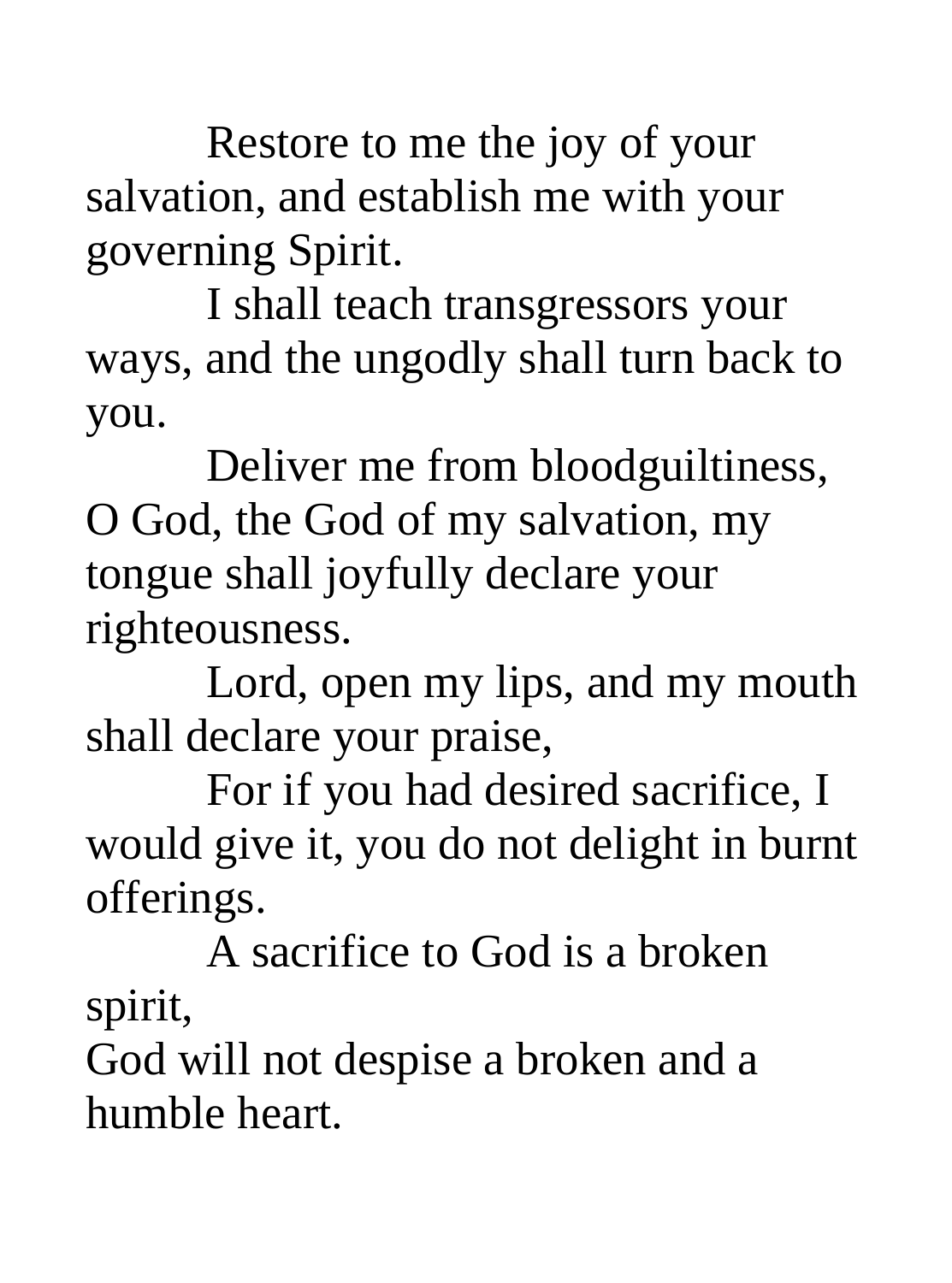Do well in your good pleasure to Zion and let the walls of Jerusalem be built.

Then you shall be pleased with a sacrifice of righteousness, with oblation and whole burnt offerings.

Then they shall offer bulls on your altar.

### **THE SYMBOL OF FAITH**

*I* believe in one God, the Father, the Almighty, creator of heaven and earth and all things visible and invisible.

And in one Lord Jesus Christ, the only begotten Son of God, begotten of the Father before all ages.

Light of Light, true God of true God, begotten, not created, of one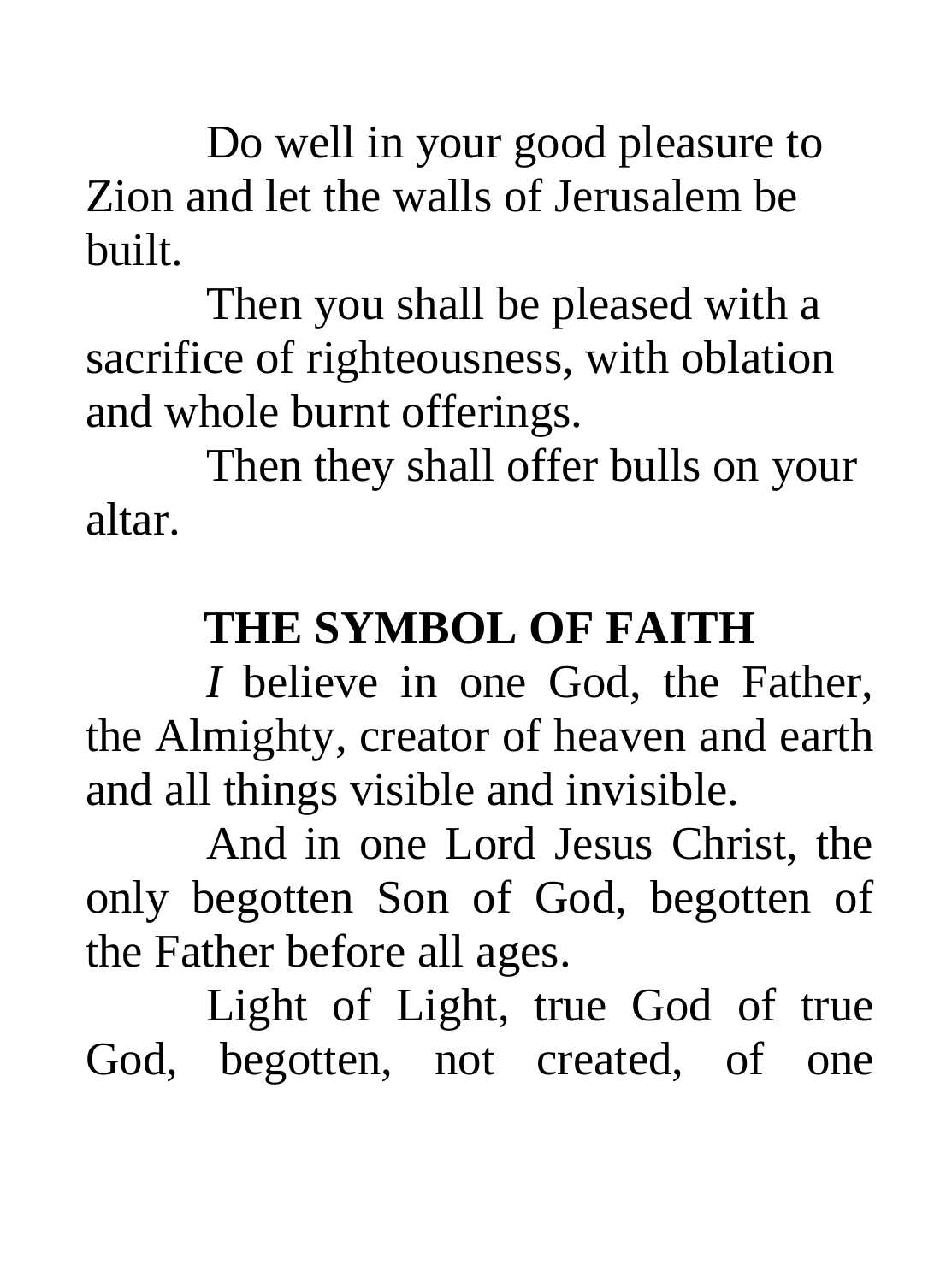essence with the Father, through whom all things were made.

For us and for our salvation he came down from heaven and was incarnate by the Holy Spirit and the Virgin Mary and became man.

He was crucified for us under Pontius Pilate, and suffered, and was buried.

 On the third day he rose according to the Scriptures. He ascended into heaven and is seated at the right hand of the Father.

He will come again in glory to judge the living and the dead.

His kingdom will have no end.

And in the Holy Spirit, the Lord the Giver of life, who proceeds from the Father, who together with the Father and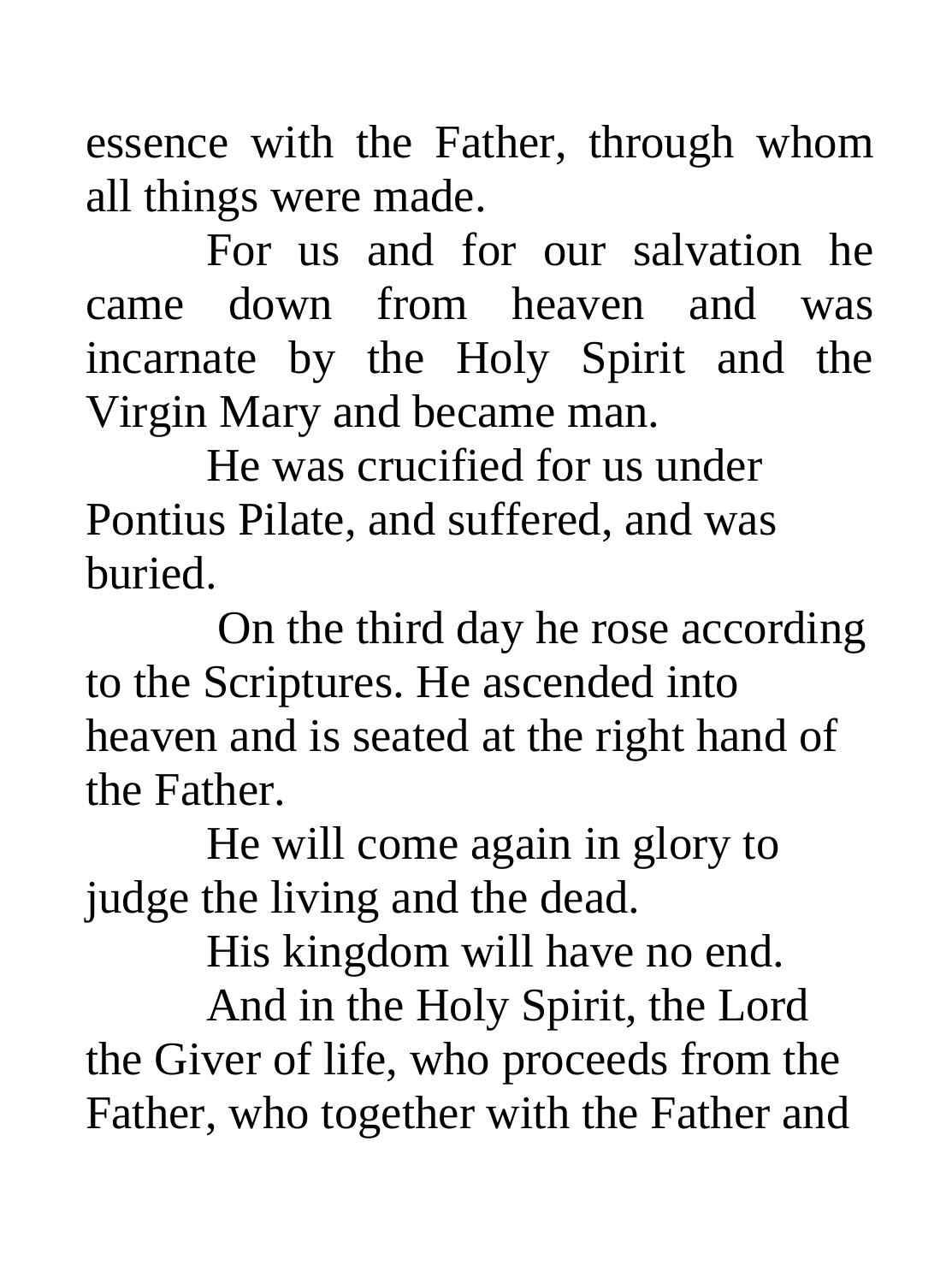the Son is worshiped and glorified, who spoke through the prophets.

 In one, holy, catholic, and apostolic Church.

I acknowledge one baptism for the forgiveness of sins.

I expect the resurrection of the dead.

And the life of the age to come. Amen.

 Glory to the Father and to the Son and to the Holy Spirit. Now and forever and to the ages of ages. Amen. Lord have mercy (3)

 Through the prayers of our holy Fathers, Lord Jesus Christ, have mercy on us, and save us. Amen.

ATTENTION, (many Christians have the blessed habit of reading the SIX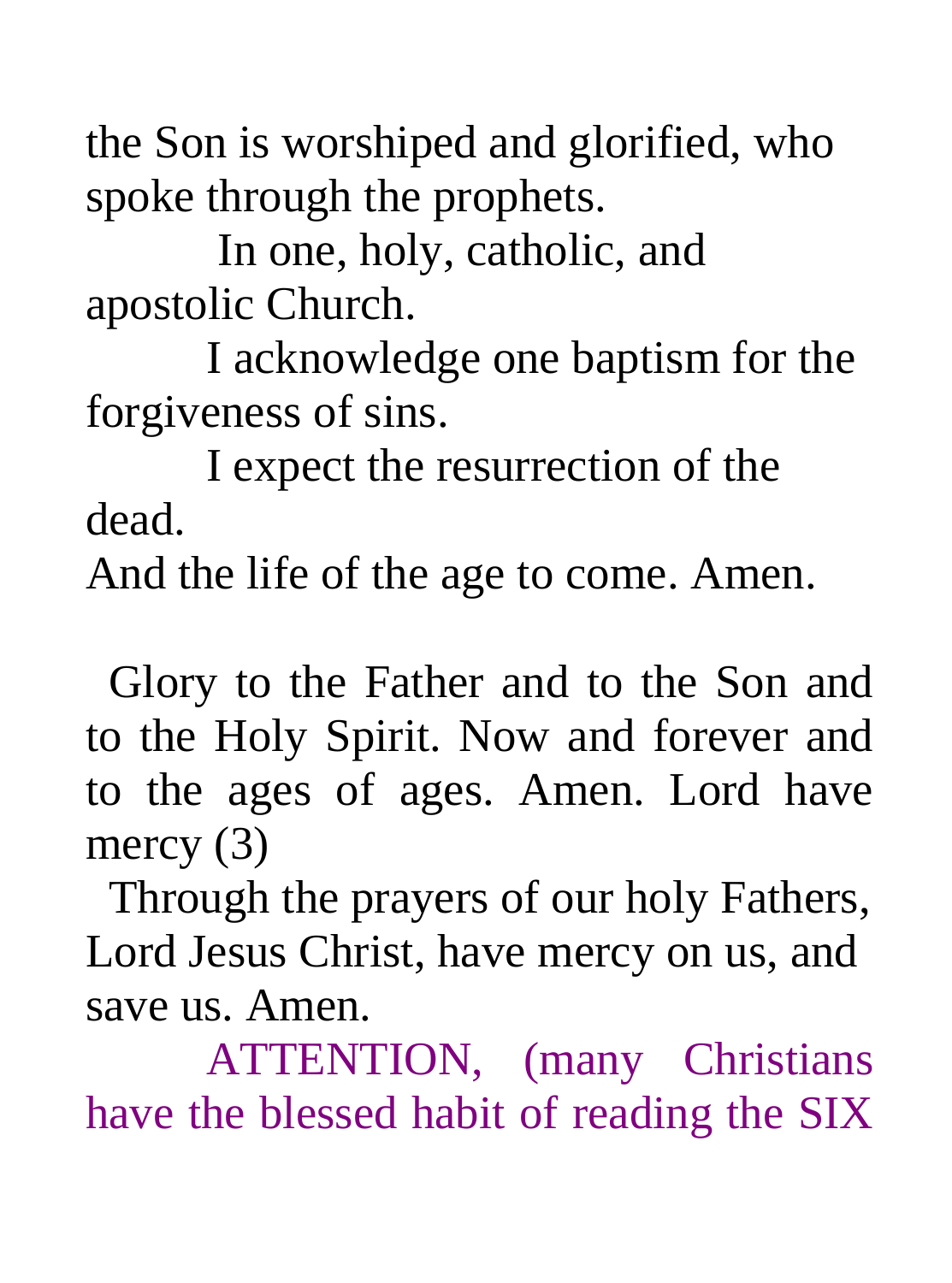PSALMS and the small DOXOLOGY ,in their morning praise to God. )

# **THE SIX PSALMS**

*H***oly God, Holy Mighty, Holy Immortal, have mercy on us (3). Glory to the Father and to the Son and the Holy Spirit, now and forever and to the ages of ages. Amen.** 

*A* ll holy trinity, have mercy on us. Lord forgive us our sins. Master, pardon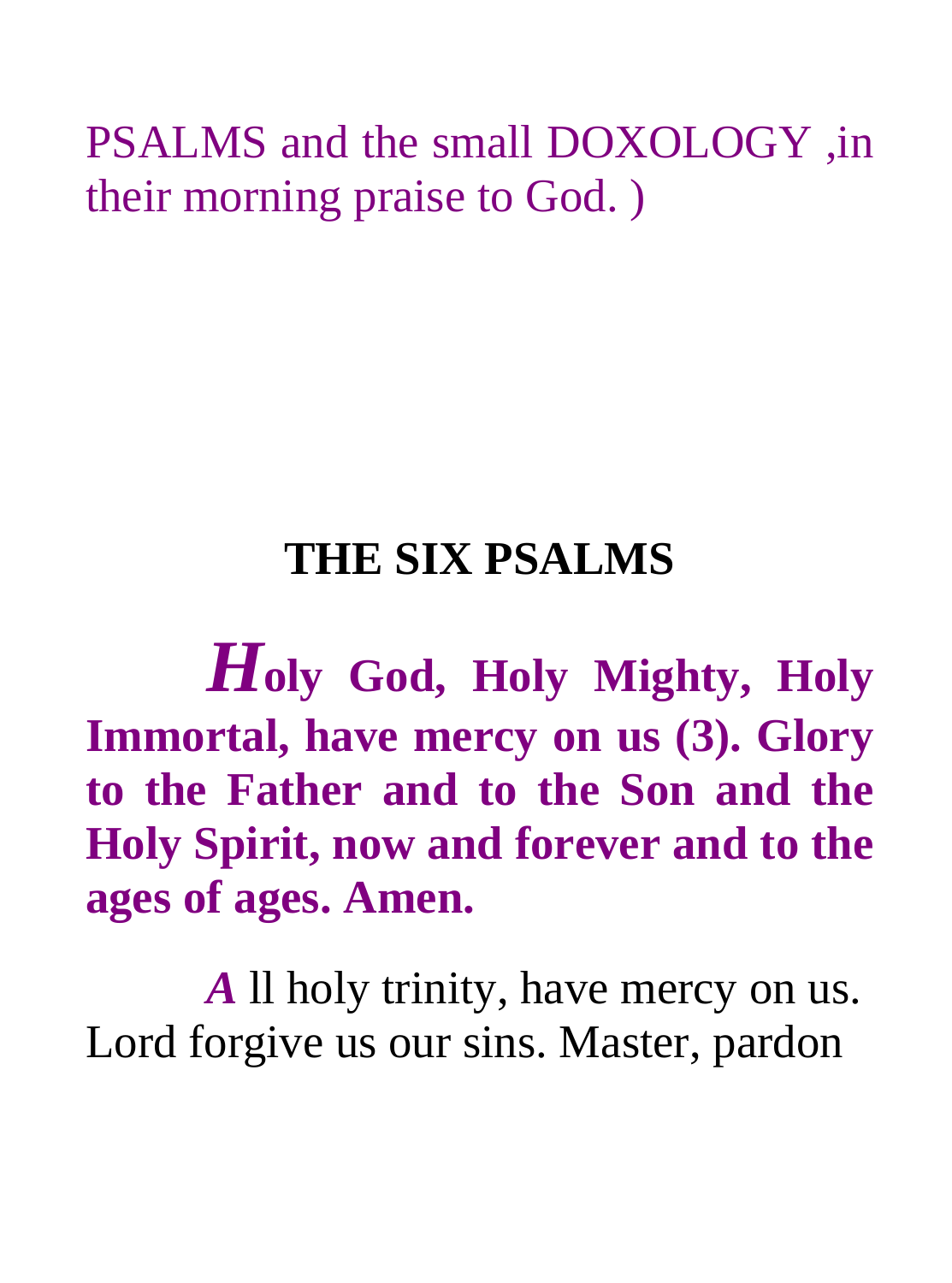our transgressions. Holy One, visit and heal our infirmities for your name's sake.

 **Glory to the Father and the Son and the Holy Spirit, now and forever and to the ages of ages. Amen.** 

> *O* ur Father who art in heaven. Hallowed be thy name.

Your kingdom come,

Your will be done,

on earth as it is in heaven.

Give us this day our daily bread,

And forgive us our trespasses,

As we forgive those who trespass against us.

> And lead us not into temptation, But deliver us from evil.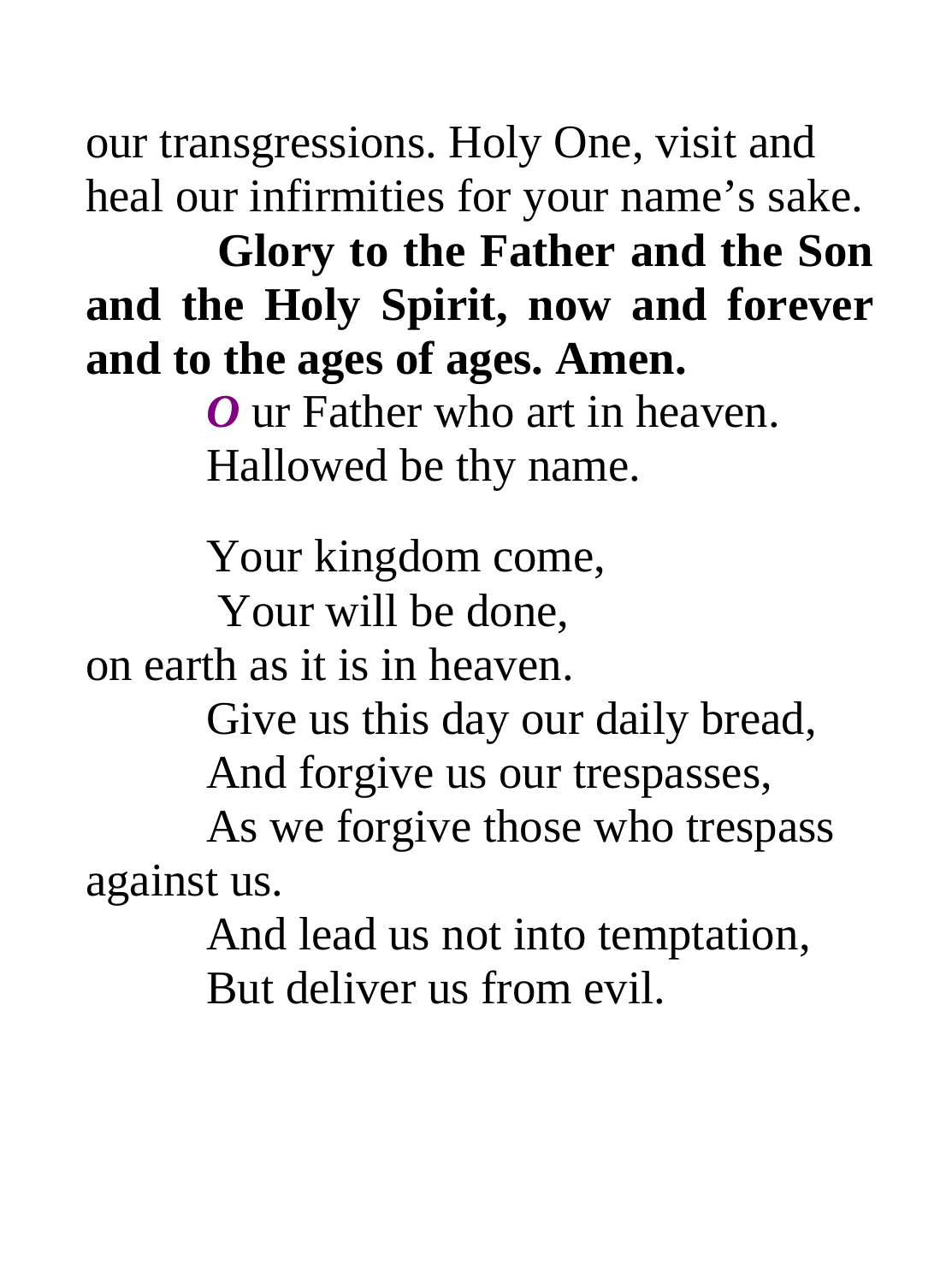Through the prayers of the holy fathers, Lord Jesus Christ have mercy upon us and save us. Amen.

 *L* ord save your people and bless your inheritance. Grant victory to the Orthodox over their adversaries and guard your commonwealth with your cross.

Glory to the Father and the Son and the Holy Spirit.

*You* were lifted up upon the cross of your own will, Christ our God. Grant your mercy upon the new commonwealth that bears your name. In strength make glad the orthodox, giving them victory over their adversaries. May they have your alliance as a weapon of peace, and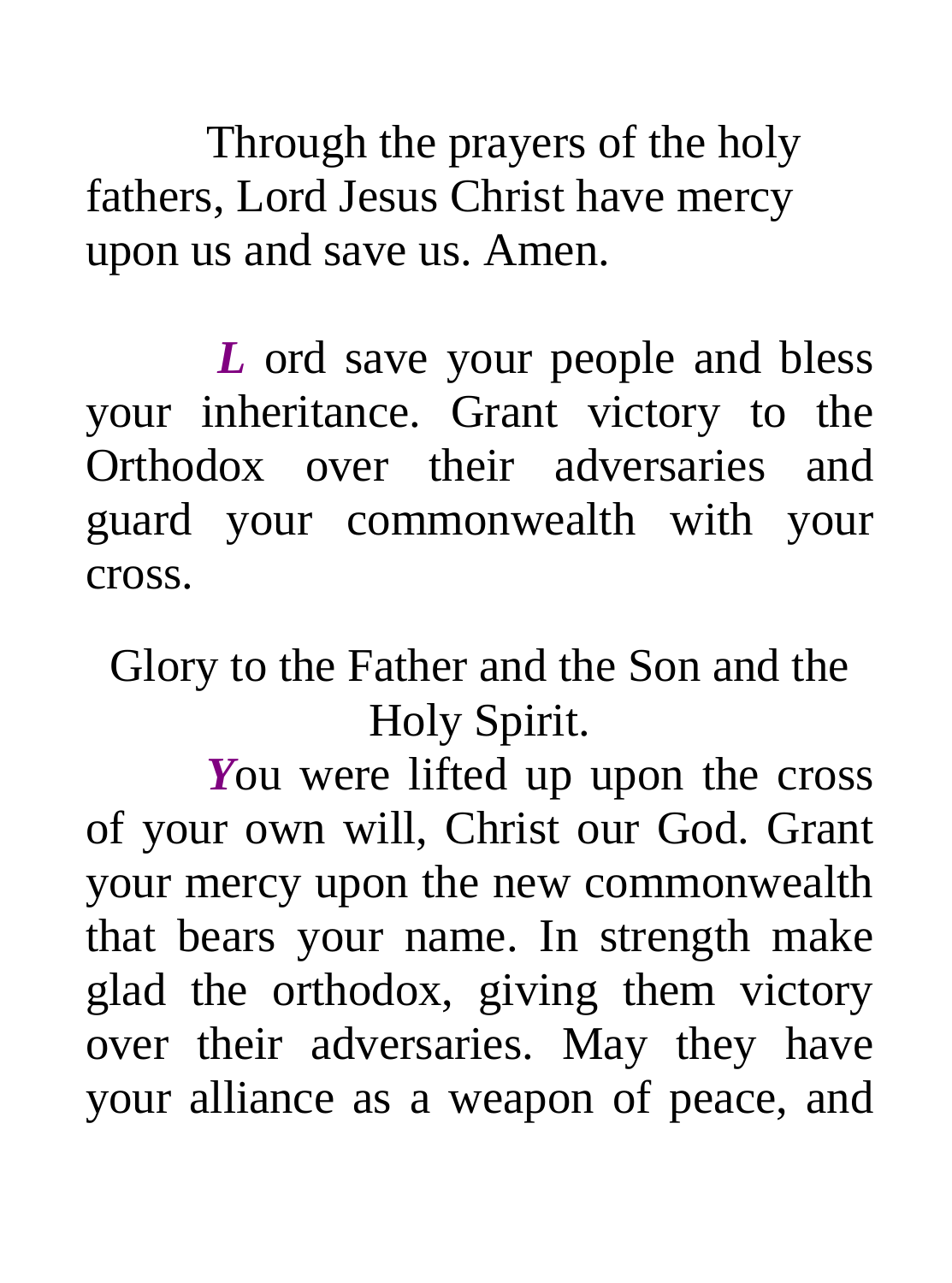an invincible trophy. Now and forever and to the ages of ages. Amen.

*O* awesome and ever-present protection, do not overlook, O gracious one, our supplications.

*M* ost praised Theotokos, establish the Orthodox people, save those whom you have called to govern and grant them victory from above, for you have given birth to God, only blessed one.

Lord have mercy (3 times) Glory to God in the highest, and on earth peace, good will among all people. (3)

*L*ord open my lips and my mouth shall proclaim your praise (2).

# **PSALM 3.**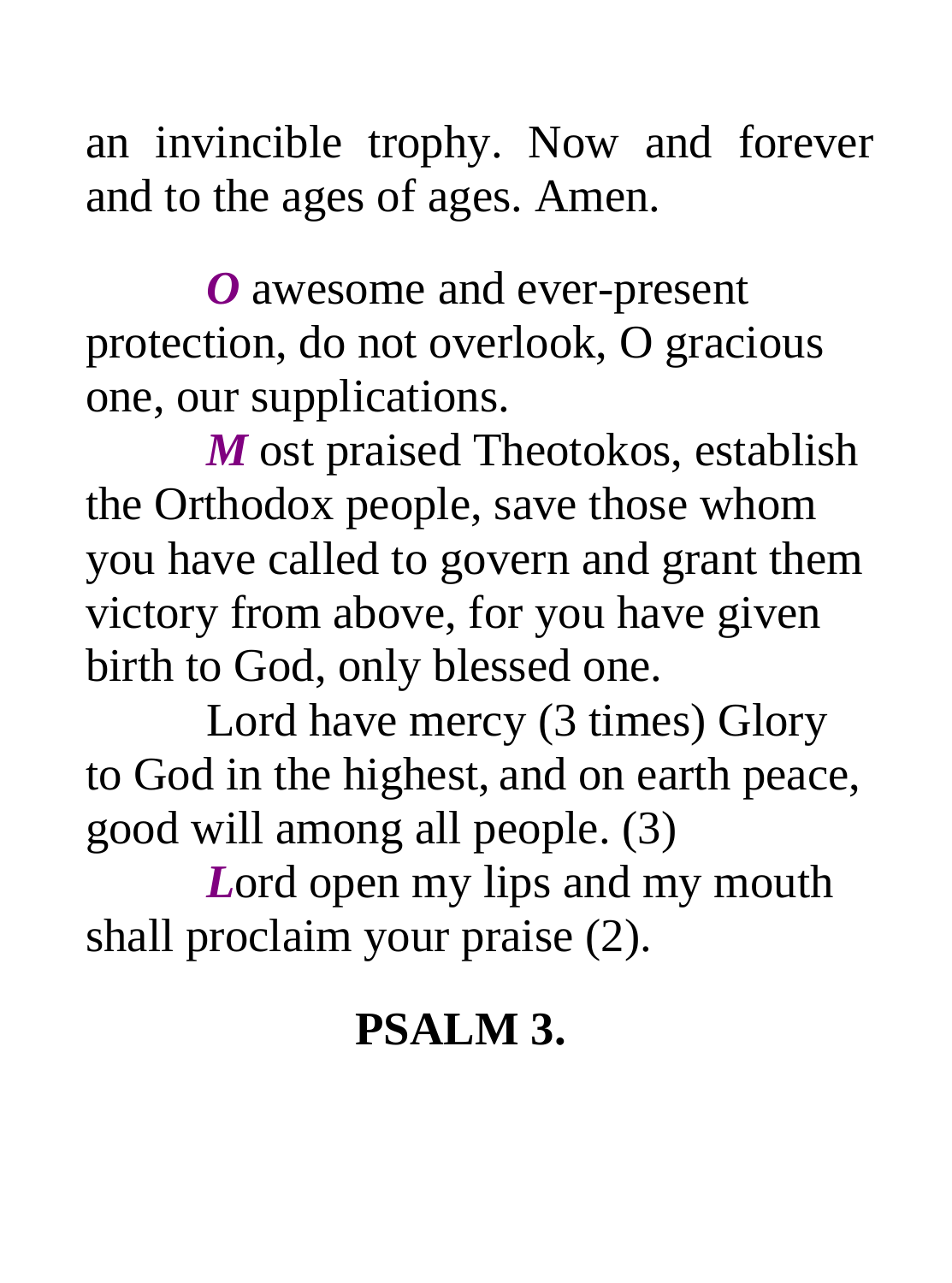*L*ord, why have they multiplied who afflict me?

Many rise up against me. Many say to my soul there is no salvation for him in his God. But you, Lord, are my helper, my glory, and the one who lifts up my head. I cried to the Lord with my voice, and he heard me from his holy mountain. I lay down and slept, I awoke, for the Lord will help me. I will not be afraid of ten thousands of people who have set themselves against me all around.

 Arise, Lord, save me, my God. For you have struck all those who without cause are my enemies, you have broken the teeth of sinners. Salvation belongs to the Lord, and your blessing is upon your people.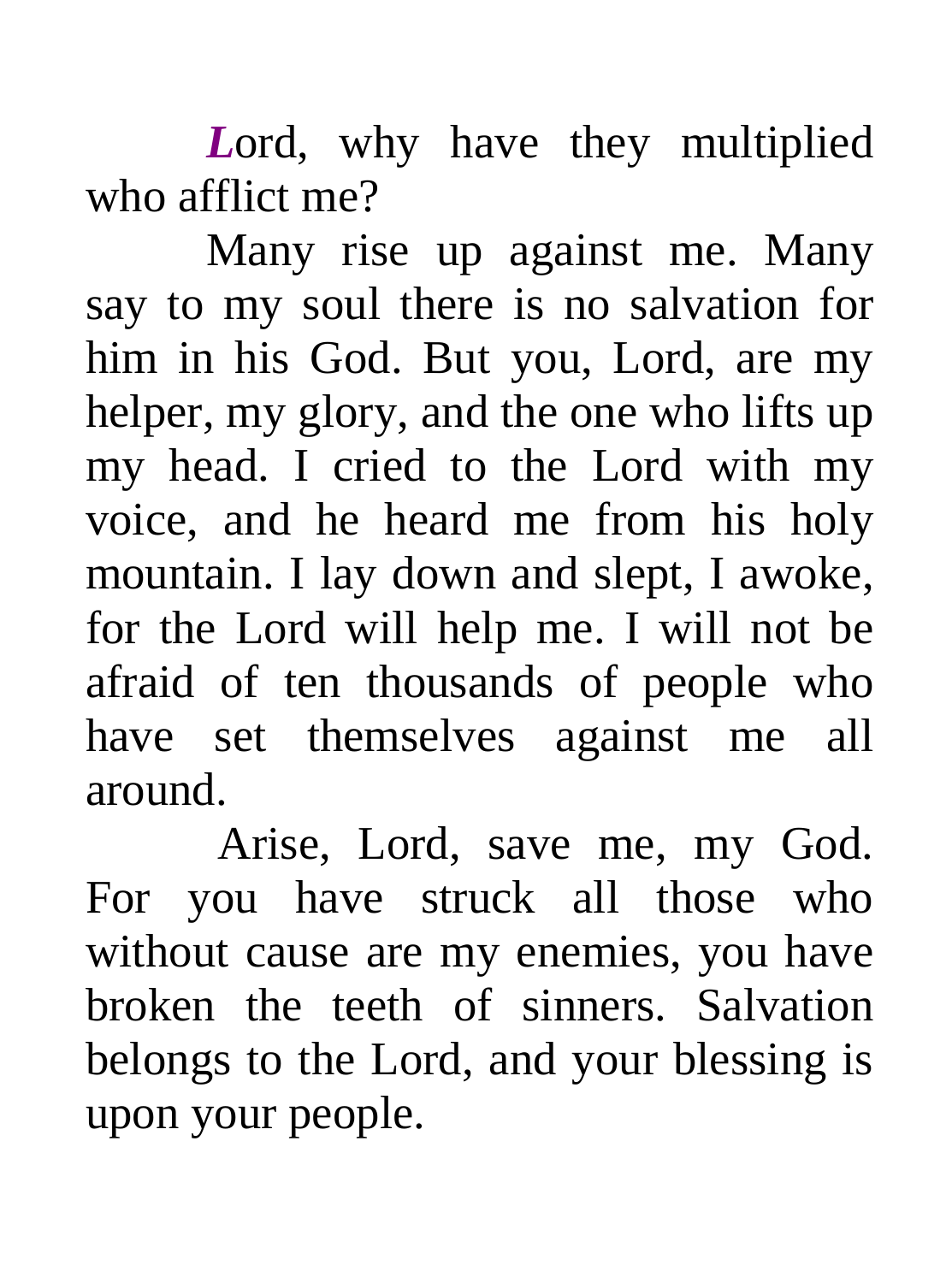### **PSALM 37(38)**

*L*ord, rebuke me not in your anger, nor chasten me in your wrath. For your arrows pierce me deeply, and your hand presses me down. There is no health in my flesh because of your anger, nor is there any health in my bones because of my sins. For my iniquities have risen higher than my head, like a heavy burden they have pressed heavily upon me. My wounds are foul and festering because of my foolishness. I am troubled bowed down greatly, I go mourning all the day long.

For my loins are filled with mockings, and there is no healing in my flesh. I am afflicted and exceedingly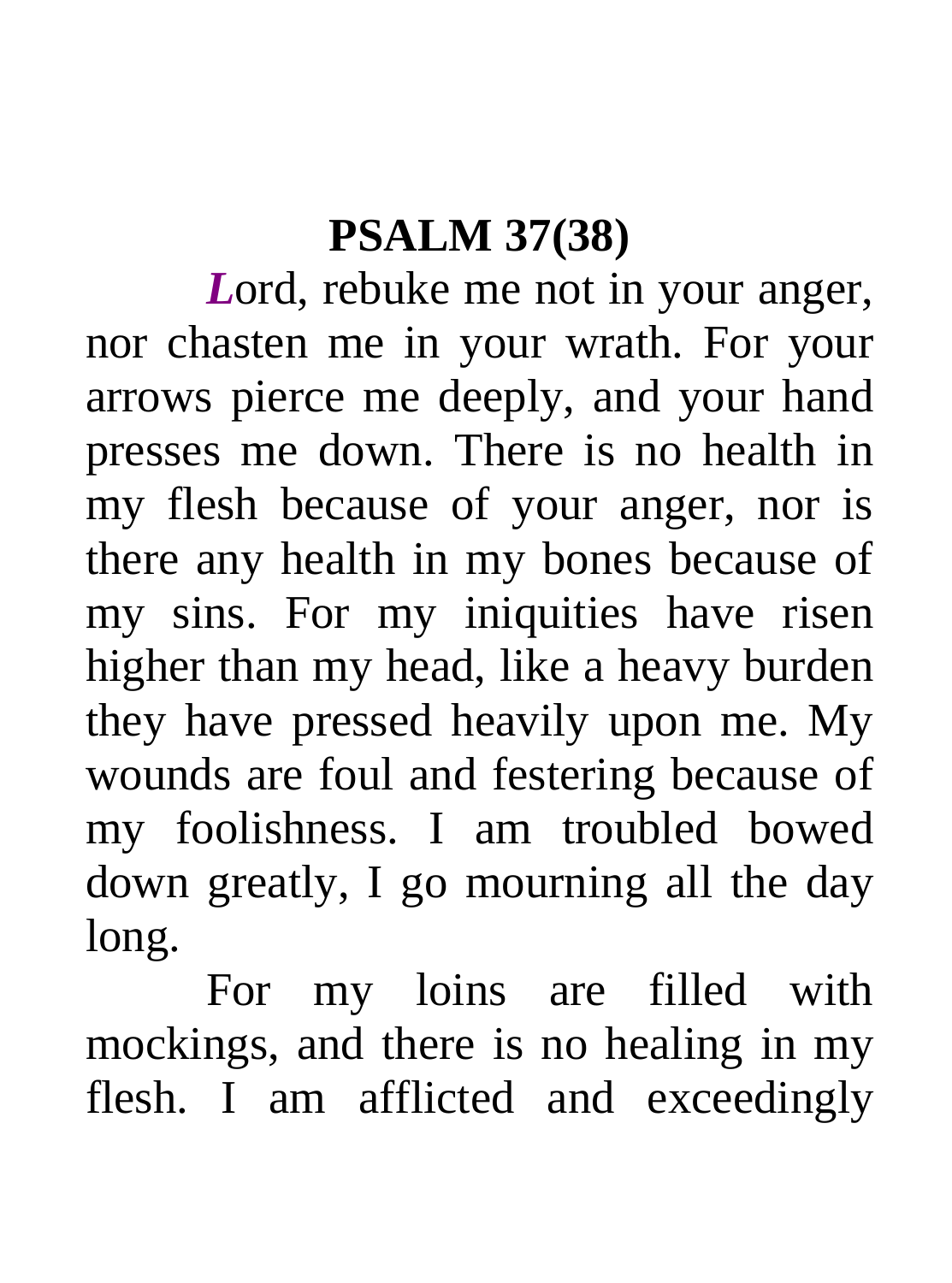humbled, I have roared from the groaning of my heart.

Lord, all my desire is before you; and my sighing is not hidden from you.

My heart is troubled, and my strength has failed me; and the light of my eyes, it also has gone from me. My friends and neighbours drew near me and stood against me. And my kinsmen stood afar off.

Those who sought my soul used violence; those who sought evil for me spoke vain things and meditated eception all day long. But I became like a deaf man who does not hear; and I am like a mute who does not open his mouth.

Thus I am like a man who does not hear, and in whose mouth there is no response. For in you, Lord have I hope,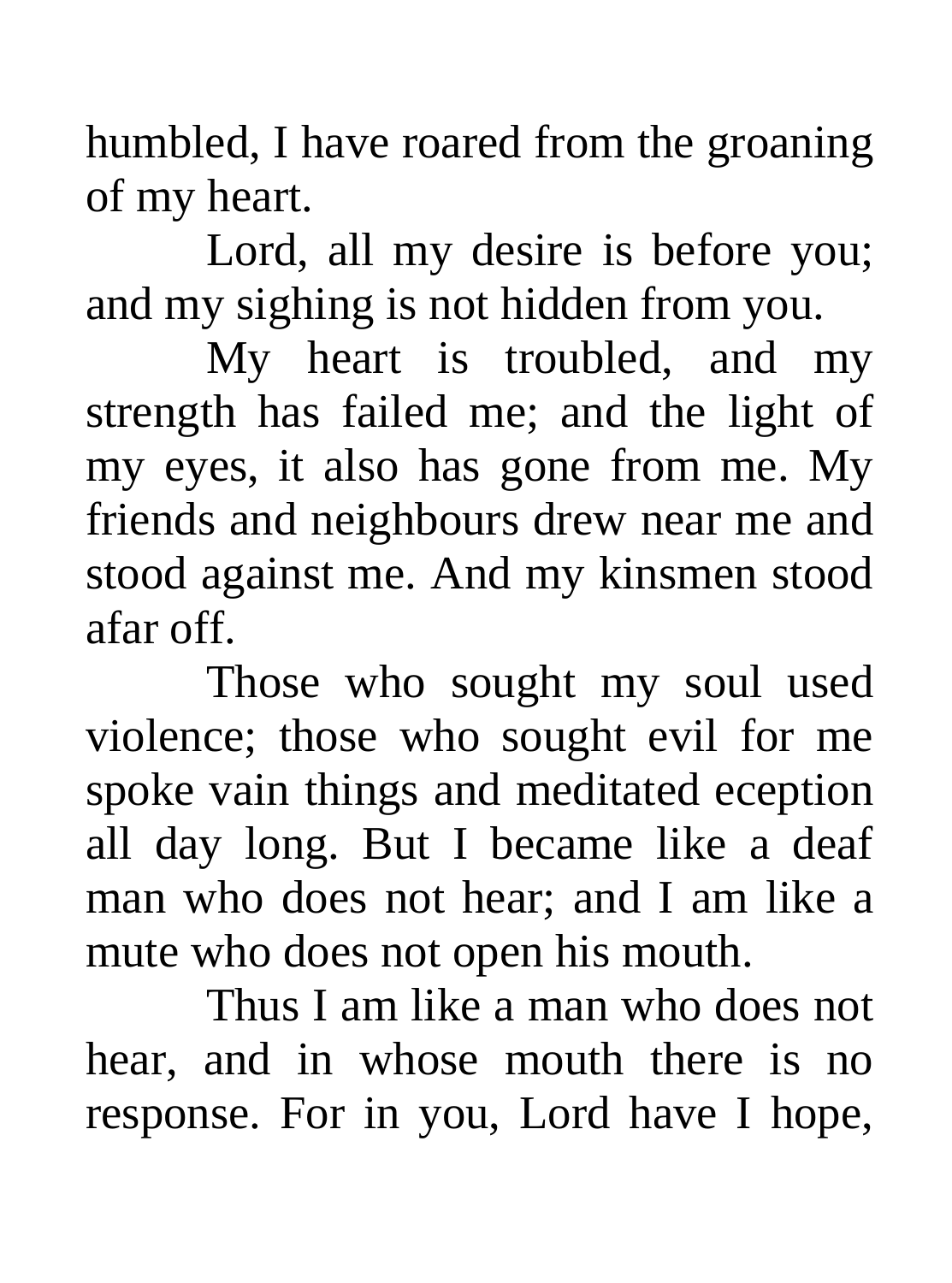you will hear me, Lord my God. For I said, never let my enemies rejoice over me, and when my feet are shaken, they magnify themselves against me. For I am ready for scourges, and my sorrow is continually before me. For I will declare my iniquity, and I will be in anguish over my sin. But my enemies live and become stronger than me, and those who hate me unjustly have multiplied.

Those who render evil for good slandered me because I pursued goodness. Do not forsake me, Lord, my God, be not far from me.

Make haste to help me, Lord of my salvation.

# **PSALM 62(63)**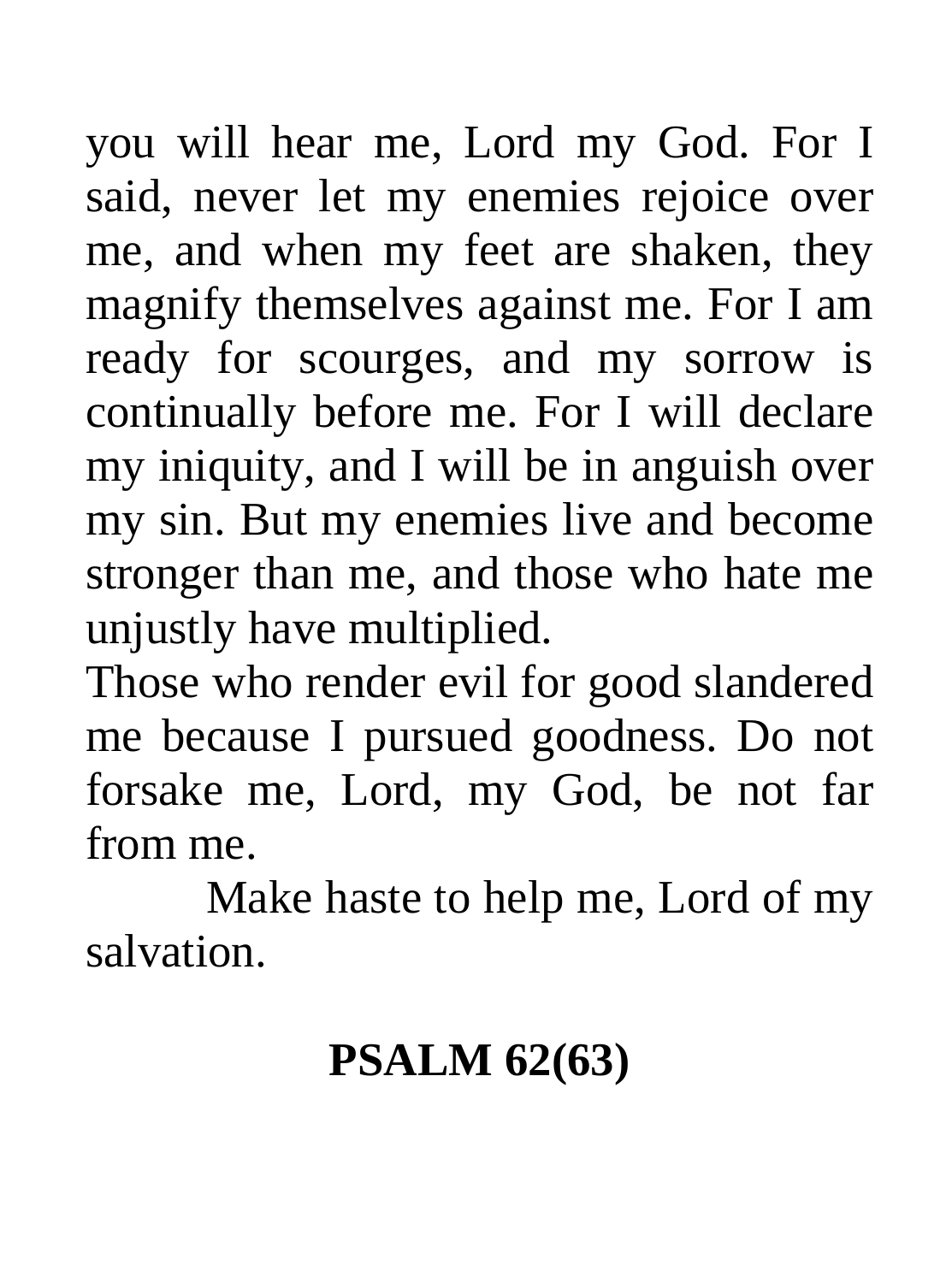*G*od, my God, early at dawn I rise to you. My soul thirsts for you, my flesh longs for you in a barren, untrodden and unwatered land. So I have appeared before you in the sanctuary to see your power and your glory. For your mercy is better than life, my lips shall praise you. Thus I shall bless you while I live, and I will lift up my hands in your name. Let my soul be filled with marrow and plentiness, and my mouth shall praise you with joyful lips. When I remember you on my bed, I meditate on you at dawn. For you have become my helper, I shall rejoice in the shelter of your wings.

My soul follows close behind you, your right hand has been quick to help me. But those who seek my life, to destroy it, shall go into the lower parts of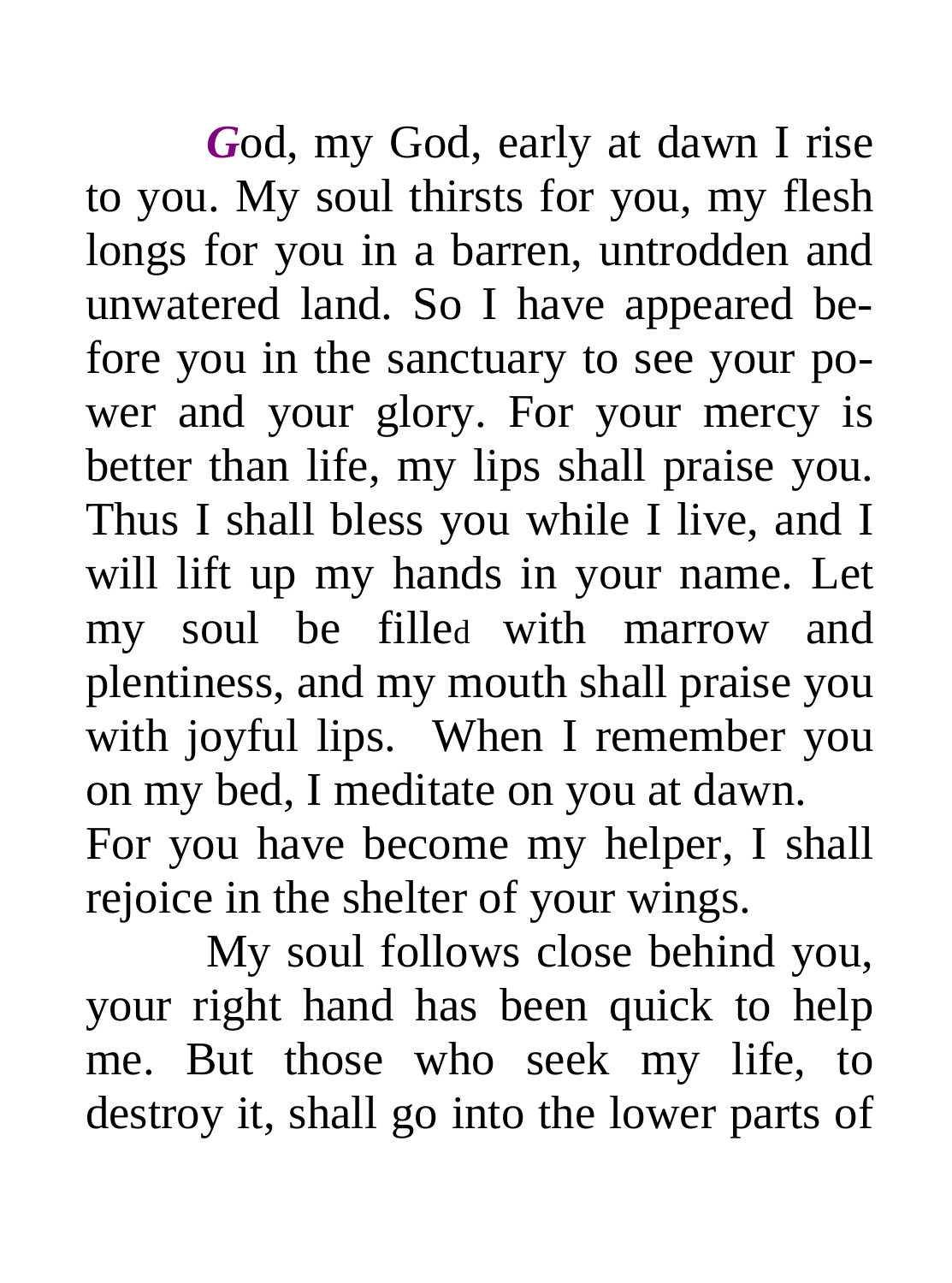the earth. They shall fall by the sword, they shall be a portion for jackals. But the king shall rejoice in God, everyone who swears by him shall be praised, but the mouths of those who speak lies shall be stopped.

 Glory to the Father and the Son and the Holy Spirit, now and forever and to the ages of ages. Amen.

 **Alleluia. Alleluia. Alleluia. Glory be to God (3 times), Lord have mercy (3), Glory to the Father and the Son and the Holy Spirit, now and forever and to the ages of ages. Amen** 

#### **PSALM 87(88)**

*L* ord, God of my salvation, I have cried out day and night before you. Let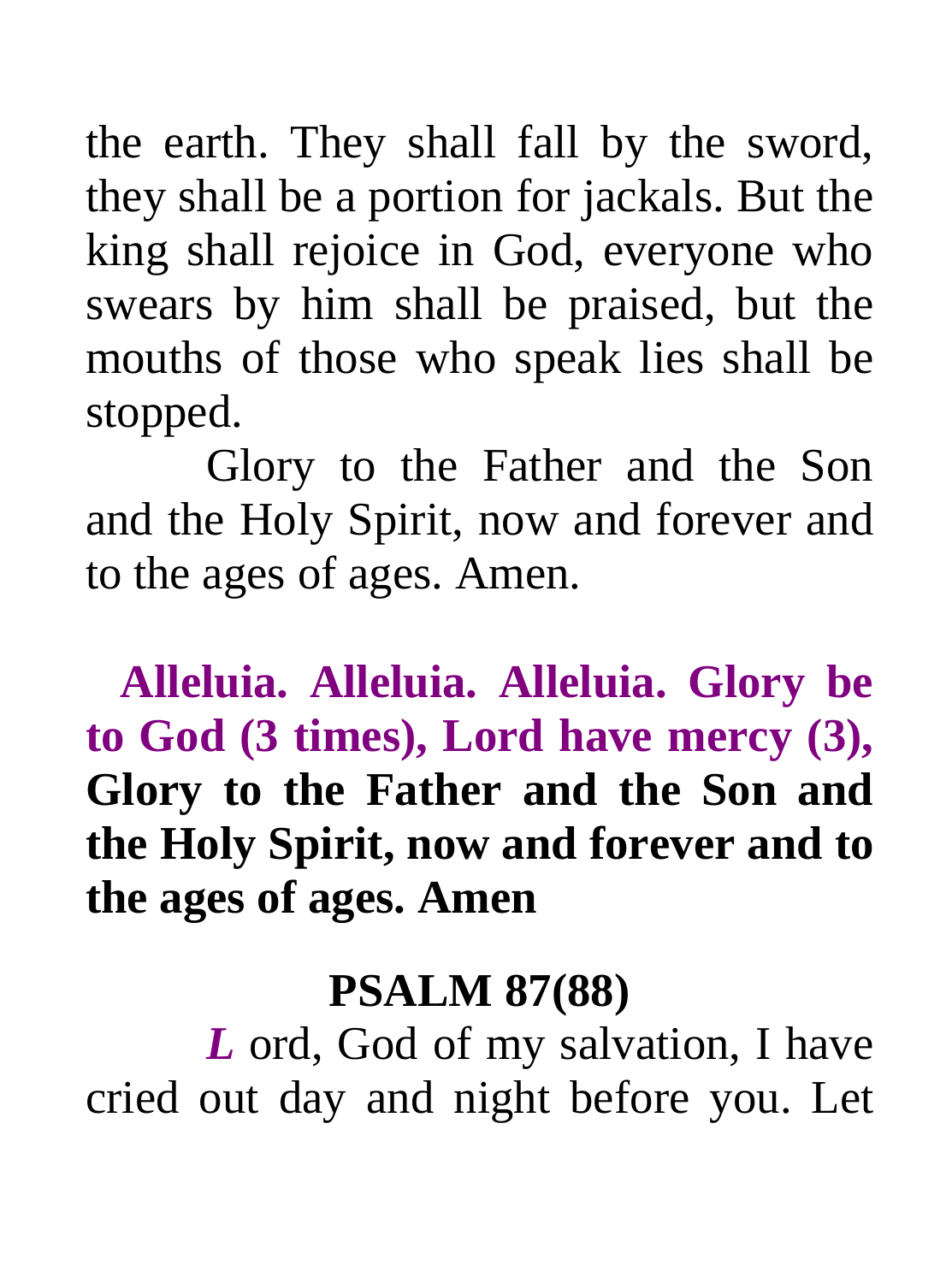my prayer come before you, incline your ear to my cry. For my soul is filled with evil and my life draws near to Hades. I am counted with those who go down to the pit, I am like a man without help, adrift among the dead. Like the bodies of the slain who sleep in the grave, whom you remember no more, and who are cut off from your hand. They have laid me in the lowest pit, in darkness, and the shadow of death. Your wrath lies heavy upon me, and you have afflicted me with all your waves. You have made me an abomination to them, I am shut up, and I cannot get out, my eyes have grown weak from poverty. I have cried to you, Lord, the entire day. I have stretched out my hands to you. Will you work wonders for the dead?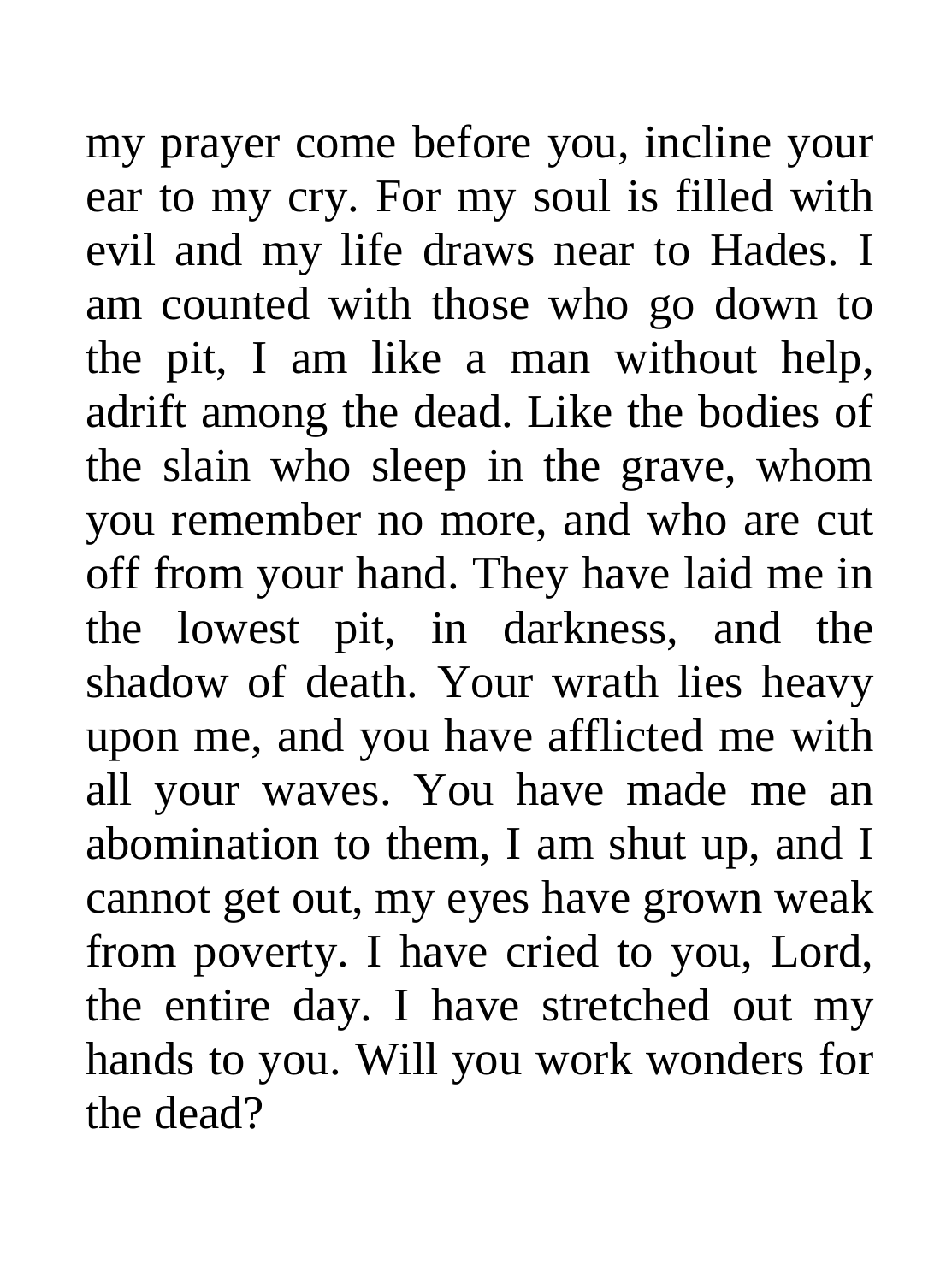Or shall physicians raise them up so that they might thank you?

Shall any in the grave speak of your mercy and your truth in the place of destruction?

Shall your wonders be known in the dark, and your righteousness in the land of forgetfulness?

 But as for me, I have cried out to you, Lord and in the morning my prayer shall come before you. Lord, why do you cast off my soul, and turn away from me? I am a poor man and in trouble. From my youth, having been exalted, I was humbled and brought to distress. Your fierce wrath has gone over me, and your terrors have sorely troubled me.

They came around me all day long like water, they engulfed me altogether.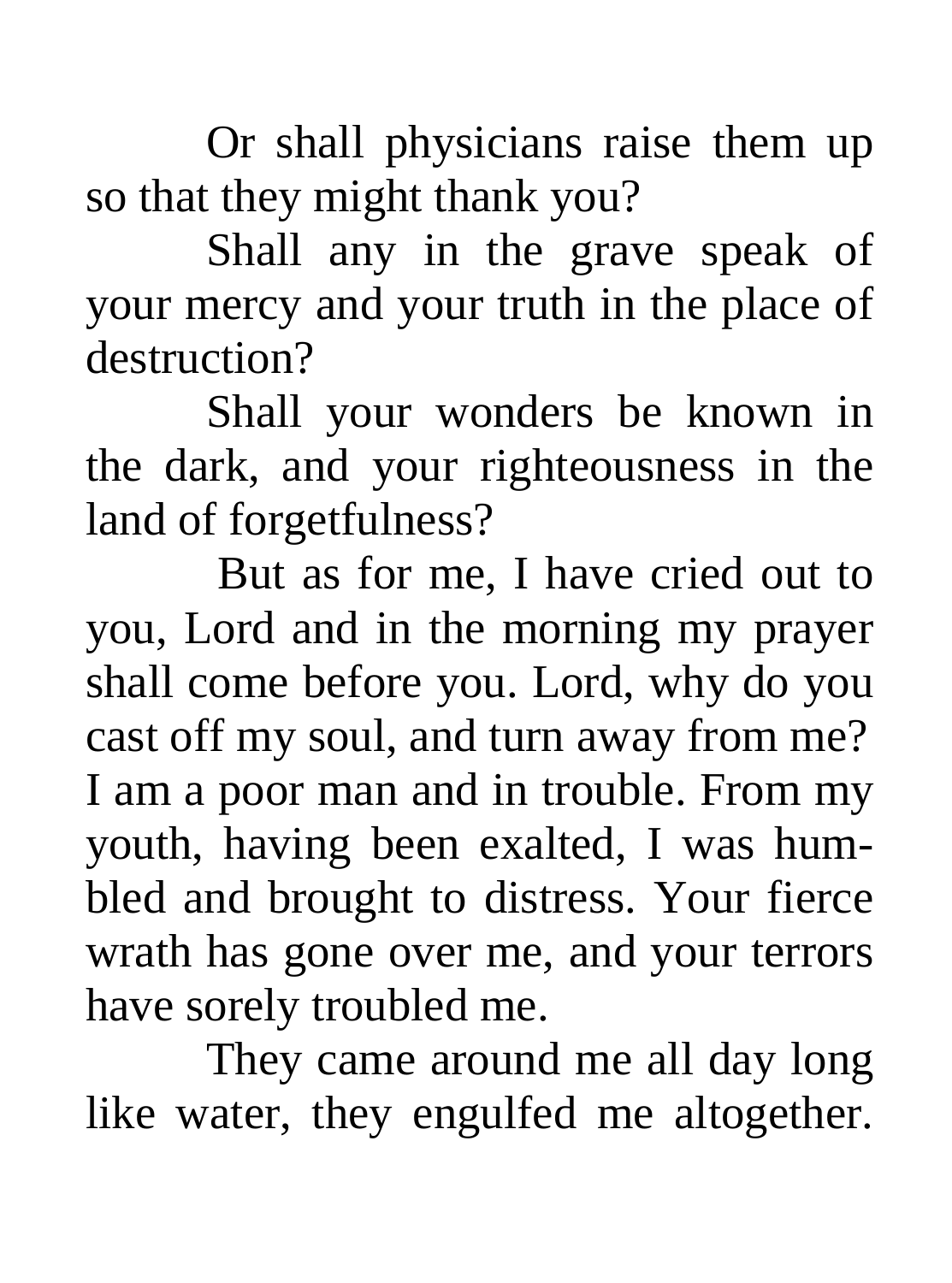You have put far away from me my friend and neighbour, and my acquaintances because of my misery.

### **PSALM 102(103**)

*B* less the Lord, my soul, and all that is within me, bless his holy name!

Bless the Lord, my soul, and forget not all that he has done for you. He forgives all your iniquities.

He heals all your infirmities. He redeems your life from corruption. He crowns you with mercy and compassion. He satisfies your desire with good things so that your youth is renewed like the eagles'. The Lord performs deeds of mercy, and justice for all who are wronged.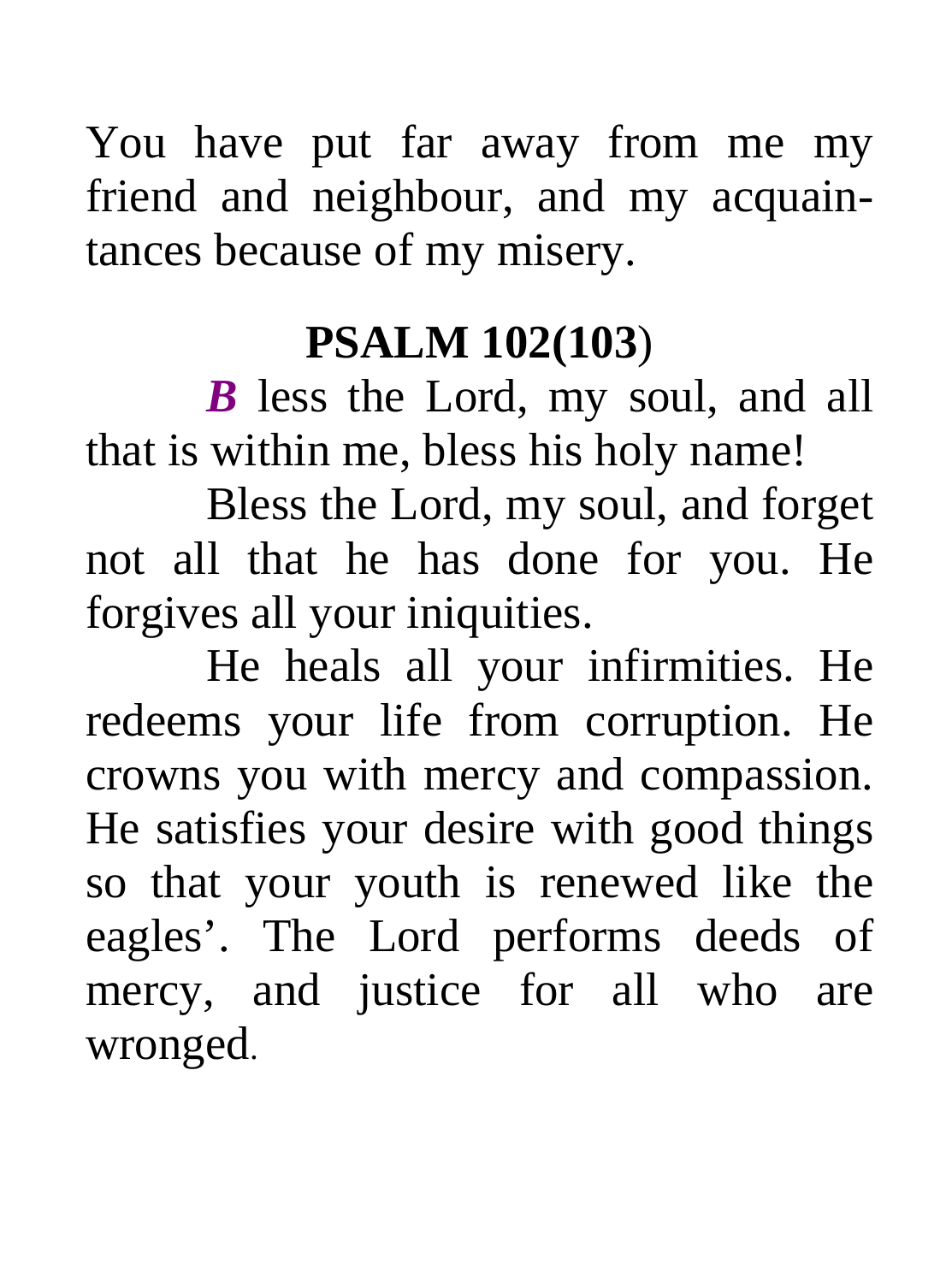He made known his ways to Moses, his acts to the children of Israel. The Lord is merciful and compassionate, slow to manger, and abounding in mercy. He will not always strive with us, nor will he keep his anger forever. He has dealt with us according to our iniquities, nor has he rewarded us according to our sins.

For as the heavens are high above the earth, so great is his mercy towards those who fear him.

 As far as the east is from the west, so far has he removed our iniquities from us. As a father has compassion upon his son, so has the Lord compassion upon those who fear him.

For he knows what we are made of, he remembers that we are dust. As for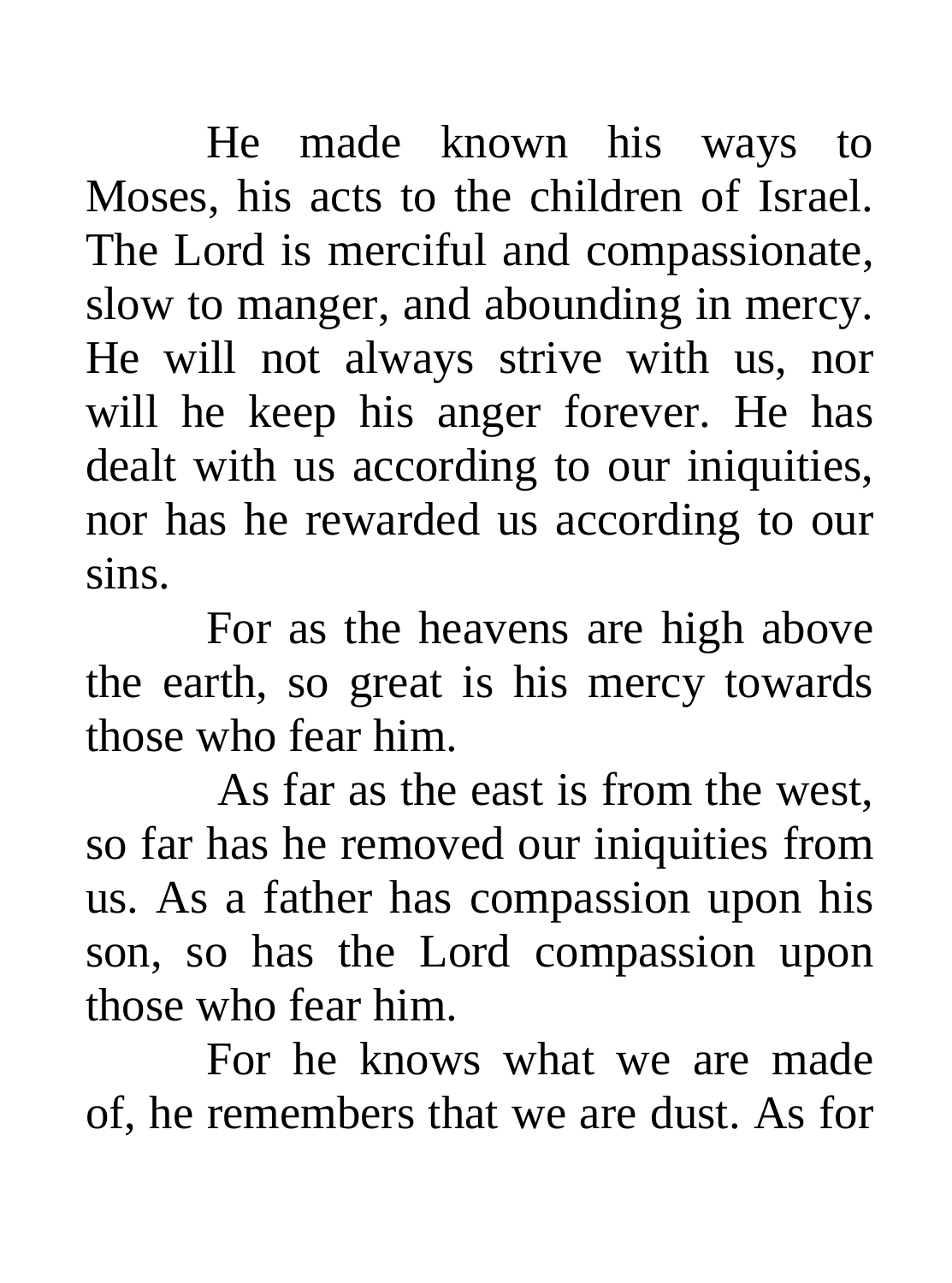man, his days are like grass, as a flower of the field, so shall he blossom. For the wind passes over it, then it shall be gone. And its place remembers it no more.

But the mercy of the Lord is from eternity to eternity upon those who fear him, and his righteousness is upon sons of sons, upon those who keep his covenant and remember to do his *commandments*. The Lord has established his throne in heaven, and his kingdom rules over all.

Bless the Lord all his angels, who excel in strength, who do his word, heeding the voice of his word.

Bless the Lord, all you his hosts, you ministers of his, who do his pleasure. Bless the Lord, all his works, in all places of his dominion.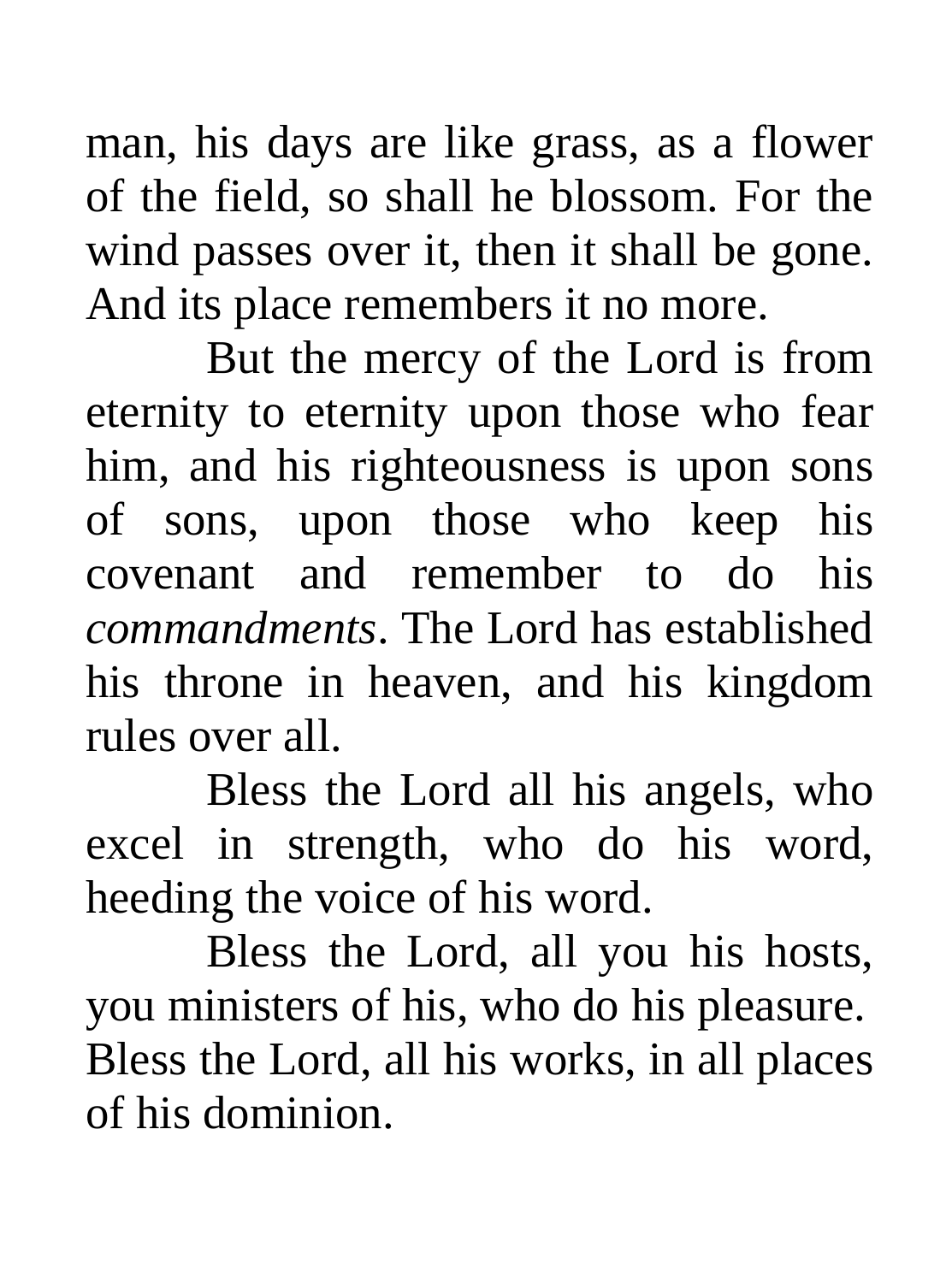Bless the Lord, my soul.

### **PSALM 142(143)**

*L*ord hear my prayer. In your truth, give ear to my supplications, in your righteousness, hear me.

And enter not into judgement with your servant, for no one living is justified in your sight.

For the enemy has pursued my soul, he has crushed my life to the ground, he has made me dwell in darkness, like those who have long been dead, and my spirit is overwhelmed within me, my heart within me is distressed. I remembered the days of old, I meditated on your works, I pondered on the work of your hands.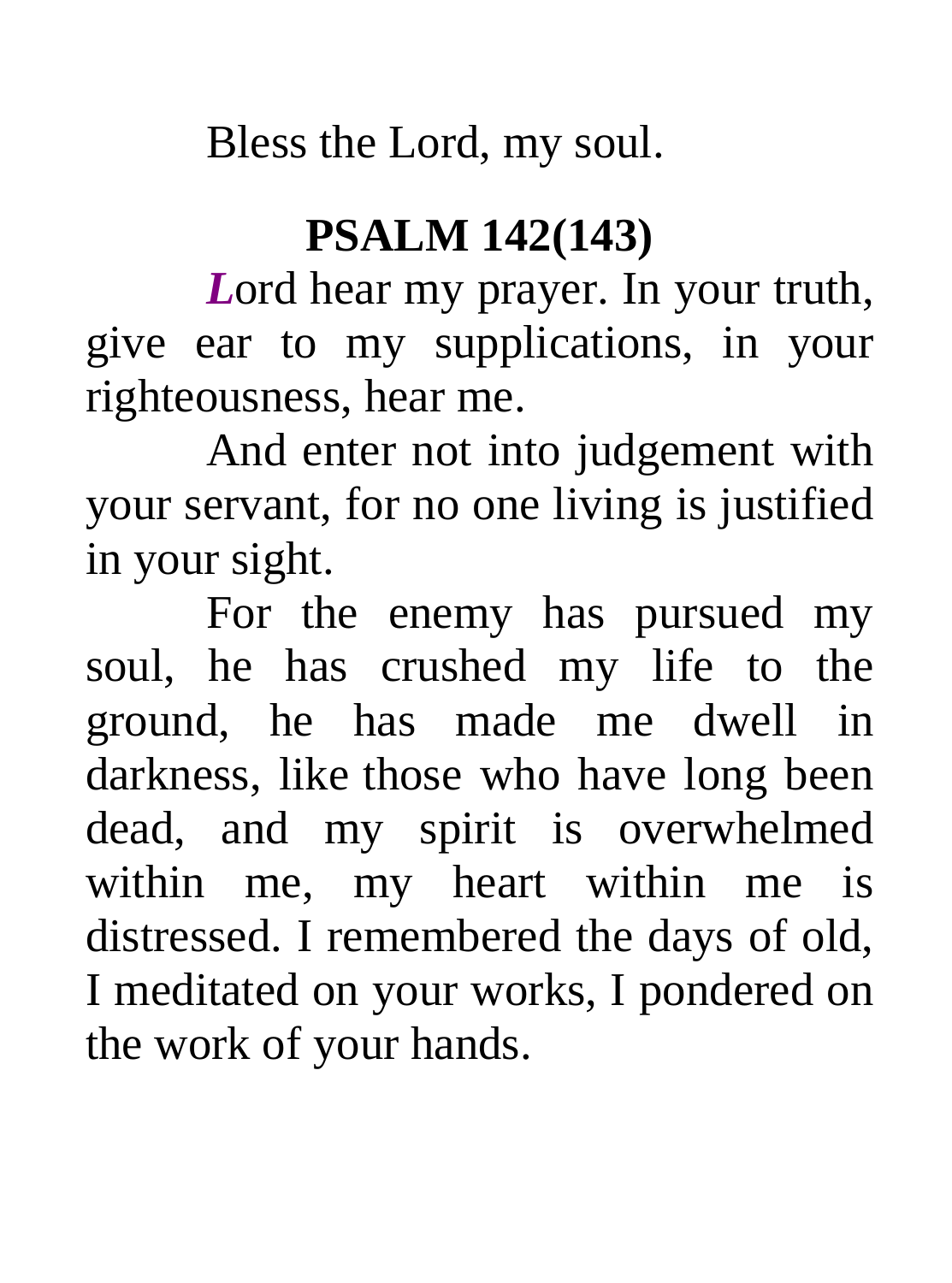I spread out my hands to you, my soul longs for you like a thirsty land. Lord, hear me quickly, my spirit fails.

Turn not your face away from me, lest I be like those who go down into the pit. Let me hear your mercy in the morning, for in you I have put my trust. Lord, teach me to know the way in which I should walk, for I lift up my soul to you. Rescue me, Lord, from my enemies, to you have I fled for refuge. Teach me to do your will, for you are my god. Your good Spirit shall lead me on a level path, Lord, for your name's sake you shall preserve my life. In your righteousness, you shall bring my soul out of trouble, and in your mercy, you shall utterly destroy my enemies. And you shall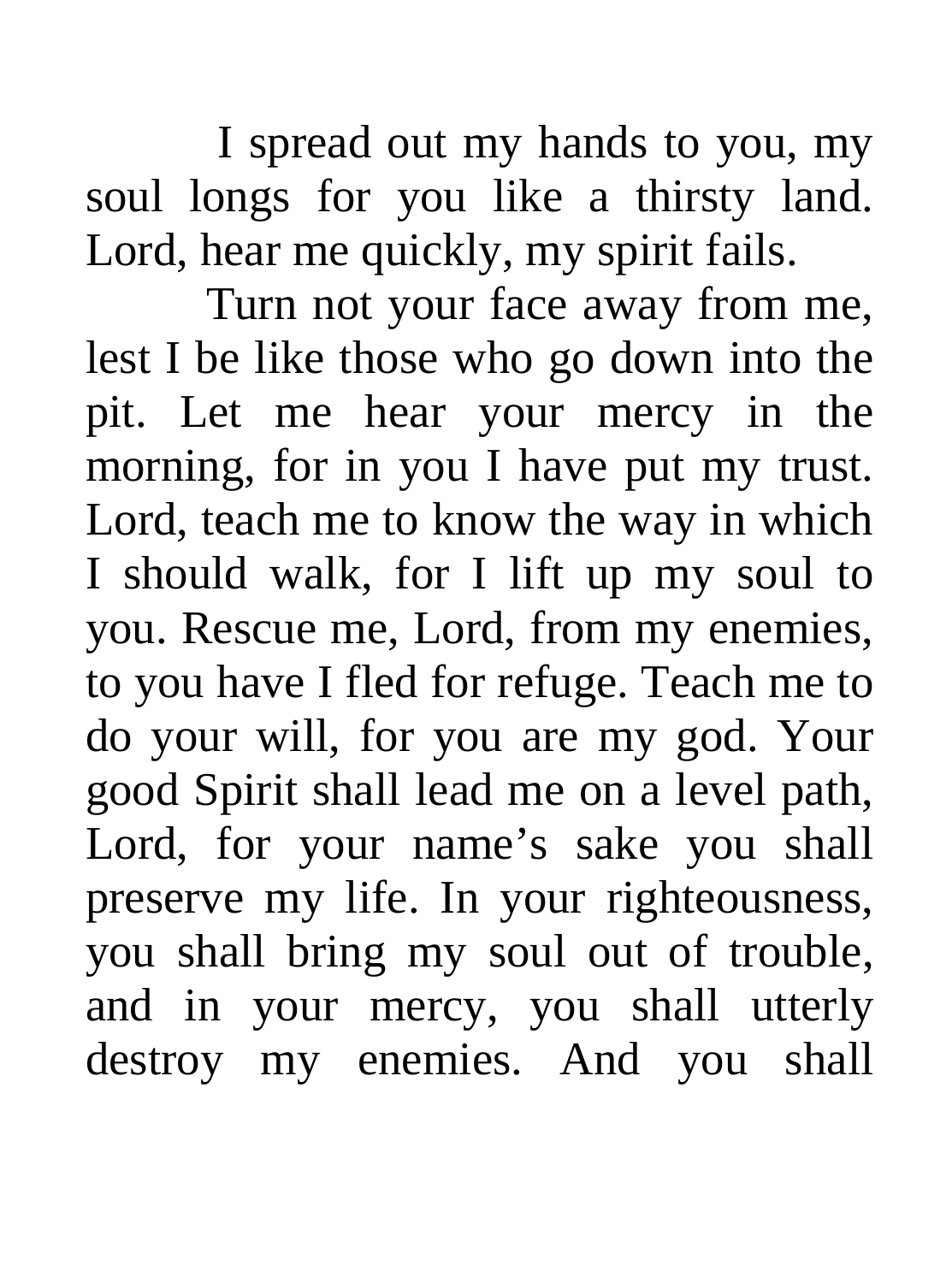destroy all those who afflict my soul, for I am your servant.

Hear me, Lord, in your righteousness, and enter not into judgement with your servant (2).

Your good Spirit shall lead me on a level path.

Glory to the Father and to the Son and to the Holy Spirit, now and forever and to the ages of ages. Amen. Alleluia. Alleluia. Alleluia. Glory to you, our God (3 times). Lord, you are our hope, glory to you. Amen.

### **DOXOLOGY (small)**

*G* lory to God in the highest, and on earth peace, goodwill among men. We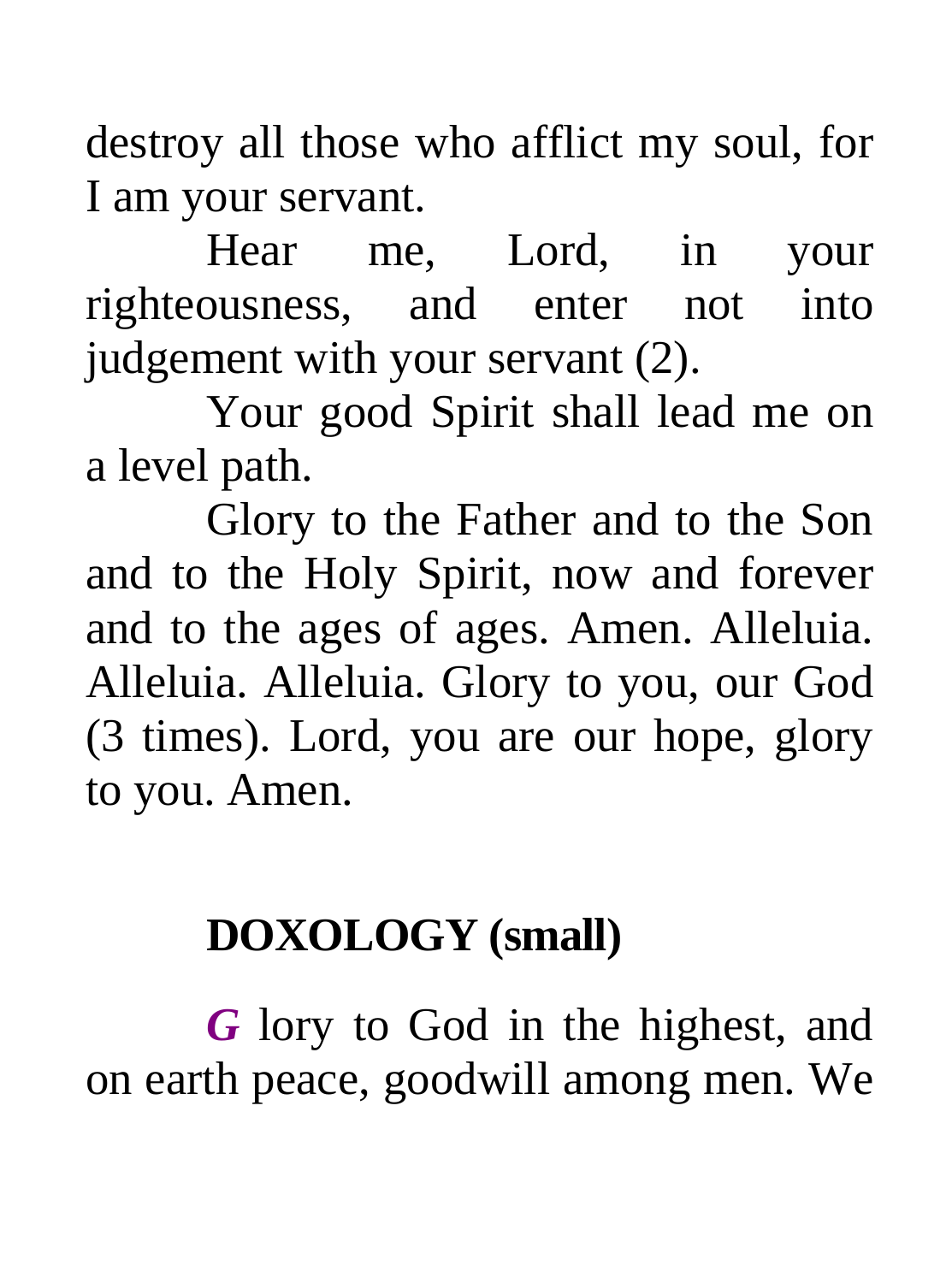praise Thee, we bless Thee, we worship Thee, we give thanks to Thee for your great glory:

Lord Heavenly King, God the Father Almighty, o Lord the Onlybegotten Son, Jesus Christ, and the Holy Spirit.

Lord God, Lamb of God, son of the Father, thou that takest away the sin of the world: have mercy on us, thou that takest away the sins of the world.

 Recieve our prayer, thou that sittest at the right hand of the Father and have mercy on us.

 For Thou only art holy, Thou only art Lord, Jesus Christ, to the glory God the Father. Amen.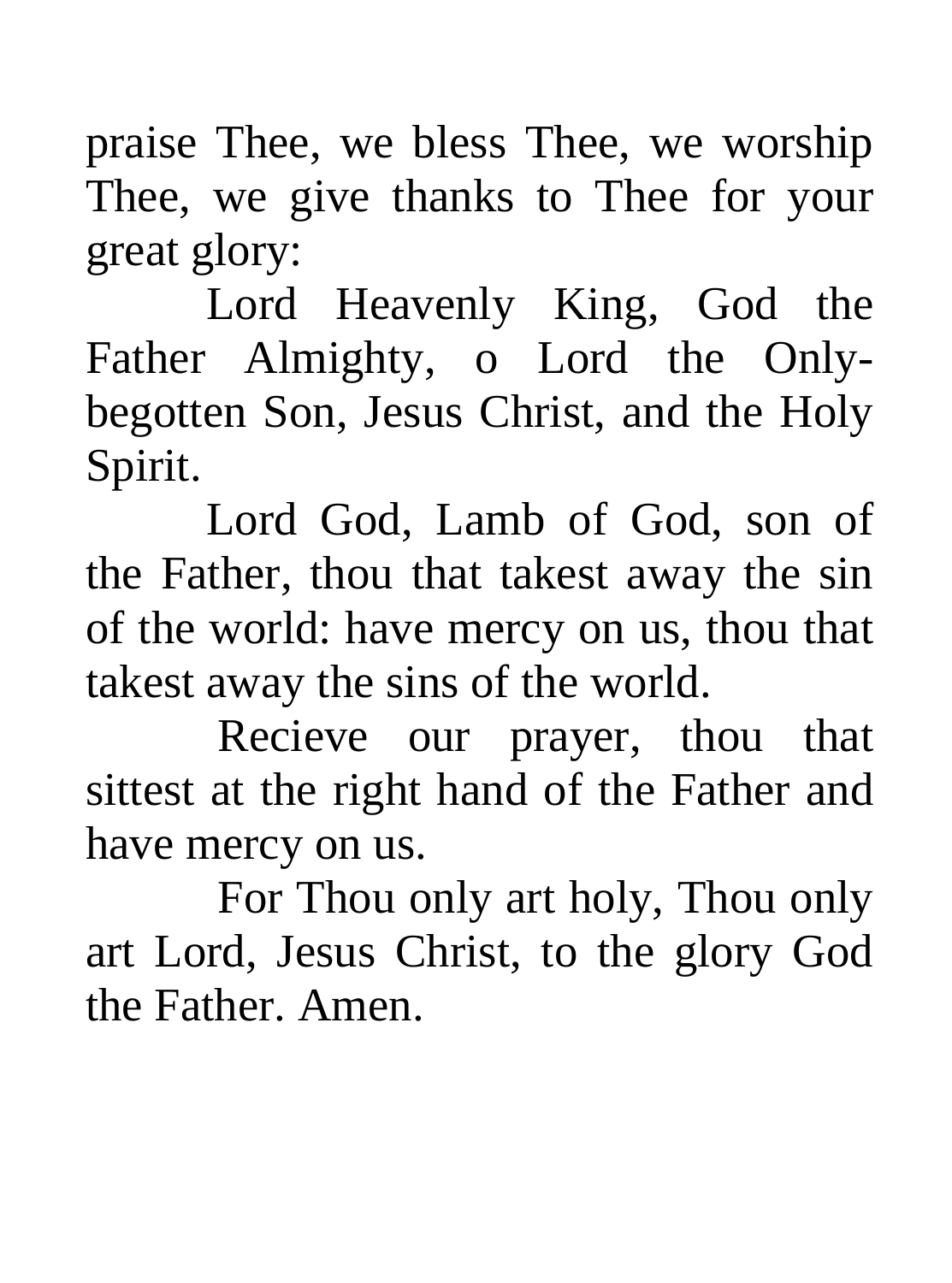Every day will I bless Thee, and I will praise Thy Name for ever, yea, for ever and ever.

 Lord, thou hast been our refuge from generation to generation. I said: O Lord, have mercy on me, heal my soul, for I have sinned against Thee.

 Lord, unto Thee have I fled for refuge, teach me to do Thy will, for Thou art my God.

For in Thee is the fountain of life, in Thy light shall we see light. O continue Thy mercy unto them that know Thee.

 Vouchsafe, O Lord, to keep us this night without sin.

Blessed art Thou, O Lord, the God of our Fathers, and praised and glorified is Thy Name unto the ages. Amen.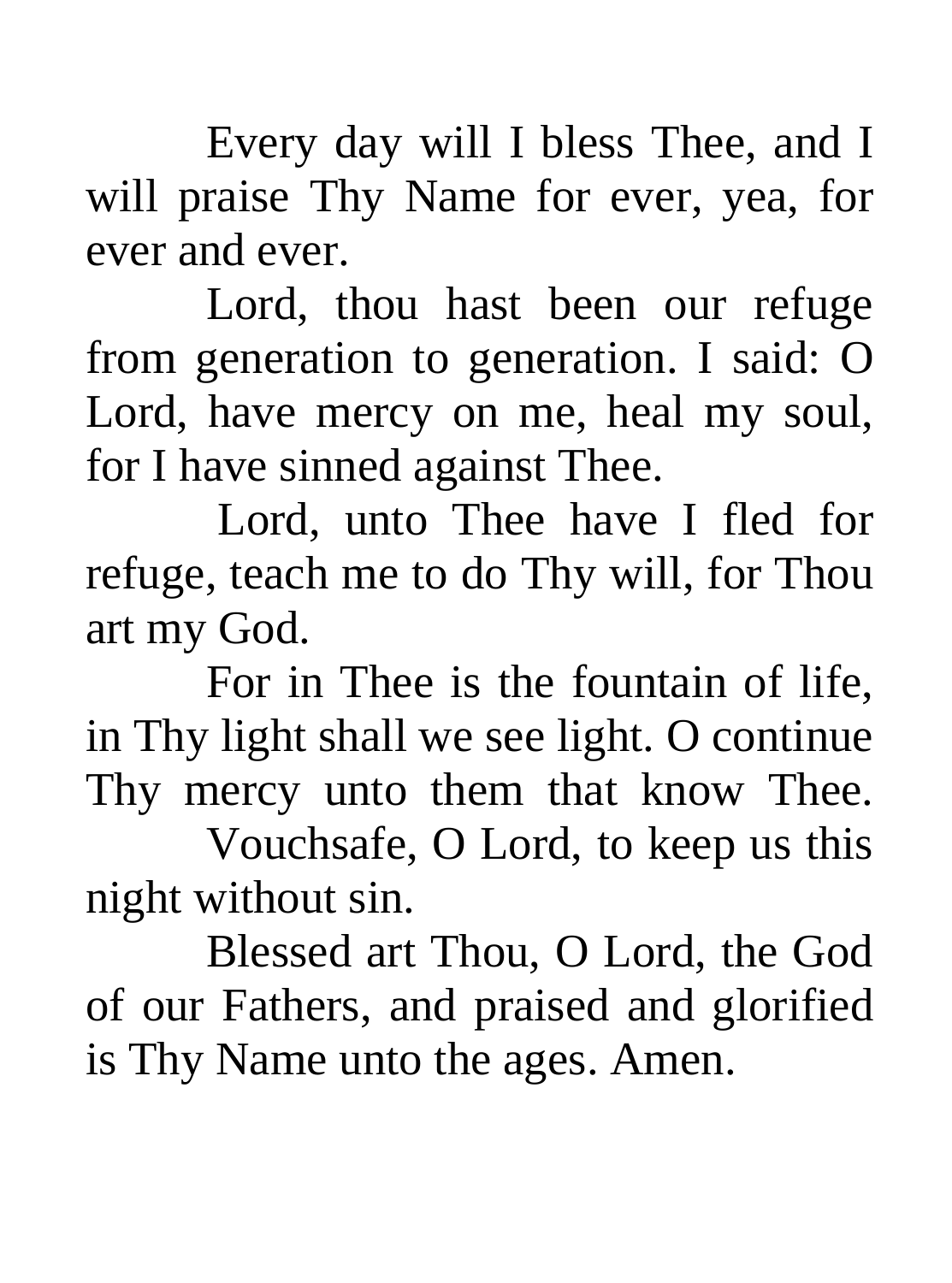Let Thy mercy, o Lord, be upon us, according as we have hoped in Thee.

Blessed art Thou, o Lord, teach me thy statutes.

Blessed art Thou, o Master, grant me understanding of Thy statutes.

Blessed art Thou, o Holy One, enlighten me by Thy statutes.

Lord, Thy mercy endureth forever, disdain not the works of Thy hands.

Unto Thee is due praise, unto Thee is due song, unto Thee glory is due, to the Father and to the Son, and to the Holy Spirit, now and forever, and to the ages of ages. Amen.

 *G* lory to the Father and to the Son and to the Holy Spirit, now and forever, and unto the ages of ages. Amen.Lord have mercy (3), Through the prayers of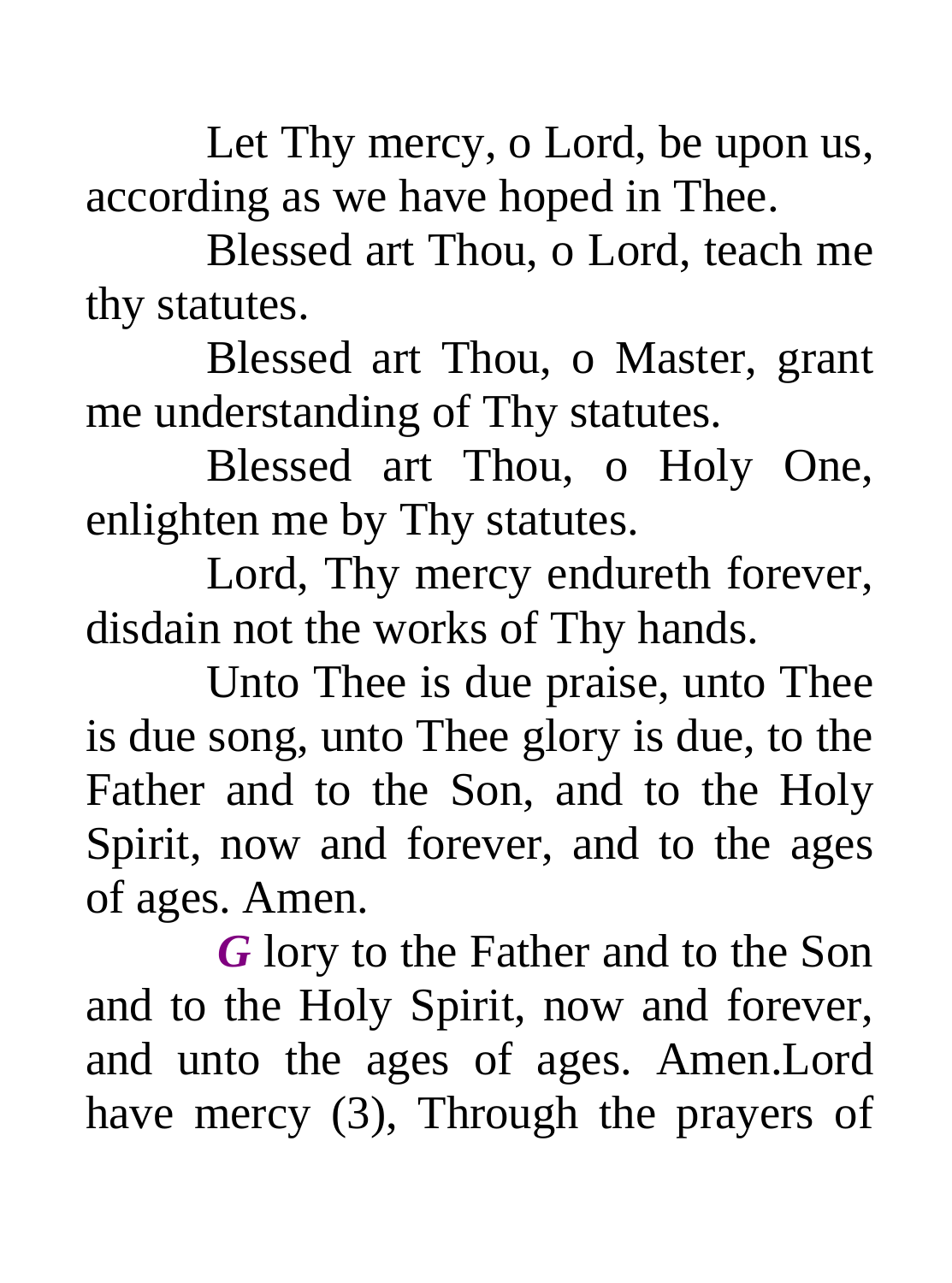the holy fathers, Lord Jesus Christ have mercy on us and save us. Amen.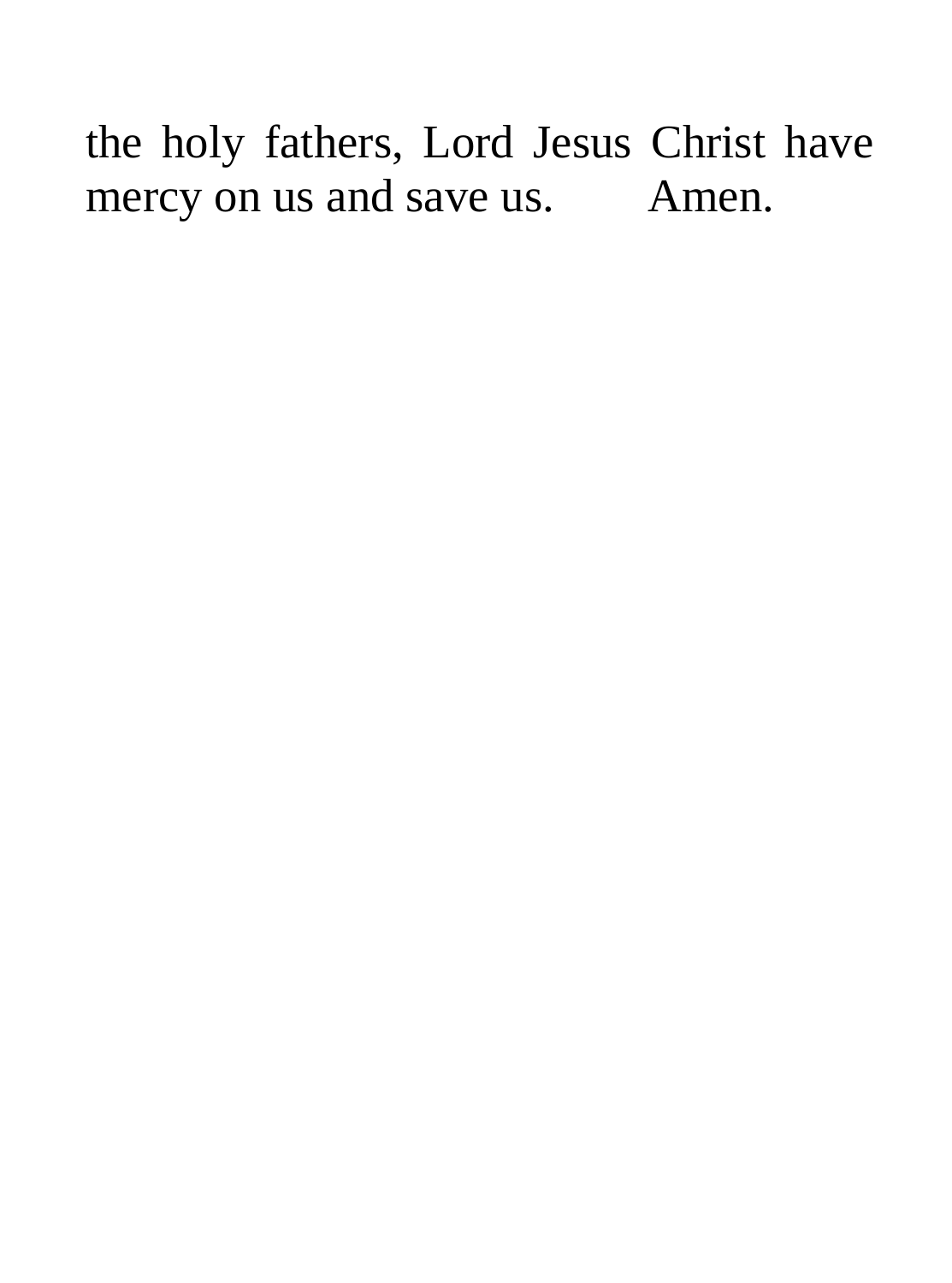### **SERVICE of VESPERS**

#### **(EVENING SERVICE )**

### **In the name of the Father and the Son and the Holy Spirit. Amen.**

O come let us worship and fall down before our King and God.

O come, let us worship and fall down before Christ, our King and God.

O come, let us worship and fall down before Him, Christ the King and our God.

#### **Psalm.103(104)**

*B* less the Lord, O my soul, O Lord my God, thou hast been magnified exceedingly.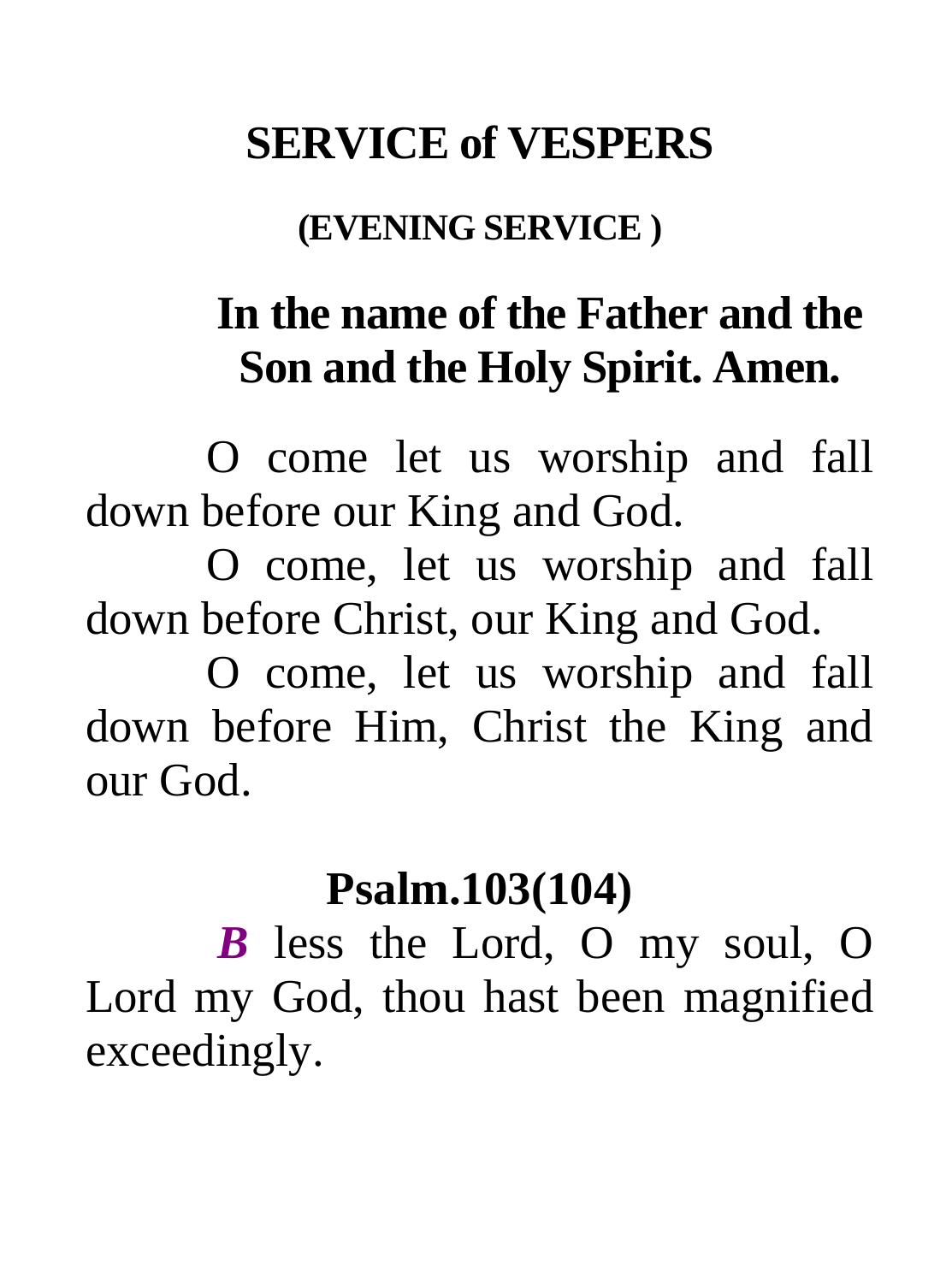Confession and majesty hast Thou put on,

Who coverest Thyself with light as with a garment,

Who stretchest out the heaven as it were a curtain, Who supporteth His chambers in the waters,

Who appointeth the clouds for His ascent,

Who walketh upon the wings of the winds,

Who maketh His angels' spirits and His ministers a flame of fire,

Who establisheth the earth in the sureness thereof, it shall not be turned back forever and ever.

The abyss like a garment is His mantle; upon the mountains shall the waters stand.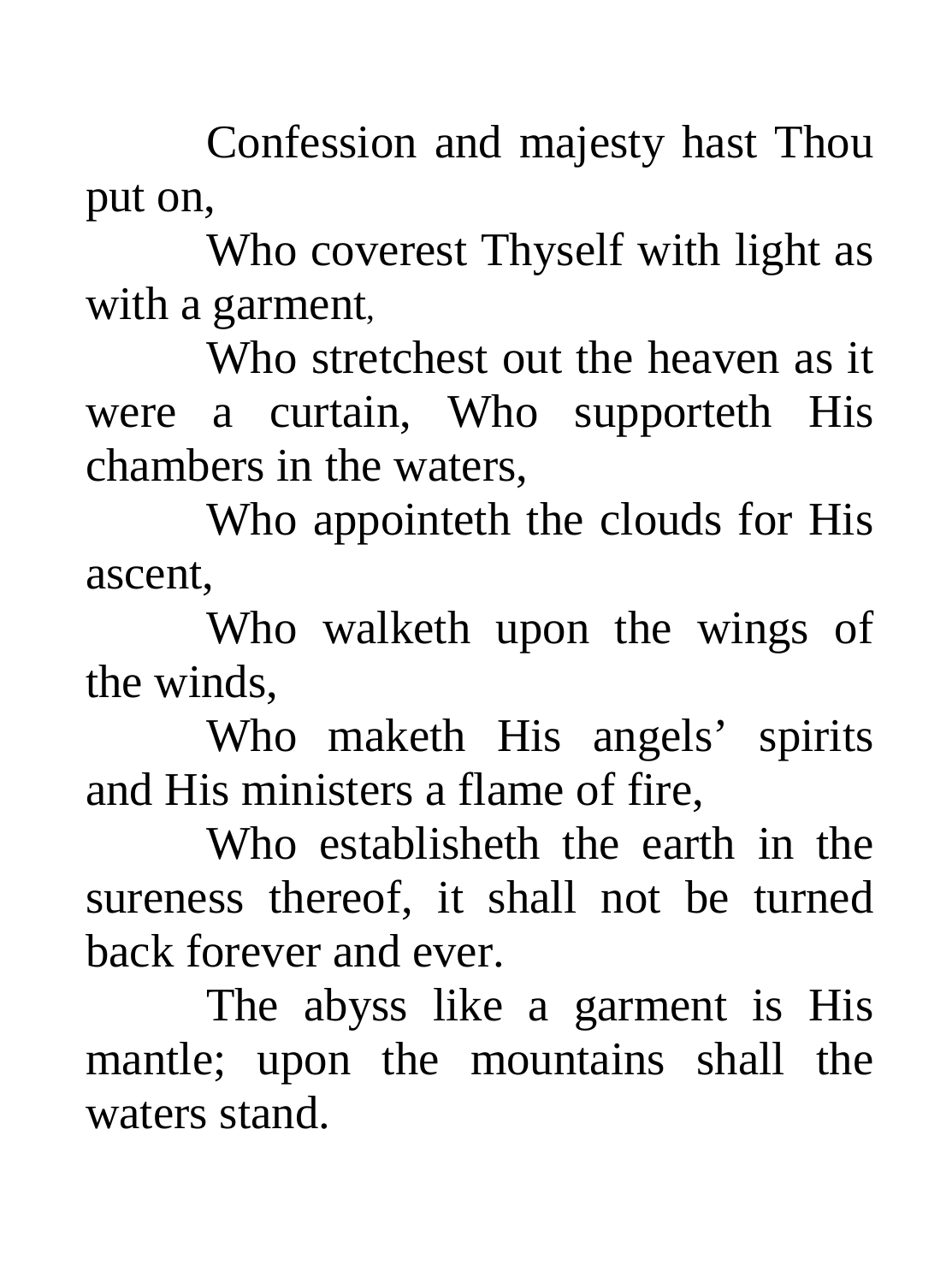At Thy rebuke they will flee, at the voice of Thy thunder shall they be afraid.

The mountains rise up and the plains sink down, unto the place where Thou hast established them.

Thou appointed a bound that they shall not pass, neither return to cover the earth.

He sendth forth springs in the valleys; between the mountains will the waters run.

They shall give drink to all the beasts of the field, the wild asses will wait to quench their thirst.

Besides them will the birds of the heaven lodge, from the midst of the rocks will they give voice.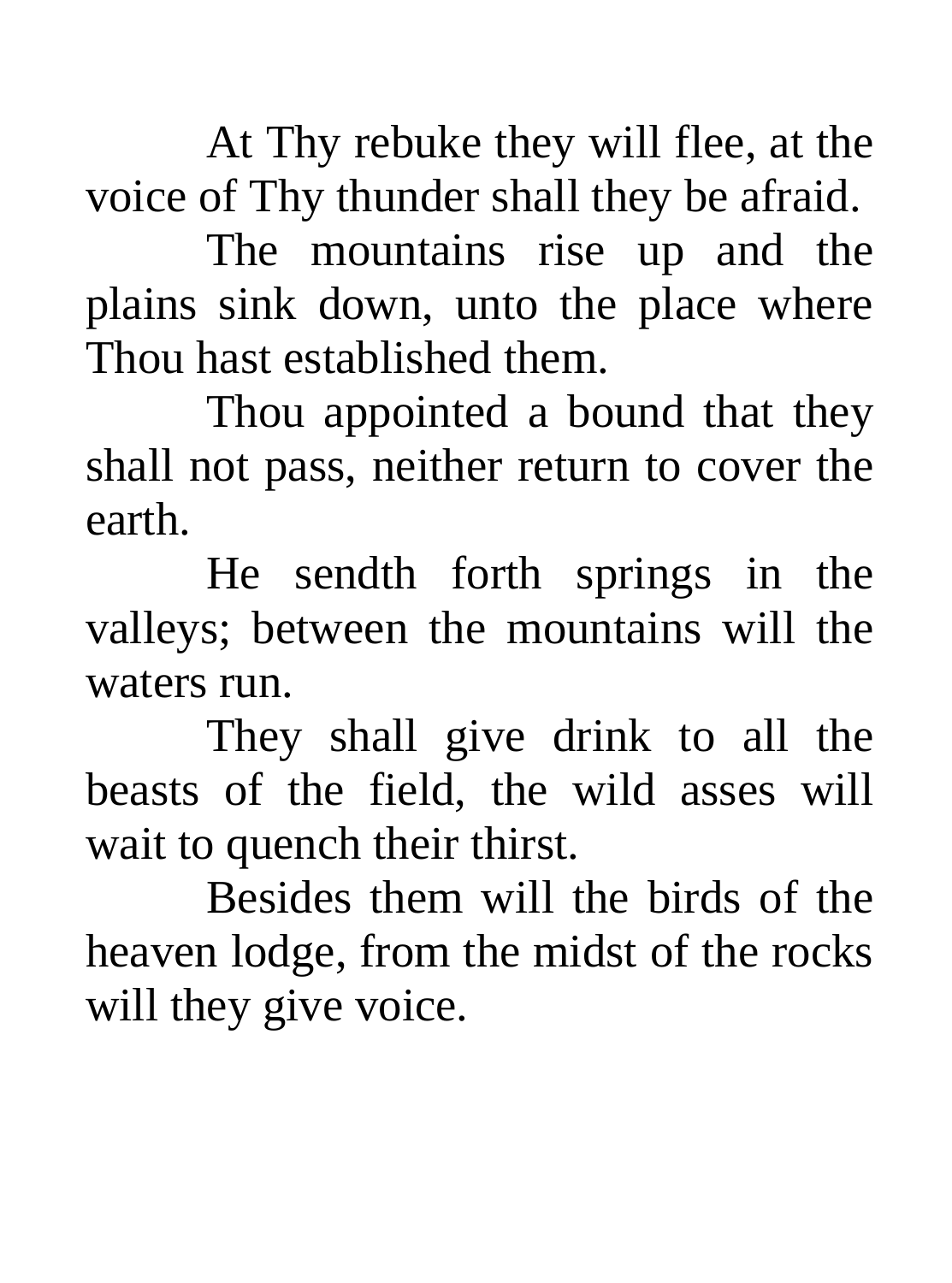He watereth the mountains from His chambers, the earth shall be satisfied with the fruit of Thy works.

He causeth the grass to grow for the cattle, and green herb for the service of men,

To bring forth bread out of the earth, and wine maketh glad the heart of man.

To make his face cheerful with oil, and bread strengtheth man's heart.

The trees of the plain shall be satisfied, the cedars of Lebanon, which thou hast planted.

There will the sparrows make their nests; the house of the heron is chief among them.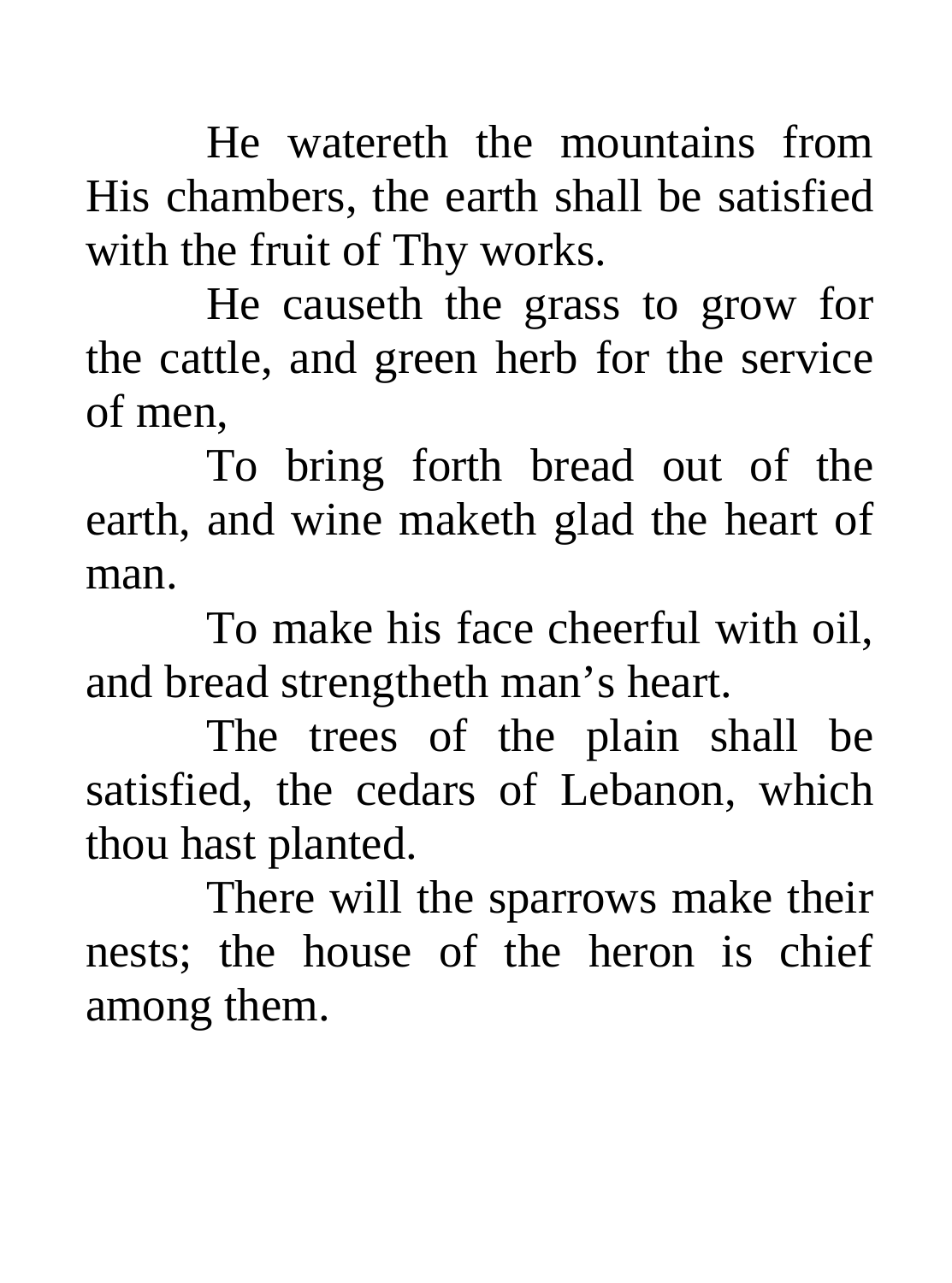The high mountains are a refuge for the harts, and so is the rock for the hares.

He hath made the moon for seasons; the sun knoweth his going down.

Thou appointedst the darkness, and there was night, wherein all the beasts of the forest will go abroad.

Young lions roaring after their prey, and seeking their food from God.

 The sun ariseth, and they are gathered together, and they lay them down in their dens.

But man shall go forth unto his work, and to his labour until the evening.

How magnified are Thy works, o Lord! In wisdom hast Thou made them all, the earth is filled with Thy creation.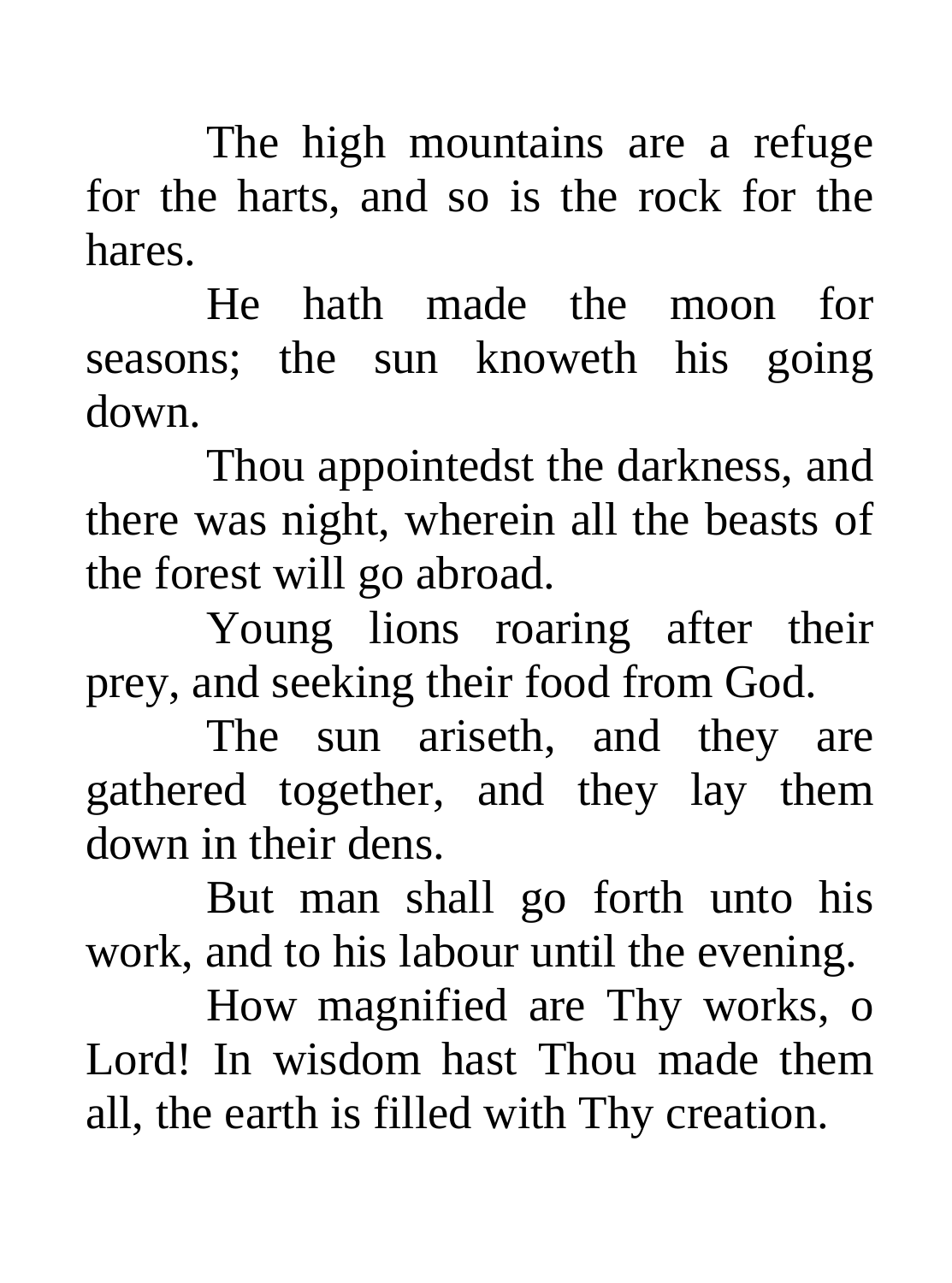So is the great and spacious sea, therein are things creeping innumerable, small living creatures with the great.

There go the ships, there this dragon, whom Thou hast made to play therein.

All things wait on Thee, to give them their food in due season, when thou givest it them, they will gather it.

When Thou openest Thy hand, all things shall be filled with goodness, when Thou turnest away Thy face, they shall be troubled.

Thou wilt take their spirit, and they shall cease, and unto their dust shall they return.

Thou wilt send forth Thy Spirit, and they shall be created, and shalt renew the face of the earth.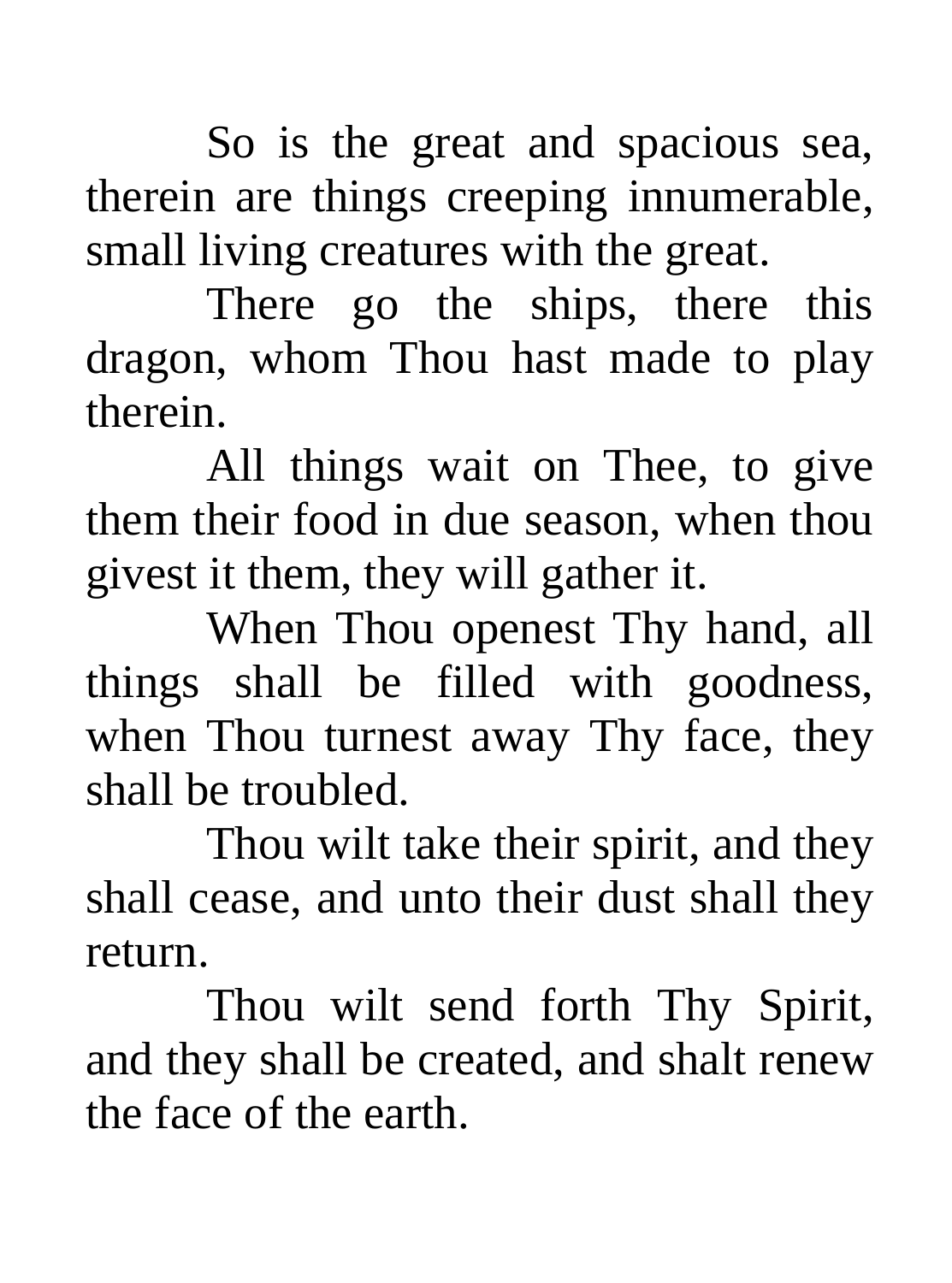Let the glory of the Lord be unto the ages, the Lord will rejoice in His works,

Who looketh on the earth and maketh it tremble, who toucheth the mountains and they smoke.

I will sing unto the Lord throughout my life, I will chant to my God as long as I exist.

May my words be sweet unto him, and I will rejoice in the Lord.

That sinners would cease from the earth, and they that work iniquity, that they should be no more. Bless the Lord, o my soul.

The sun knoweth his going down, Thou appointedst the darkness, and there was the night.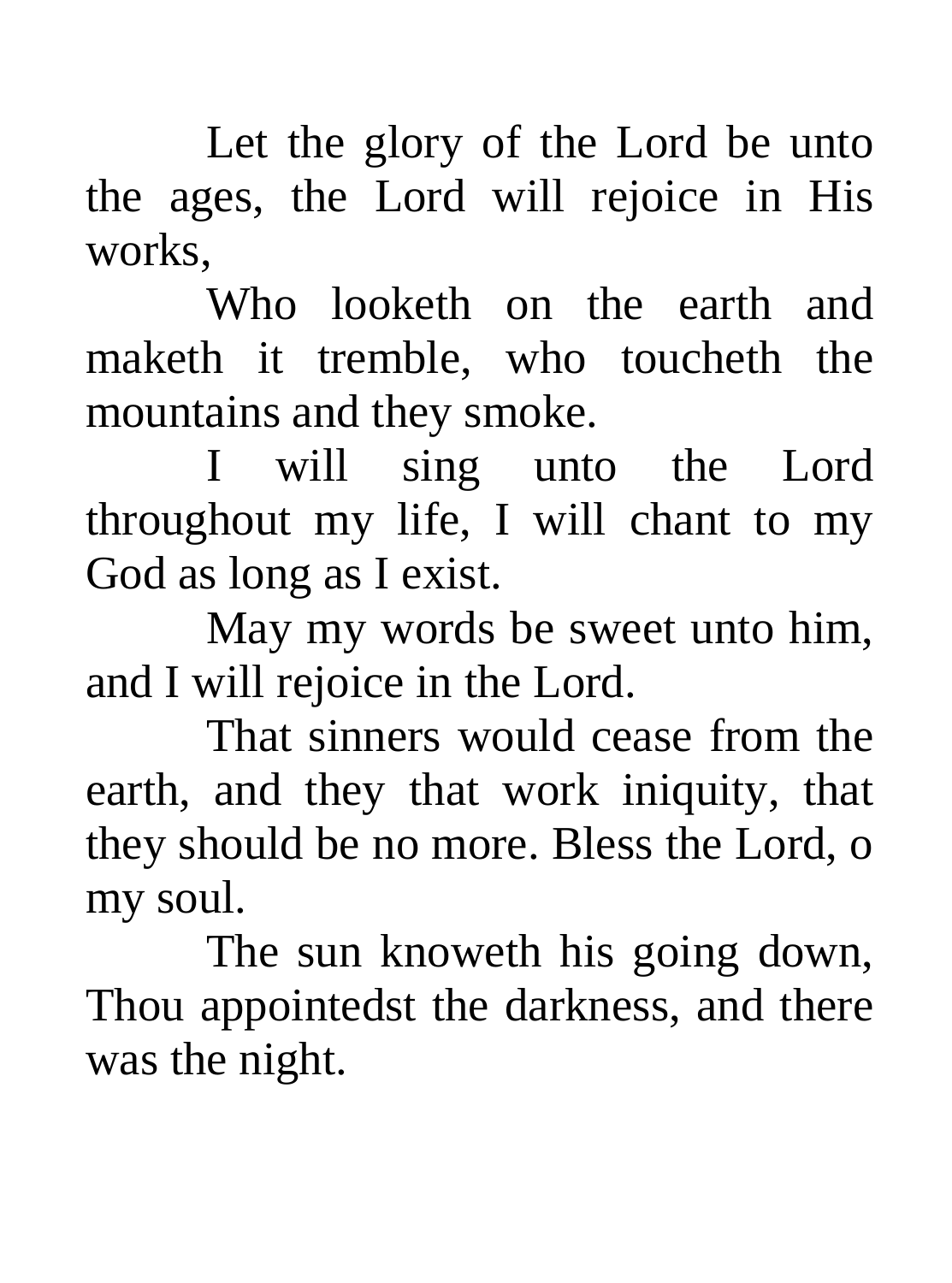How magnified are Thy works, o Lord! In wisdom hast Thou made them all.

Glory to the Father and to the Son and to the Holy Spirit, both now and forever, and to the ages of ages. Amen.

 Alleluia, Alleluia, Alleluia. Glory to Thee, O God (3). Our hope, O Lord, glory be to Thee.

### **Psalm 140(141)**

Lord, I have cried unto Thee, hearken unto me, hearken unto me, O Lord. Lord, I have cried unto Thee, hearken unto me, attend to the voice of my supplication when I cry unto Thee: Hearken unto me, o Lord.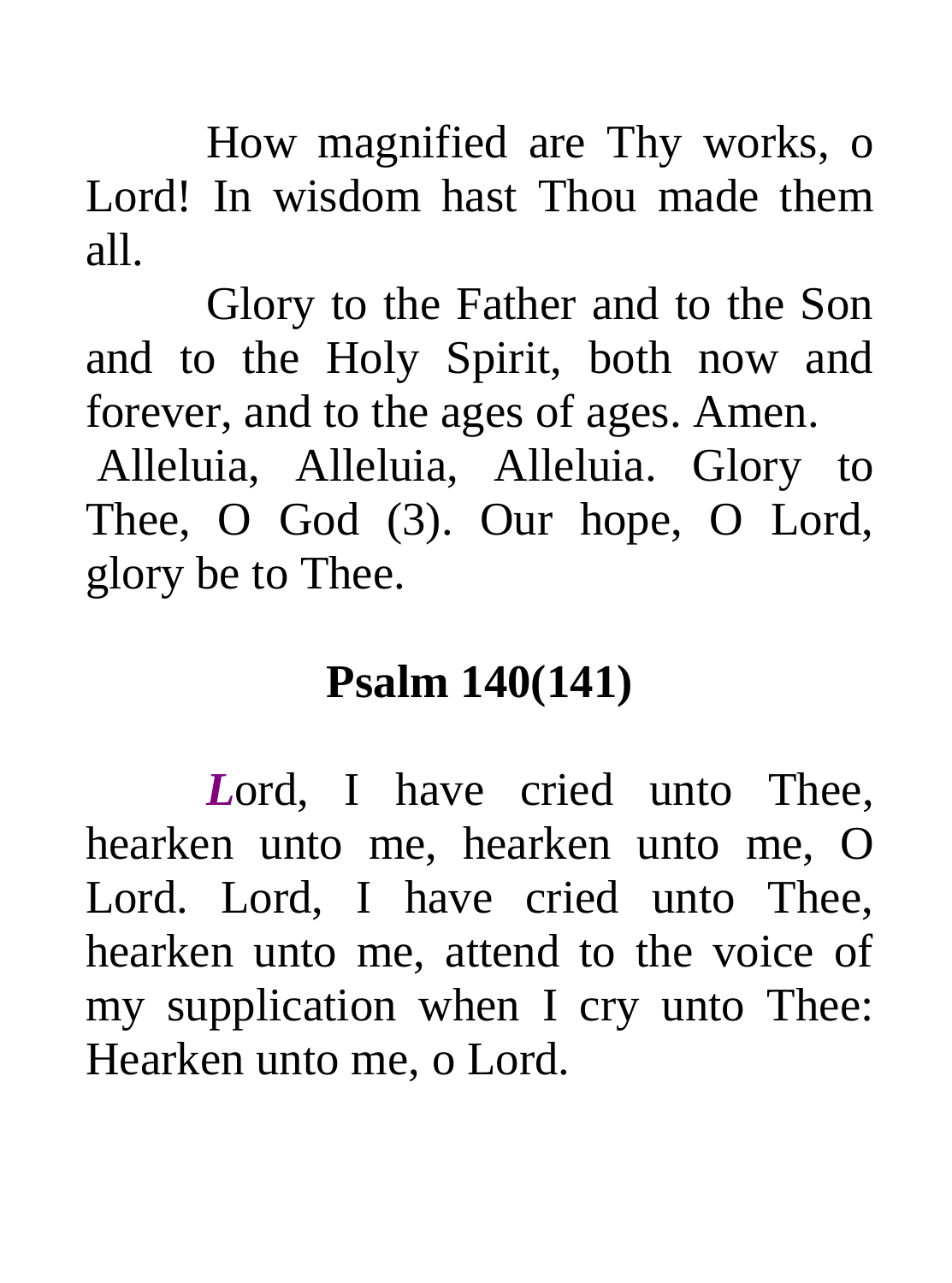Set, o Lord, a watch before my mouth, and a door of enclosure round about my lips.

Incline not my heart unto words of evil, to make excuse with excuses in sins.

With men that work iniquity, and I will not join with their chosen.

The righteous man will chasten me with mercy and reprove me, as for the oil of the sinner, let it not anoint my head.

For yet more is my prayer in the presence of their pleasures, swallowed up near by the rock have their judges been.

They shall hear my words, for they be sweetened, as a clod of earth is broken upon the earth, so have their bones been scattered nigh unto Hades.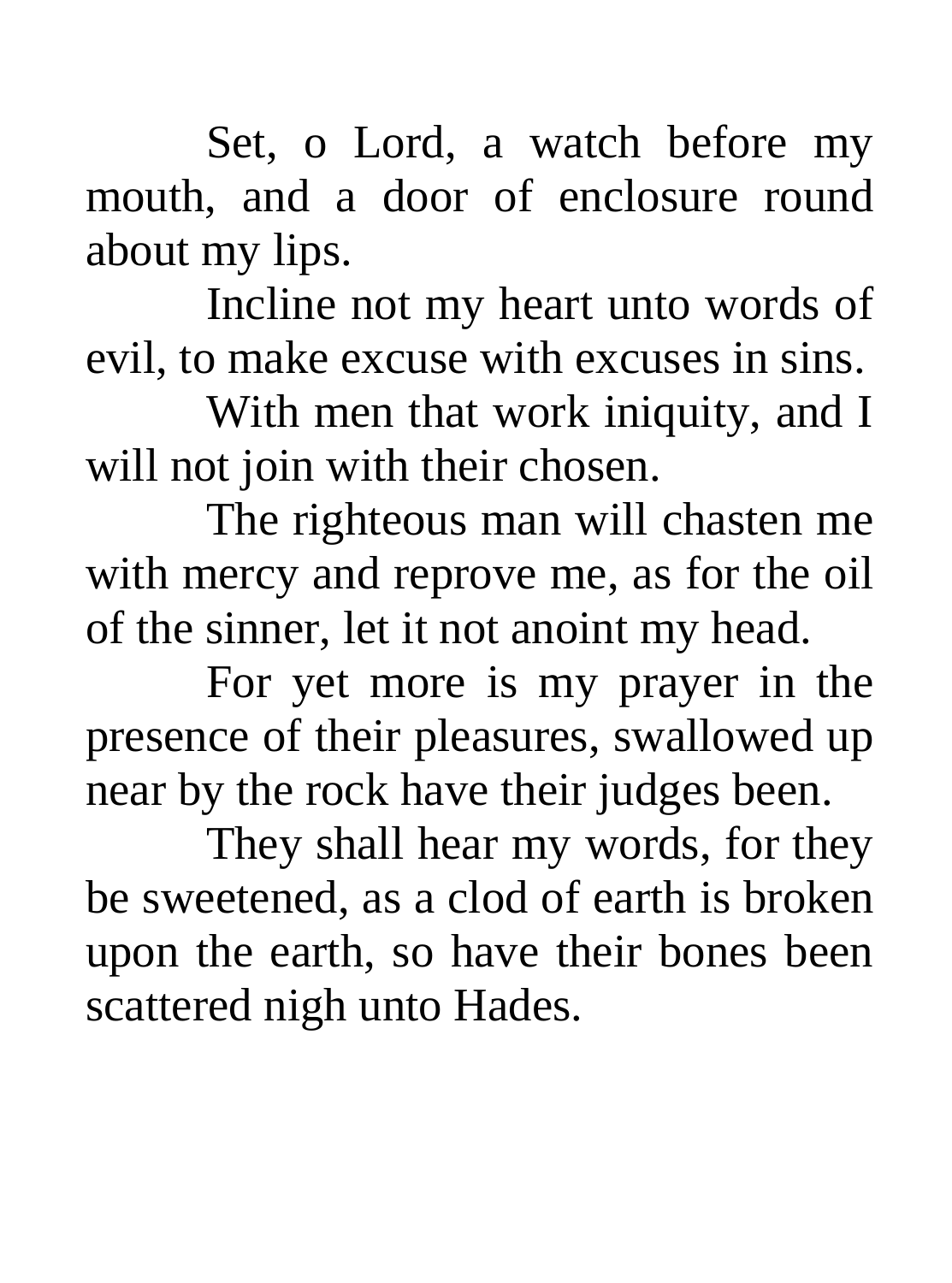For unto Thee, o Lord O Lord, are mine eyes, In Thee have I hoped, take not my soul away.

Keep me from the snare, which they have laid for me, and from the stumbling blocks of them that work iniquity.

The sinners shall fall into their own net; I am alone until I pass by.

### **Psalm 141(142)**

*W*ith my voice unto the Lord have I cried with my voice unto the Lord have I made supplication.

I will pour out before Him my supplication, mine affliction before him will I declare.

When my spirit was fainting within me, then Thou knewest my paths.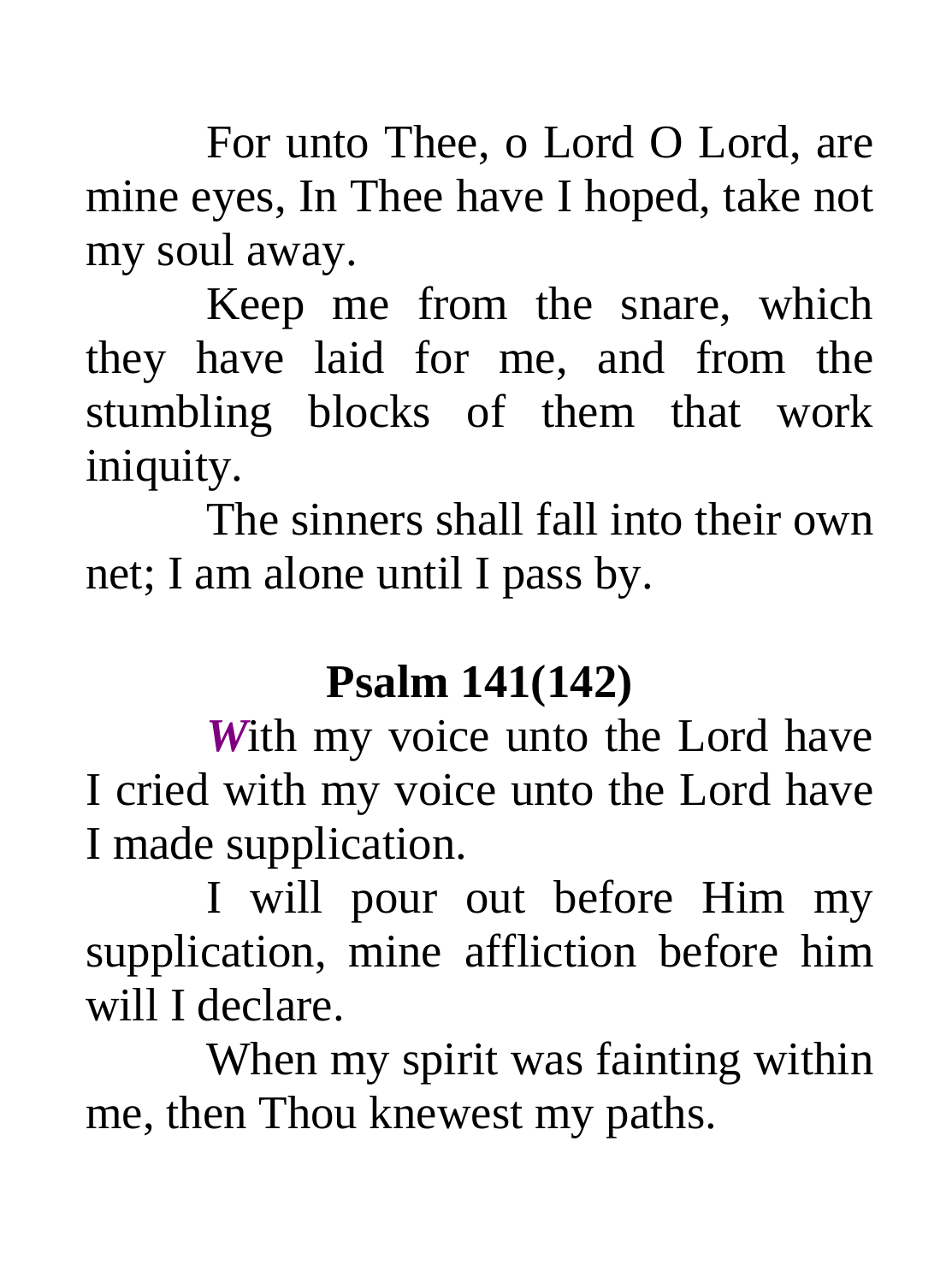In this way wherein I have walked they hid for me a snare.

I looked upon my right hand, and beheld, and there was none that did know me.

Flight hath failed me, and there is none that watcheth out for my soul.

I have cried unto Thee, o Lord, I said: Thou art my hope, my portion art Thou in the land of the living.

Attend unto my supplication, for I am brought very low.

Deliver me from them that persecute me, for they are stronger than I am.

 From here the appointed hymns as indicated in the TYPICON are chanted in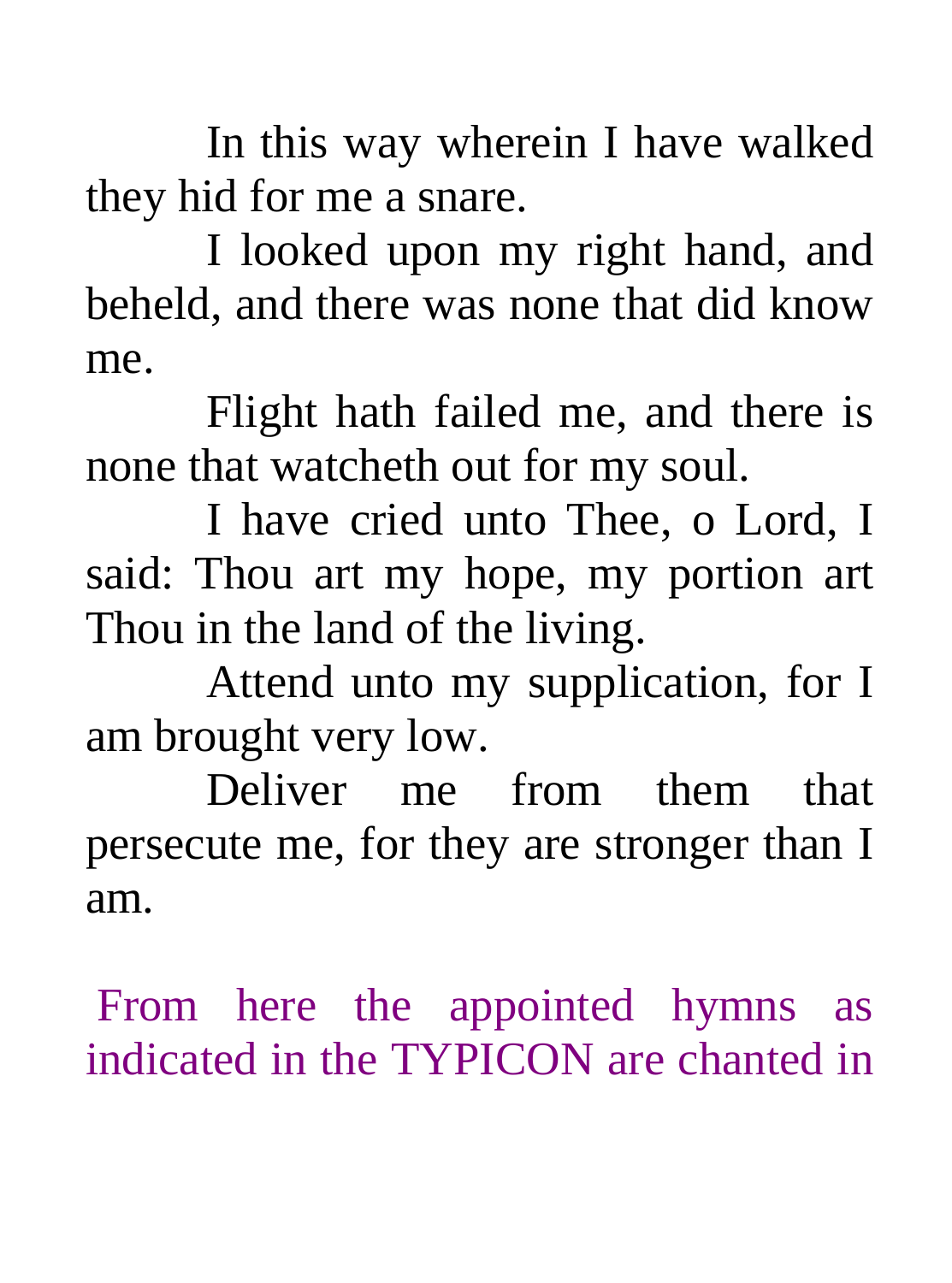alternation with the final verses, according to the number of hymns.

Bless my soul out of prison that I may confess Thy name.

The righteous shall wait patiently for me until Thou shalt reward me.

### **Psalm 129 (130)**

*Out* of the depths have I cried unto Thee, O, Lord, O Lord, hear my voice.

Let Thine ears be attentive to the voice of my supplication.

If Thou shouldest mark iniquities, O Lord, o Lord, who shall stand? For with Thee there is forgiveness.

For Thy Name's sake have I patiently waited for Thee, o Lord, my soul hath waited patiently for Thy word, my soul hath hoped in the Lord.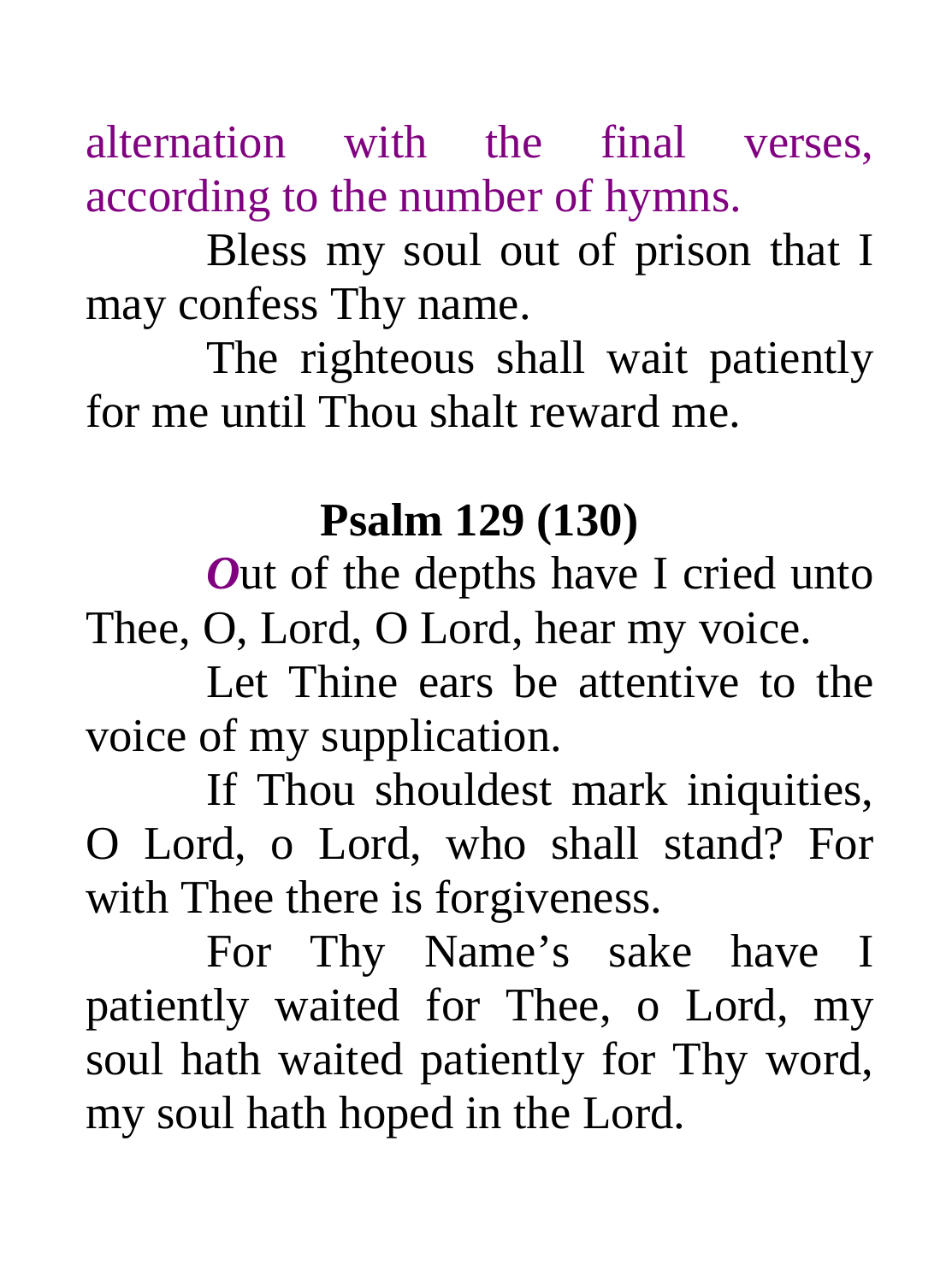From the morning watch until night, from the morning watch let Israel hope in the Lord.

For with the Lord there is mercy, and with Him is plenteous redemption, and He shall redeem Israel out of all his iniquities.

### **Psalm 116(117)**

Praise the Lord, all ye nations, praise Him, all ye peoples.

For He hath made His mercy to prevail over us, and the truth of the Lord abideth forever.

 **Glory to the Father and to the Son and to the Holy Spirit. (Doxasticon).**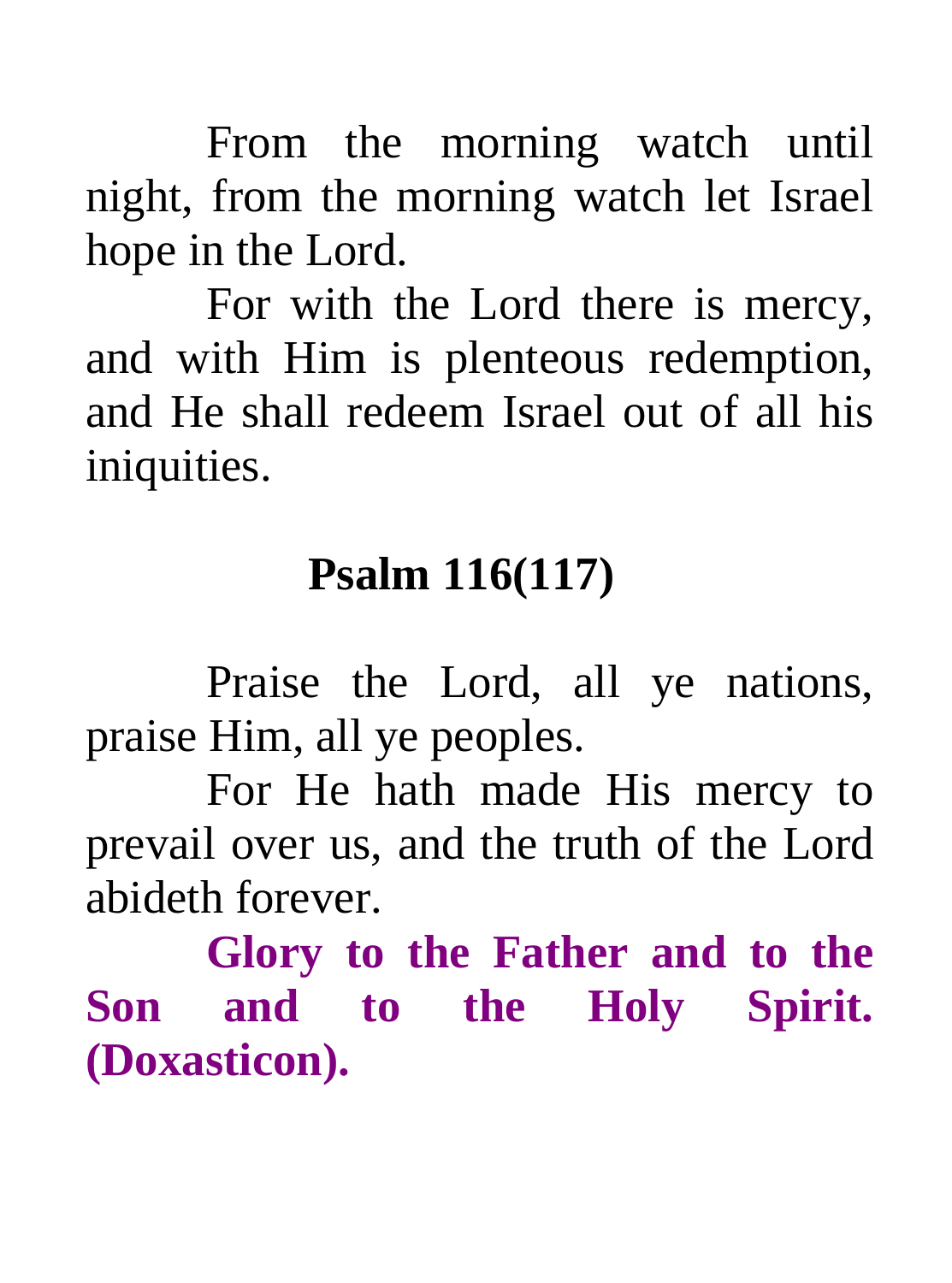# **Both now and forever, and to the ages of ages. Amen.**

(Theotokion).

*J*oyous light of the holy glory of the immortal, heavenly, holy blessed Father, O Jesus Christ: We that come to the setting of the sun, when we behold the evening light, praise Father, son and Holy Spirit, God. Meet it is for Thee at all times to be praised with gladsome voices, O Son of God, giver of life. Wherefore, the world doth glorify Thee.

## PROKEIMENA.

 (Sunday evening) Behold now, bless ye the Lord, all ye servants of the Lord.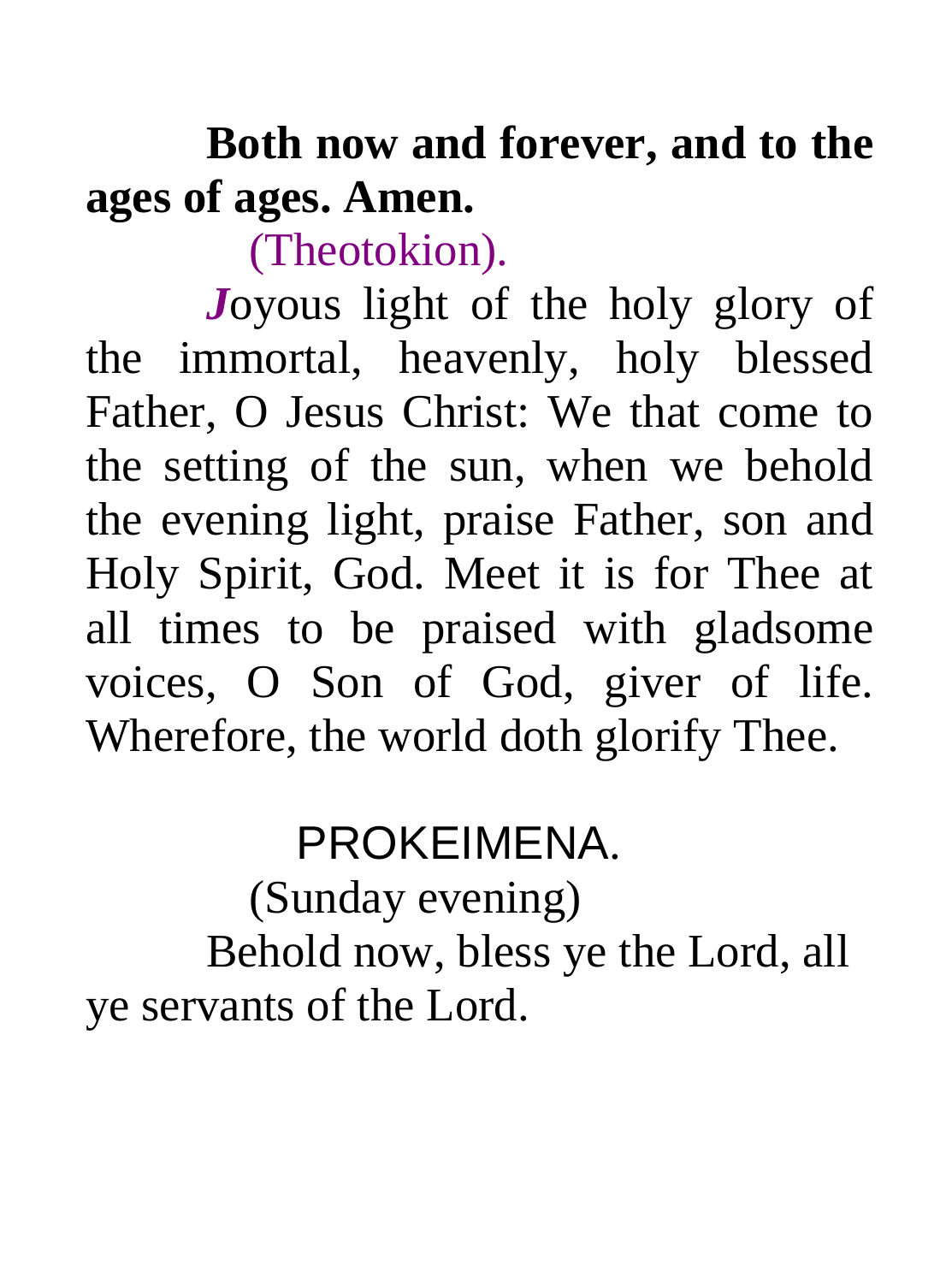(Verse): Ye that stand in the house of the Lord, in the courts of the house of our God.

(Monday evening)

The Lord will hearken unto me when I cry unto Him.

 (Verse): When I called upon Thee, O God of my righteousness, Thou didst hearken unto me.

 (Tuesday evening) Thy mercy shall pursue me, O Lord, all the days of my life.

 (Verse): The Lord is my shepherd and I shall not want: in a place of green pasture, there hath He made me to dwell.

(Wednesday evening)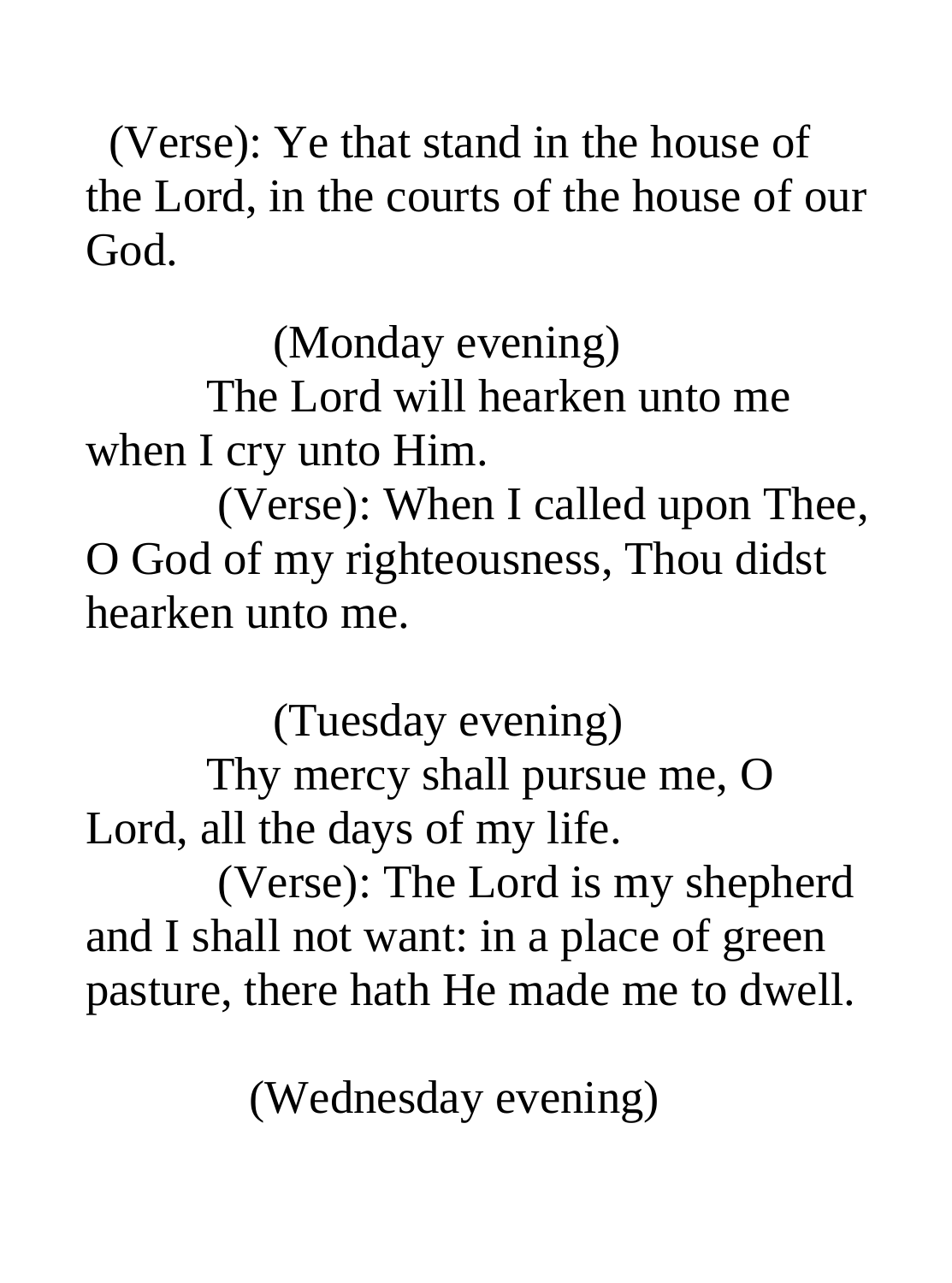God, In Thy Name save me, and in Thy strength do Thou judge me.

 (Verse): O God, hearken unto my prayer, give ear unto the words of my mouth.

 (Thursday evening) My help cometh from the Lord, who hath made heaven and the earth. (Verse): I have lifted up mine eyes to the mountains, from whence cometh my help.

 (Friday evening) God, Thou art my helper, Thy mercy shall go before me.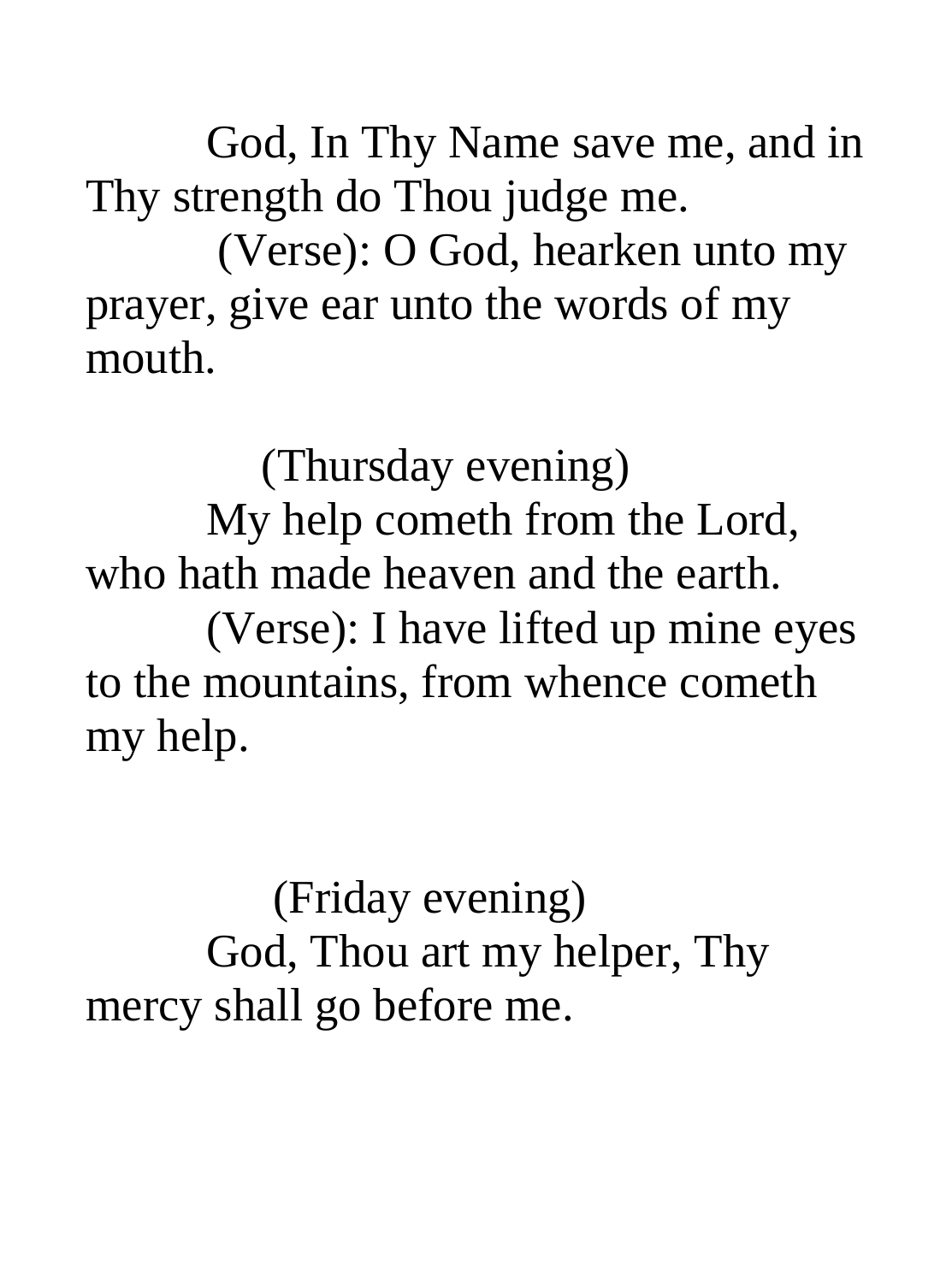(Verse): Rescue me from mine enemies, O God, and from them that rise up against me redeem me.

(Saturday evening)

The Lord is King, He is clothed with majesty.

 (Verse): The Lord is clothed with strength and He hath girt Himself.

(Verse): For He established the world which shall not be shaken.

(The readings follow if any)

*V* ouchsafe, O Lord, to keep us this evening without sin. Blessed art Thou, o Lord, the God of our Fathers, and praised and glorified is Thy Name unto the ages. Amen. Let Thy mercy, O Lord, be upon us, according as we have hoped in Thee.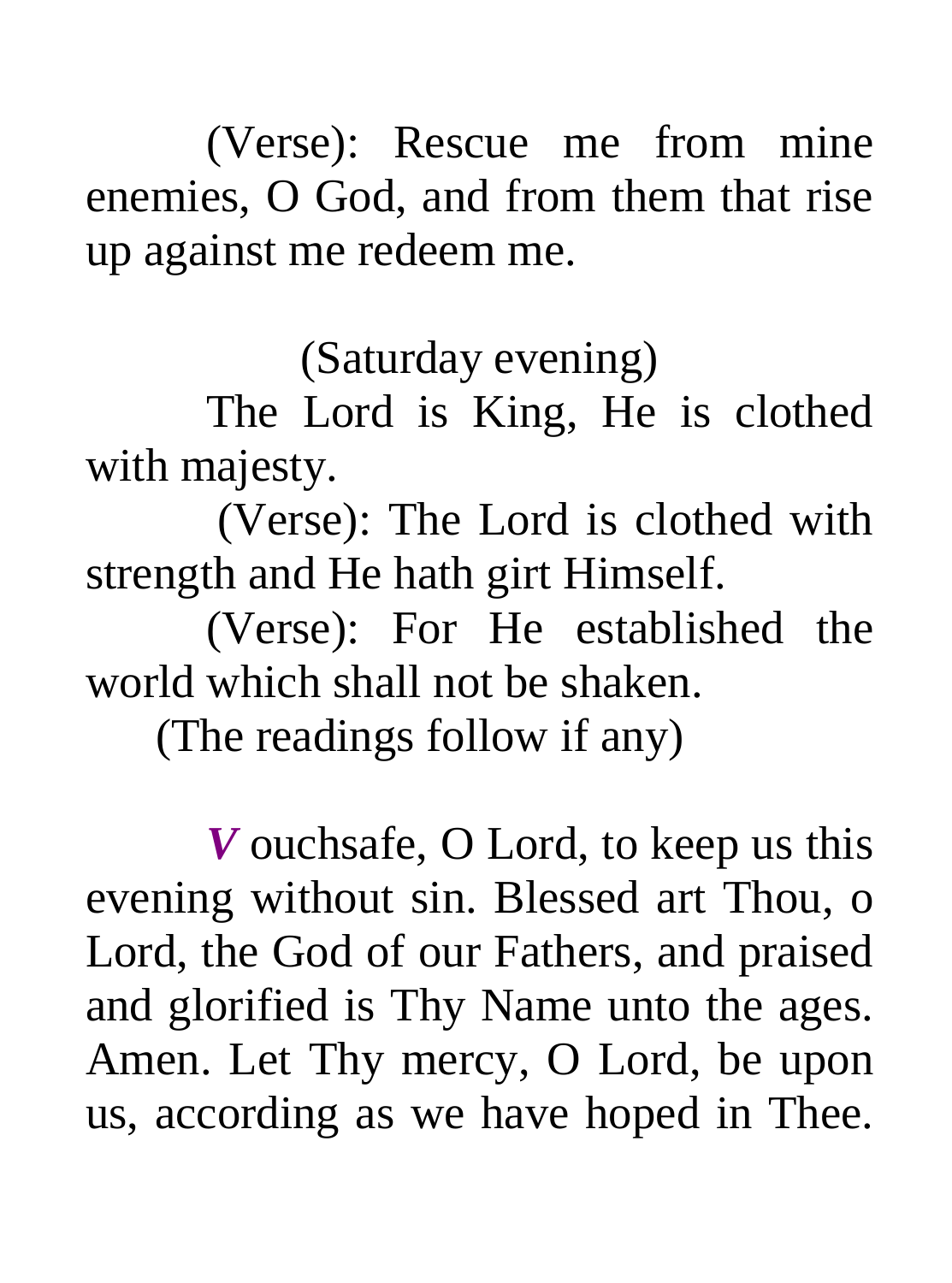Blessed art Thou, o Lord, teach me Thy statues. Blessed art Thou, O Master, grant me understanding of Thy statues. Blessed art Thou, O Holy One, enlighten me by Thy statues. O Lord, Thy mercy endureth forever, disdain not the works of Thy hands. Unto Thee is due praise, unto Thee is due song, unto Thee glory is due, to the Father, and to the Son, and to the Holy Spirit, now and forever, and unto the ages of ages. Amen

#### The Prayer of St. Symion

*N*ow lettest Thou Thy servant depart in peace, O Master, according to Thy word, for mine eyes have seen Thy salvation, which Thou hast prepared before the face of all peoples: a light of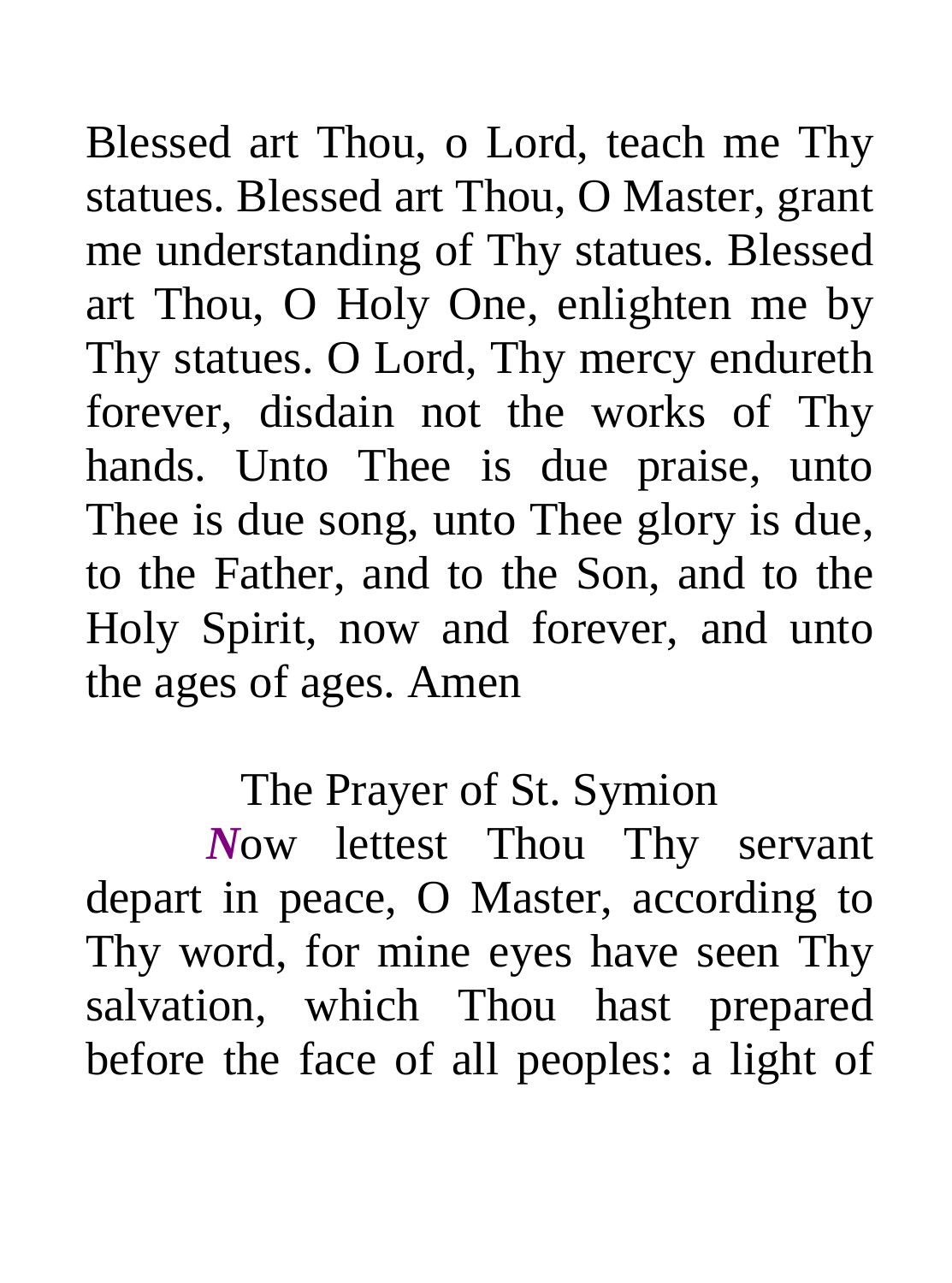revelation for the nations, and the glory of Thy people Israel.

 *H*oly God, Holy Mighty, Holy Immortal, have mercy on us (3). *G* lory to the Father and the Son and the Holy Spirit, now and forever and to the ages of age. Amen. All holy Trinity, have mercy on us. Lord, forgive our sins. Master, pardon our transgressions. Holy One, visit and heal our infirmities for your name's sake. Lord have mercy (3), Glory to the Father and to the Son and to the Holy Spirit, now and forever and to the ages of ages. Amen.

 *O* ur Father who art in heaven, hallowed be Thy name Thy kingdom come, Thy will be done,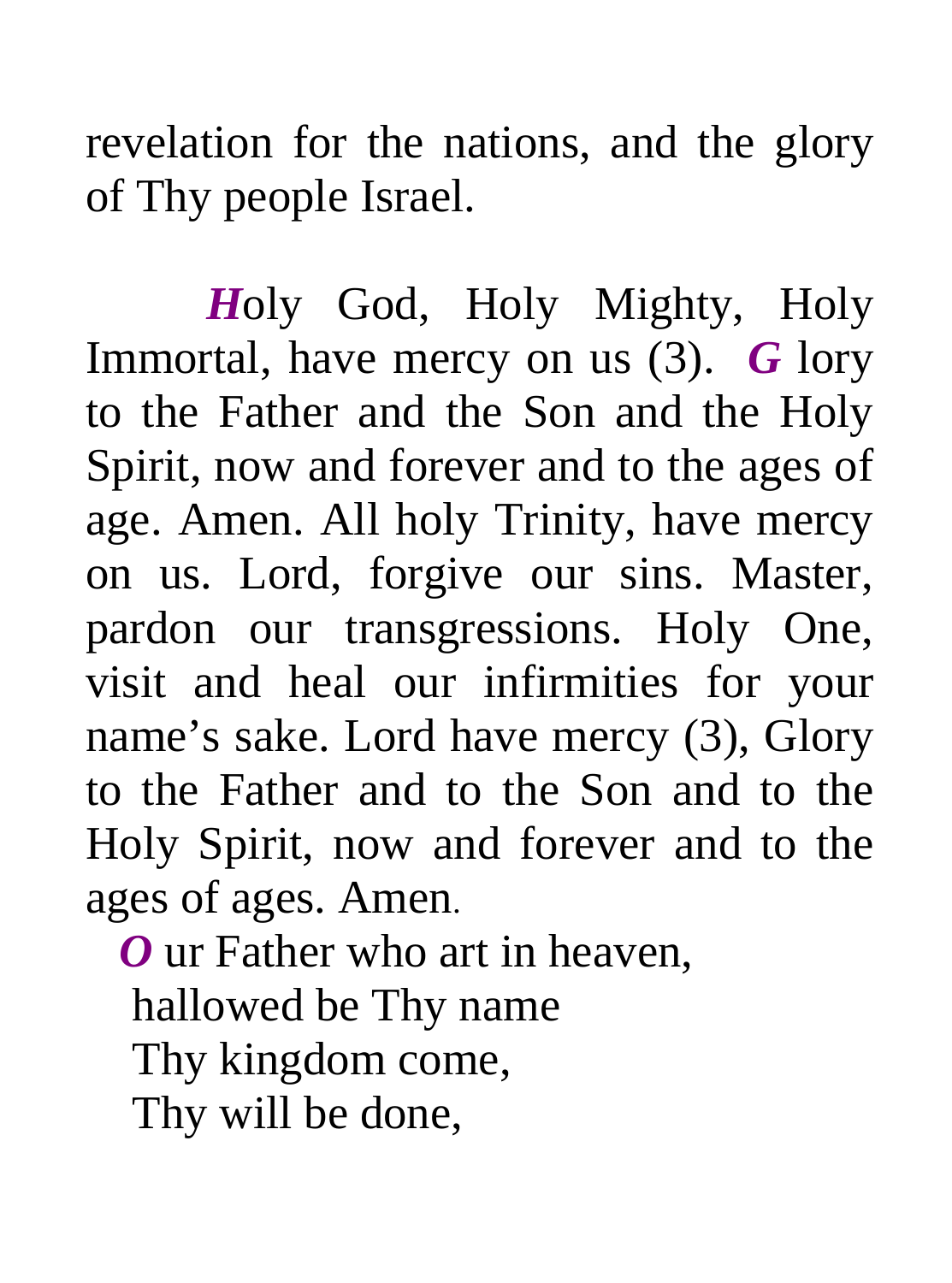on earth as it is in heaven. Give us this day our daily bread, and forgive us our trespasses, as we forgive those who trespass against us. And lead us not into temptation, but deliver us from evil.

 Through the prayers of the holy Fathers, Lord Jesus Christ have mercy on us and save us. Amen.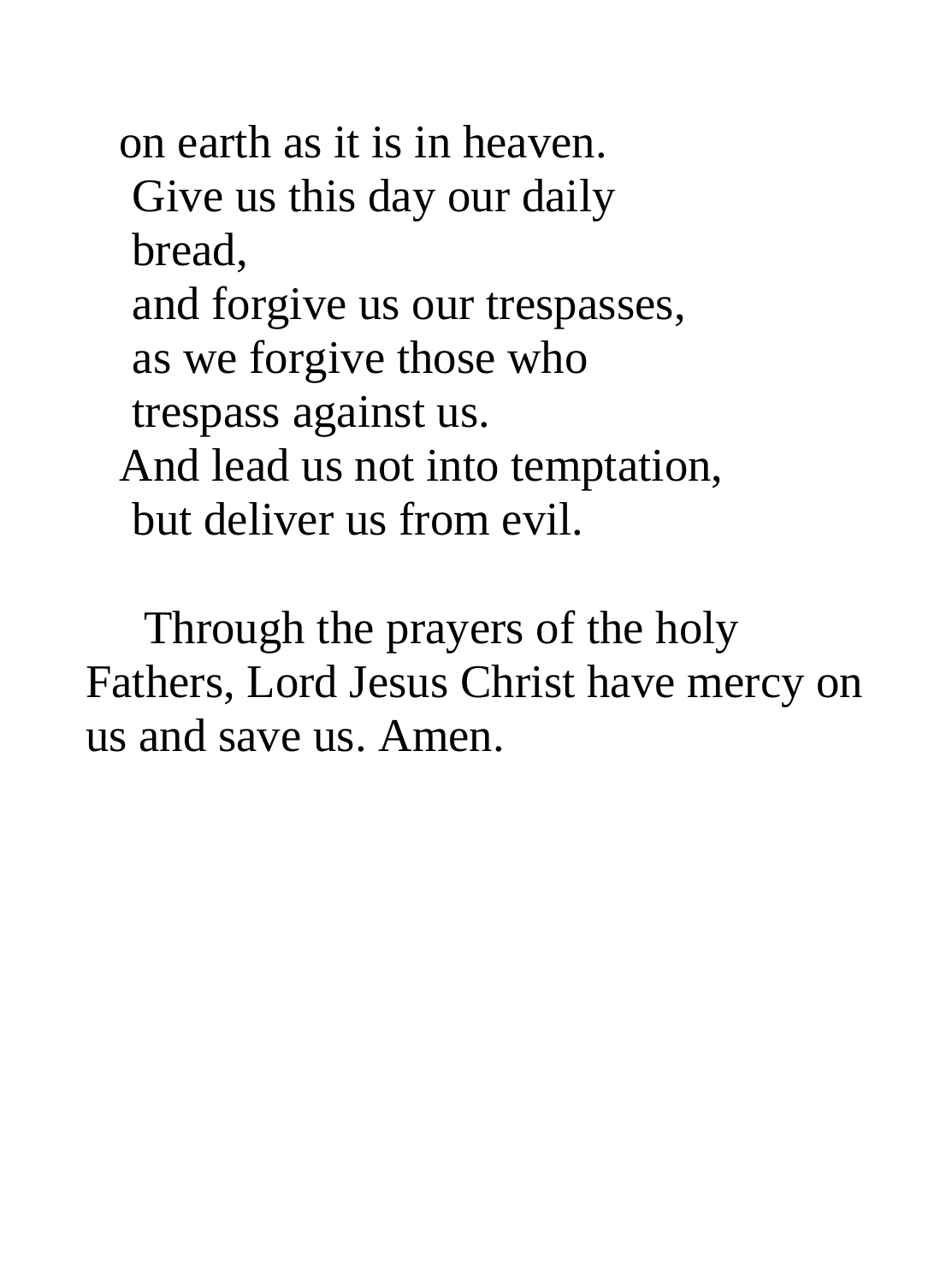### **SMALL COMPLINE**

(This service is read directly after the evening meal )

*I* n the name of the Father and the Son and the Holy Spirit, now and forever and the ages of ages. Amen

Glory to you, our God, glory to you.

 *H* eavenly king, Comforter, the Spirit of truth who are present everywhere filling all things and Giver of life, come and dwell in us. Cleanse us of every stain, and save our souls, gracious L<sub>ord</sub>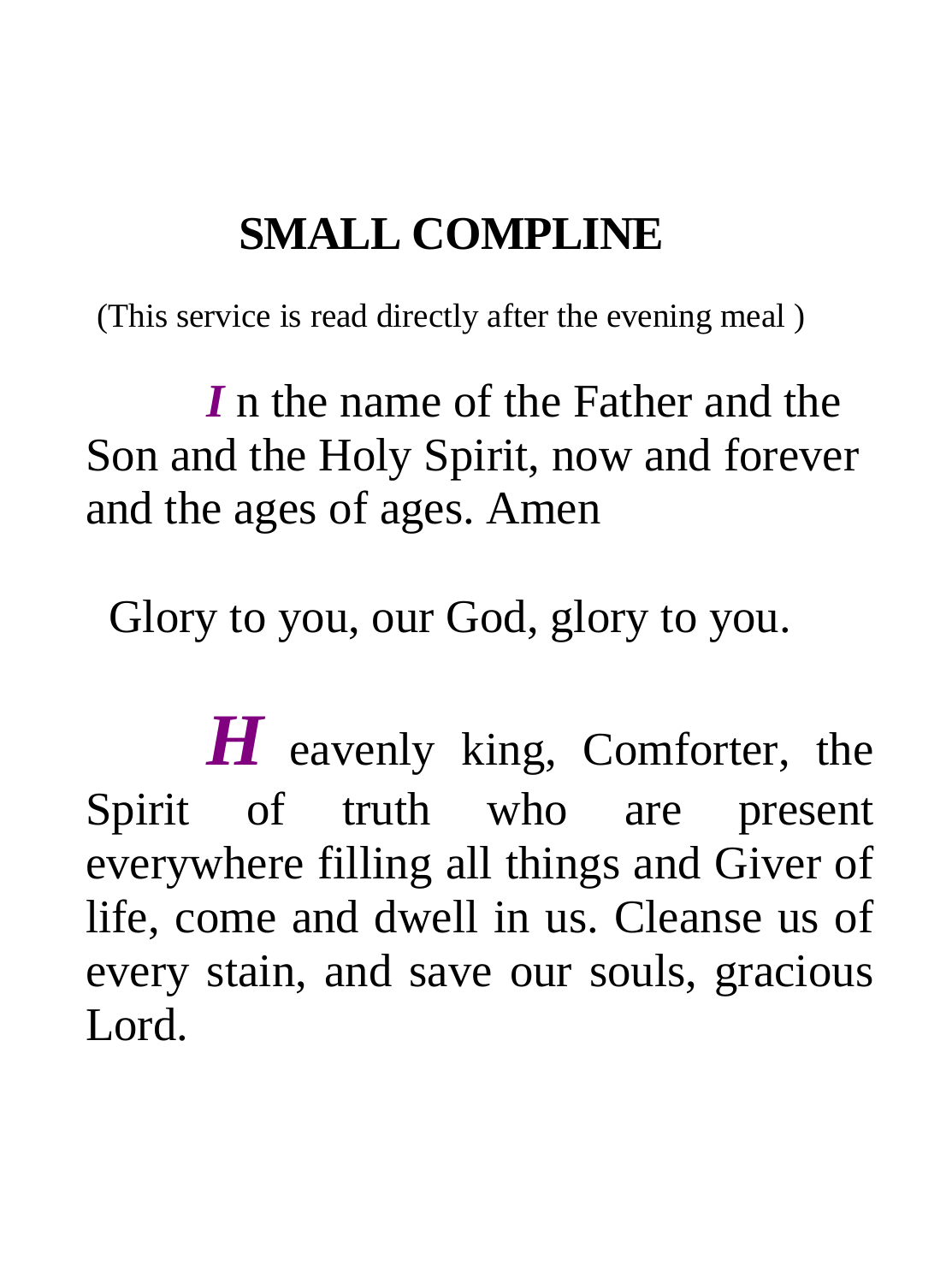*H* oly God, Holy Mighty, Holy Immortal, have mercy on us (3). Glory to the Father and to the Son and to the Holy Spirit, now and forever and to the ages of ages. Amen.

*A* ll holy Trinity, have mercy on us. Lord, forgive our sins. Master, pardon our transgressions. Holy One, visit and heal our infirmities, for your name's sake. Lord have mercy (3). Glory to the Father and to the Son and to the Holy Spirit, now and forever and to the ages of ages. Amen.

### Psalm 50(51).

*H* ave mercy upon me, O God, according to your great mercy, and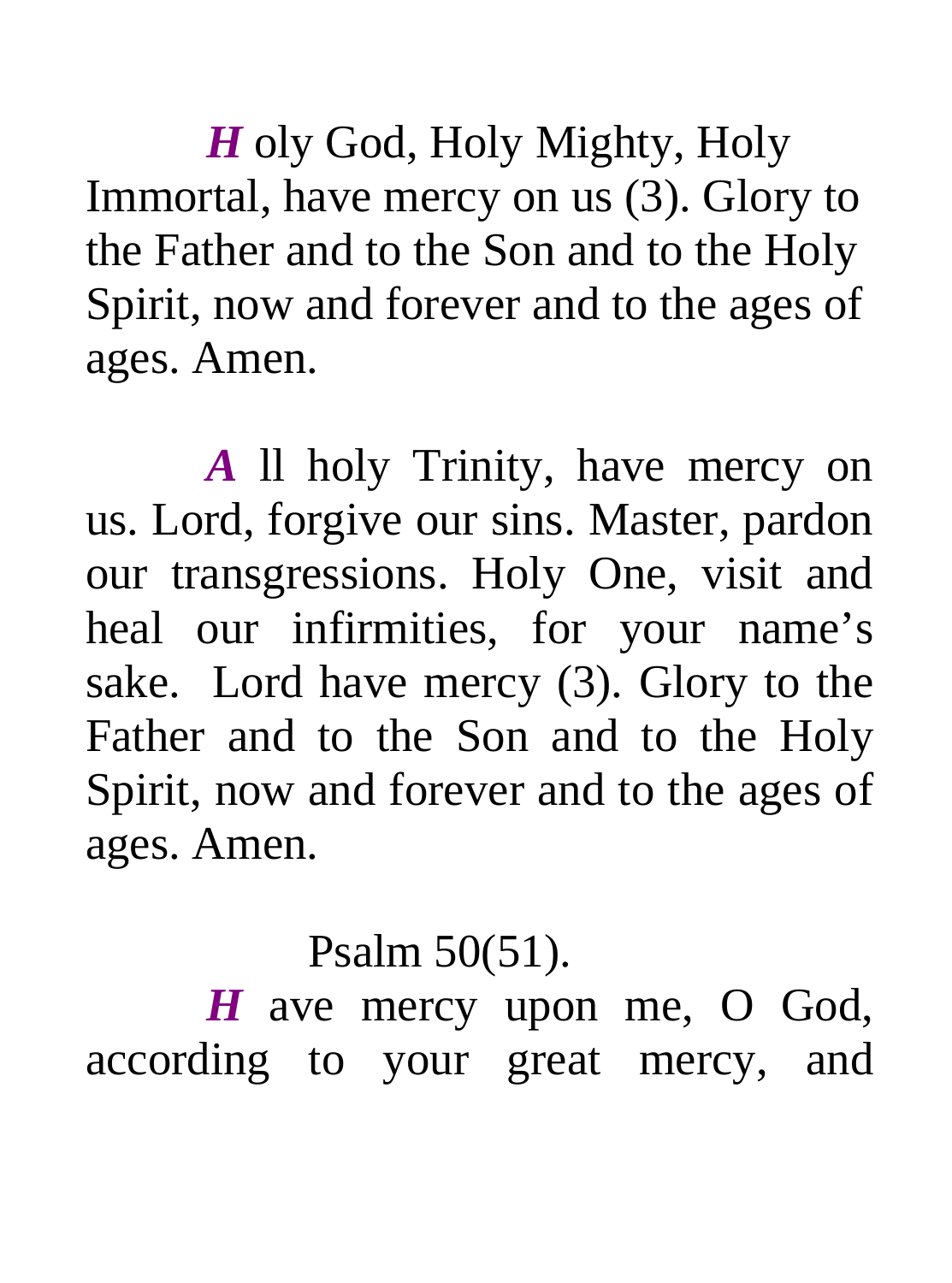according to the multitude of your *compassion*, blot out my transgression.

Wash me thoroughly from my iniquity, and cleanse me from my sin. For I acknowledge my iniquity, and my sin is ever before me.

Against you, you only, have I sinned, and done evil in your sight, that you may be found just when you speak, and victorious when you are judged.

For behold, I was conceived in iniquity, and in sin my mother bore me.

For behold, you have loved truth, you have made known to me the secret and hidden things of your wisdom.

You shall sprinkle me with hyssop, and I shall be made clean, you shall wash me, and I shall whiter than snow.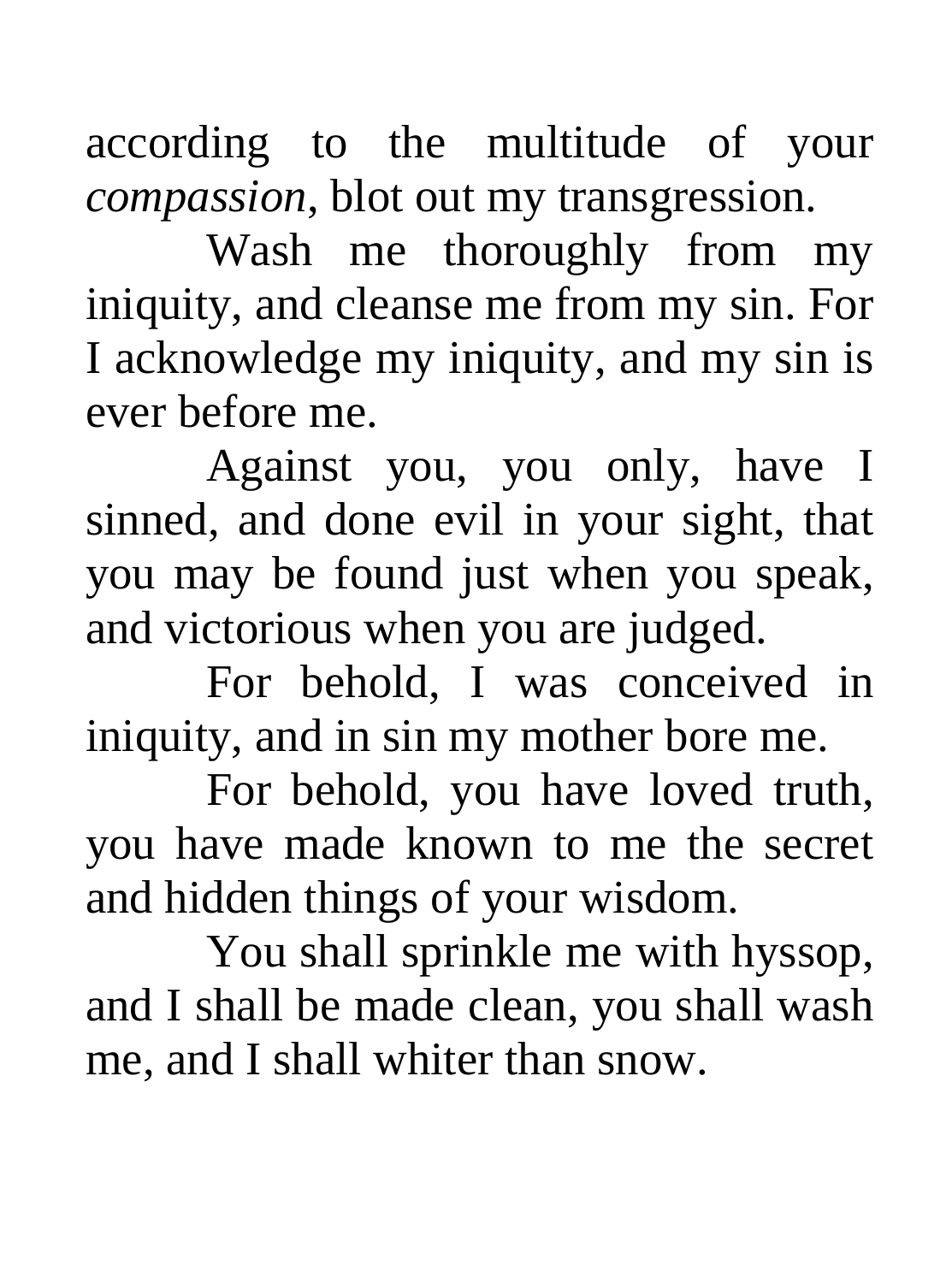Make me to hear joy and gladness, that the afflicted bones may rejoice.

Turn your face away from my sins, and blot out all my iniquities.

Create in me a clean heart, o God, and renew a steadfast spirit within me.

Cast me not away from your presence, and take not your Holy Spirit from me.

Restore to me the joy of your salvation, and establish me with your governing Spirit.

I shall teach transgressors your ways, and the ungodly shall turn back to you.

Deliver me from bloodguitiness, o God, the God of my salvation, my tongue shall joyfully declare your righteousness.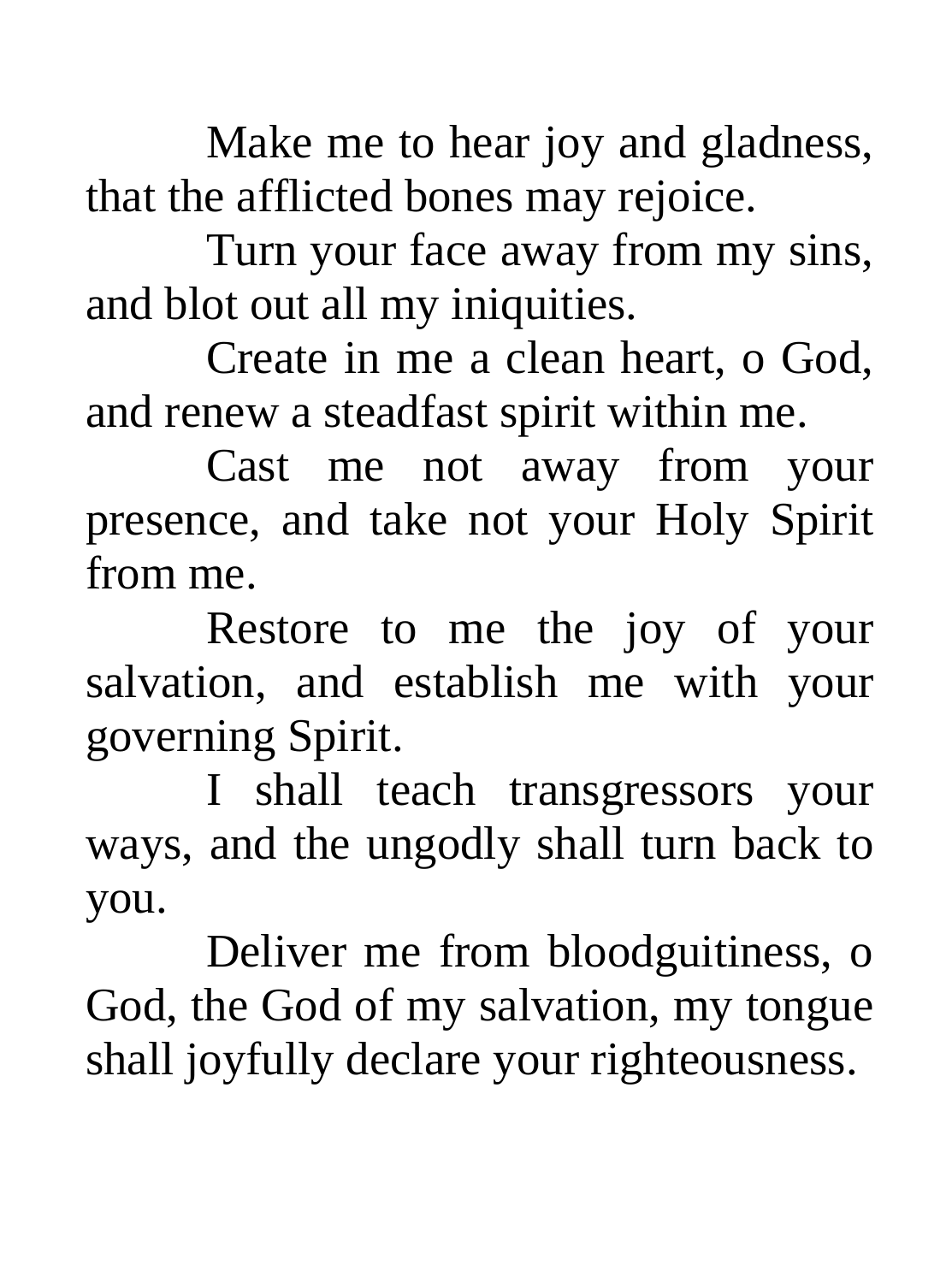Lord, open my lips, and my mouth shall declare your praise.

For if you had desired sacrifice, I would give it, you do not delight in burnt offerings. A sacrifice to God is a broken spirit, God will not despise a broken and a humble heart.

Do good in your good pleasure to Zion, and let not Jerusalem be built.

Then you shall be pleased with a sacrifice of righteousness, with oblation and whole burnt offerings. Then they shall offer bulls on your altar.

#### Psalm 69(70)

*G* od, be attentive to help me. Lord, make haste to help me.

Let them be ashamed and confounded who seek my life.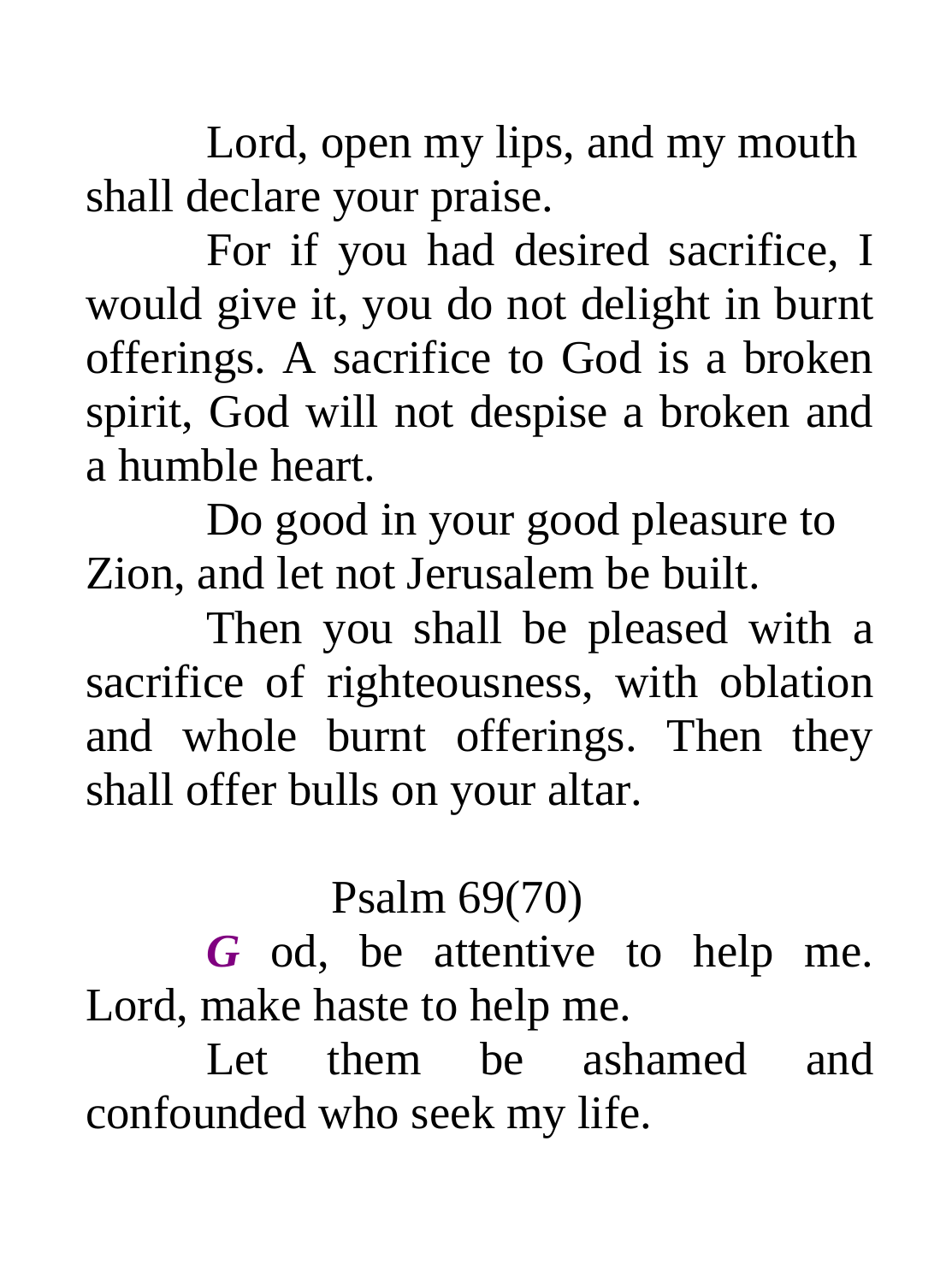Let them be turn back and be ashamed who desire evil against me.

Let them be turn back because of their shame, who say to me, Well done! Well done!

Let all those who seek you rejoice and be glad in you, and let those who love your salvation say continually, Let God be magnified! But as for me, I am poor and needy, O god, help me!

You are my help and my deliverer, Lord, do not delay.

#### Psalm 142(143)

*L*ord hear my prayer. In your truth, give ear to my supplications, in your righteousness, hear me. Enter not into judgement with your servant, for no one living is justified in your sight.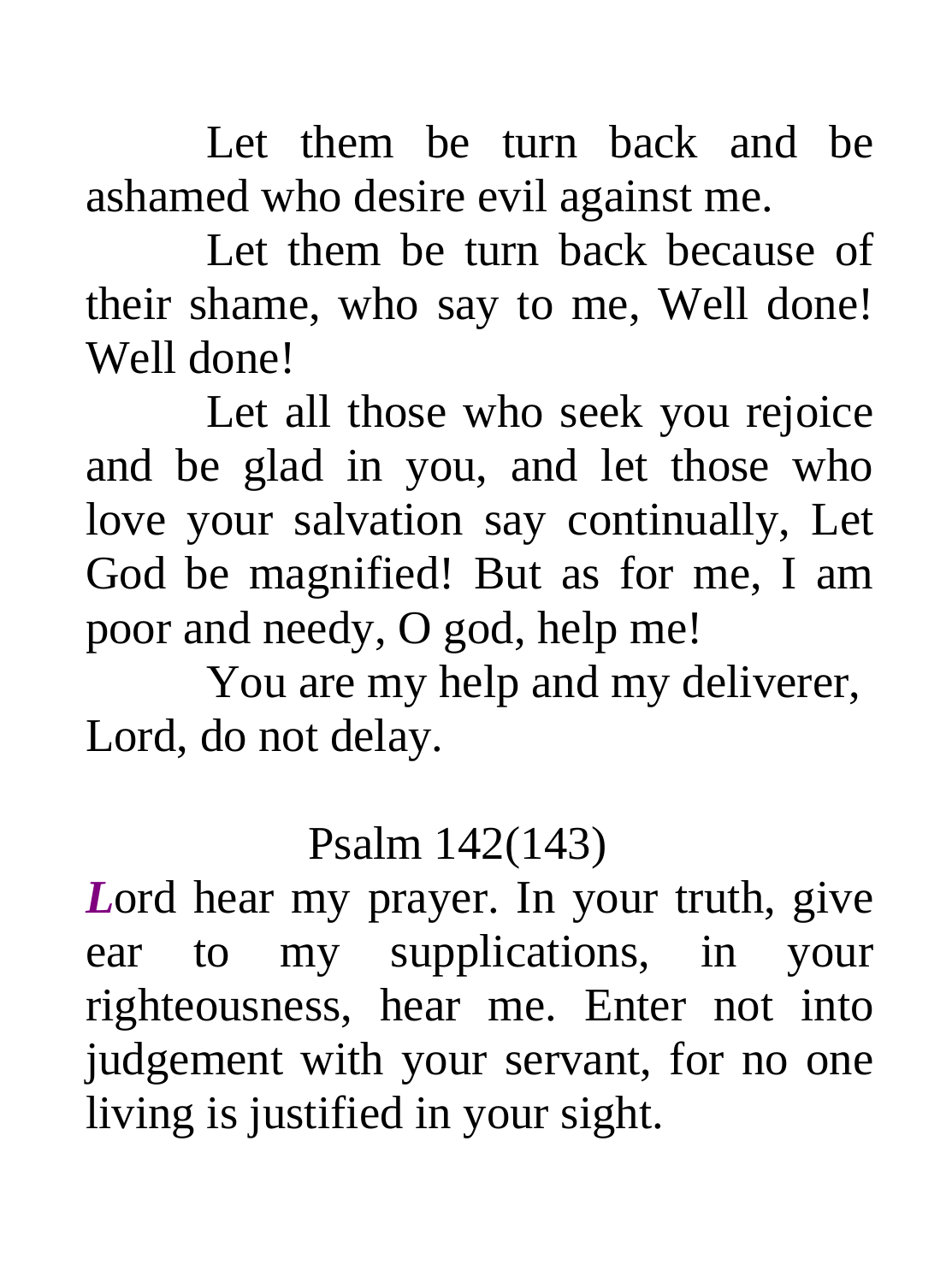For the enemy has pursued my soul, he has crushed my life to the ground, he has made me dwell in darkness, like those who have long been dead, and my spirit is overwhelmed within me, my heart within is distressed.

 I remembered the days of old, I meditated on the works, I pondered on the works of your hands.

 I spread out my hands to you, my soul longs for you like a thirsty land. Lord, hear me quickly, my spirit fails. Turn not your face away from me, lest I be like those who go down into the pit.

 Let me hear your mercy in the morning, for in you I have put my trust. Lord, teach me to know the way in which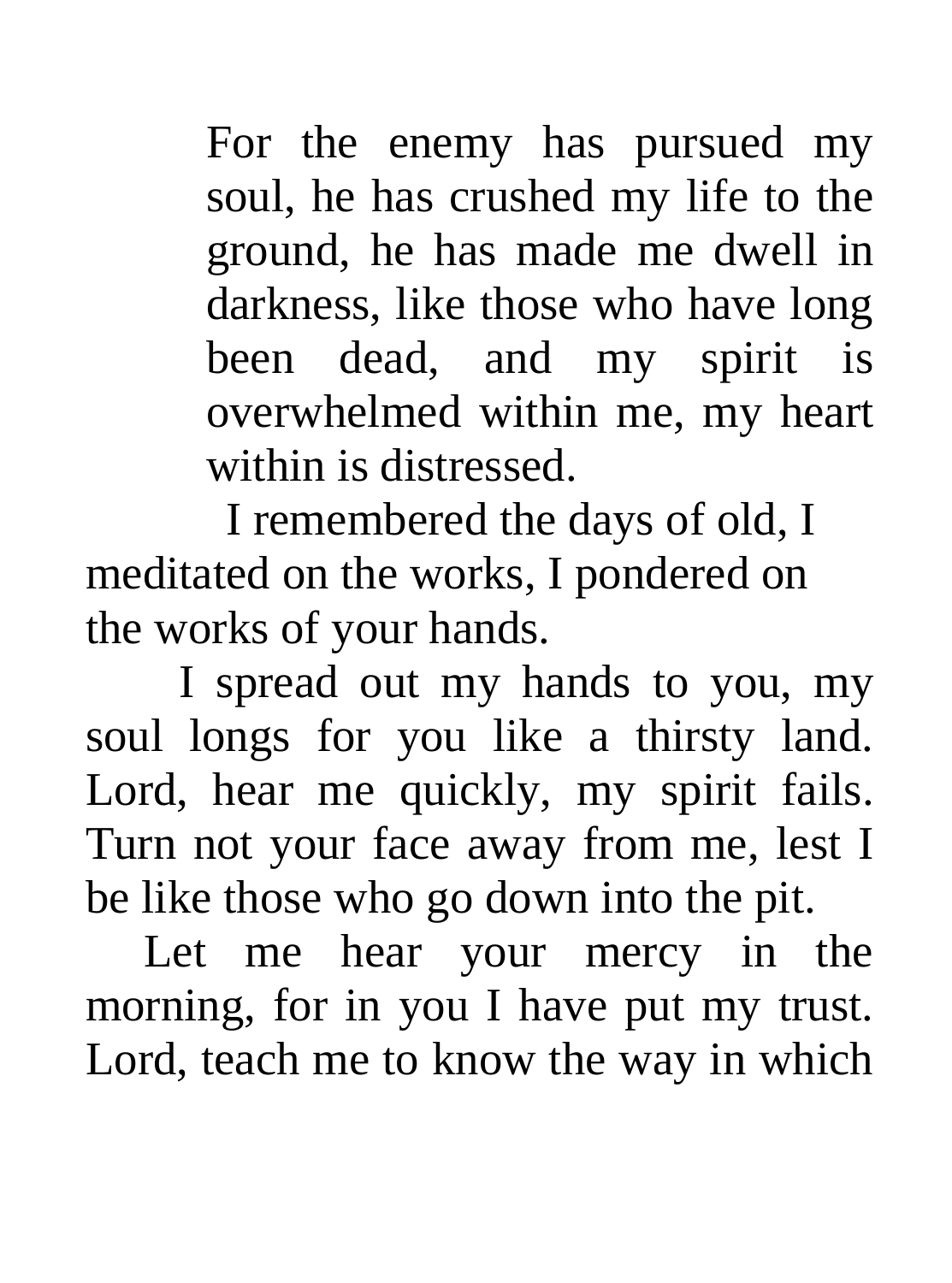I should walk, for I lift up my soul to you.

 Rescue me, Lord, from my enemies, to you have I fled for refuge.

 Teach me to do your will, for you are my God.

 Your good Spirit shall lead me on a level path, Lord, for your name's sake you shall preserve my life. In your righteousness, you shall bring my soul out of trouble, and in your mercy, you shall utterly destroy my enemies. And you shall destroy all those who afflict my soul, for I am your servant.

### **Doxology**

*G* lory to God in the highest and on earth peace, good will to all people. We praise you, we bless you, we worship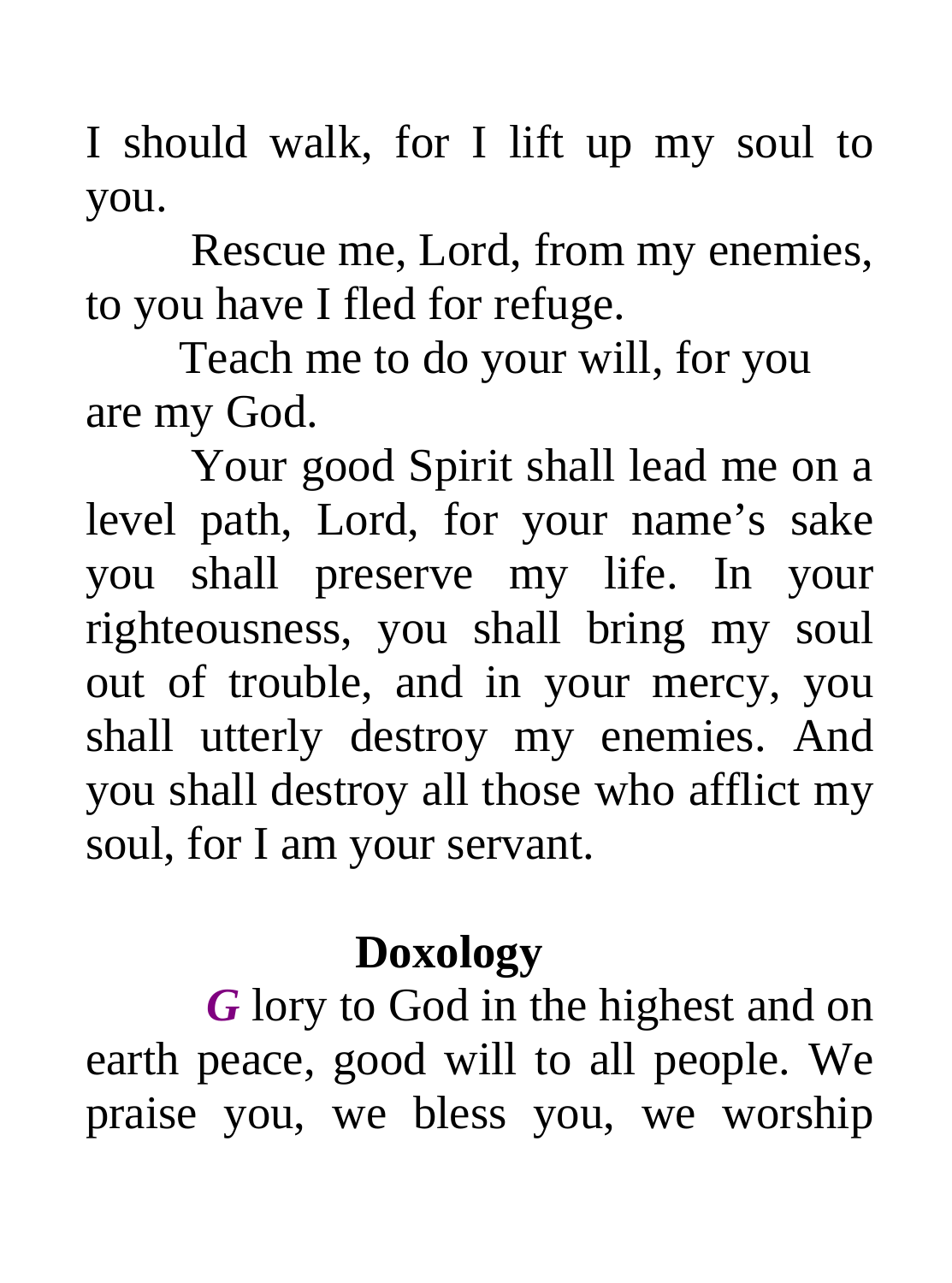you, we glorify you, and we give thanks to you for your great glory. Lord god, heavenly King, god the Father, almighty Lord, the only begotten Son, Jesus Christ, and Holy Spirit. Lord, god, Lamb of God, Son of the Father who takes away the sin of the world, have mercy upon us, you who take away the sin of the world, have mercy upon us, you who take away the sins of the world.

Recieve our prayer, you who sit at the right hand of the Father, and have mercy upon us.

For you only are holy, only you are Lord, Jesus Christ, to the glory of God the Father. Amen.

Each evening we bless you, and we praise your name forever and to the ages of ages. Lord, you have been our refuge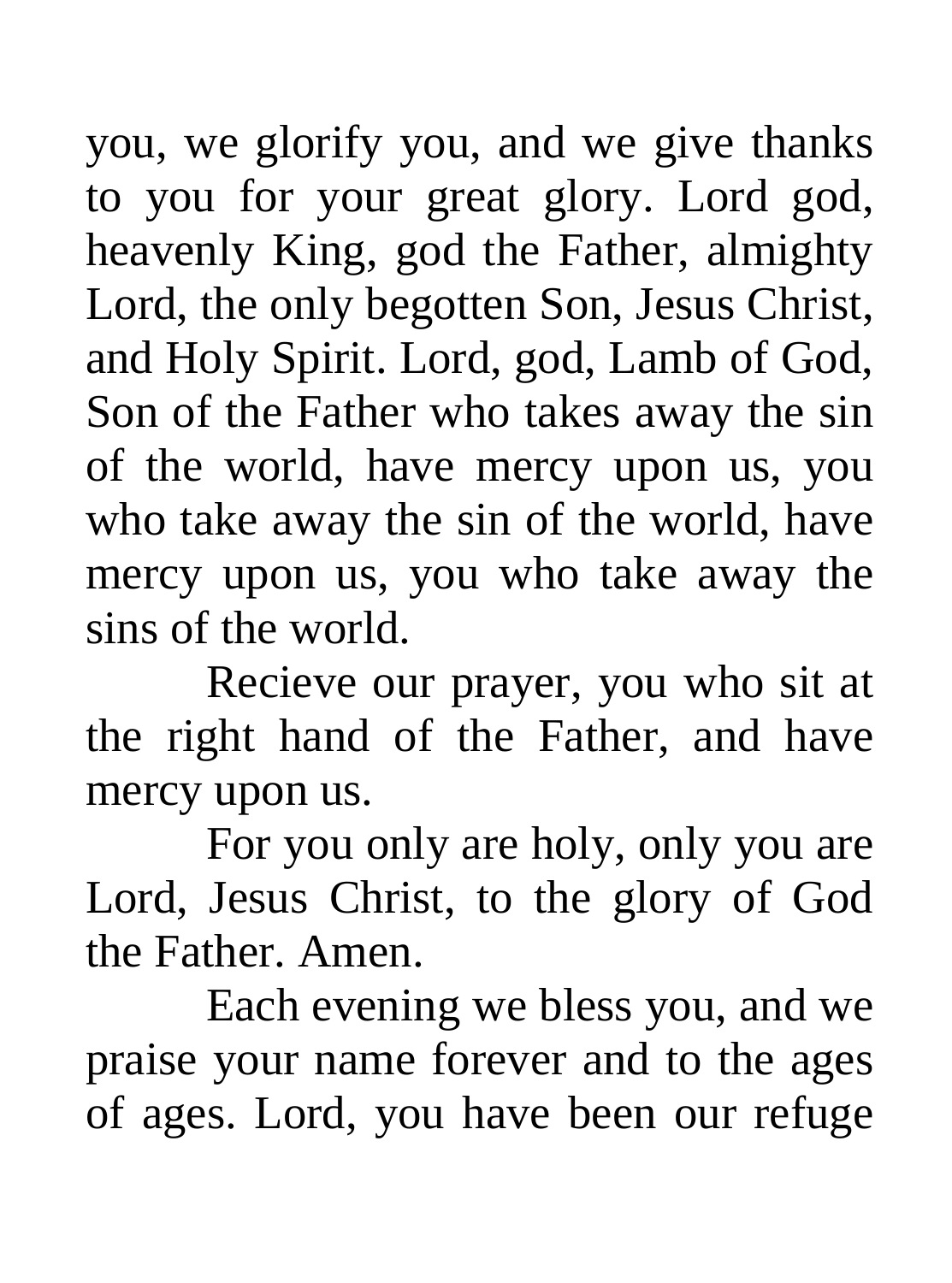from generation to generation. I said: Lord, have mercy upon me: heal my soul, for I have sinned against you.

Lord, to you have I fled, teach me to do your will, for you are my God. For you are the source of life, and in your light we shall see light.

Continue your mercy to those whom know you.

Lord, grant to keep us this night without sin.

Blessed are you, Lord, god of our fathers.

Your name is praised and glorified from all ages. Amen. Let your mercy, Lord, lighten upon us, as our trust is in you. Blessed are you, Lord, teach me your commandments. Blessed are you, master, teach me your commandments.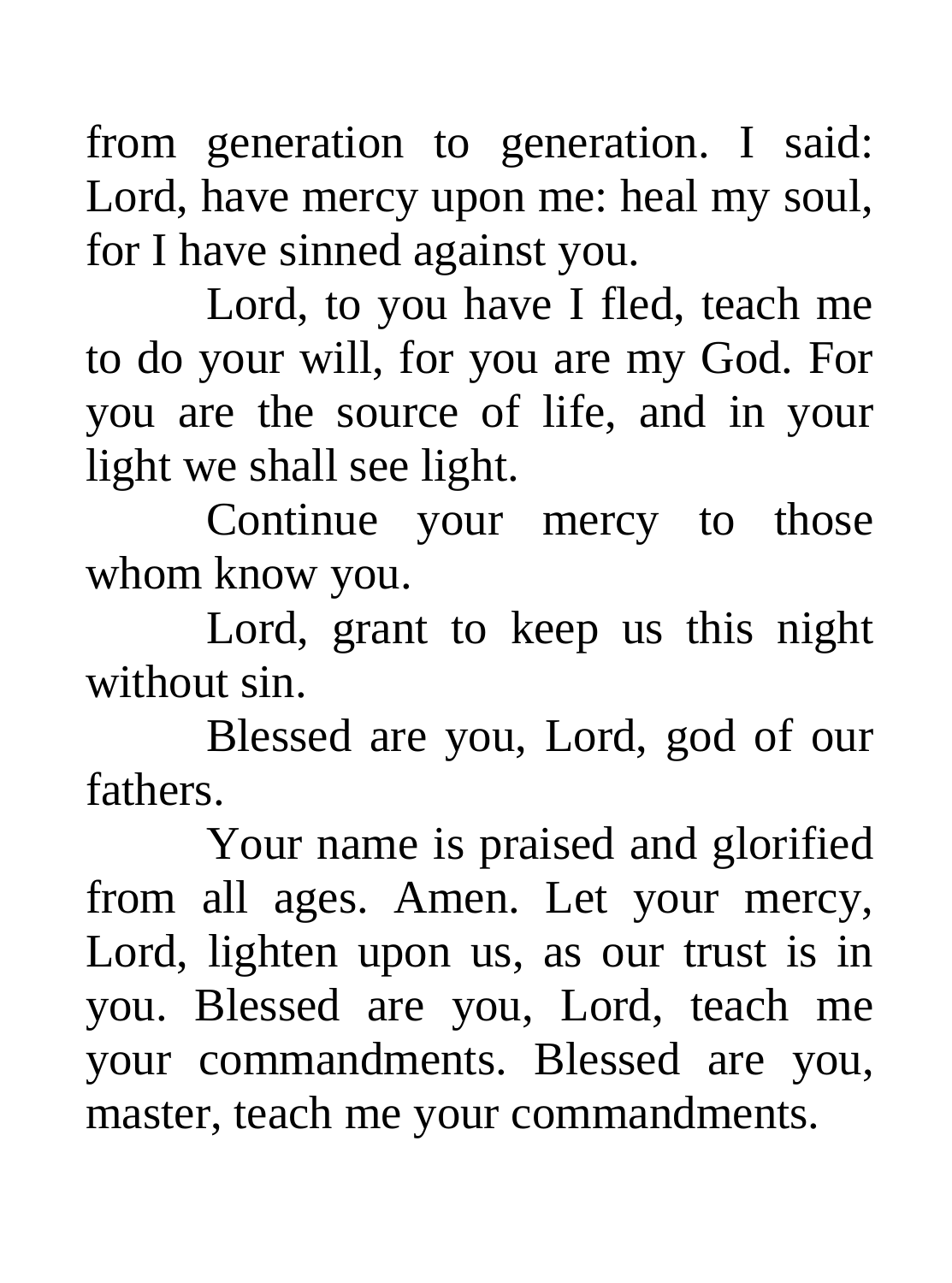Blessed are you, Holy One, enlighten me in your commandments. Your mercy, Lord endures forever, turn not away from the works of your own hands.

To you belongs praise, to you belongs worship, and to you belongs glory, to the Father and the Son and the Holy Spirit, now and forever and to the ages of ages. Amen.

The Symbol of Faith.

*I* believe in one God, the Father, the Almighty, Creator of heaven and earth and of all things visible and invisible.

And in one Lord Jesus Christ, the only begotten Son of God, begotten of the Father before all ages. Light of Light,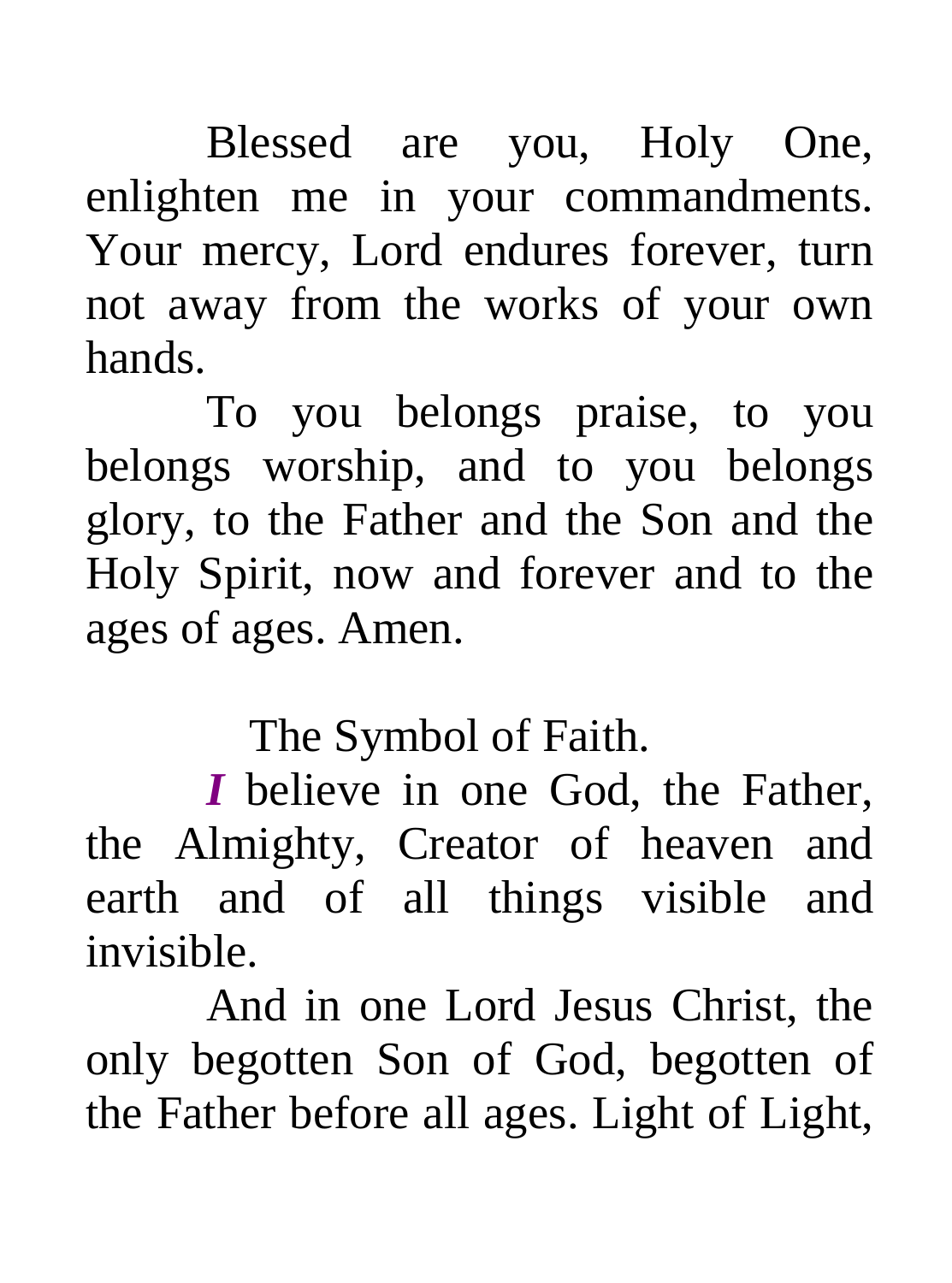true God of true God, begotten not created, of one essence with the Father through whom all things were made.

For us and for our salvation he came down from heaven and was incarnate by the Holy Spirit and the Virgin Mary and became man.

He was crucified for us under Pontius Pilate, and he suffered and was buried. On the third day he rose according to the Scriptures.

He ascended into heaven and is seated at the right hand of the Father.

He will come again in glory to judge the living and the dead. His kingdom will have no end.

And in the Holy Spirit, the Lord, the Giver of life, who proceeds from the Father, who together with the Father and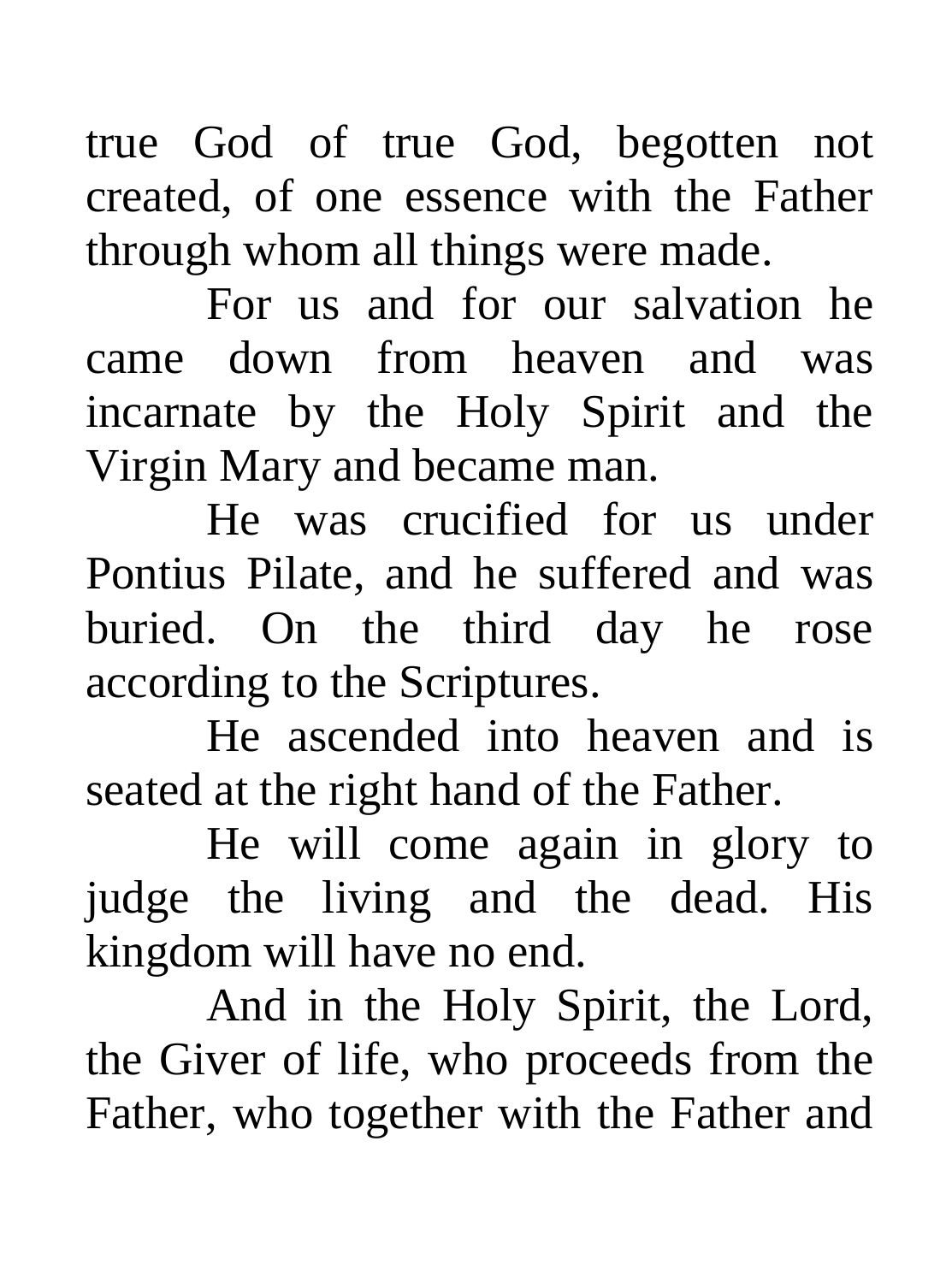the Son is worshiped and glorified, who spoke through the prophets.

In one holy, catholic and apostolic Church.

I acknowledge one baptism for the forgiveness of sins.

I expect the resurrection of the dead. And the life of the ages to come. Amen.

*I*t is truly right to bless you, the Theotokos, ever blessed and most pure and mother of our God.

More honorable than the Cherubim, and beyond compare more glorious than the Seraphim, incorruptibly you gave birth to God the Word.

We magnify you, the true Theotokos.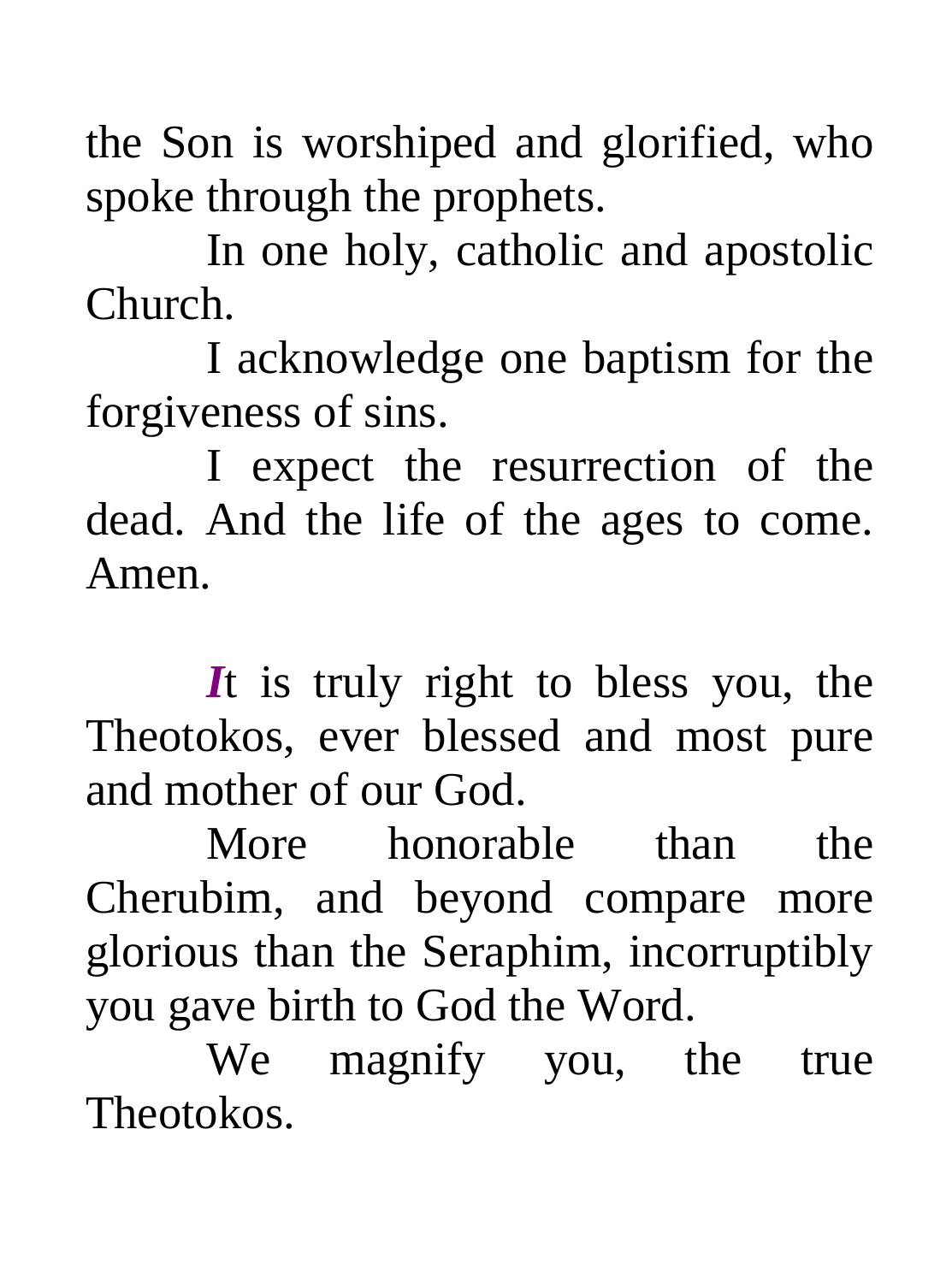*H*oly God, Holy Mighty, Holy Immortal, have mercy on us (3). Glory to the Father and the Son and the Holy Spirit, now and forever and to the ages of ages. Amen. All holy Trinity, have mercy on us, Lord, forgive our sins, Master, pardon our transgressions. Holy One, visit and heal our infirmities for your name's sake. Lord have mercy (3). Glory to the Father and to the Son and to the Holy Spirit, now and forever and to the ages of ages. Amen.

*O* ur Father who art in heaven, hallowed be thy name. Thy kingdom come, thy will be done, on earth as it is in heaven. Give us this day our daily bread,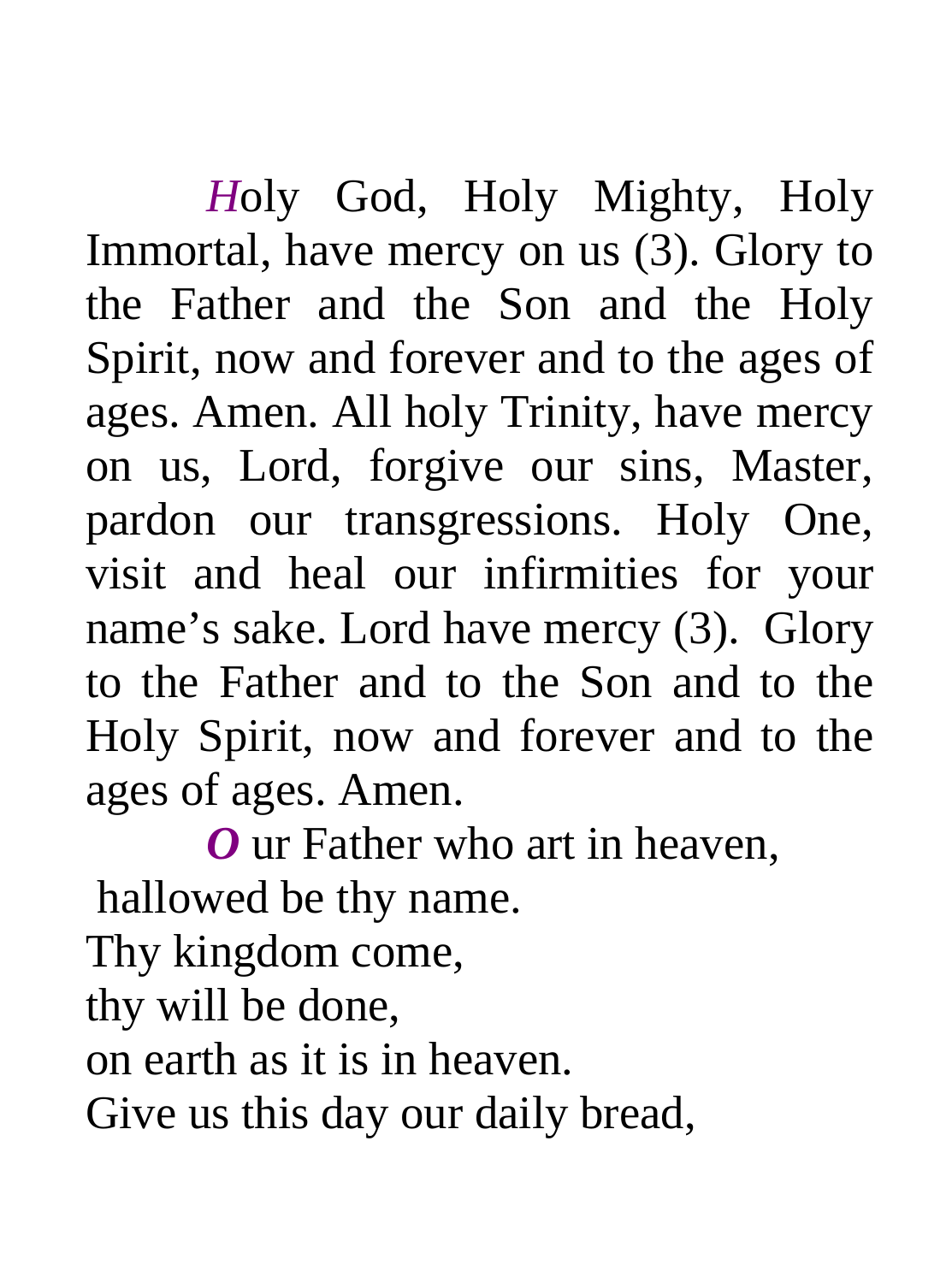And forgive us our trespasses, as we forgive those who trespass against us.

And lead us not into temptation, but deliver us from evil.

Through the prayers of the holy Fathers, Lord Jesus Christ, have mercy on us and save us. Amen.

 God of our Fathers, you always treat us with leniency. Do not withdraw your mercy from us, but by the intercessions of our fathers, guide our life in peace.

With the blood of your martyrs throughout the world, as if with purple and fine linen having been adorned, your Church through them cries out to you, Christ our God. Send down your mercies upon your people. Grant peace to your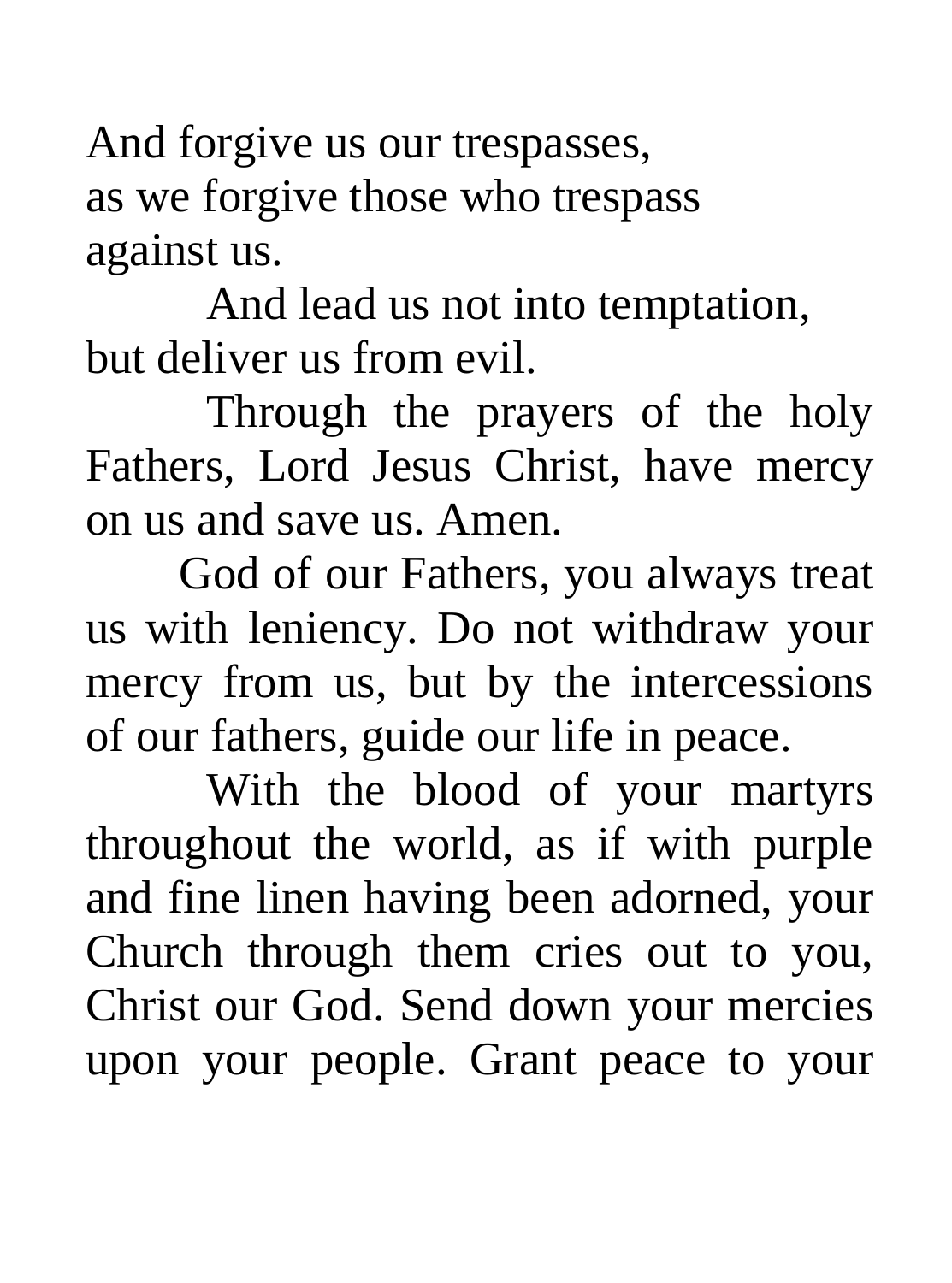commonwealth, and to our souls your great compassion.

# **Glory to the Father and to the Son and to the Holy Spirit, now and forever and to the ages of ages. Amen.**

With your saints, O Christ, give rest to the souls of your servants where there is no pain nor sorrow, nor suffering, but life everlasting.

Through the intercessions of all your saints and the Theotokos, O Lord, grant us your peace and have mercy upon us, only merciful One.

## **Lord, have mercy (40).**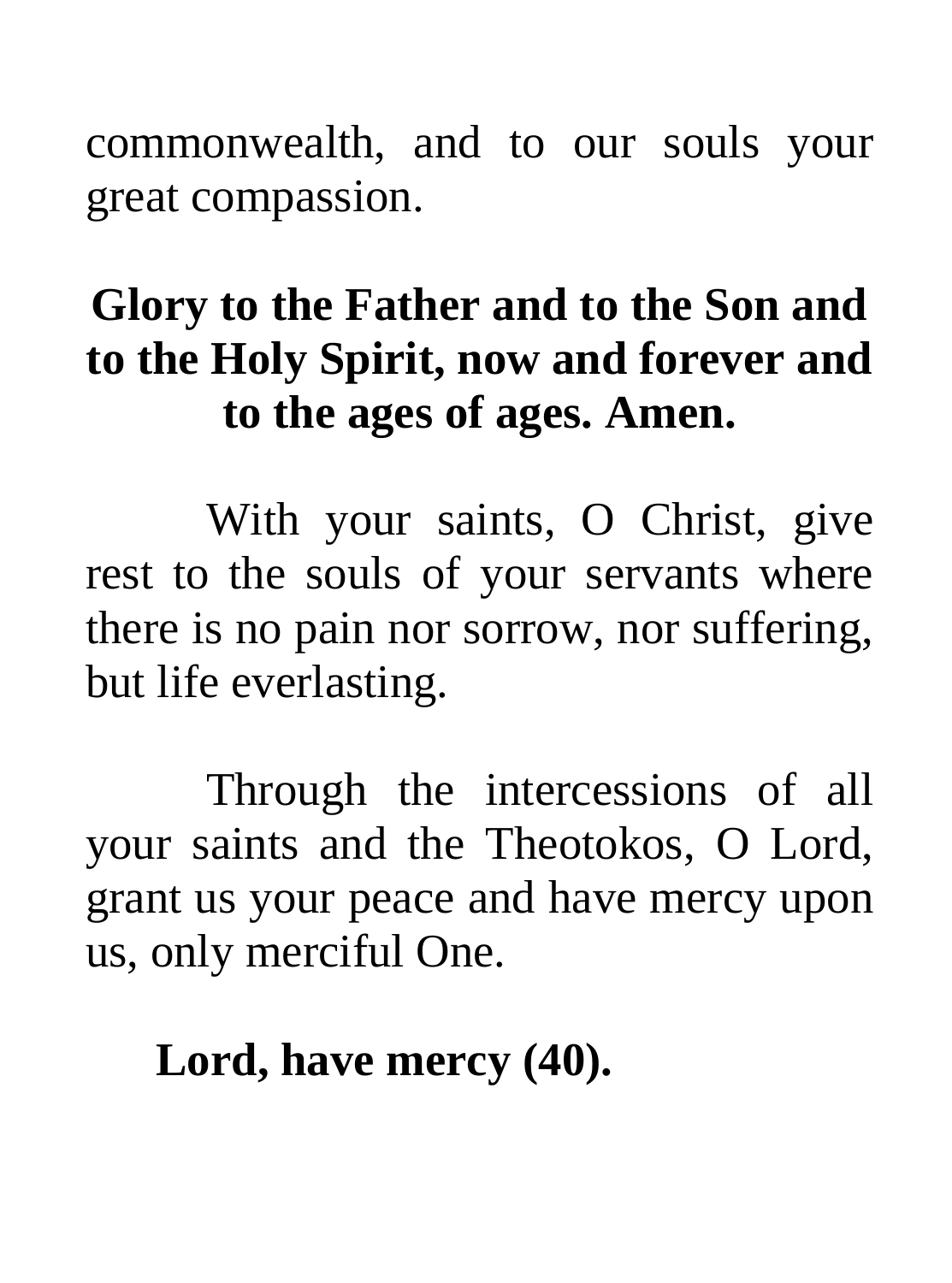*A*t all times and in every hour, you are worshiped and glorified in heaven and on earth, Christ our God. Long in patience, great in mercy to sinners, You call to salvation through the promise of good things to come. Lord, receive our prayers at the present time. Direct our lives according to your commandments. Sanctify our souls. Purify our bodies. Set our minds aright. Cleanse our thoughts and deliver us from all sorrow, evil, and distress. Surround us with your holy angels that, guarded and guided by them, we may arrive at the unity of faith and the understanding of your ineffable glory. For you are blessed to the ages of ages. Amen. Lord have mercy (3).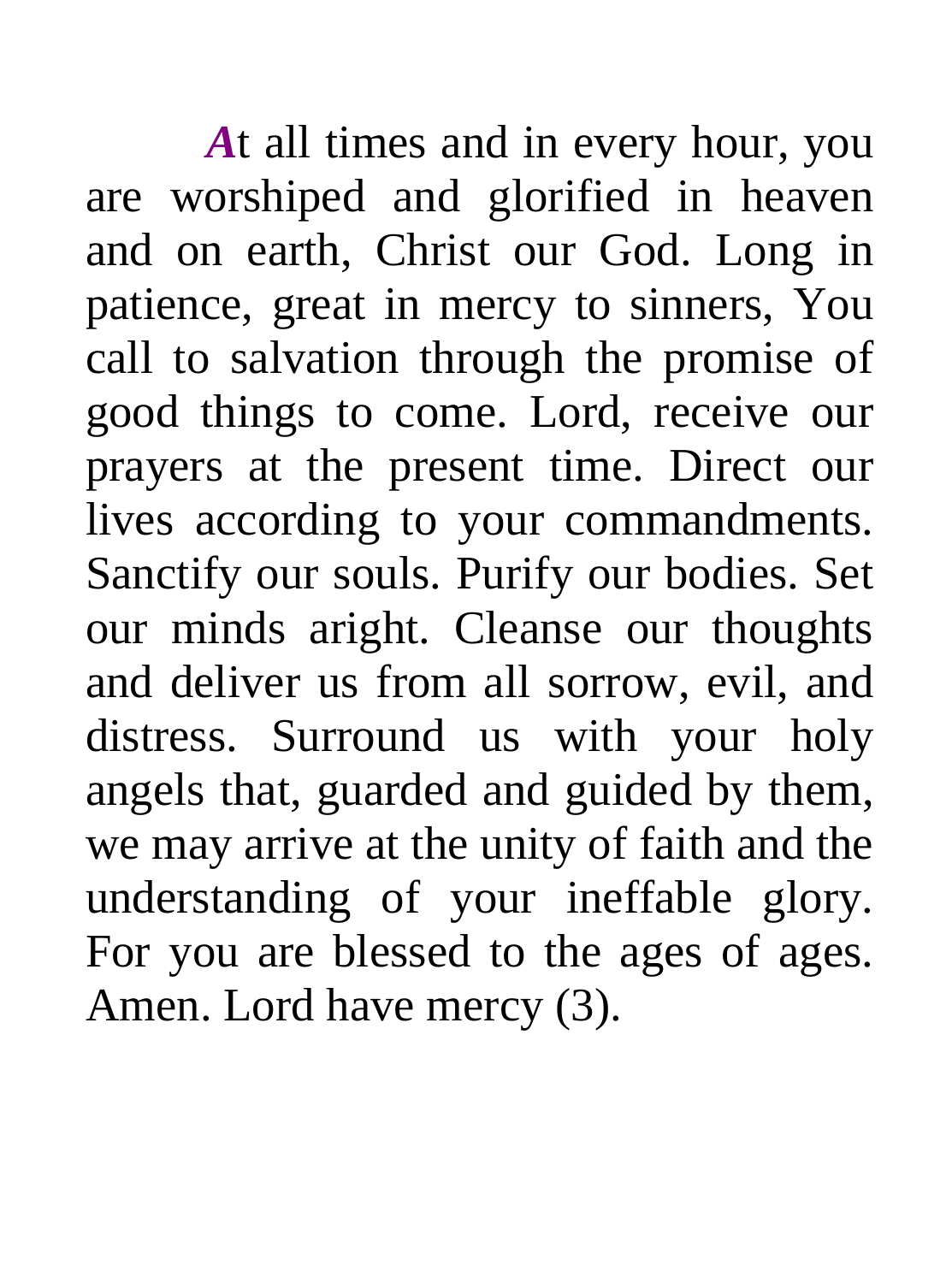Glory to the Father and to the Son and to the Holy Spirit, now and forever and to the ages of ages. Amen.

*M* ore honourable than the Cherubim, and beyond compare more glorious than the Seraphim, without corruption you gave birth to God the Word. We magnify you, the true Theotokos.

Through the prayers of our Holy Fathers, Lord Jesus Christ our God, have mercy and save us. Amen. Lord have mercy (3) And save us and help us, All-holy Virgin.

 Prayer to the Most Holy Mother of God. Prayer by monk Paul of the monastery of the Benefactress.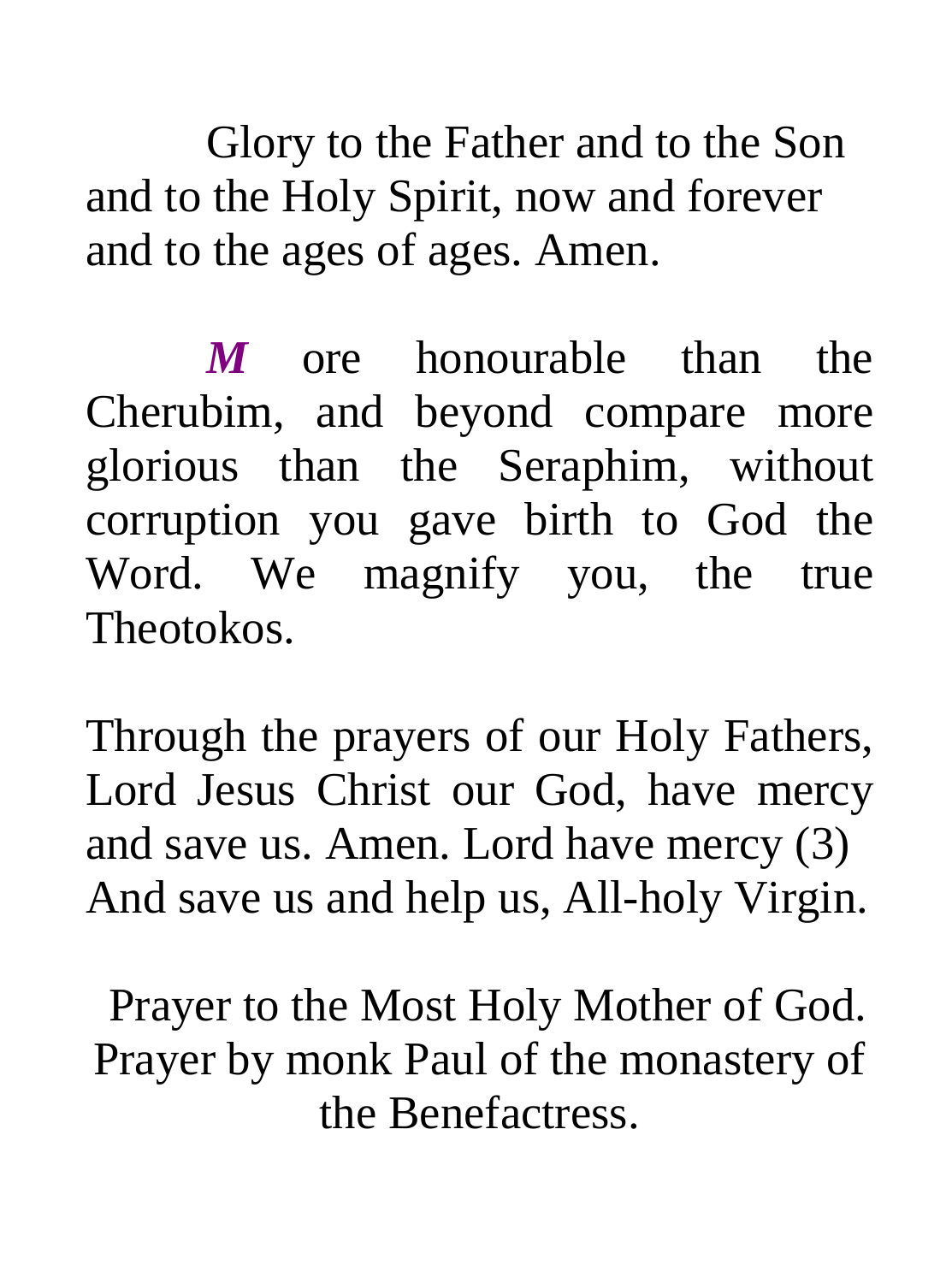*S*potless, undefiled, immaculate, unstained, pure Virgin, Lady, Bride of God, by your wondrous conceiving you united God the Word with human beings and joined the fallen nature of our race to heavenly things. You are the only hope of the hopeless, and the help of those oppressed.

You are the ready protection of those who flee to you and the refuge of all Christians. Do not spurn me an accused sinner, though I have made myself completely useless by my shameful thoughts, words, and deeds and through indolence have become a slave to the pleasures of life. But as the Mother of God who loves all people, mercifully have compassion upon me a sinner and a prodigal and receive my prayer though it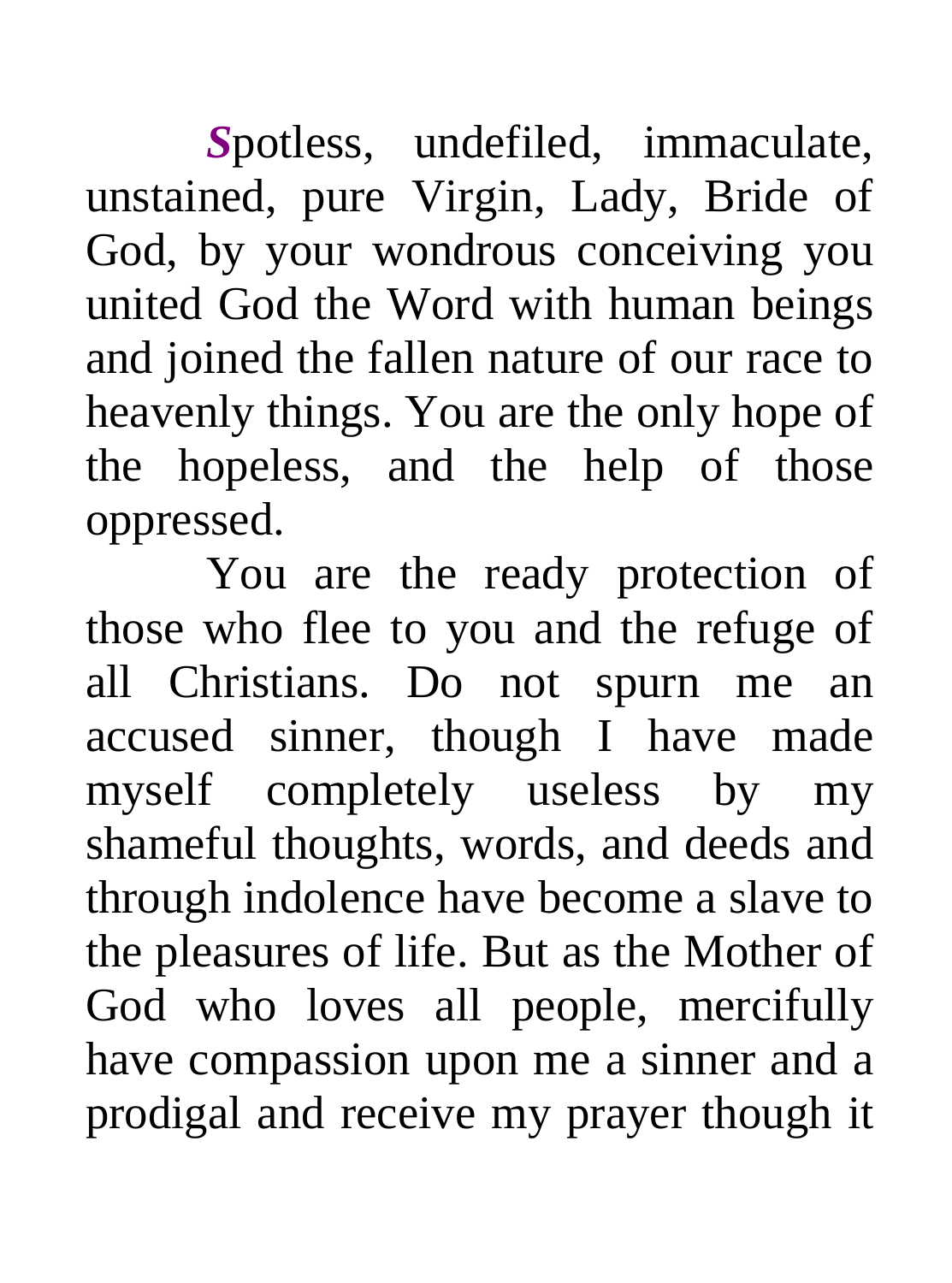be offered to you by unclean lips. Entreat your Son and our Lord and Master, using your boldness as a mother, so that he may open to me the loving mercy of his goodness, overlook my numberless transgressions, turn me to repentance, and make me an acceptable abider of his commandments. Always be near to me, for you are merciful, compassionate, and loving. Be my ardent help and protection in this present life, defending me from the assaults of adversaries, and lead me to salvation. At the hour of my death, care for my miserable soul and drive the dark visions of the evil spirits far from it. On the awesome day of judgement, save me from eternal punishment and make me an inheritor of the ineffable glory of your Son, our God.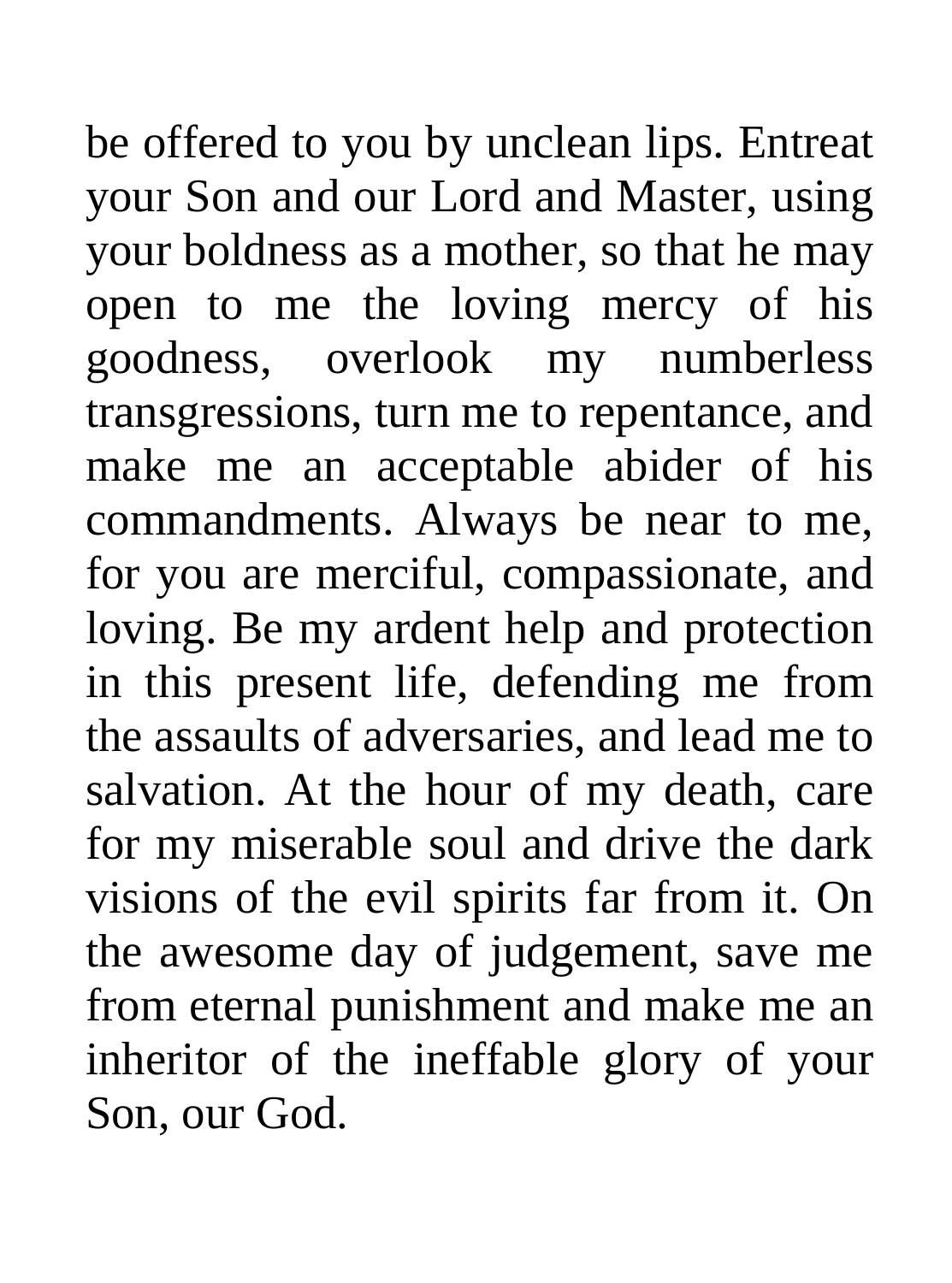May this be my lot, my Lady, all holy Theotokos, through your intercession and help, by the grace and love of your only begotten Son, our Lord and God and Saviour Jesus Christ, to whom belong all glory, honour, and worship, with his eternal Father, and his all holy, righteous, and life giving Spirit, now and forever and to the ages of ages. Amen.

Prayer to our Lord Jesus Christ. Prayer by Antiochos, a monk of Pandectis.

*G* rant us, Master, as we depart for sleep, rest for body and soul. Protect us from the gloom of sinful sleep and from all dark pleasures of the night. Calm the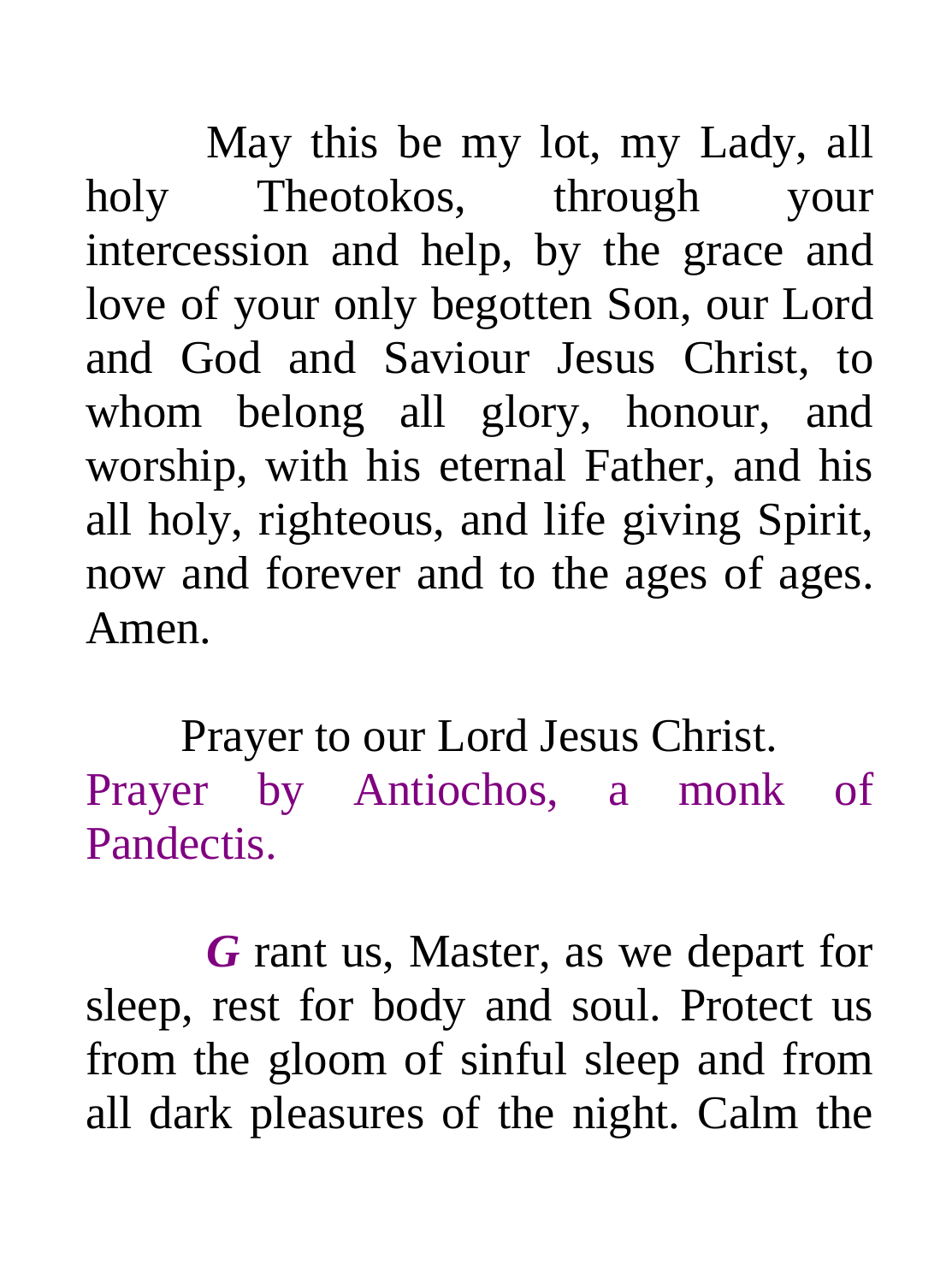impulses of passion, and quench the fiery darts of evil which are treacherously cast against us. Check the turbulence of our flesh and lull all our earthly and mundane thoughts. Grant us, O God, a watchful mind, prudent reason, a vigilant heart, and tranquail sleep, free from all evil dreams. Raise us up at the hour of prayer, strengthen us in your commandments, and keep unshaken within us the remembrance of your judgements. Grant us to glorify you all night long that we may praise and bless and glorify your allhonorable and magnificent name, of the Father and the Son and the Holy Spirit, now and forever and to the ages of ages. Amen.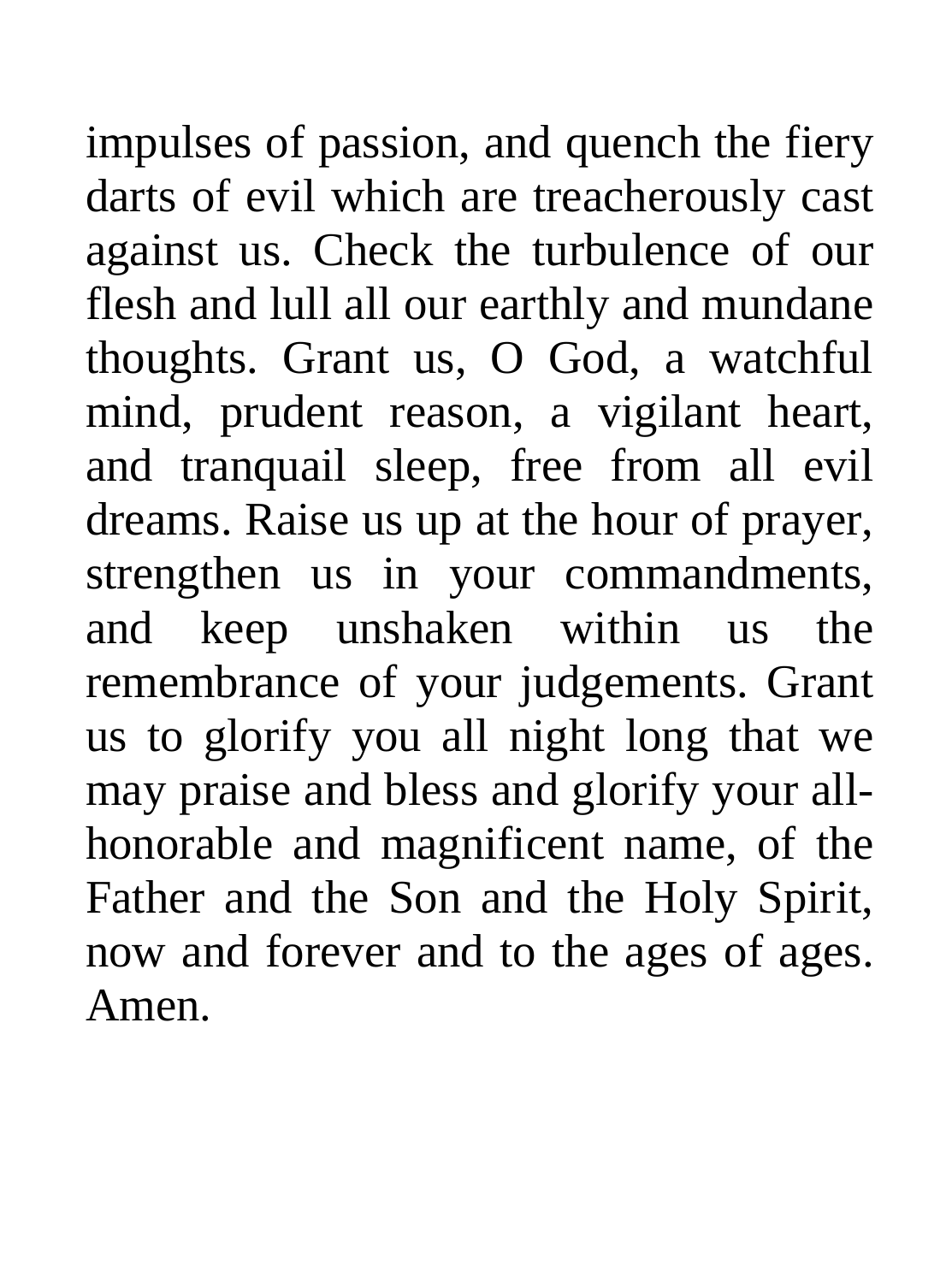*M* ost glorious, ever virgin, blessed Theotokos, present our prayers to your Son and our God, and plead with him, that through you he may save our souls.

*M* y hope is the Father, my refuge, the Son, my protection, the Holy Spirit. Holy Trinity, glory to you.

*M* y every hope I place in you, Mother of God, keep me under your protection.

*B* ecause of you. O full of grace, all creation rejoices, the ranks of the Angels and the human race. Hallowed Temple and spiritual Paradise, pride of Virgins, from you God became flesh and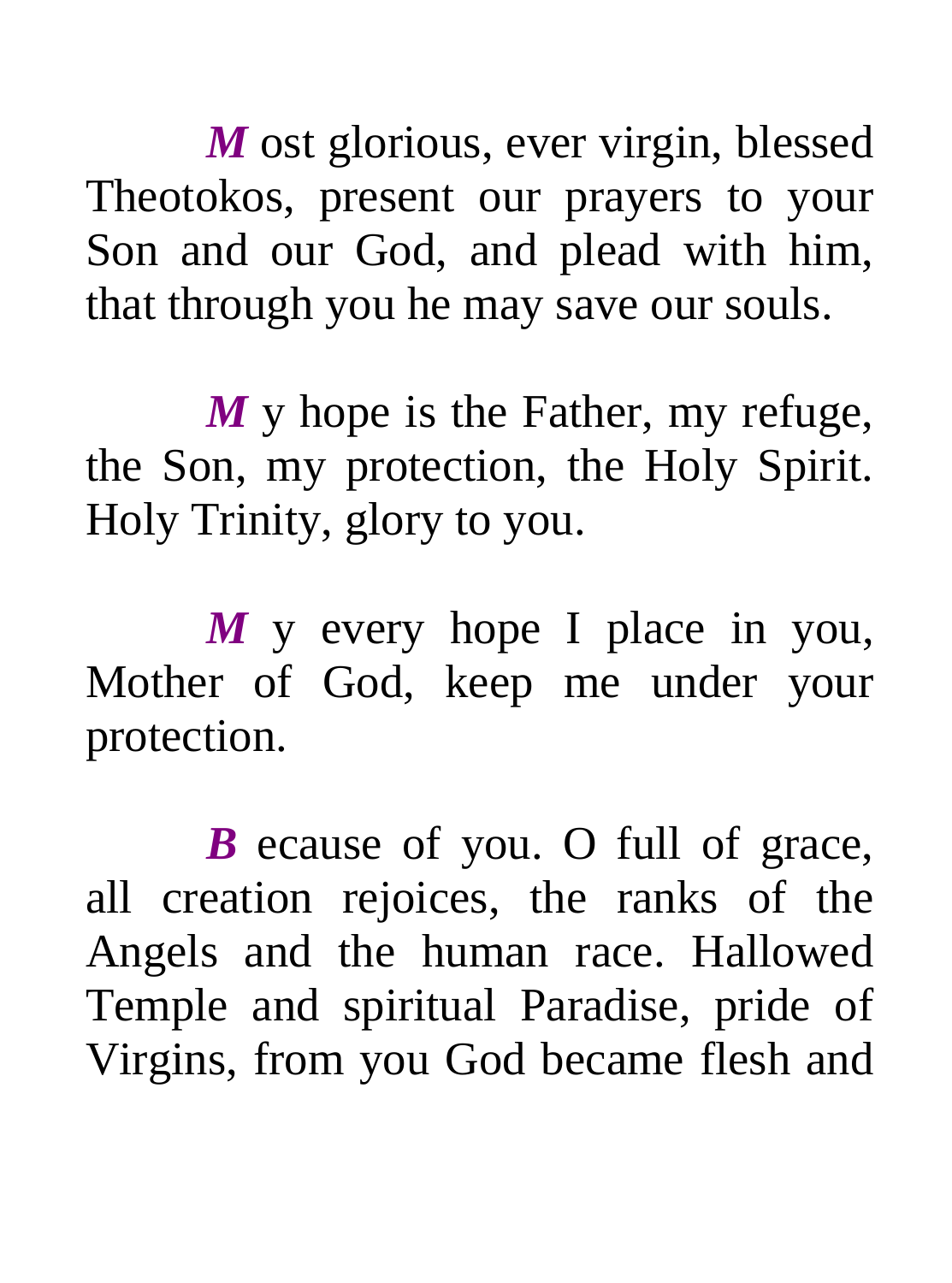he, who is our God before the ages, became a little child.

For he made your womb a throne and caused it to become wider than the heavens. Because of you, O full of grace, all creation rejoices, glory to you.

*H* oly angel, attendant of my wretched soul and miserable life, do not abandon me a sinner, neither desert me because of my incontinency.

Give no place to the evil demon to subdue me with the oppression of this mortal body, but take me by my wretched and outstretched hand, and lead me in the way of salvation. Yes, Holy Angel of God, the guardian and protector of my hapless soul and body, forgive me all things whatsoever wherewith I have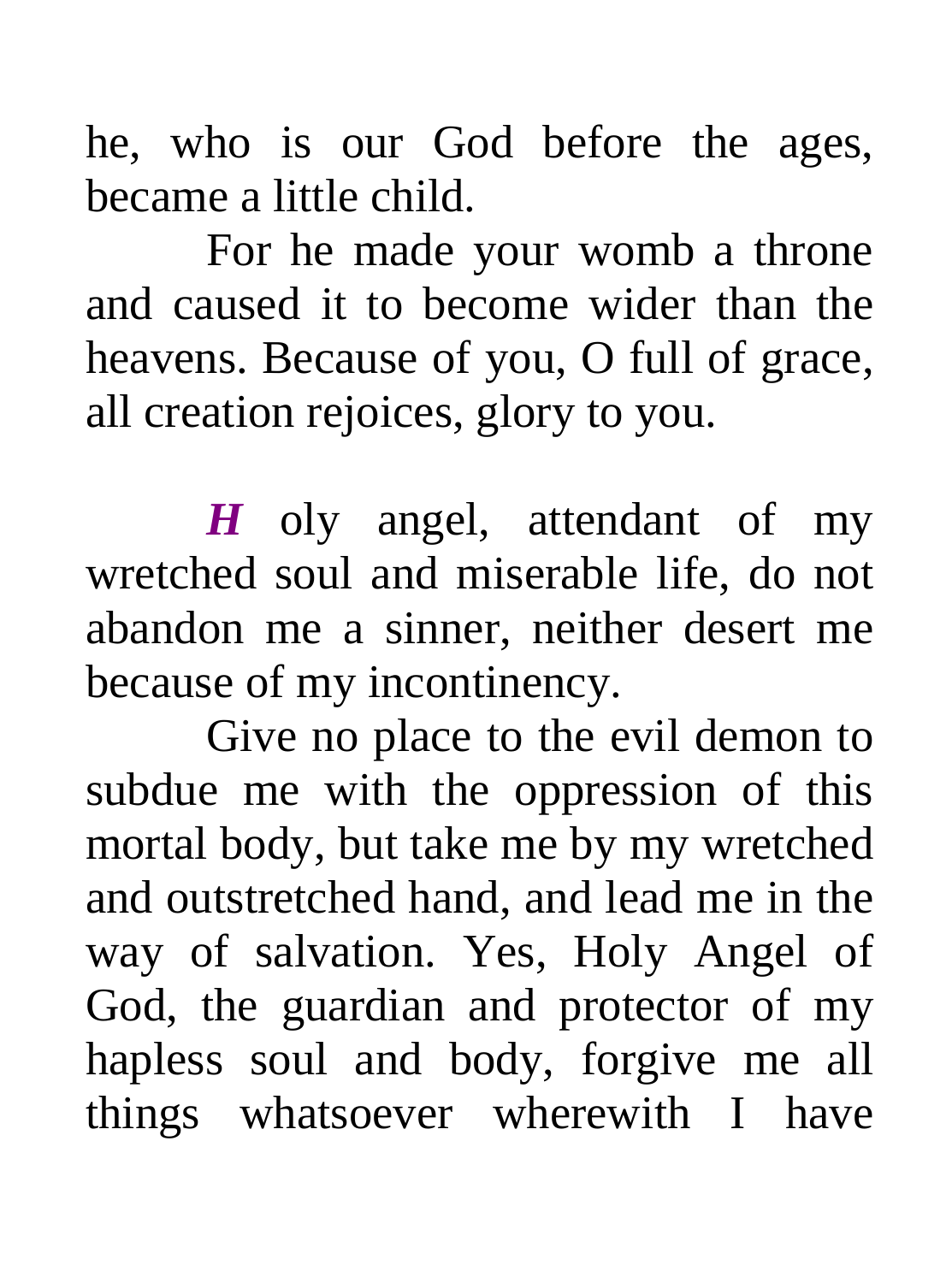troubled you, all the days of my life, and if I have sinned in anything this day. Shelter me in this present night, and keep me from every abuse of the adversary, that I may not anger God by any sin, and intercede with the Lord in my behalf, that he might strengthen me in the fear of Him, and make me a worthy servant of His goodness. Amen.

*To* you, my champion and commander, I your city, saved from disasters, dedicate, O Mother of God, hymns of victory and thanksgiving, but as you have unassailable might, deliver me from every kind of danger, that I may cry to you:

Hail, Bride without bridegroom!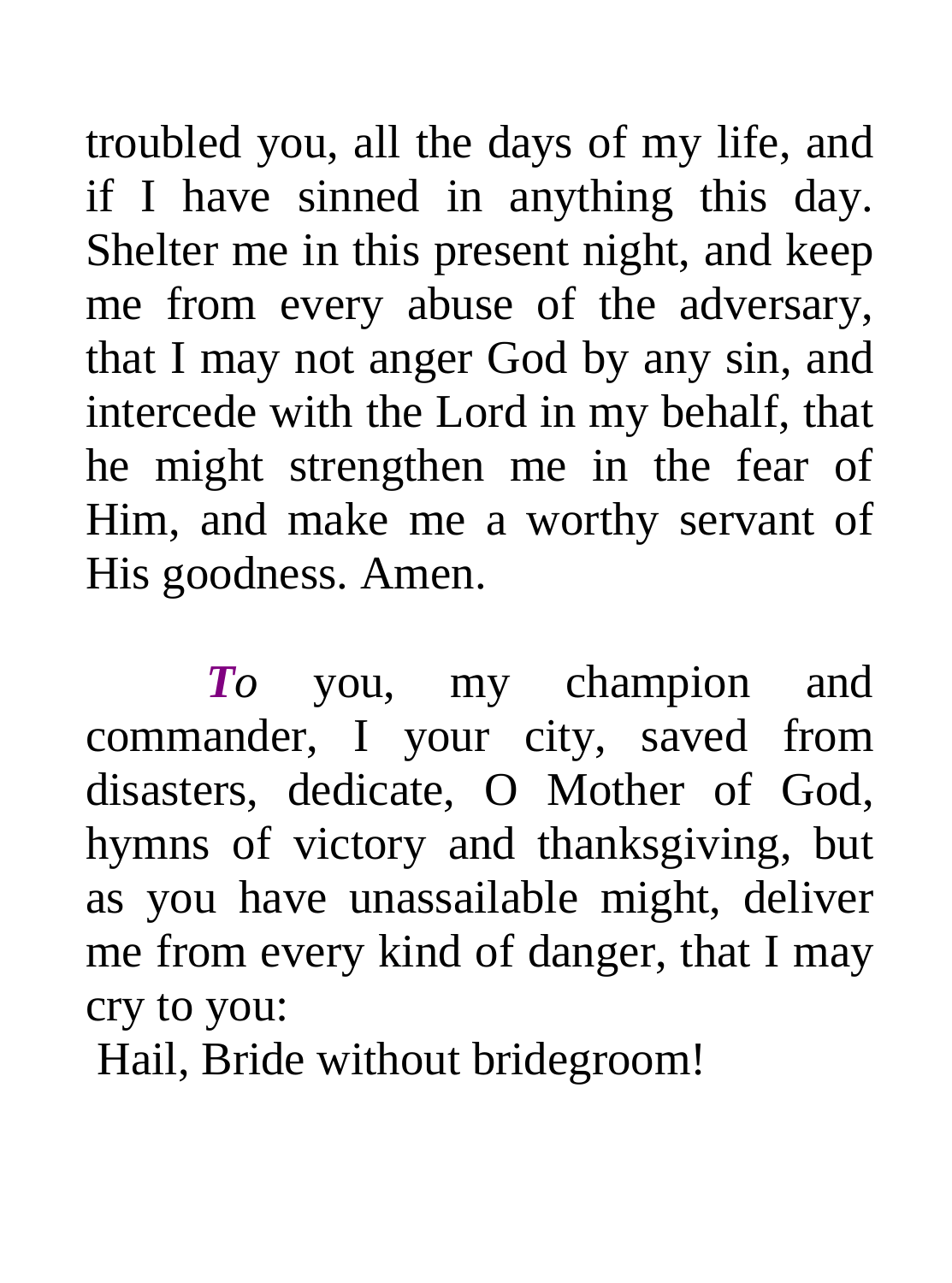*M* ost Holy Mother of God, save us.

Virgin, Mother of God,

*H* ail, Mary, full of grace,

the Lord is with you.

Blessed are you among women, and blessed is the fruit of your womb, for you gave birth to the Saviour of our souls. (Repeat three times).

Through the prayers of our holy Fathers, Lord Jesus Christ our God, have mercy on us. Amen.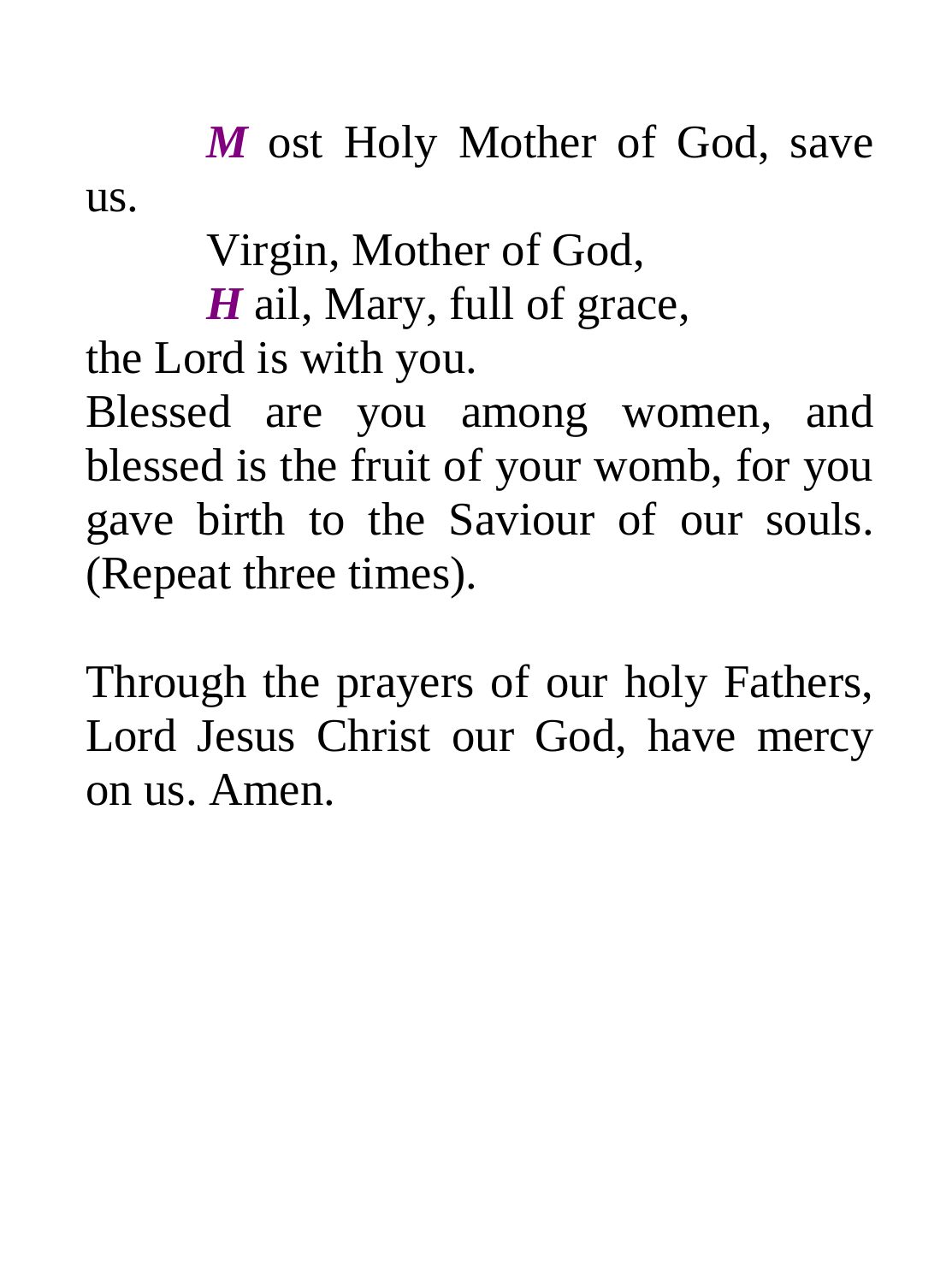# **The Salutations to the Most Holy Theotokos (Akathist Hymn).**

*W* hen the bodiless one learned the secret command, in haste he came and stood before Joseph's dwelling, and spoke unto the Maiden who knew not wedlock: The One who hath bowed the Heavens by His decent is held and contained unchanging wholly in thee. Seeing Him receiving the form of a servant in thy womb, I stand in awe and cry to thee:

Rejoice thou Bride unwedded.

*T* o thee, the Champion Leader, we thy flock dedicate a feast of victory and of thanksgiving,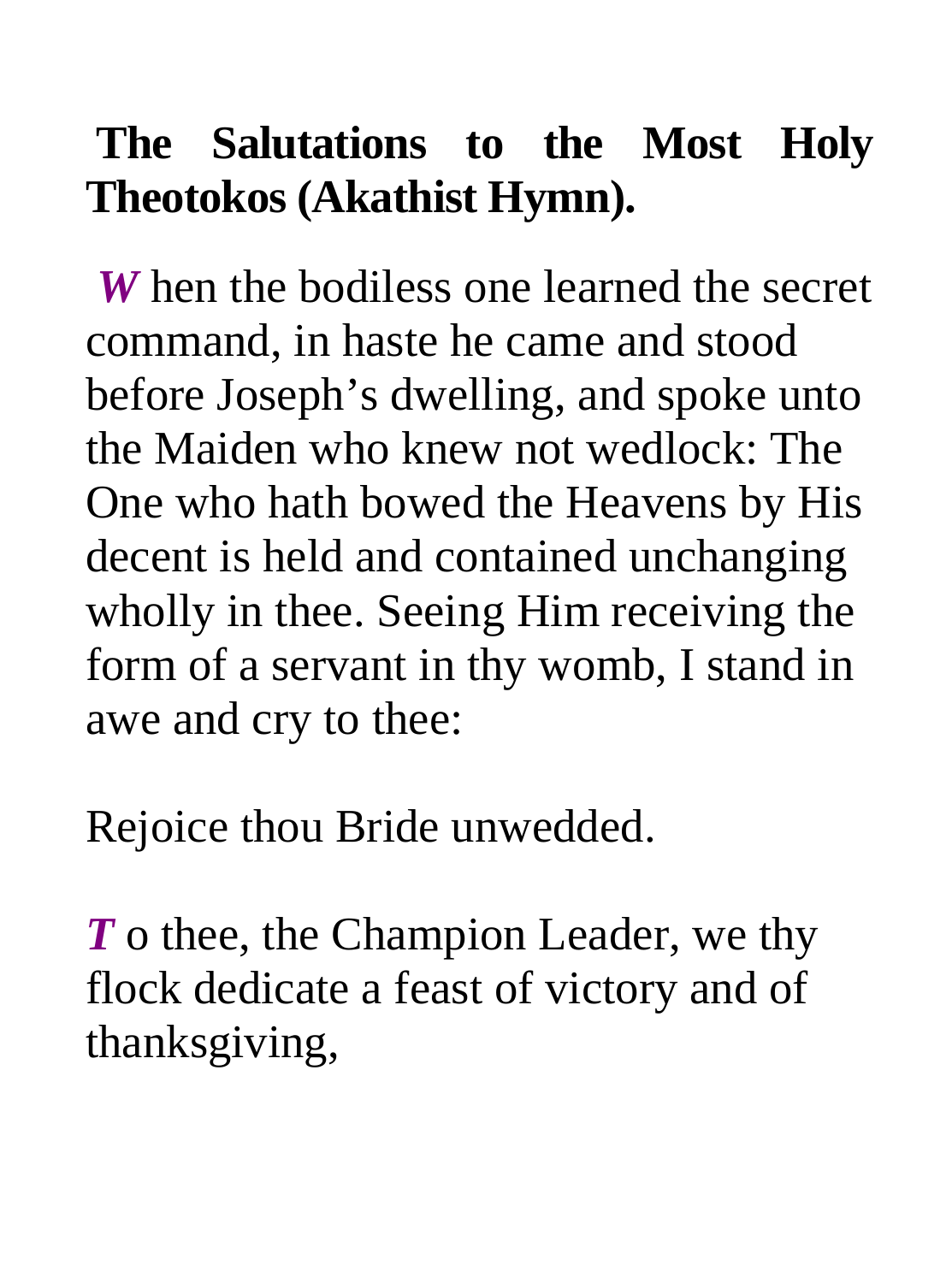as ones rescued out of sufferings, O Theotokos.

But as thou art one with might which is invincible, from all dangers that can be do thou deliver us, that we may cry to thee:

Rejoice, thou bride unwedded.

*A* n Angel, and the chiefest among them, was sent from heaven to cry: Rejoice! To the Mother of God. And beholding Thee, O Lord, taking bodily form, he stood in awe, and with his bodiless voice he cried aloud to her such things as these:

 Rejoice, thou through whom joy shall shine forth. Rejoice, thou through whom the curse shall be blotted out.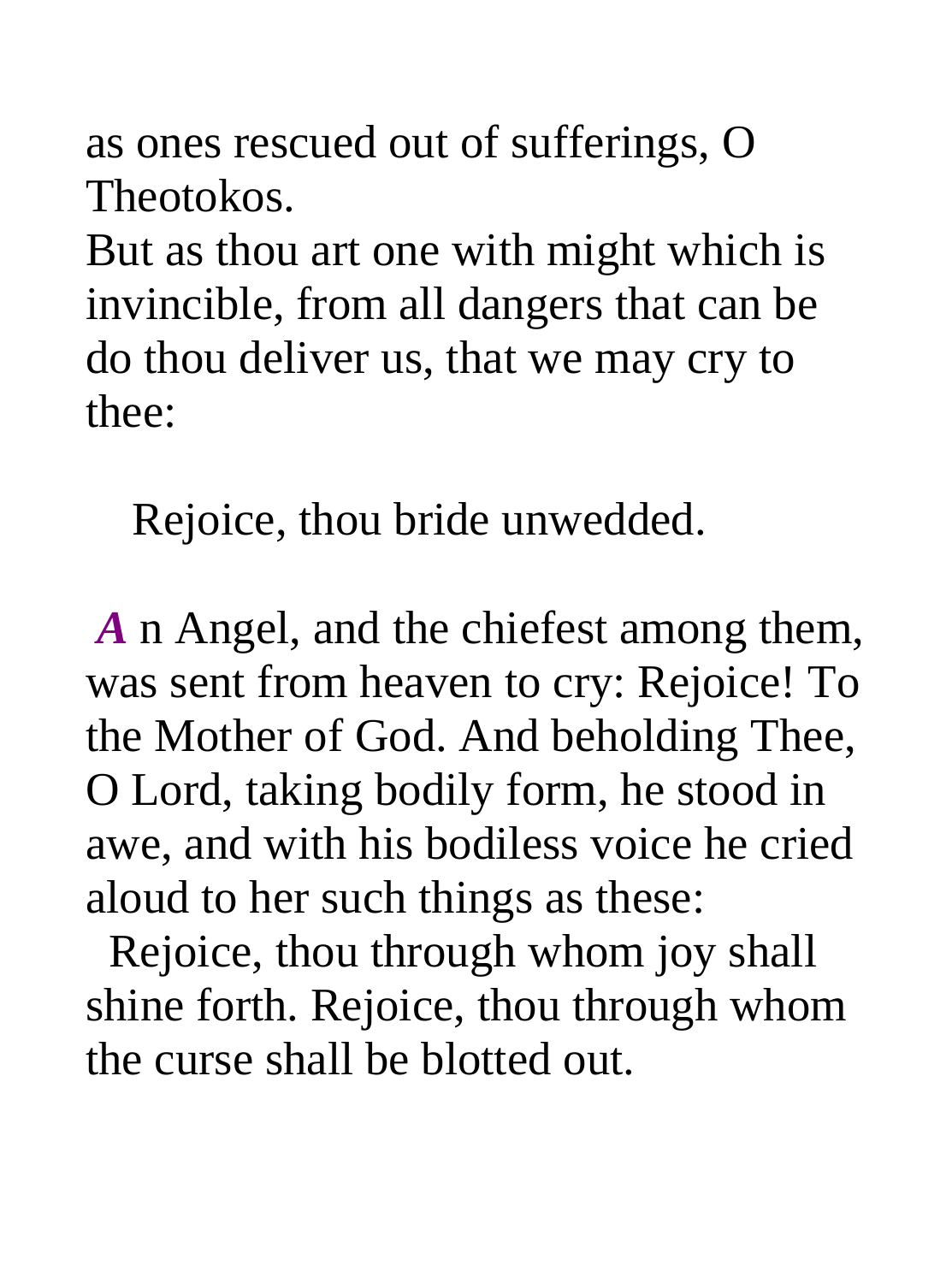Rejoice, thou the Restoration of fallen Adam. Rejoice, thou the redemption of the tears of Eve.

 Rejoice, Height hard to climb for human thought. Rejoice, Depth hard to explore, even for the eyes of Angels.

 Rejoice, for thou art the Throne of the King. Rejoice, for thou sustainest the Sustainer of all.

 Rejoice, Star that causest the Sun to appear. Rejoice, womb of the divine Incarnation.

 Rejoice, thou through whom creation is renewed. Rejoice, thou through whom the Creator becometh a babe.

Rejoice, thou Bride unwedded.

*B* eholding herself in chastity, the holy one spoke boldly unto Gabriel: The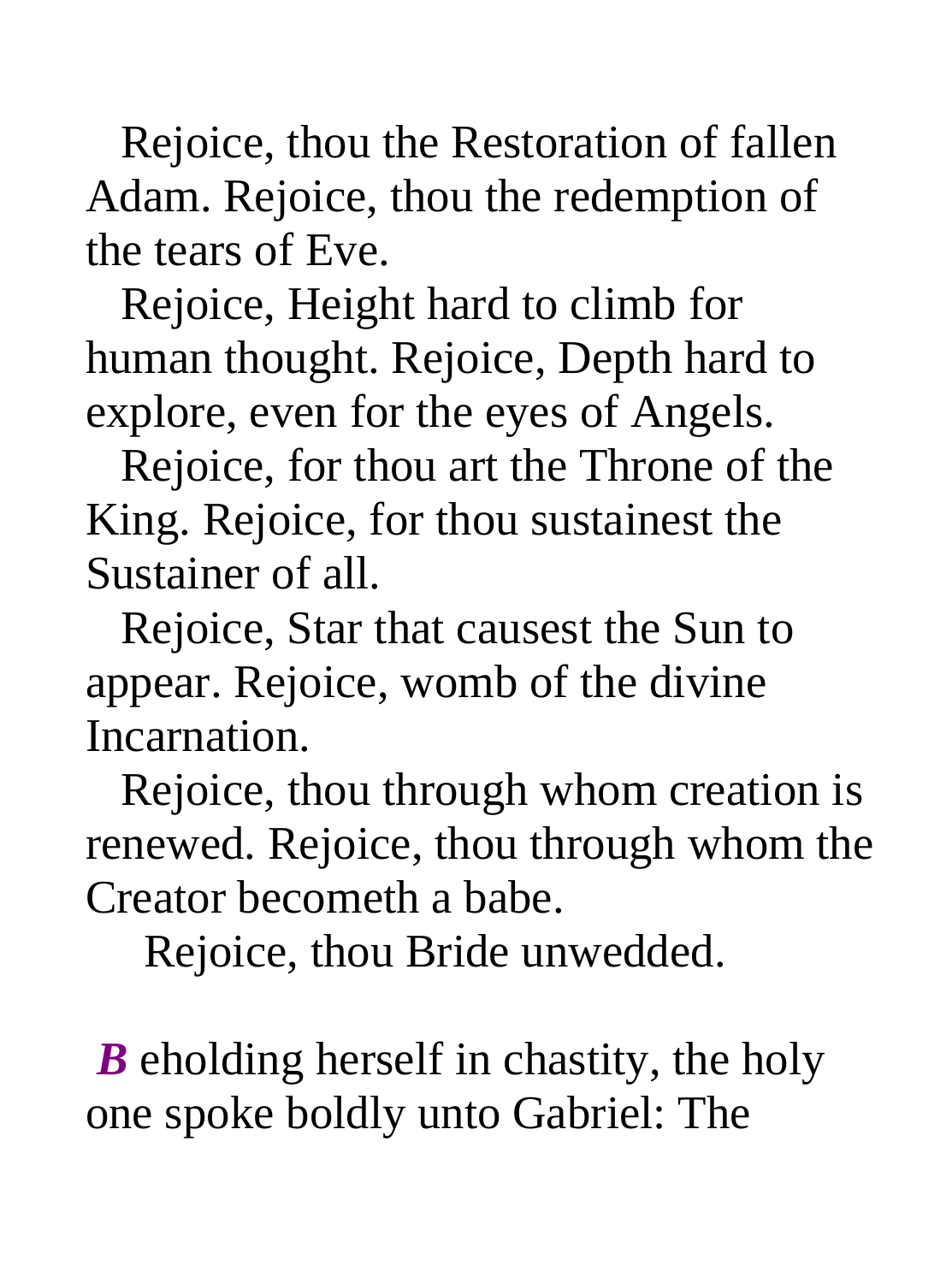strangeness of thy words seemeth hard to my soul to receive, for how speakest thou of a seedless conception? Crying aloud:

## **Alleluia**.

 $S_{\text{eeking}}$  to know knowledge unknown, the Virgin cried to him who ministered unto her: From a chaste womb how can a Son be born? Tell thou me! Then he spoke unto her in fear, yet crying aloud thus:

 Rejoice, thou Initiate of the ineffable counsel. Rejoice, thou Faith in that which demandeth silence.

Rejoice, Prelude of the miracles of Christ.

Rejoice, Pinnacle of His doctrines.

Rejoice, heavenly Ladder whereby God came down.

Rejoice, Bridge leading those of earth to Heaven.

 Rejoice, Marvel far-famed of Angels. Rejoice, Wounding much-bewailed of demons.

 Rejoice, thou who ineffably gavest birth to the Light. Rejoice, thou who didst reveal the mystery to none.

 Rejoice, thou who oversoarest the knowledge of the wise. Rejoice, thou who enlightenest the minds of the faithful.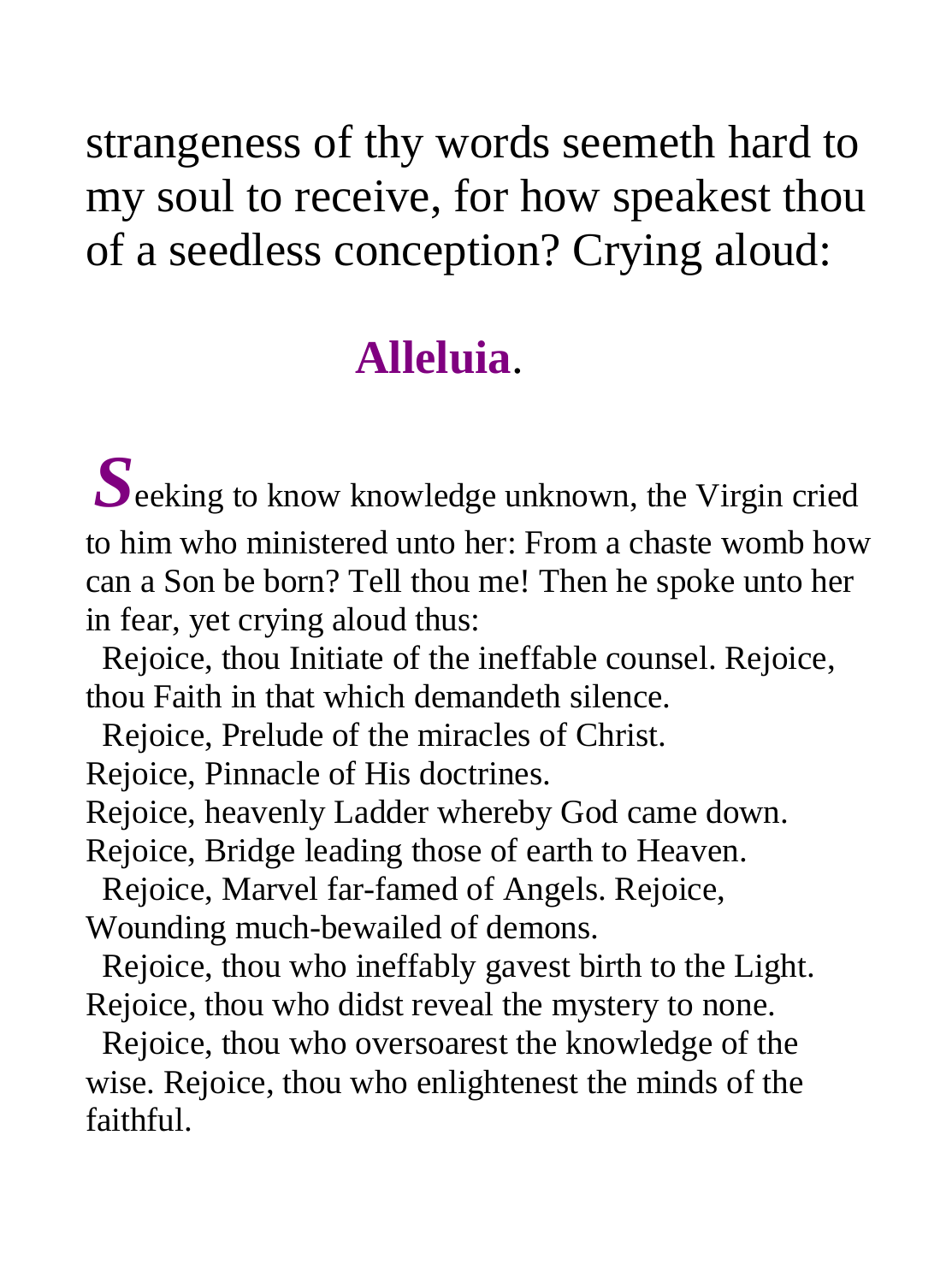Rejoice, thou bride unwedded.

 $\boldsymbol{T}$  he power of the Most High then overshadowed her who knew not wedlock, that she might conceive, and showed forth her fruitful womb as a sweet meadow to all who desire to reap salvation, whilst chanting:

Alleluia.

*C* arrying God in her womb, the Virgin hastened to Elizabeth, whose unborn babe straightway perceiving her salutation rejoiced, and with leaps as it were with songs, he cried out to the Theotokos:

 Rejoice, vine bearing the unfading bloom. Rejoice, land yielding the untainted Fruit.

 Rejoice, thou who dost tend the caring Husbandman. Rejoice, thou who dost blossom forth the Sower of our life.

 Rejoice, Field bearing a bounty of compassions. Rejoice, Table laden with an abundance of mercies.

 Rejoice, for thou revivest the meadow of delight. Rejoice, for thou preparest a haven for souls.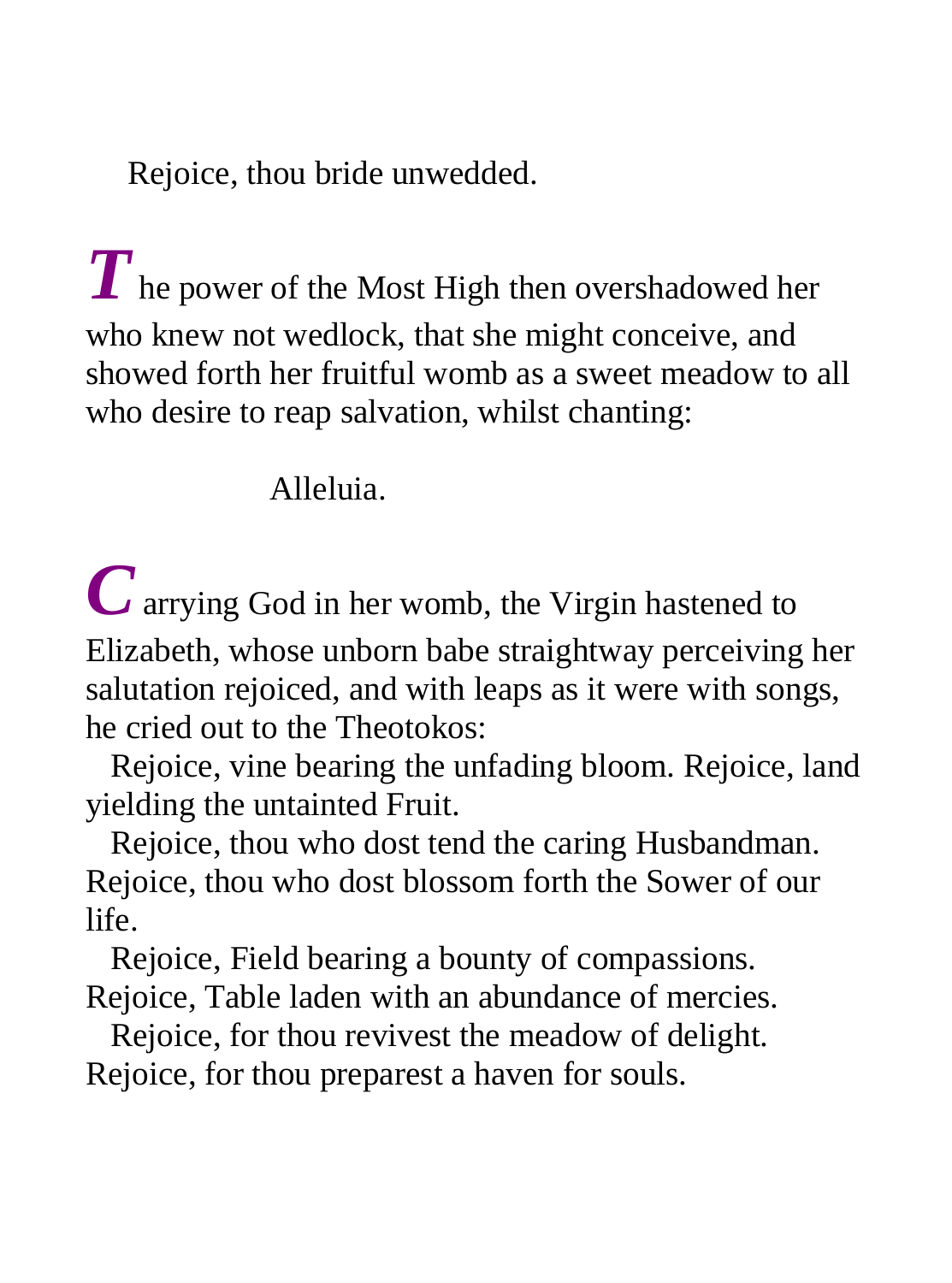Rejoice, acceptable Incense of intercession. Rejoice, Oblation for all the world.

 Rejoice, Favour of god to mortals. Rejoice, Access of mortals to God.

Rejoice, thou bride unwedded.

*H* aving a tempest of doubting thoughts within, the chaste Joseph was troubled, for he suspected a secret union as he beheld thee unwed, O blameless one, but when he learned of thy conception through the Holy Spirit, he cried:

### **Alleluia**.

*O* n hearing the Angels praising the incarnate presence of Christ, the shepherds hastened as to a Shepherd, and beholding Him as a spotless lamb, pastured in Mary's womb, her they hymned, and said:

 Rejoice, Mother of the Lamb and Shepherd. Rejoice, Fold of the rational sheep.

 Rejoice, Protector against invisible foes. Rejoice, Opener of the gates of Paradise.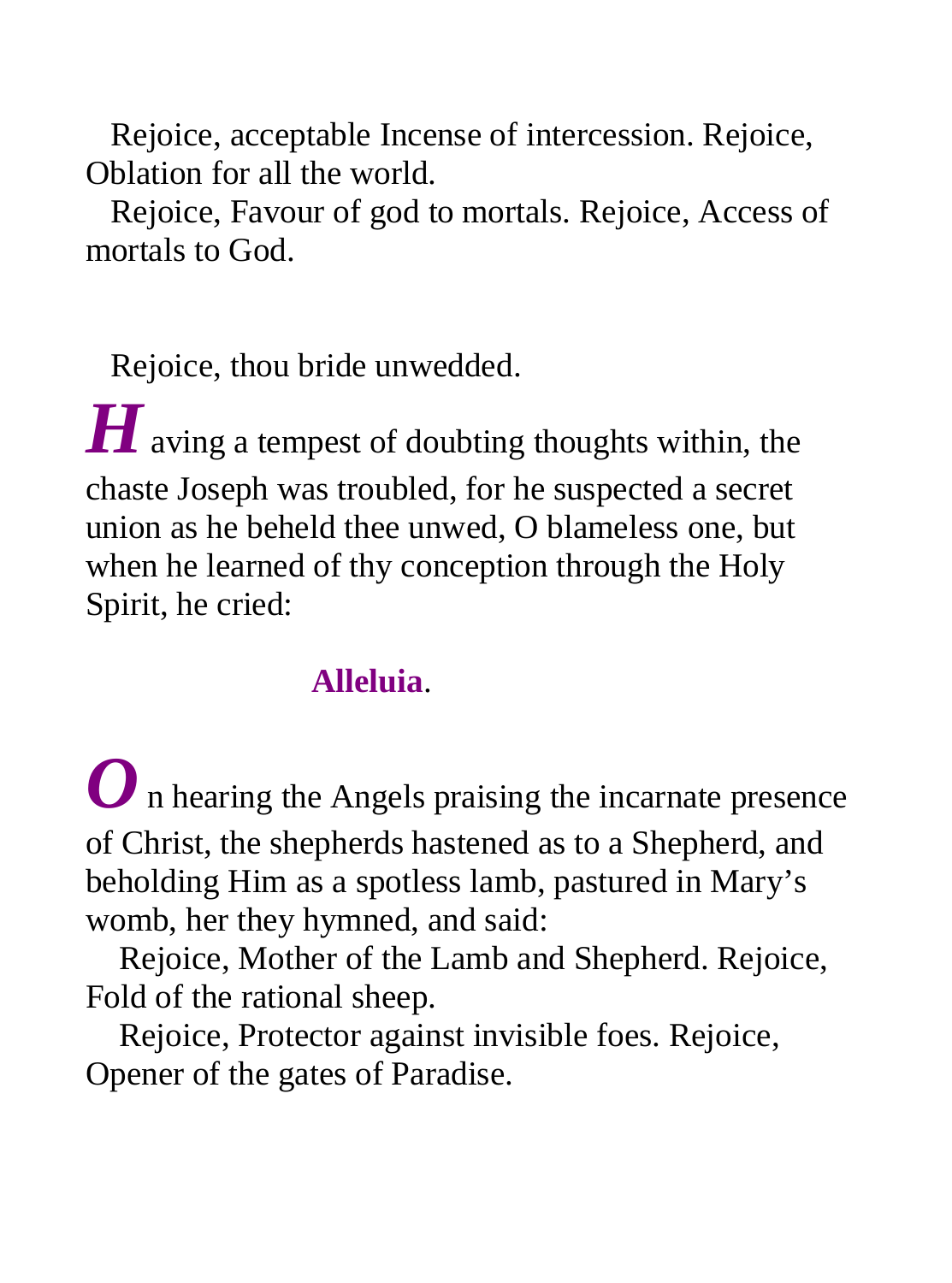Rejoice, for the things of Heaven rejoice with the earth. Rejoice for the things of earth join chorus with the Heavens.

 Rejoice, never silent Voice of the Apostles. Rejoice, never-conquered Courage of the Martyrs.

 Rejoice, firm Support of the Faith. Rejoice, shinning Token of grace.

 Rejoice, thou through whom Hades was laid bare. Rejoice, thou through whom we are clothed with glory.

Rejoice thou Bride unwedded.

*B* eholding the Godward-pointing star, the Wisemen followed in its splendour, and holding it as a lantern, they sought thereby the mighty King. And as they approached the unapproachable, they rejoiced and cried to Him:

## Alleluia.

**T** he sons of the Chaldees beheld in the hands of the Virgin him who by His hands fashioned man, and percieving Him as Master, though He had taken the form of a servant, they hastened with gifts to do homage, and they cried out to her who is blessed: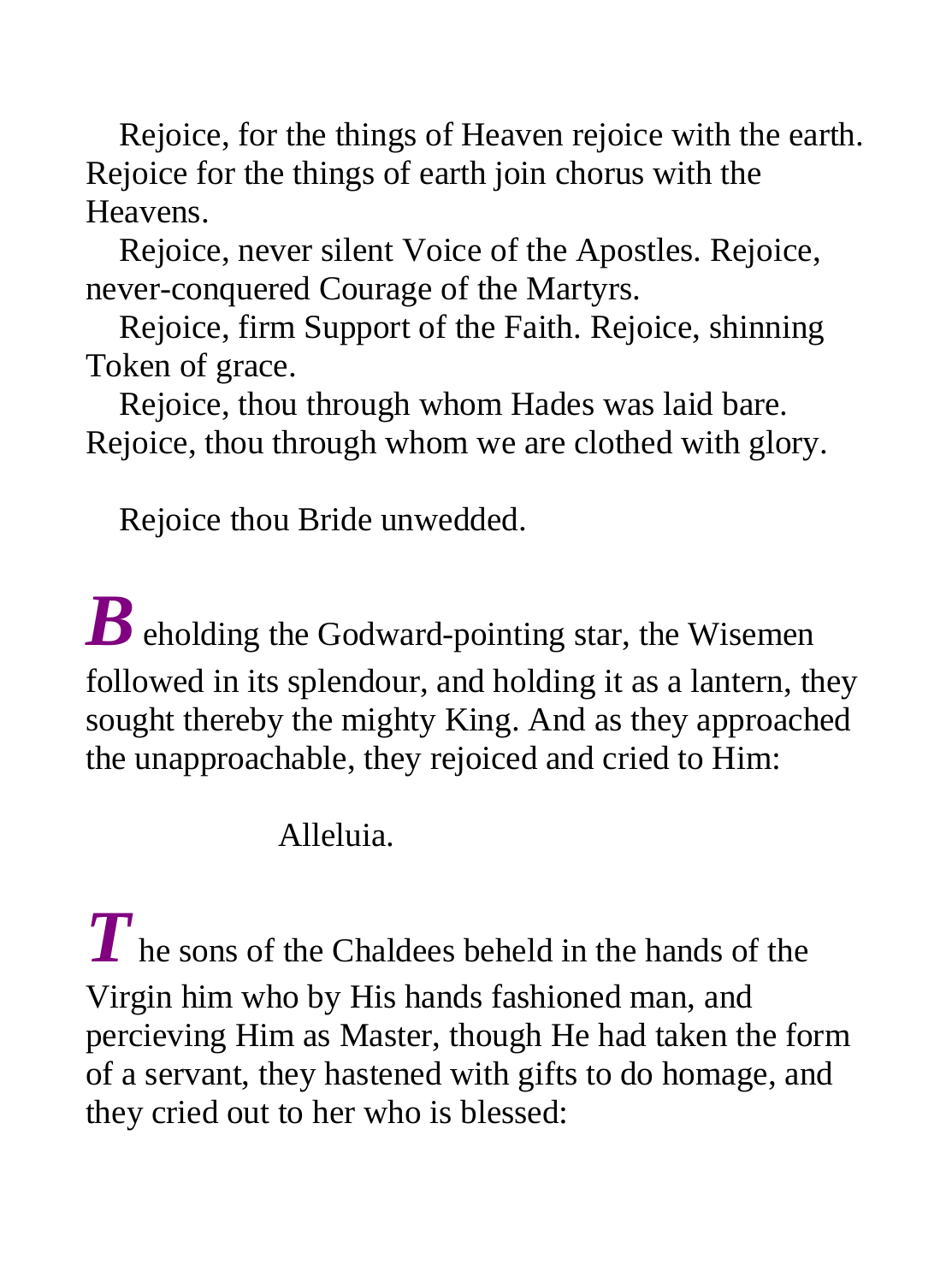Rejoice, Mother of the never-setting Star. Rejoice, Dawn of the mystic Day.

 Rejoice, thou who Quenchest the fiery furnace of error. Rejoice thou who

enlightenest the initiates of the Trinity.

 Rejoice, thou who didst cast down from power the inhuman tyrant. Rejoice thou who didst show forth Christ, the man-befriending Lord.

 Rejoice, thou who redeemest from the creeds of barbarism. Rejoice, thou who dost rescue from the works of mire.

 Rejoice, thou who makest the worship of fire to cease. Rejoice, thou who makest the flame of the passions to be allayed.

 Rejoice, Guide of the faithful to chastity. Rejoice, Rejoicing of every generation.

Rejoice thou Bride unwedded.

*G* od-Bearing heralds did the Wise Men become, when they returned to Babylon, and fulfilling Thy prophecy, they preached Thee to all as the Christ, and they left herod as a trifler, who knew not how to chant:

## **Alleluia**.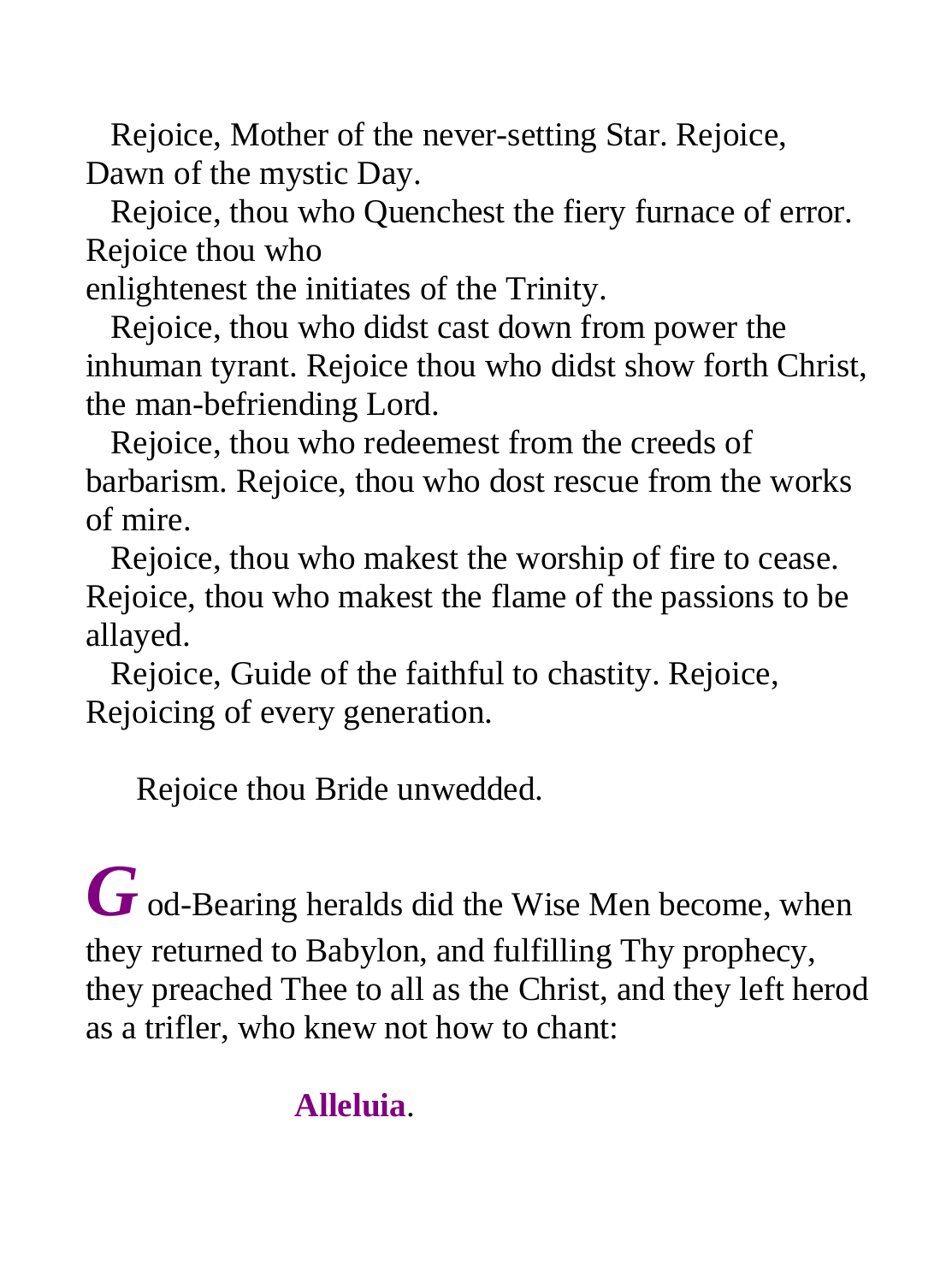*S* hining in Egypt the illumination of truth, thou didst dispel the darkness of falsehood, and unable to bear Thy strength, O Saviour, her idols fell, and they that were set free therefrom cried to the Theotokos:

 Rejoice, Uplifting of men. Rejoice, Downfall of demons.

 Rejoice, thou who hast trampled upon the delusions of error. Rejoice, thou who hast censured the deceit of the idols.

 Rejoice, Sea which drowned the noetic pharaoh. Rejoice, Rock which refreshed those athirst for Life.

 Rejoice, Pillar of fire, guilding those in darkness. Rejoice, Protection of the world, more spacious than a cloud.

 Rejoice, Sustenence, successor to manna. Rejoice, Minister of holy joy.

 Rejoice, Land of promise. Rejoice, thou from whence flow milk and honey.

Rejoice, thou Bride unwedded.

*W* hen Symeon was near unto departing from this age of deception, thou wast presented to him as a newborn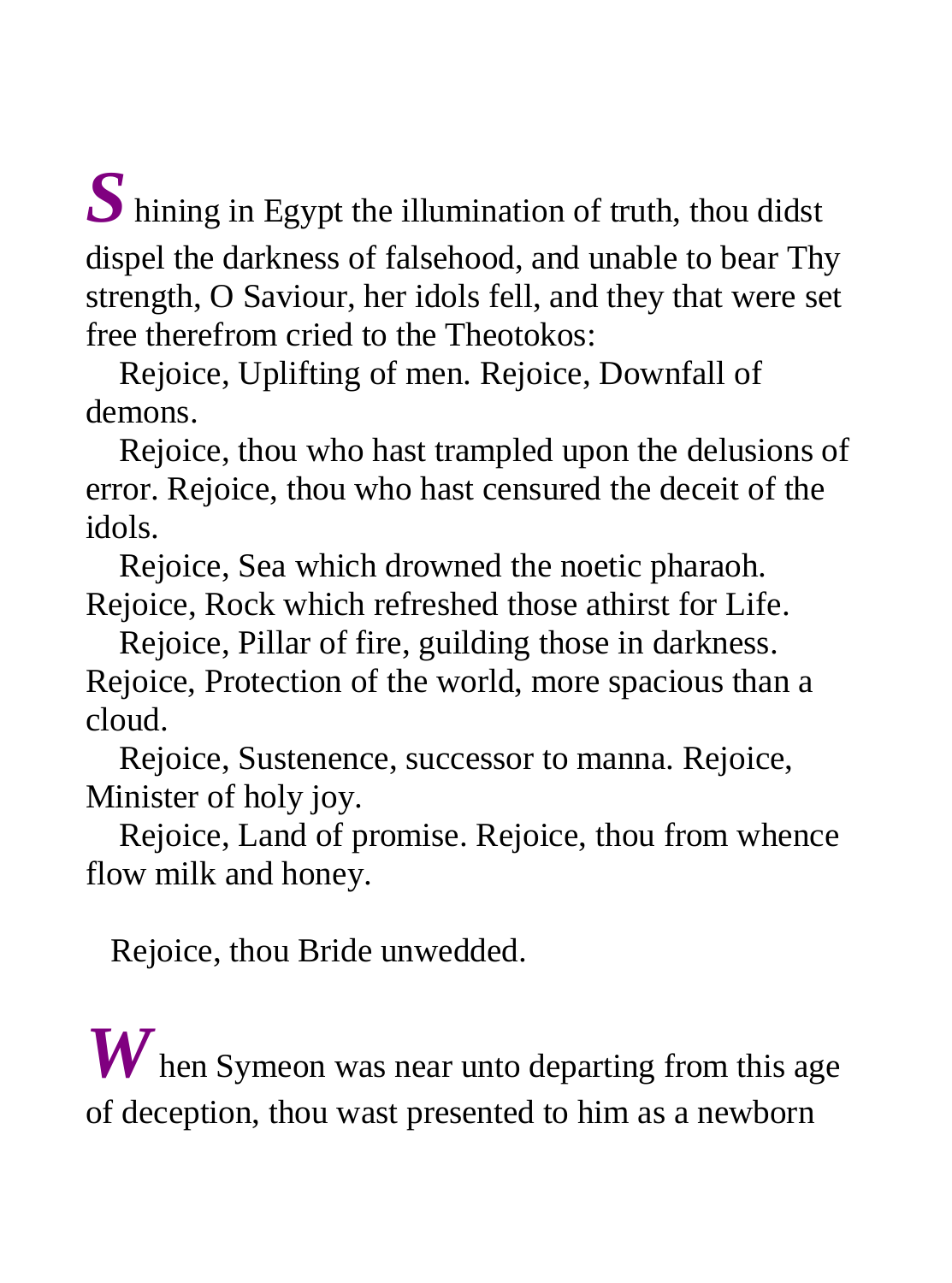Babe, but thou wast recognized by him as perfect God. Wherefore, he marveled at Thine ineffable wisdom, and cried out:

## **Alleluia**.

*N* ew was the Creation which the Creator showed to us

His creatures, when He sprang forth from the seedless womb, and He preserved it incorrupt, even as it was, that we, seeing this marvel, may praise her as we cry out:

 Rejoice, Flower of incorruption. Rejoice, Crown of continence.

 Rejoice, thou who flashest forth the type of the Resurrection. Rejoice, thou who showest forth the life of the Angels.

 Rejoice, Tree of goodly Fruit whereby the faithful are nourished. Rejoice, Wood of leafy branches whereby many are sheltered.

 Rejoice, thou who bearest the Guide of those astray. Rejoice, thou who engenderest the Redeemer of captives.

Rejoice, Supplication before the righteous Judge.

Rejoice, Forgiveness for many transgressors.

 Rejoice, Robe of confidence for the naked. Rejoice, Tenderness vanquishing all desire.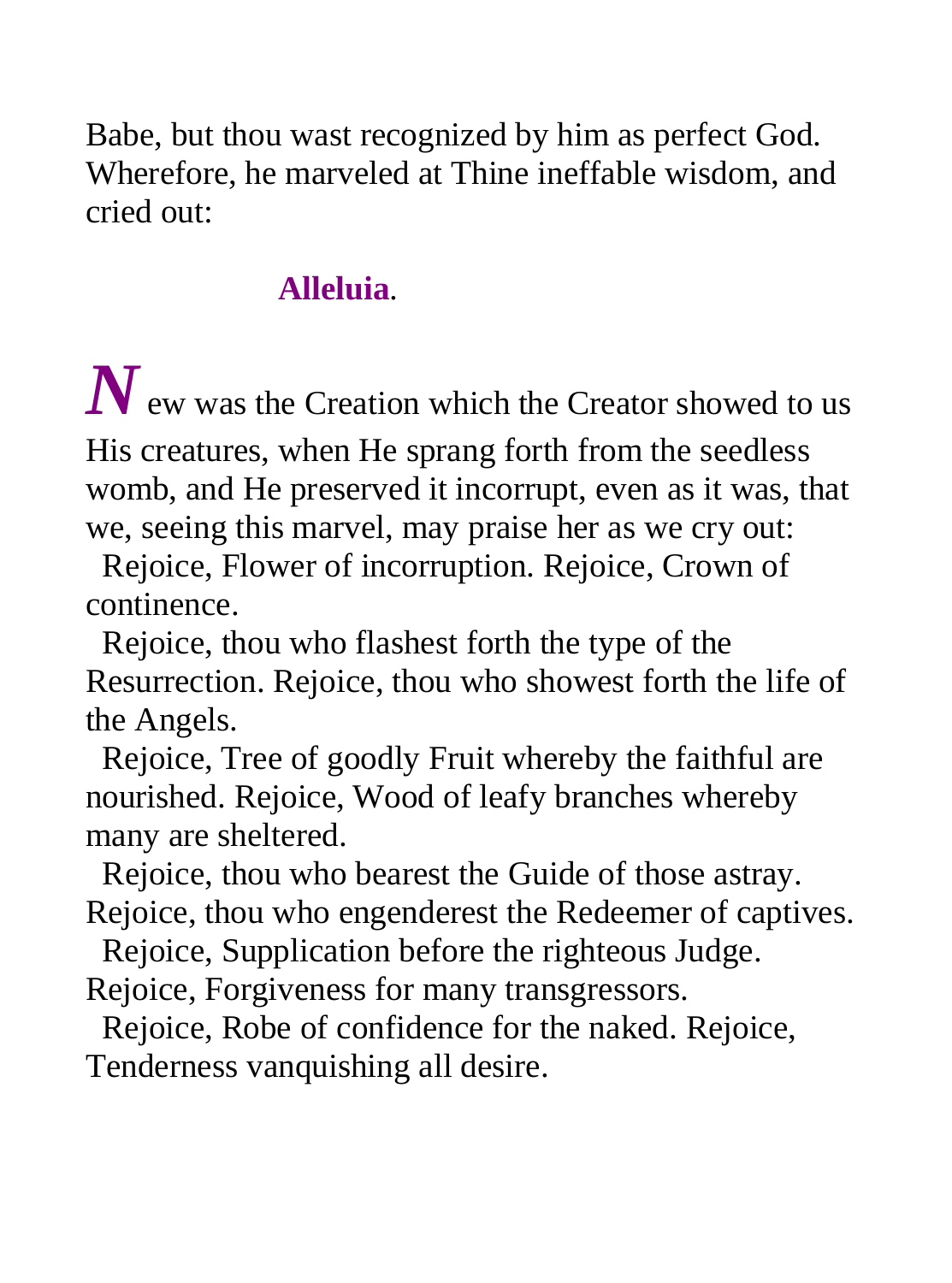Rejoice, thou Bride unwedded.

 $S_{\text{eeing a strange childbirth, let us estimate ourselves}}$ from the world by transporting our minds to Heaven: to this end the Most High God appeared on earth a lowly man, that He might draw to the heights those who cry to Him:

#### Alleluia.

*W* holly present with those below was the

Uncircumscribed Word, yet in no way absent from those above, for this was a divine condescension and not a mere change of place, and His birth was from a Virgin chosen of God, who heard such words as these:

 Rejoice, Closure of the Uncontained God. Rejoice, Portal of the solemn mystery.

 Rejoice, doubtful Rumour of the faithless. Rejoice, undoubted Boast of the faithful.

 Rejoice, all holy Chariot of Him who rideth upon the Cherubim. Rejoice, choicest Dwelling-place of Him who sitteth upon the Seraphim.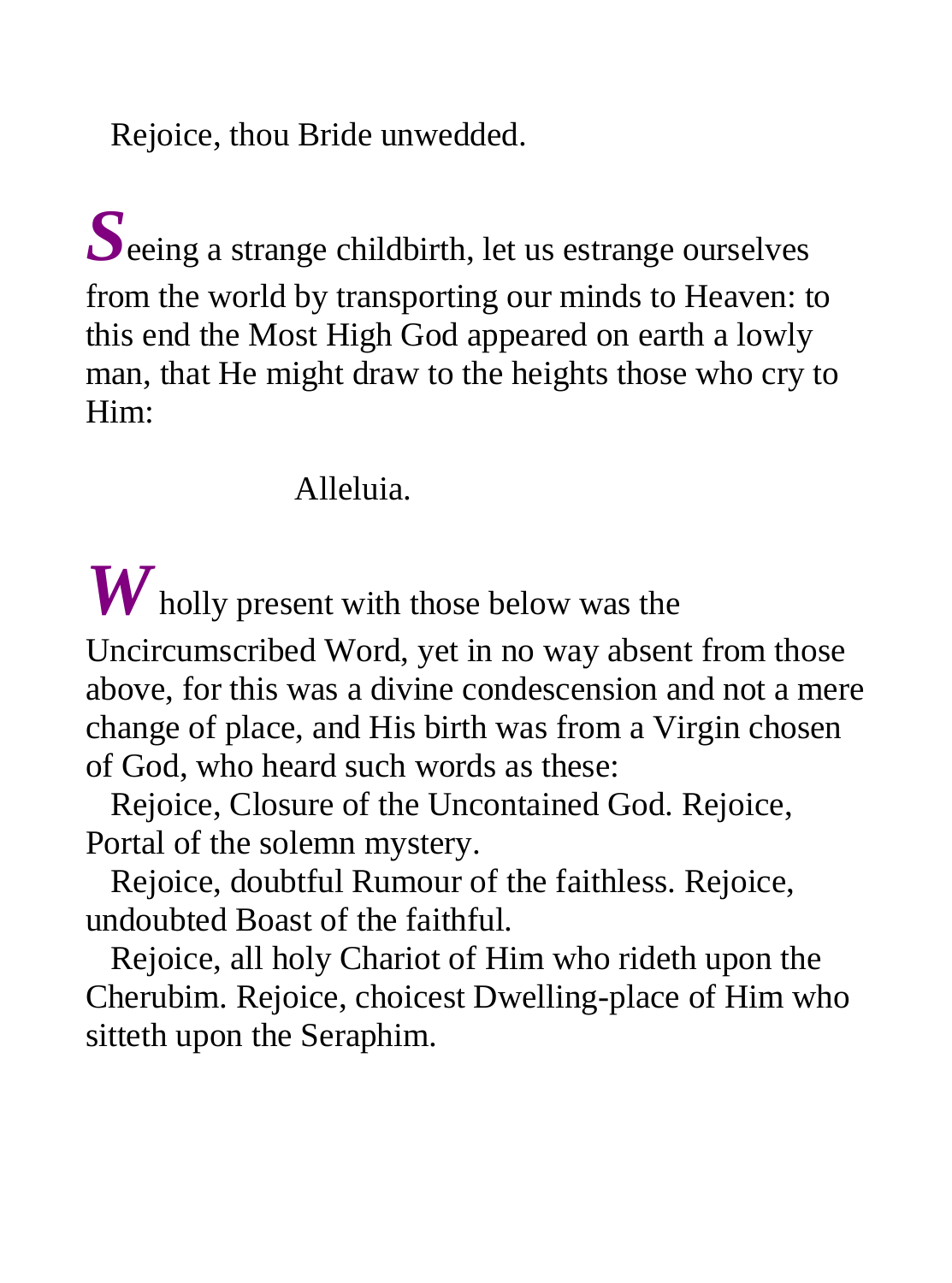Rejoice, thou who makest things that differ to agree. Rejoice, thou who yokest together motherhood and virginity.

 Rejoice, thou through whom transgression is annulled. Rejoice, thou through whom Paradise is opened.

 Rejoice, Key of the Kingdom of Christ. Rejoice, Hope of eternal blessings.

Rejoice, thou Bride unwedded.

*A* ll Angel-kind was amazed by the great deed of Thine Incarnation, for they saw the inaccessible God accessible to all, dwelling among us and hearing from us all:

## Alleluia.

*O* rators most eloquent do we behold as fish before thee, O Theotokos, for they are at a loss to explain how thou couldst remain a virgin and yet give birth. But as for us, marveling at this mystery, we cry with faith:

 Rejoice, Vessel of the Wisdom of God. Rejoice, Treasury of His providence.

 Rejoice, thou who showest forth philosophers fools. Rejoice, thou who provest logicians illogical.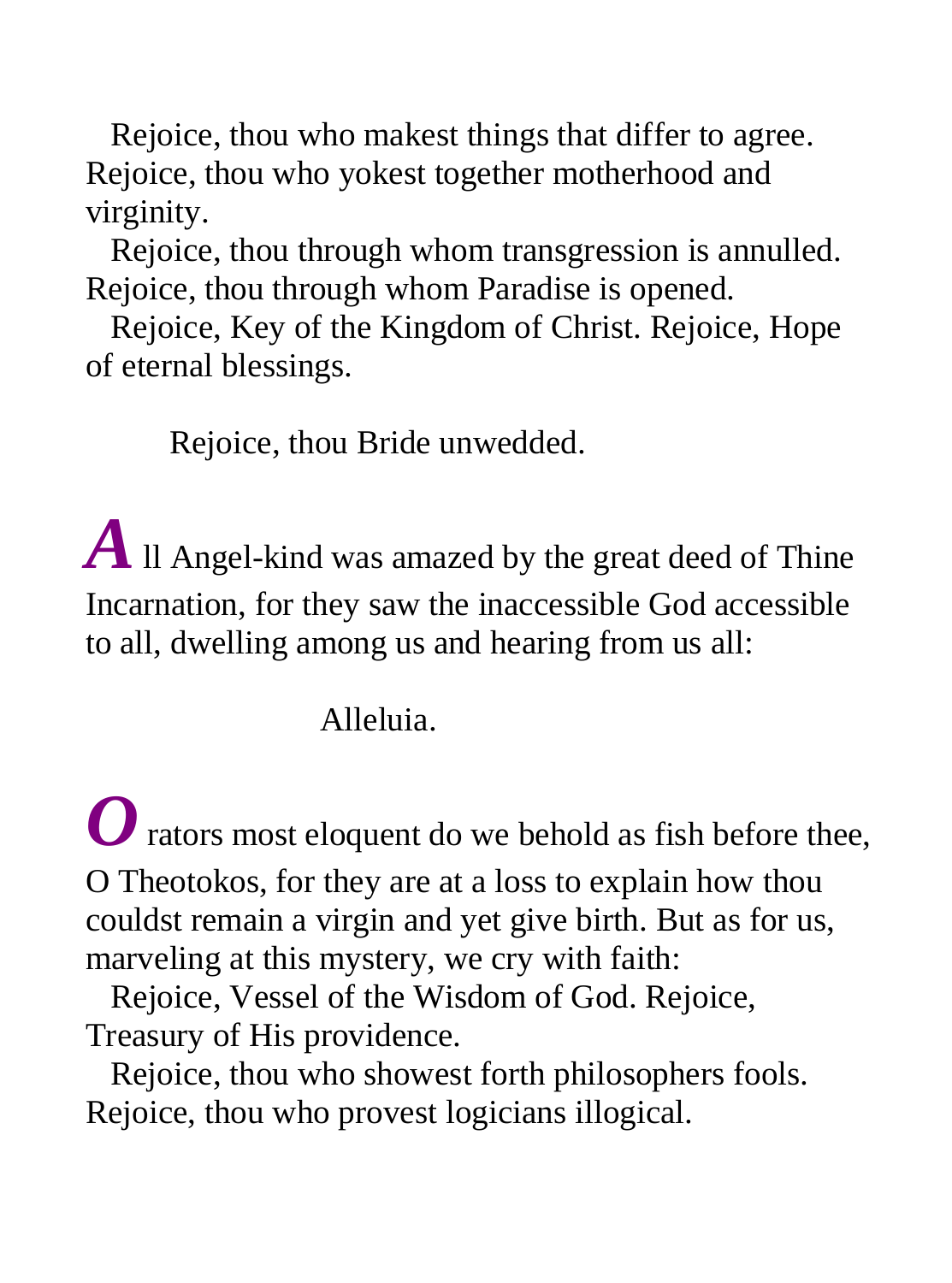Rejoice, for the subtle disputants are confounded. Rejoice, For the inventors of myths are faded away.

 Rejoice, thou who dost draw us from the depths of ignorance. Rejoice, thou who dost enlighten many with knowledge.

 Rejoice, Raft for those who desire to be saved. Rejoice, Haven for those who fare on the sea of life.

Rejoice, thou Bride unwedded.

*W* ishing to save the world, to this end did the Ruler of all come of His own will, and, though as God He is the Shepherd, for by this likeness He called those of like kind, yet as God He doth hear:

### **Alleluia**.

*A* Rampart art thou for virgins and all that have recourse to thee, O Theotokos and Virgin, for the Maker of heaven and earth prepared thee, O Immaculate One, and dwelt in thy womb, and taught all to cry out to thee: Rejoice, Pillar of virginity. Rejoice, gate of salvation. Rejoice, Leader of spiritual restoration. Rejoice, Bestower of divine goodness.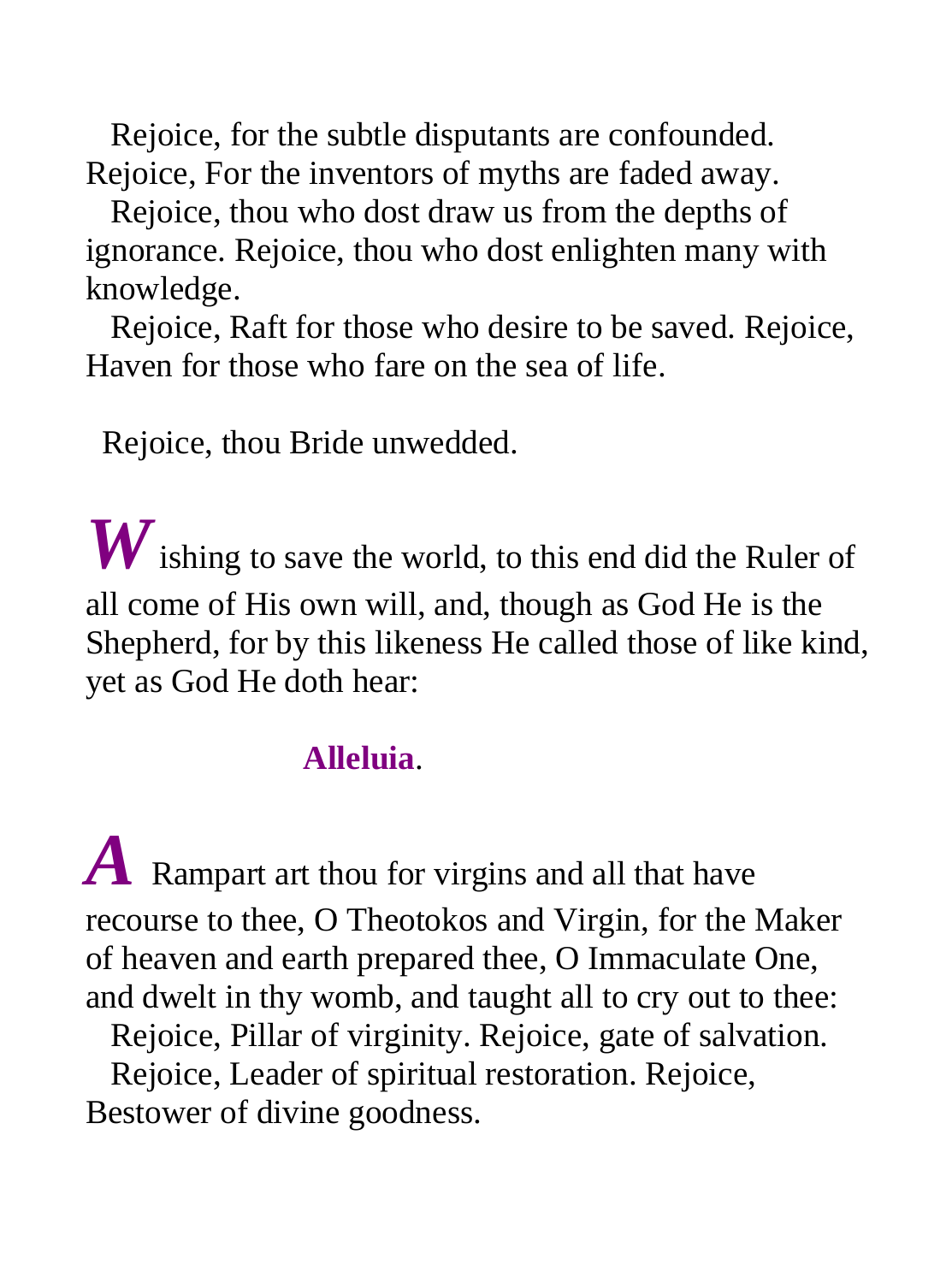Rejoice, for thou didst regenerate those conceived in shame. Rejoice, for thou didst admonish those despoiled in mind.

 Rejoice, thou who dost bring to naught the corrupter of hearts. Rejoice, thou who dost give birth to the Sower of chastity.

 Rejoice, bridal Chamber of a seedless marriage. Rejoice, thou who dost join the faithful to the Lord.

 Rejoice, fair Nursing-Mother of virgins. Rejoice, bridal Escort of holy souls.

Rejoice, thou Bride unwedded.

**D** efeated is every hymn that striveth to pay homage to the multitude of Thy many compassions, for even should we offer Thee, O holy King, odes of praise numberless as the sands, we should still have done nothing worthy of what Thou hast given unto us who cry to Thee:

## **Alleluia**.

 $A$  s a brilliant beacon-light shining to those in darkness do we behold the holy Virgin, for she kindleth the supernal Light and leadeth all to divine knowledge, she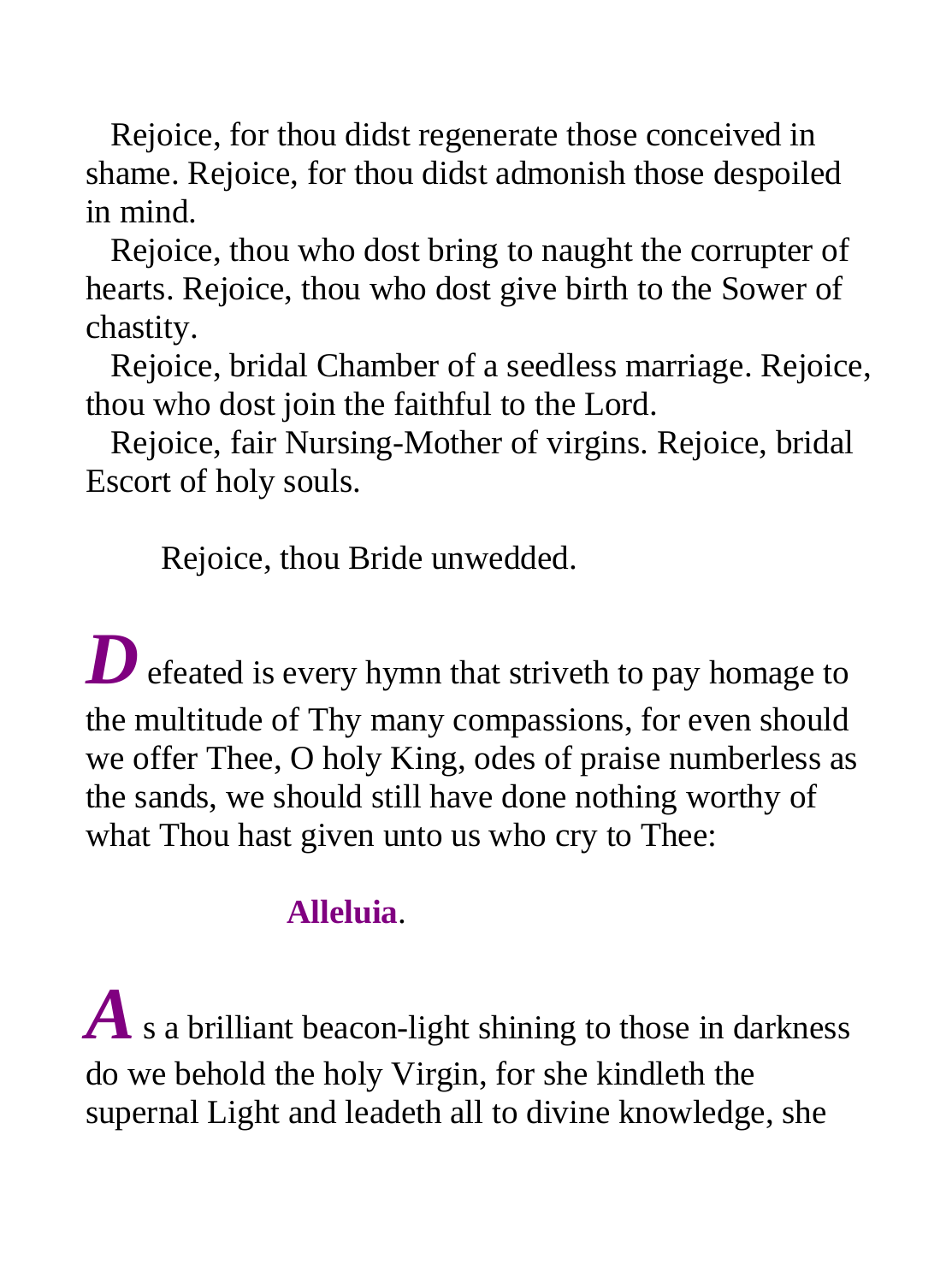illumineth our minds with radience and is honoured by these our cries:

 Rejoice, Ray of the spiritual Sun. Rejoice, Beam of the innermost Splendour.

 Rejoice, Lightning, enlightening our souls. Rejoice, Thunder, striking down the enemy.

 Rejoice, for thou dost cause the manystarred Light to dawn. Rejoice, for thou dost cause the ever-flowing River to gush forth.

 Rejoice, thou who dost depict the image of the font. Rejoice, thou who dost wash away the stain of sin.

 Rejoice, Laver purifying conscience. Rejoice, Winebowl pouring forth joy.

 Rejoice, sweet-scented Fragrance of Christ. Rejoice, Life of mystic festival.

Rejoice, thou Bride unwedded.

*W* ishing to bestow His grace, He that forgiveth the ancient debts of all men came of His own will to dwell among those who had departed from His favour, and having rent asunder the handwriting against them, He heareth from all:

Alleluia.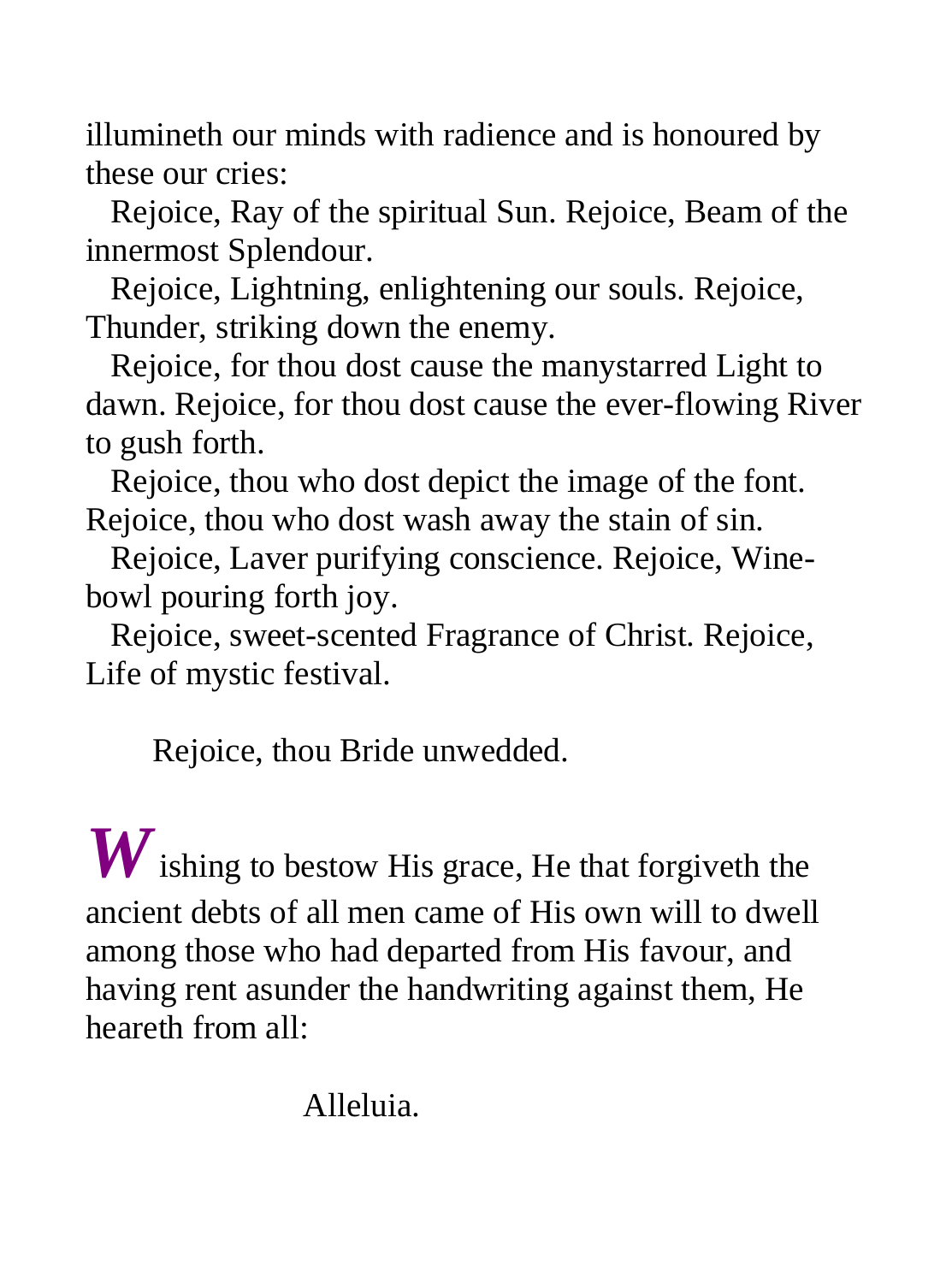*W* hilst hymning Thine Offspring, we all praise thee, O Theotokos as a living temple, for the Lord, who holdeth all things in His hand, dwelt in thy womb, and He hallowed and glorified thee, and taught all to cry to thee:

 Rejoice, Tabernacle of God the Word. Rejoice, Holy one, holier than the Holies.

 Rejoice, Ark made golden by the Spirit. Rejoice, inexhaustible Treasury of Life.

 Rejoice, precious Diadem of godly kings. Rejoice, venerable Boast of faithful priests.

 Rejoice, unshakable Tower of the Church. Rejoice, impregnable Bulwark of the Kingdom.

 Rejoice, thou through whom trophies are raised up. Rejoice, thou through whom enemies are cast down.

 Rejoice, Healing of my flesh. Rejoice, salvation of my soul.

Rejoice, thou Bride unwedded.

*O* All-Hymned Mother, who didst bear the Word (3 times). Who is more holy than all the Saints, as thou recievest this our offering, rescue us all from every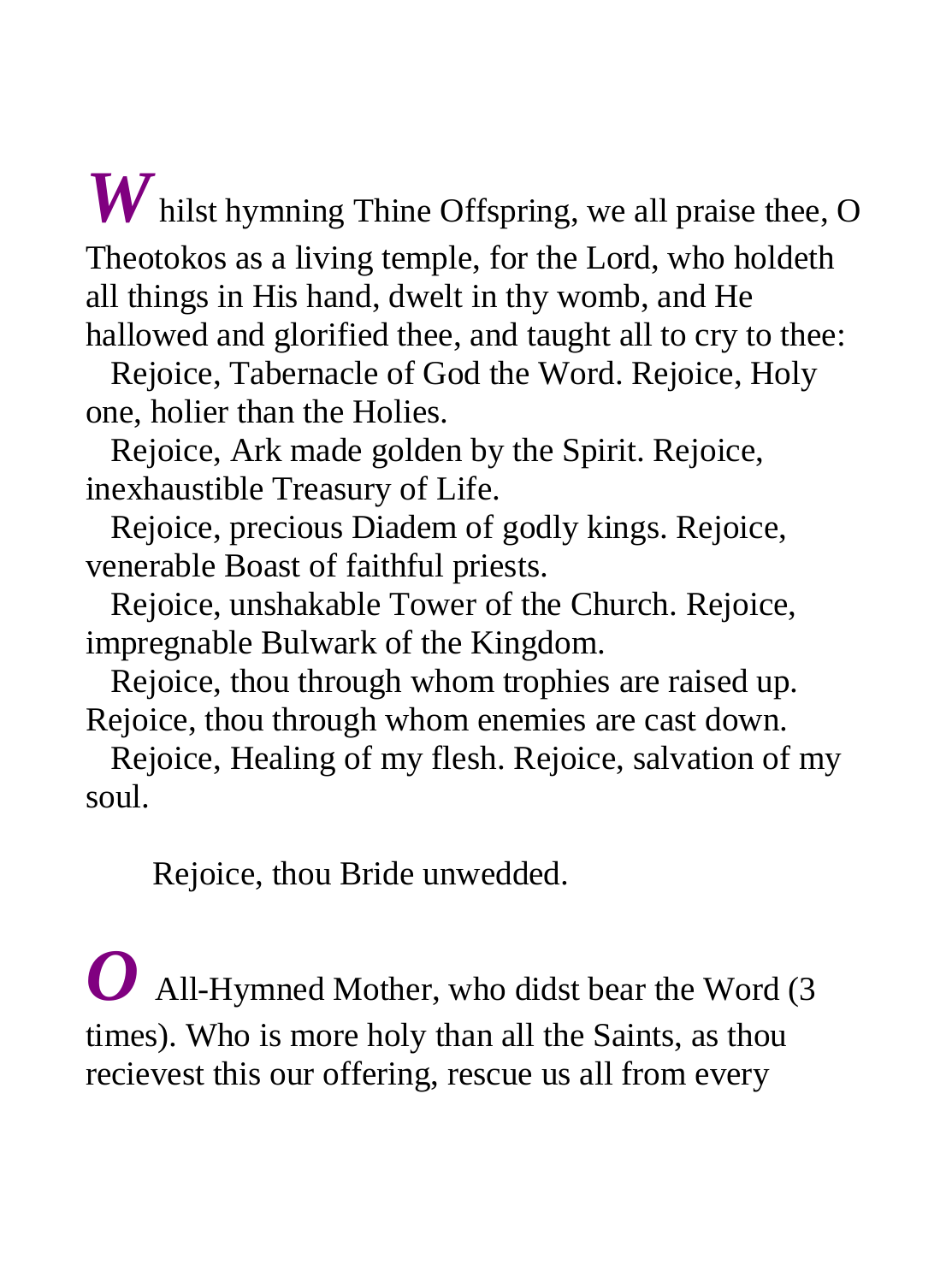calamity, and deliver from future torment those who cry with one voice:

#### Alleluia.

*A* n Angel, and the chiefest among them, was sent from Heaven to cry: Rejoice! To the Mother of God. And beholding Thee, O Lord, taking bodily form, he stood in awe, and with his bodiless voice, he cried out aloud to thee such things as these:

 Rejoice, thou through whom joy shall shine forth. Rejoice, thou through whom the curse shall be blotted out.

 Rejoice, thou the Restoration of the fallen Adam. Rejoice, thou the redemption of the tears of Eve.

 Rejoice, Height hard to climb for human thought. Rejoice, Depth hard to explore even for the eyes of Angels.

 Rejoice, for thou art the Throne of a King. Rejoice, for thou sustainest the Sustainer of all.

 Rejoice, Star that causest the Sun to appear. Rejoice, Womb of the divine Incarnation.

 Rejoice, thou through whom creation is renewed. Rejoice, thou through whom the Creator becometh a babe.

Rejoice, thou Bride unwedded.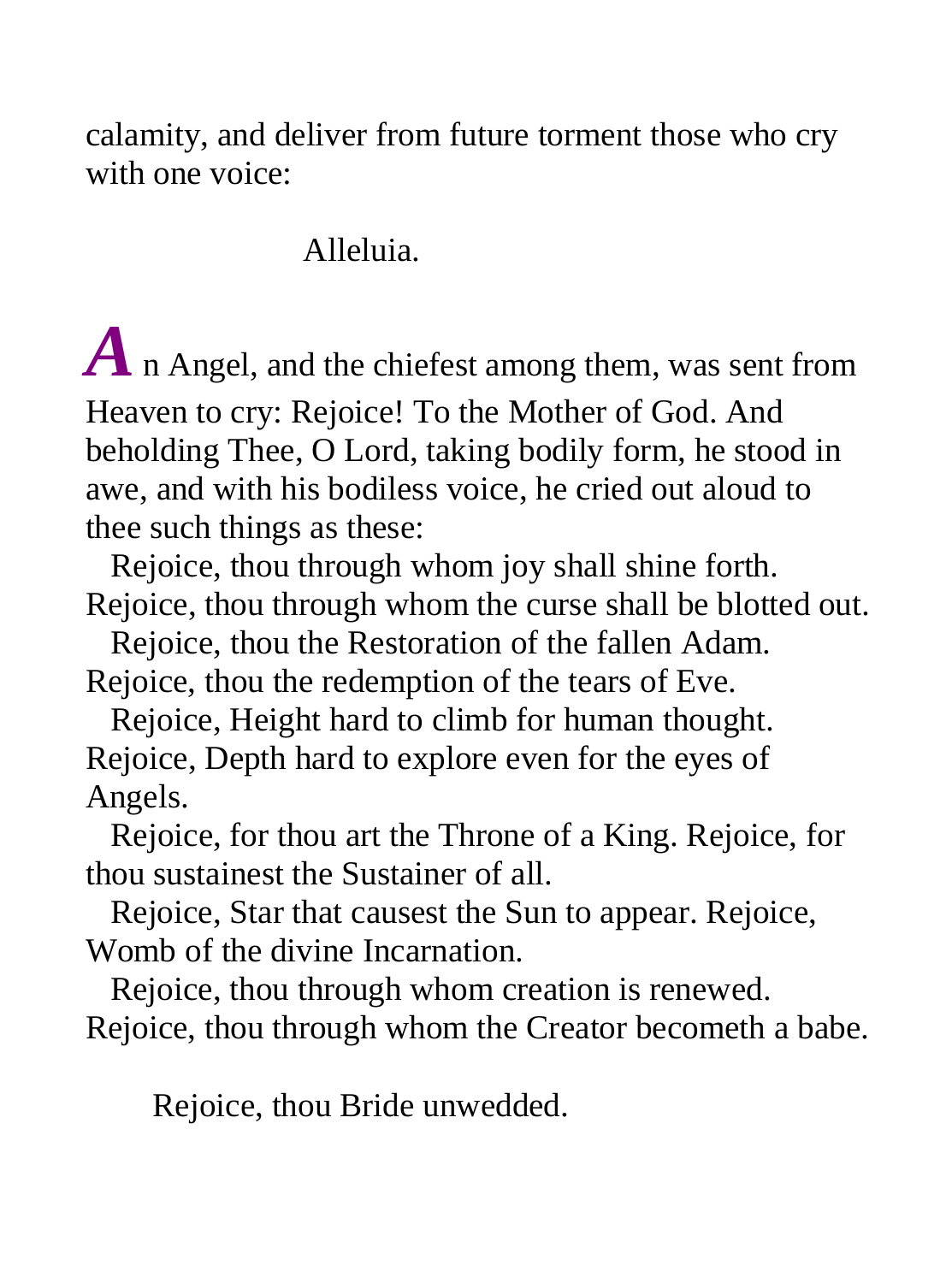$T$  o Thee, the Champion Leader, we thy flock dedicate a feast of victory and of thanksgiving, as ones rescued out of sufferings, o Theotokos. But as thou art one with might which is invincible, from all dangers that can be do thou deliver us, that we may cry to Thee:

Rejoice, thou Bride unwedded.

# **THE SERVICE OF THE SMALL SUPPLIMENTORY CANON TO THE MOST HOLY THEOTOKOS.**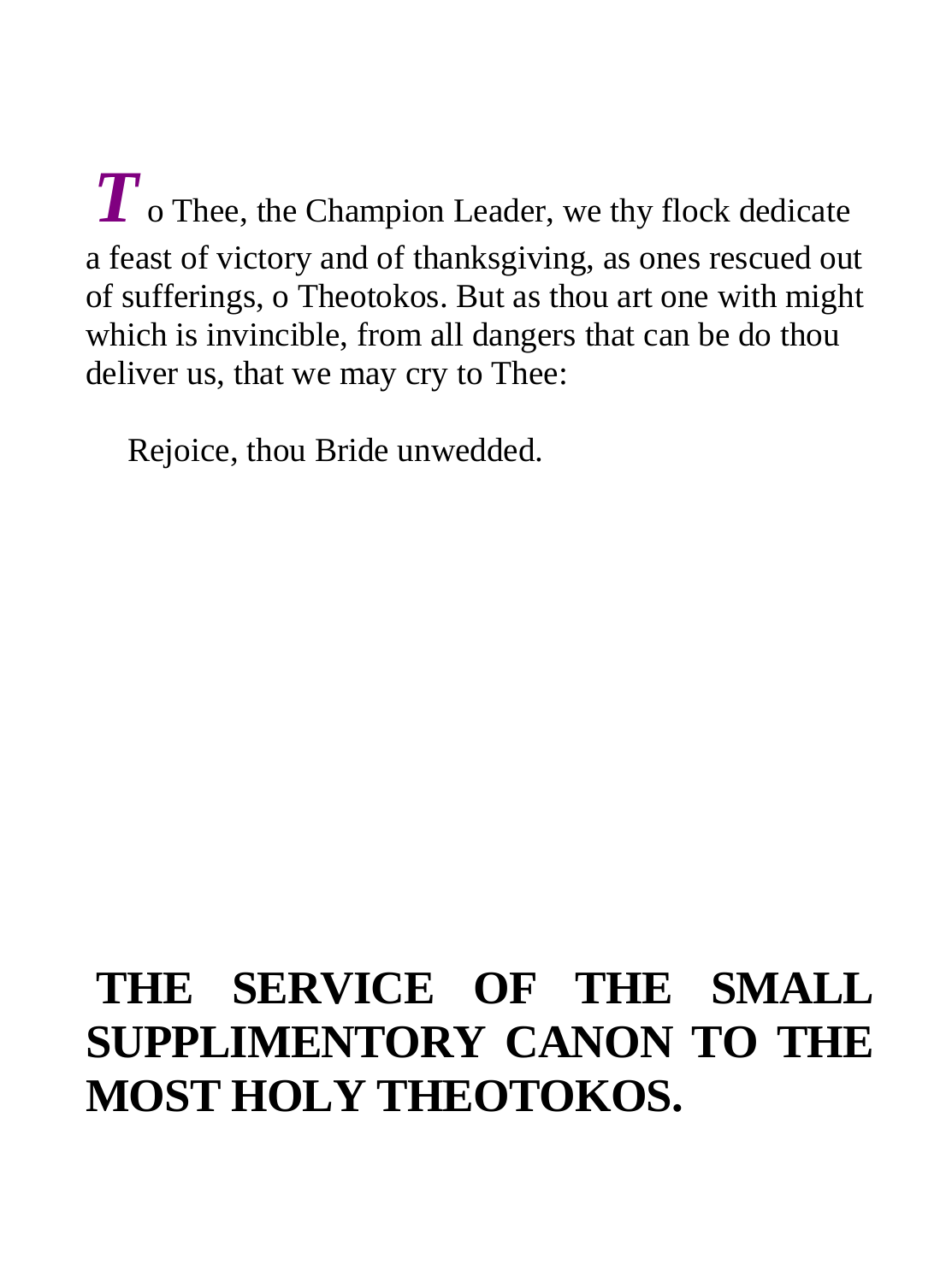Through the prayers of our holy Fathers, Lord Jesus Christ our God, have mercy on us. Amen.

**H** eavenly King, O Comforter, the Spirit of truth, Who art everywhere present and fillest all things, O treasury of every good and Bestower of life: come and dwell in us, and clense us from every stain, and save our souls, O Good One.

 $\boldsymbol{H}$  oly God, Holy Mighty, Holy Immortal have mercy on us. (3).

G lory to the Father and to the Son, and to the Holy Spirit, both now and forever to the ages of ages. Amen.

*A* Il holy Trinity, have mercy on us. Lord, be gracious unto our sins. Master, pardon our iniquities. Holy One, visit and heal our infirmities for thy Name's sake.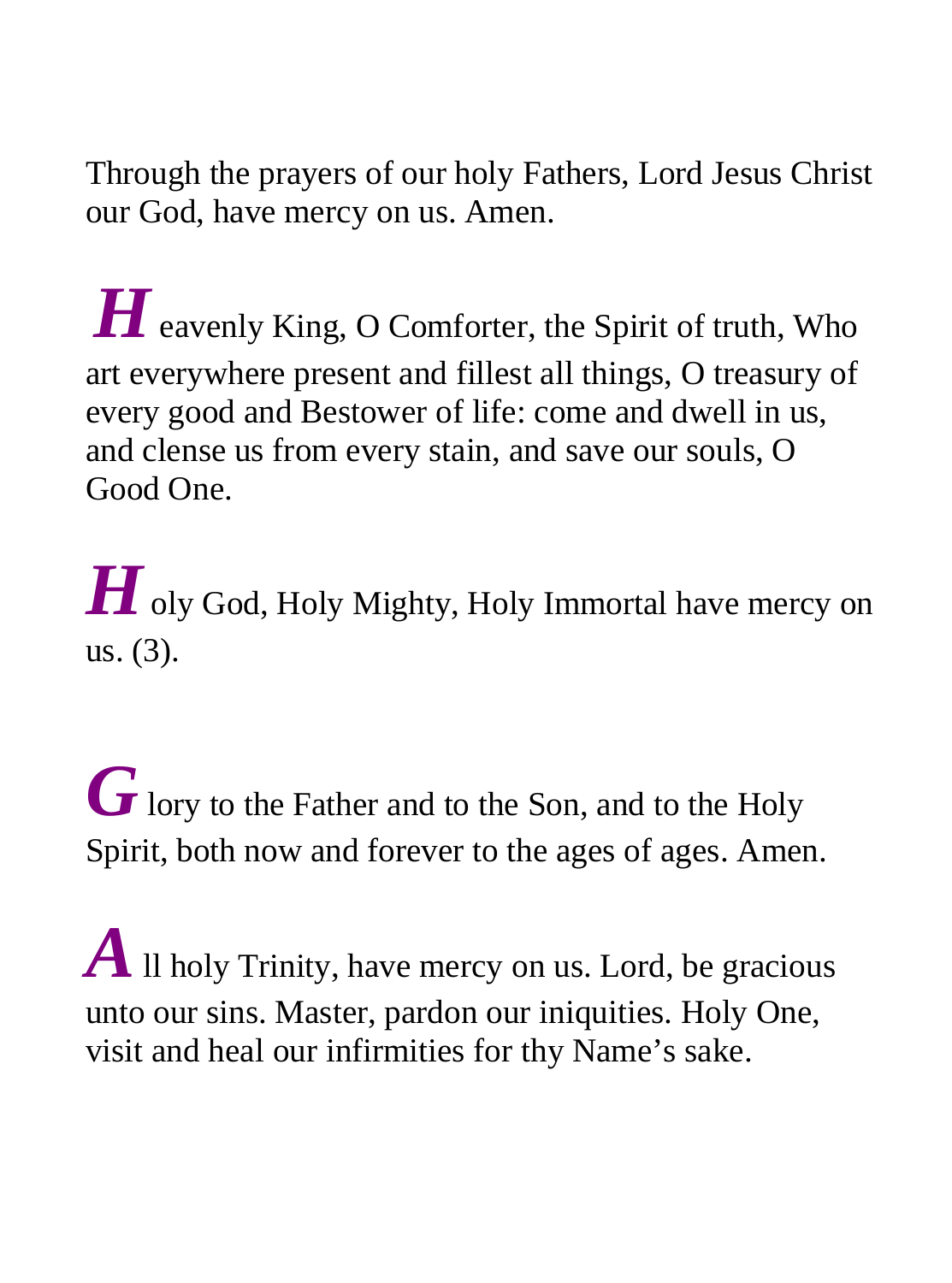Lord have mercy (3).

Glory to the Father, and to the Son, and to the Holy Spirit, now and forever to the ages of ages. Amen.

*O* ur Father, which art in Heaven, hallowed be Thy Name. Thy Kingdom come. Thy will be done, on earth as it is in heaven. Give us this day our daily bread. And forgive us our

trespasses, as we forgive the trespasses of others. And lead us not into temptation, but deliver us from evil.

Through the prayers of our holy Fathers, Lord Jesus Christ our God, have mercy on us. Amen.

Lord have mercy (12).

Glory to the Father, and to the Son, and to the Holy Spirit, now and forever and to the ages of ages. Amen.

O come, let us worship and fall down before our King and God.

O come, let us worship and fall down before Christ, our King and God.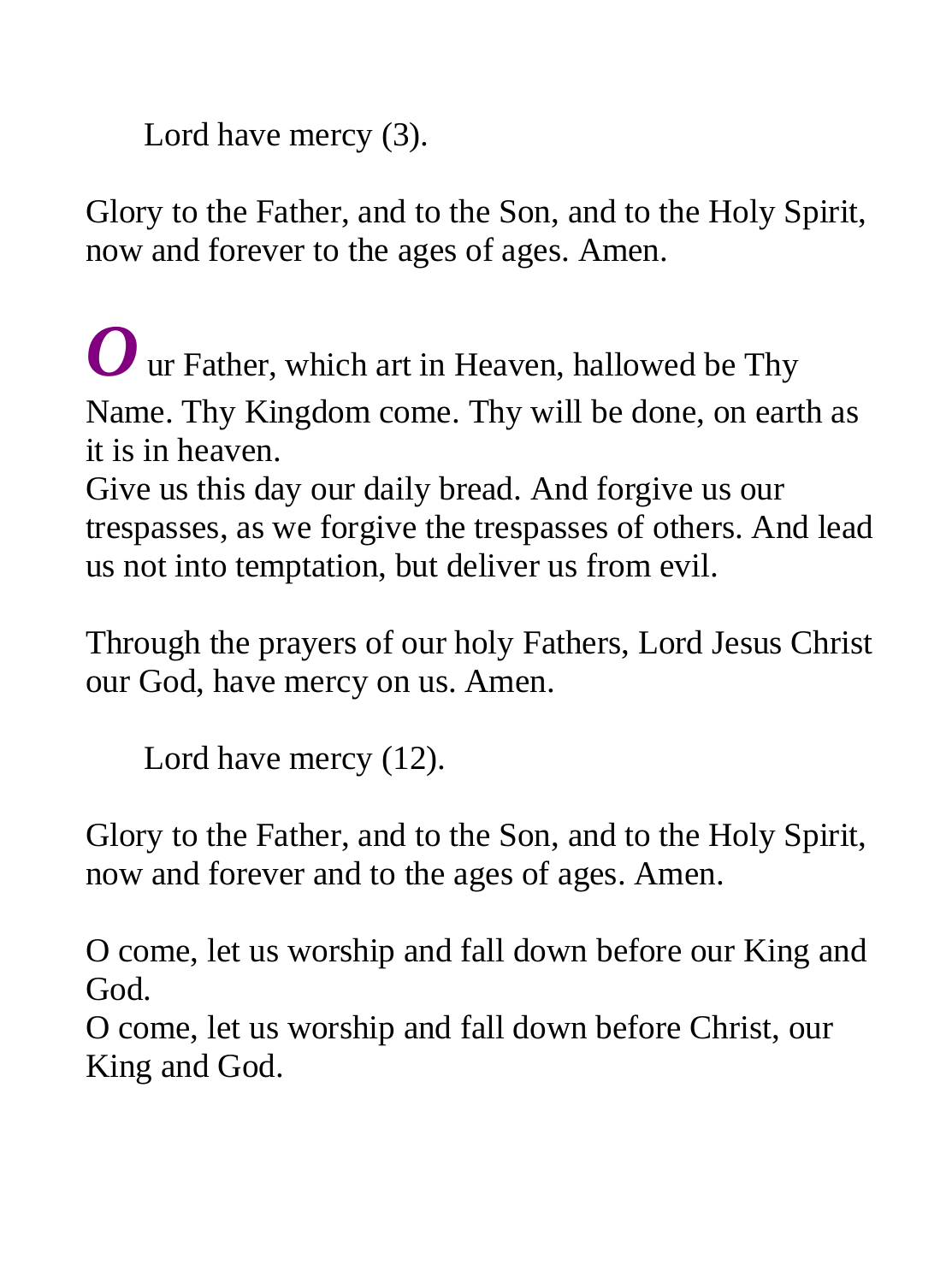O come, let us worship and fall down before Him, Christ the King and our God.

Lord, hear my prayer, give ear to my supplication in Thy truth, hearken unto me in Thy righteousness.

And enter not into judgement with Thy servant, for in Thy sight shall no man living be justified.

 For the enemy hath persecuted my soul, he hath humbled my life down the earth.

He hath sat me in darkness as those that have been long dead, and my spirit within me is become despondent, within me my heart is troubled.

 I remembered days of old, I meditated on all Thy works, I pondered on the creations of Thy hands.

I stretched forth my hands unto Thee like a waterless land. Quickly hear me, O Lord, my spirit hath fainted away.

Turn not Thy face away from me, lest I be like unto them that go down into the pit.

Cause me to hear Thy mercy in the morning, for in Thee have I put my hope.

Cause me to know, O Lord, the way wherein I should walk, for unto Thee have I lifted up my soul.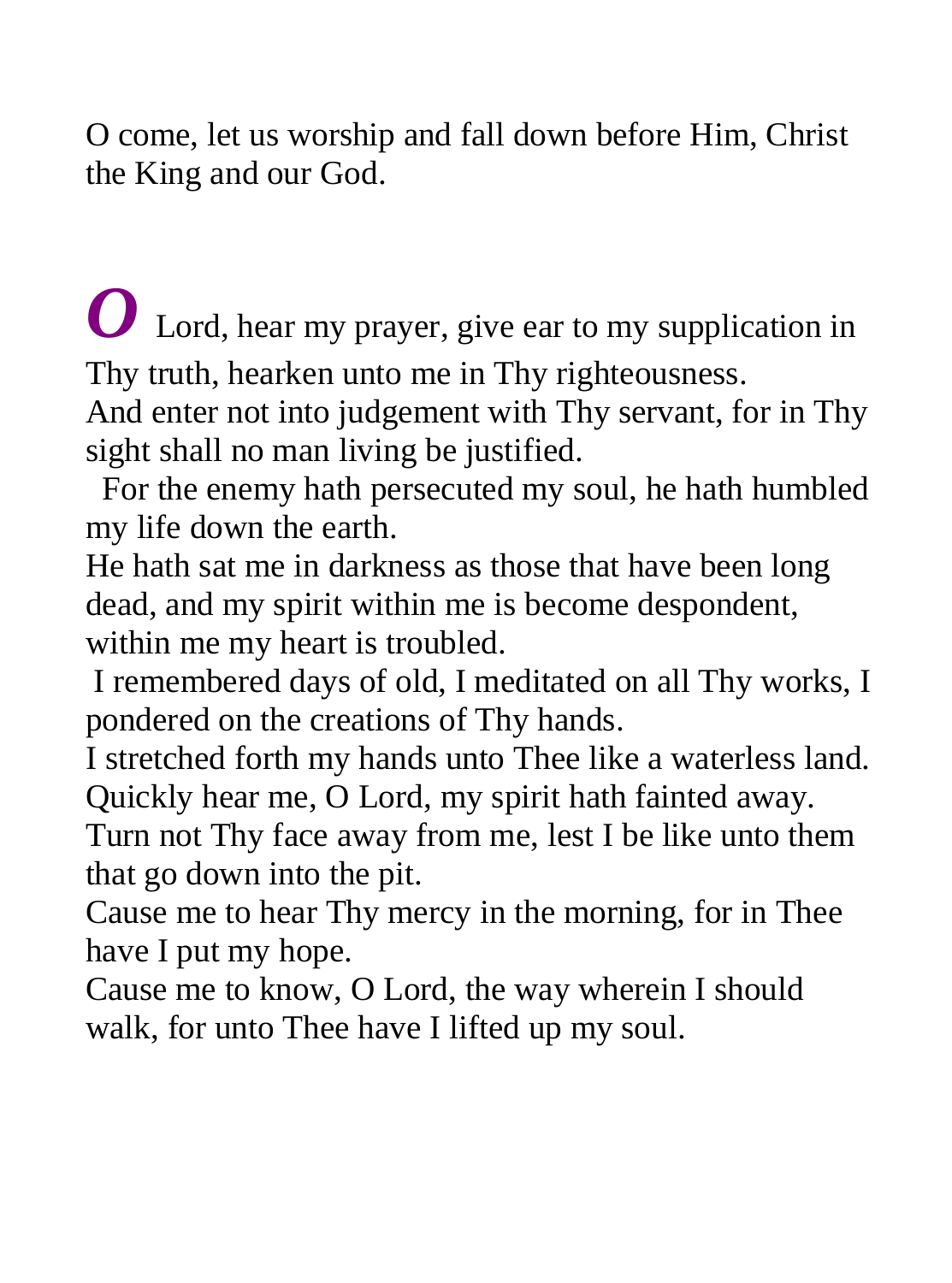Rescue me from mine enemies, O Lord, unto Thee have I fled for refuge. Teach me to do thy will, for Thou art my God.

Thy good Spirit shall lead me in the land of uprightness, for Thy Name's sake, O Lord, shalt Thou quicken me. In Thy righteousness shalt Thou bring my soul out of affliction, and in Thy mercy shalt Thou utterly destroy mine enemies.

And Thou shalt cut off all them that afflict my souls, for I am Thy servant.

 God is Lord, and he hath appeared unto us, blessed is He that cometh in the Name of the Lord.

 O give thanks unto the Lord, and call upon His holy Name.

God is Lord,(as above).

All the nations compassed me round about, and by the Name of the Lord I warded them off.

God is Lord, (as above).

This is the Lord's doing, and it is marvelous in our eyes. God is Lord, and he hath appeared unto us, blessed is he that cometh in the Name of the Lord.

 $T$  o God's Birthgiver let us run now most earnestly, we sinners all and wretched ones, and fall prostrate in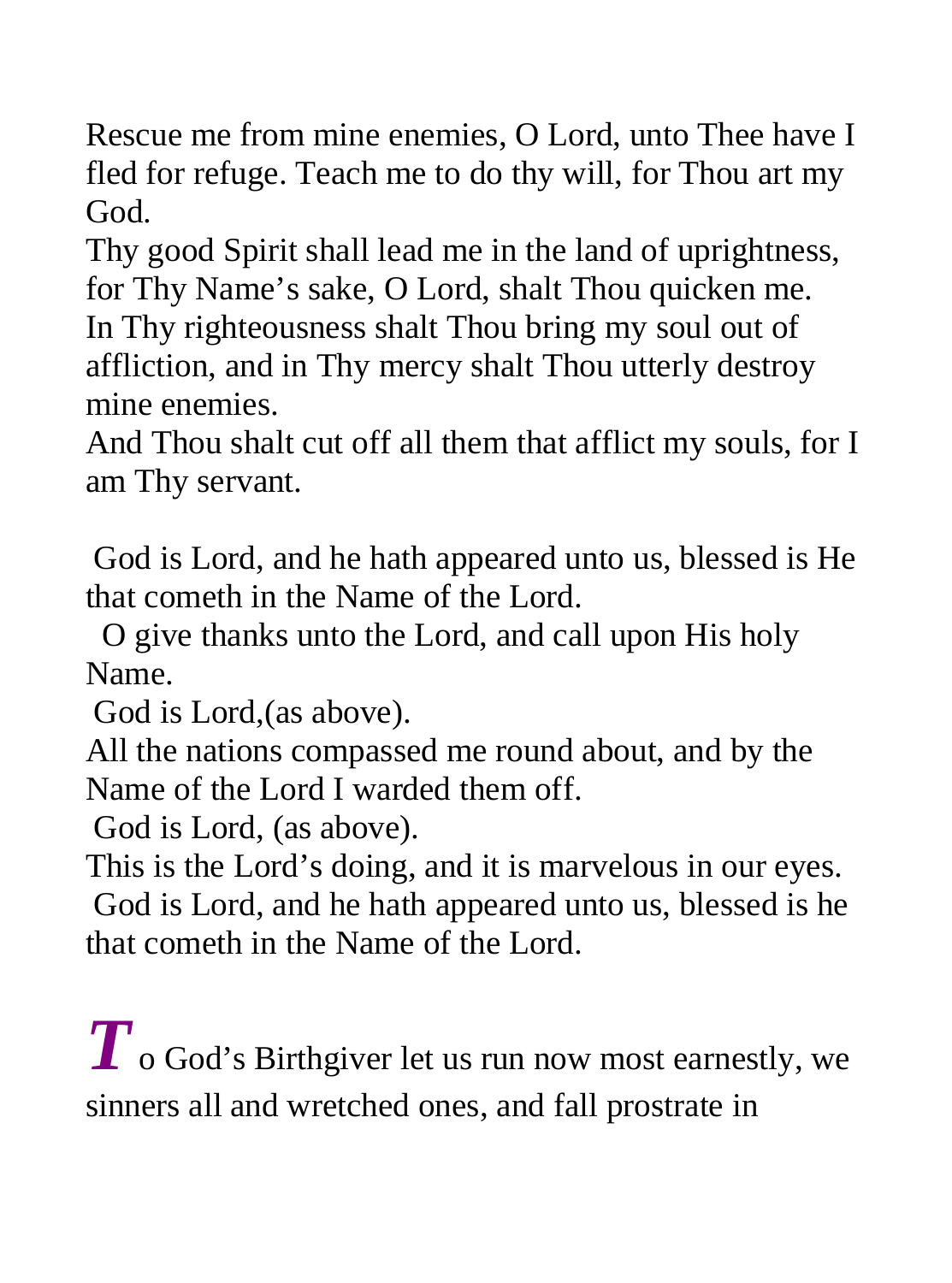repentance, calling from the depths of our souls, Lady, come unto our aid, have compassion upon us, hasten thou, for we are lost in a throng of transgressions, turn not thy servants away with empty hands, for thee alone do we have as our only hope.

#### **Glory to the Father, and to the Son, and to the Holy Spirit.**

(Troparion of your church,s named Saint is read here)

#### **Both now and forever unto the ages of ages. Amen.**

*O* Theotokos, we shall not cease from speaking of all thy mighty acts, all we the unworthy ones, for if thou hadst not stood to intercede for us, who would have delivered us from such numerous dangers? Who would have preserved us all until now in true freedom? O Lady, we shall not turn away from thee, for thou dost always save thy servants from all manner of grief.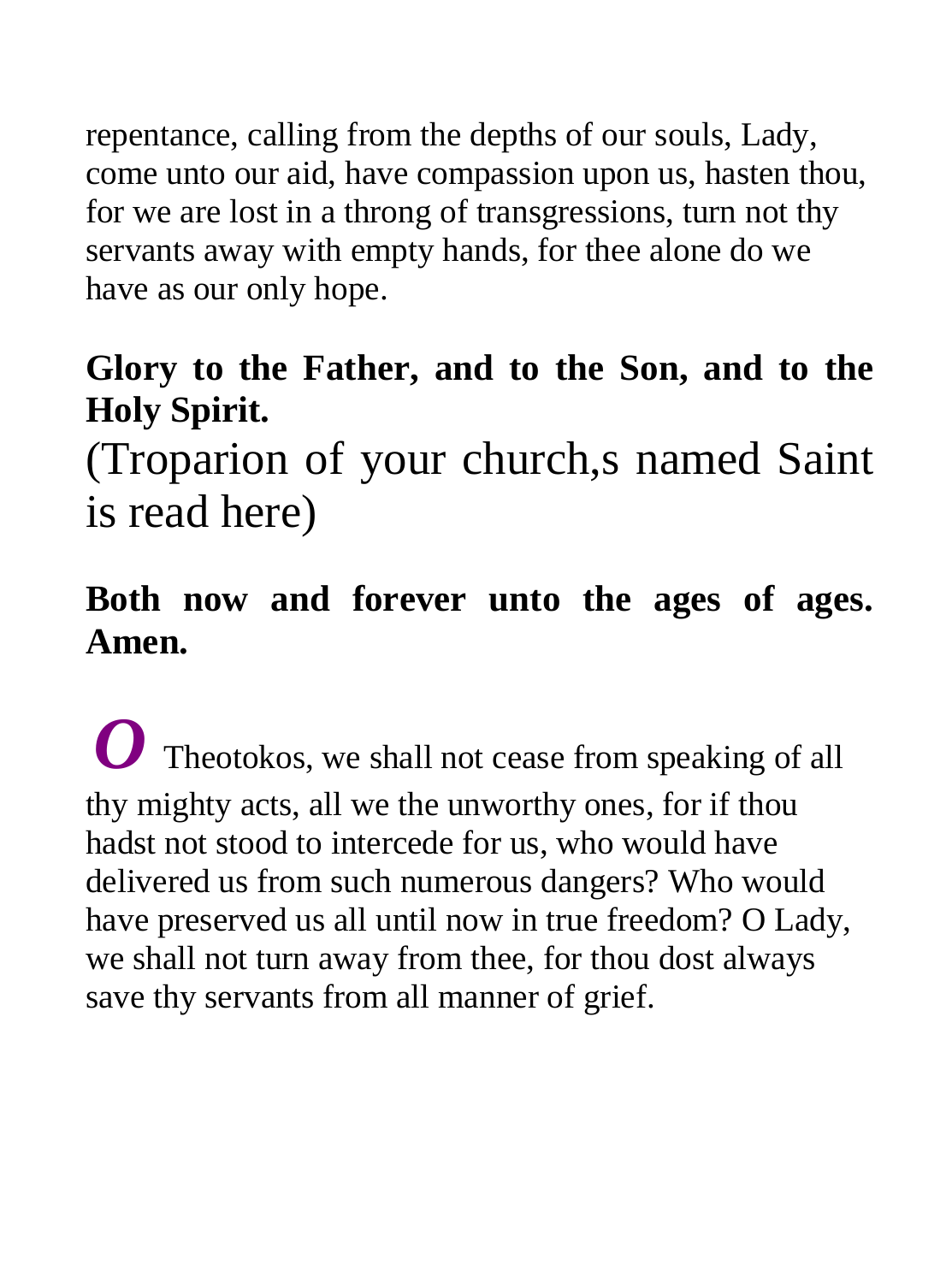#### Psalm 50(51)

*H* ave mercy on me, O God, according to the Thy great mercy, and according to the multitude of Thy compassion blot out my transgression.

 Wash me thoroughly from mine iniquity, and cleanse me from my sin.

For I acknowledge my iniquity, and my sin is ever before me.

Against thee only have I sinned and done this evil before Thee, that thou mightest be justified in Thy words, and prevail when thou are judged.

 For behold, I was conceived in iniquities, and in sins did my mother bear me.

 For behold, Thou hast loved truth, the hidden and secret things of Thy wisdom hast thou made manifest unto me. Thou shalt sprinkle me with hyssop, and I shall be made clean, thou shalt wash me and I shall be made whiter than snow.

 Thou shalt make me hear joy and gladness, the bones that be humbled, they shall rejoice.

Turn Thy face away from sin, and blot out mine iniquities Create in me a clean heart, O God, and renew a right spirit within me.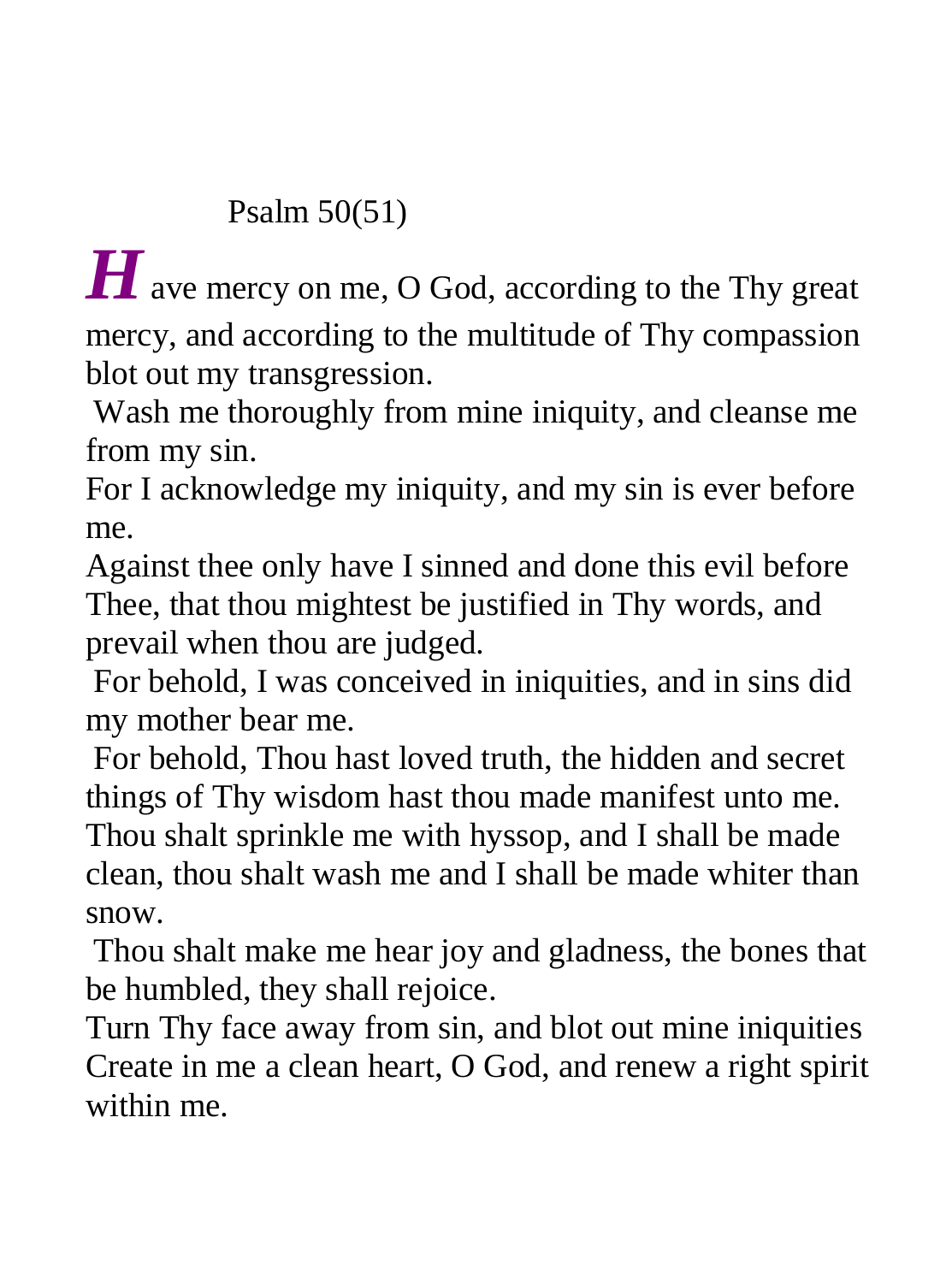Cast me not away from Thy presence, and take not Thy Holy Spirit from me.

Restore unto me the joy of Thy salvation, and with Thy governing Spirit establish me.

 I shall teach transgressors Thy ways, and the ungodly shall turn back to Thee.

Deliver me from blood-guiltiness, O God, Thou God of my salvation, my tongue shall rejoice in Thy

righteousness.

O Lord, Thou shalt open my lips, and my mouth shall declare Thy praise.

For if Thou hadst desired sacrifice, I had given it, with whole burnt offerings Thou shalt not be pleased.

 A sacrifice to God is a broken spirit, a heart that is broken and humbled God will not despise.

 Do good, O Lord, in Thy good pleasure unto Zion, and let the walls of Jerusalem be built.

 Then shalt Thou be pleased with a sacrifice of righteousness, with oblation and whole burnt offerings. Then shall they offer bullocks upon Thine altar.

## Ode One

 (Heimos) Transversing the water as on dry land, and thereby escaping from the toils of Egypt's land, the Israelites cried aloud proclaiming: Unto our God and Redeemer let us now sing.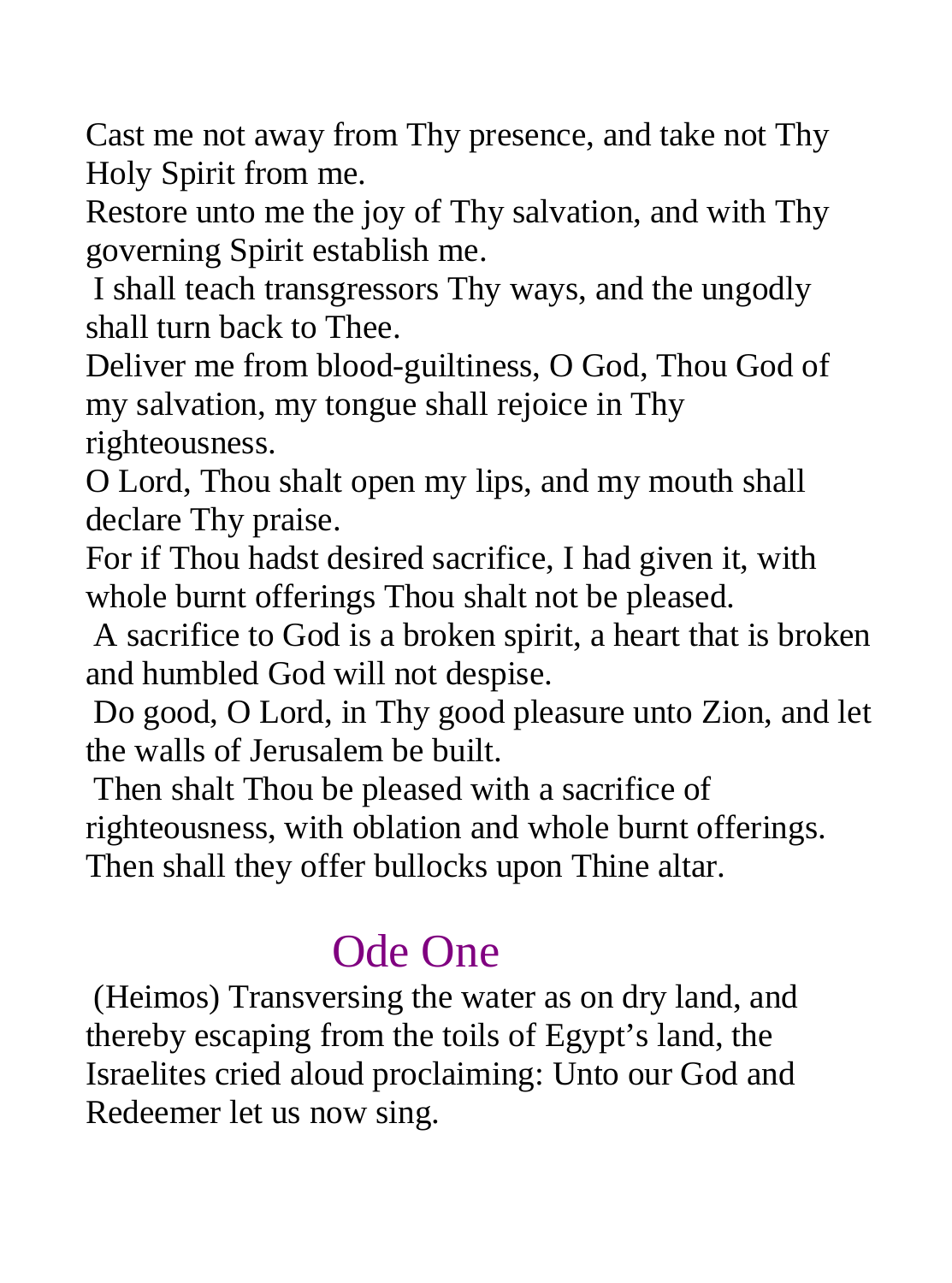Most Holy Mother of God, save us.

 $\boldsymbol{B}$  v many temptations am I distressed, in search of salvation, unto thee have I taken flight, O Mother of the Word, thou Evervirgin, from all ordeals and afflictions deliver me.

Most Holy Mother of God, save us.

A ttacks of the passions disquiet me, my soul to repletion hath been filled with despondency, bestill them, O Maiden, with the calmness of Thine own Son and thy God, O all-blameless one.

# **Glory to the Father and to the Son and to the Holy Spirit.**

*T* o Christ God, the Saviour, thou gavest birth, I beg thee, o Virgin, from afflictions deliver me, for now unto thee I flee for refuge, bringing to thee both my soul and my reasoning.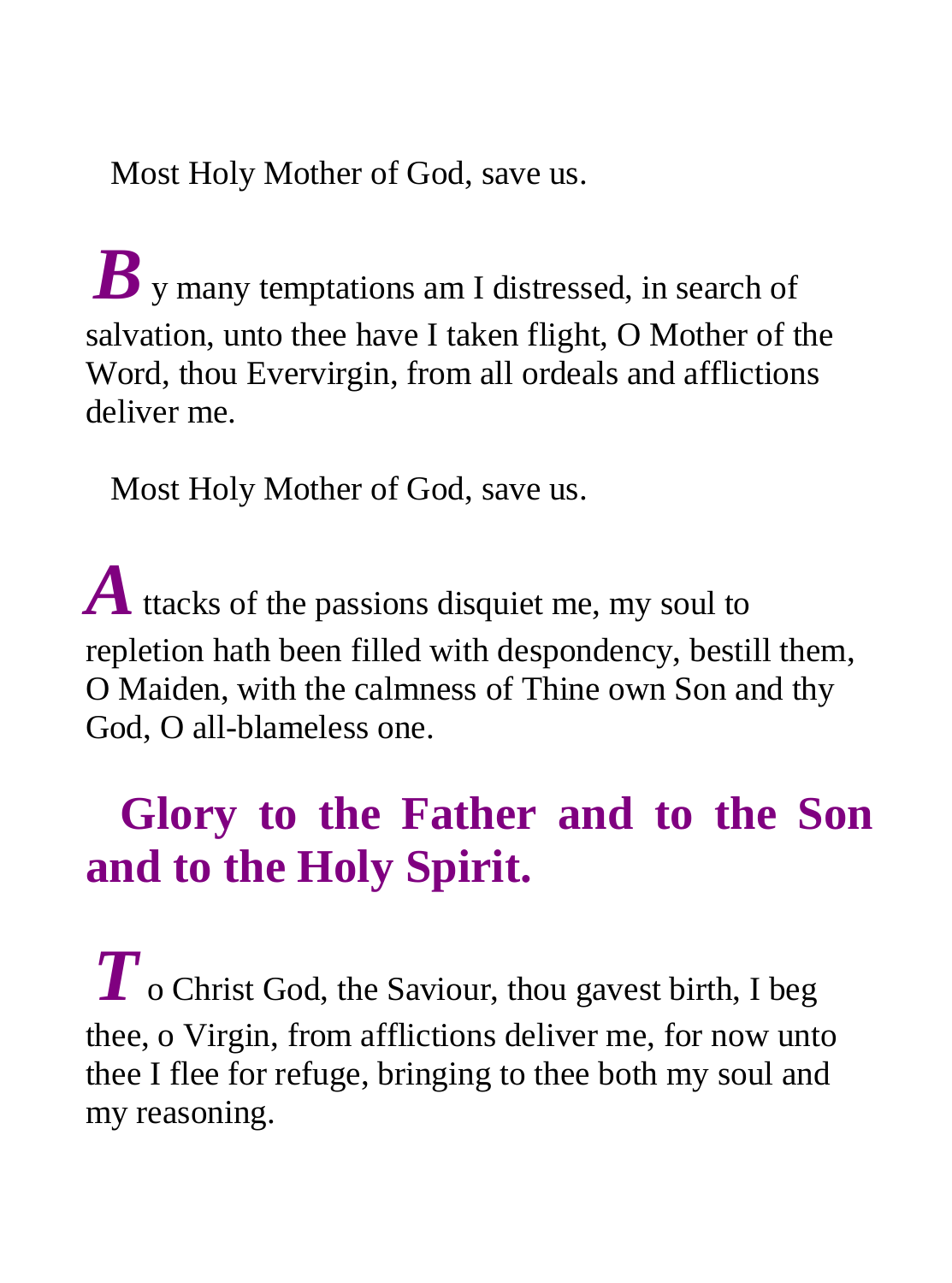### **Both now and forever and to the ages of ages. Amen.**

*D* iseased is my body and my soul, do thou make me worthy of divine guidance and thy care, O thou who alone art God's Mother, for thou art good and the Birthgiver of the Good.

Ode Three.

(Heirmos) Of the vault of the heavens art thou, O Lord, Fashioner, so, too, of the Church art Thou founder, do thou establish me in unfeigned love for Thee, Who art the height of things sought for, and the staff of the faithful, O Thou only friend of man.

### **Most Holy Mother of God, save us.**

*I* have thee as the shelter and the defence of my life, thee, the Theotokos and Virgin, pilot and govern me into thy sheltered port, for thou art author of good things and staff of the faithful, O thou only lauded one.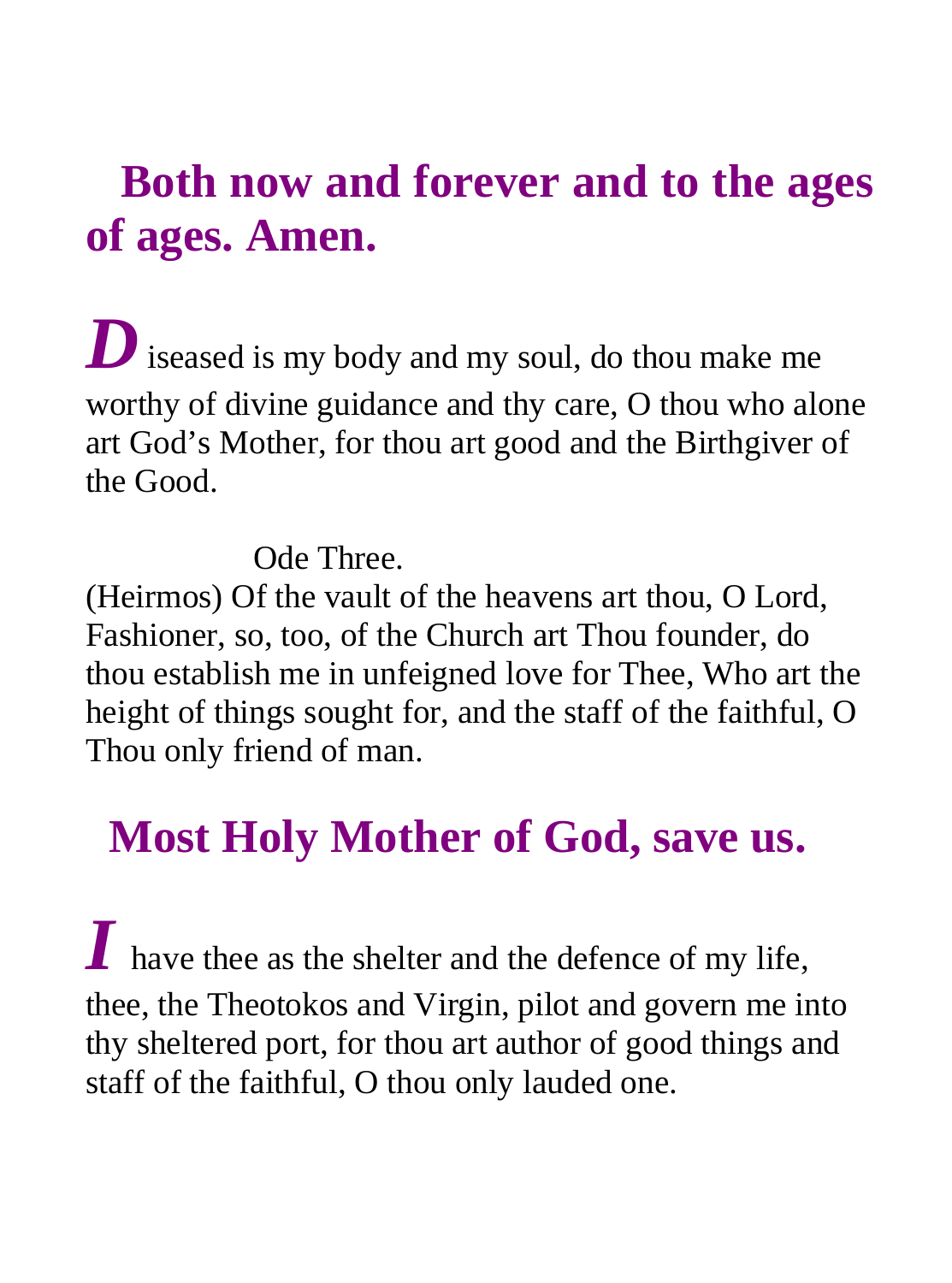# **Most Holy Mother of God, save us.**

*I* beseech thee, O Virgin, do thou dispel far from me all of the distress of despair and turbulence in my soul, for thou, O Bride of God, hast given birth to the Lord Christ, Who is mighty Prince of peace, O thou only all-blameless one.

### **Glory to the Father.. . . . . . . . .**

*S* ince thou brought forth Him who is our Benefactor, the cause of good, from the wealth of thy loving kindness do thou pour forth on all, for thou canst do all things, since thou didst bear Christ, the One who is mighty in power, for blessed of God art thou.

### **Both now.. . . . . . . . .**

*W* ith most grievous diseases with corrupt passions too, I am put to trial, O Virgin, come thou unto mine aid, for I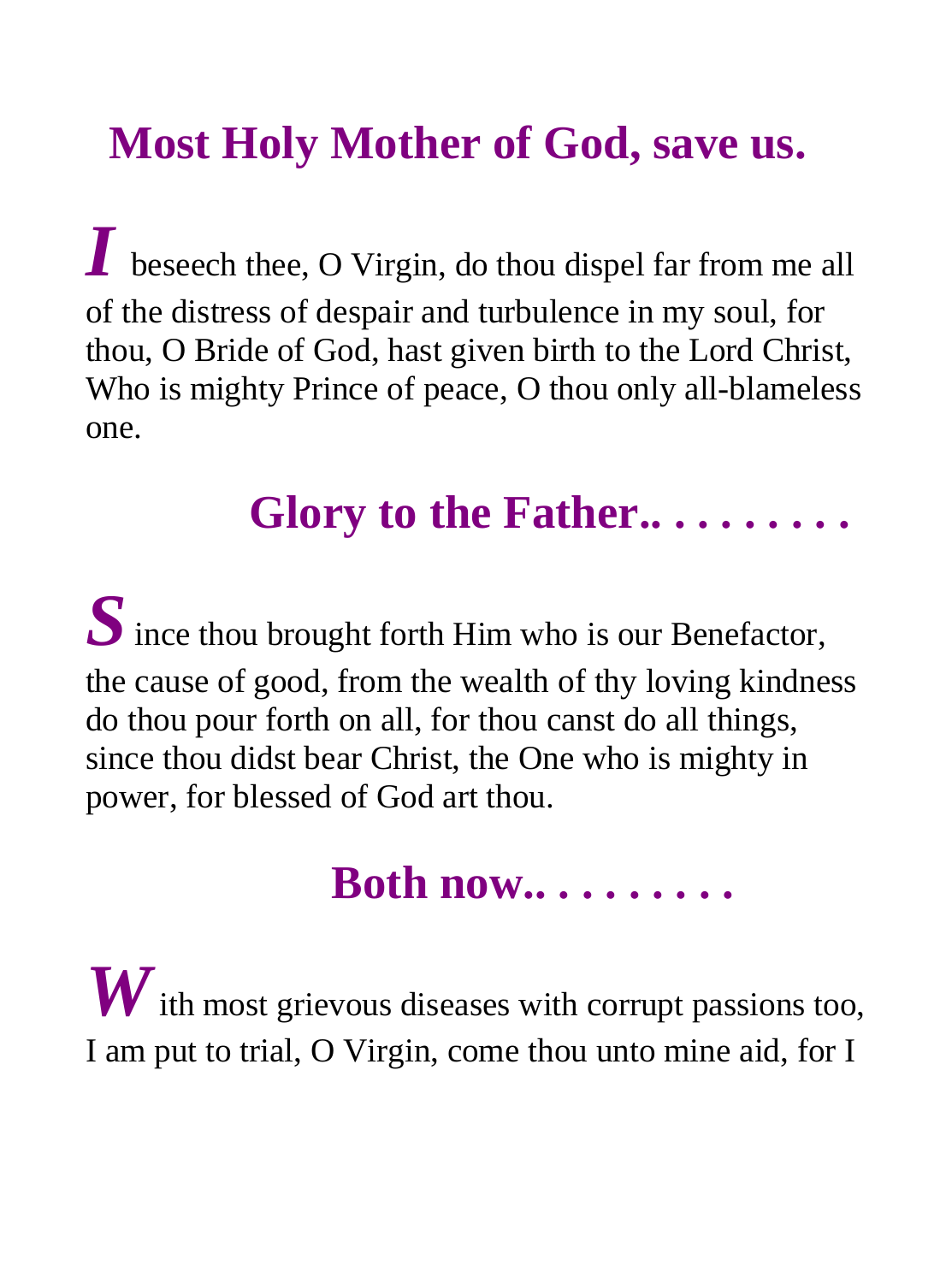know thee to be an inexhaustible treasure of unfailing healing, O only all blameless one.

*P* reserve and save, O Theotokos, thy servants from every danger, after God do all of us for refuge flee unto thee, a firm rampant art thou and our protection.

**I** n thy good will, look thou on me, O all hymned Theotokos, and do thou behold my body's grievous infirmity, and heal thou the cause of my soul's sorrow.

*F*ervent advocate, invincible battlement, fountain of mercy, and sheltering retreat for the world, earnestly we cry to thee, Lady Mother of God, hasten thou, and save us from all imperilment, for thou alone art our speedy protectress.

### Ode Four

(Heirmos) I have harkened and heard, O Lord, of Thy dispensation's most awesome mystery, and I came to knowledge of Thy works, and I sang the praise of Thy Divinity.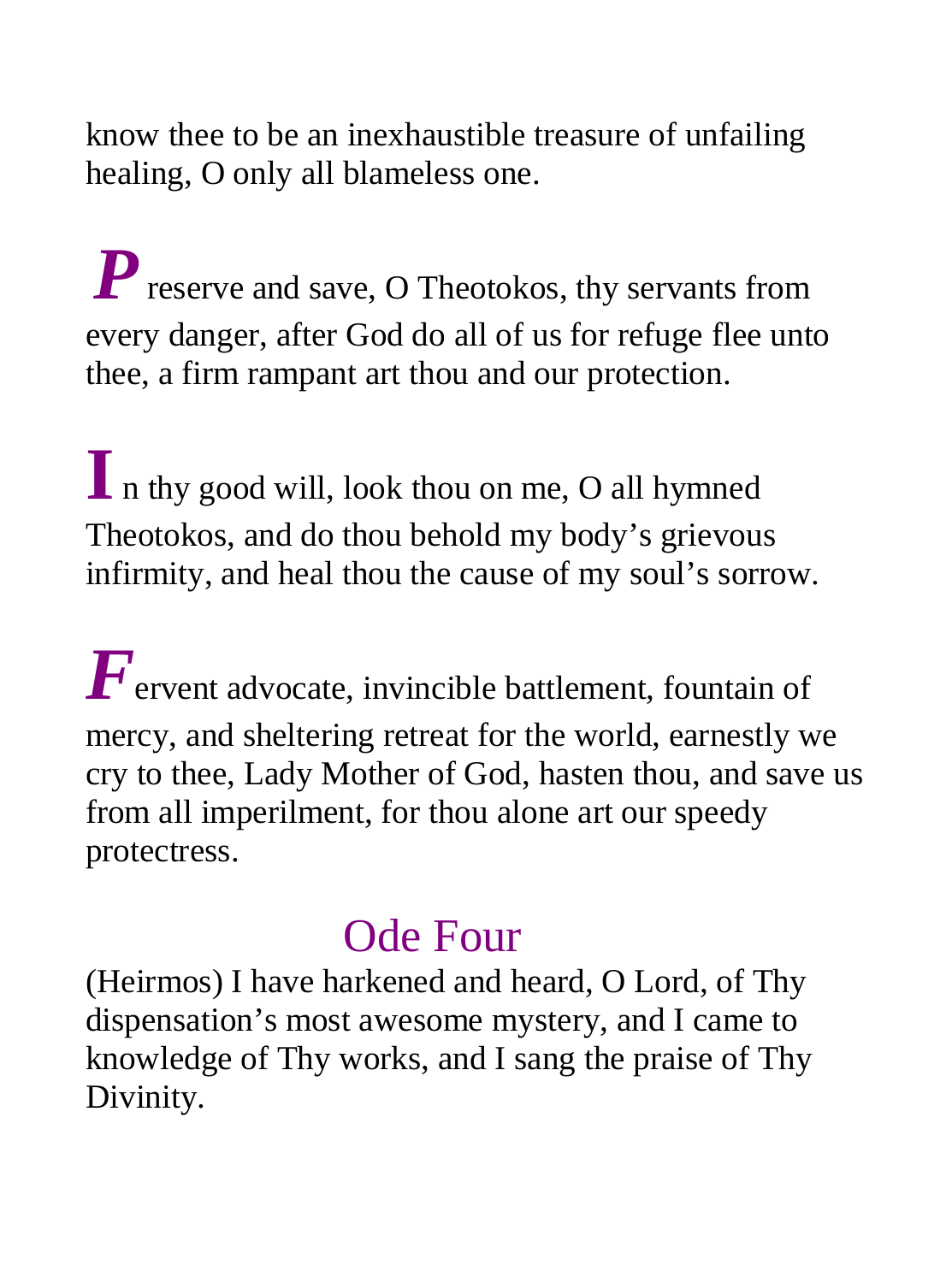## **Most Holy Mother of God, save us.**

*L* ull the tempest of all my sins, and bestill the raging of passions with thy calm, for progenitress art thou of Him who is Lord and Helmsman, O thou Bride of God.

# **Most Holy Mother of God, save us.**

 $\boldsymbol{B}$  estow, out of the abyss of thy great compassion, on me thy supplicant, for thou brought forth One compassionate Who is Saviour of all who sing hymns to thee.

### **Glory to the Father.. . . . .**

*W* hile delighting, O spotless one, in thy many favours, a hymn of thankfulness do we all raise up in song to thee, knowing thee to be the Mother of our God.

Both now.. . . . .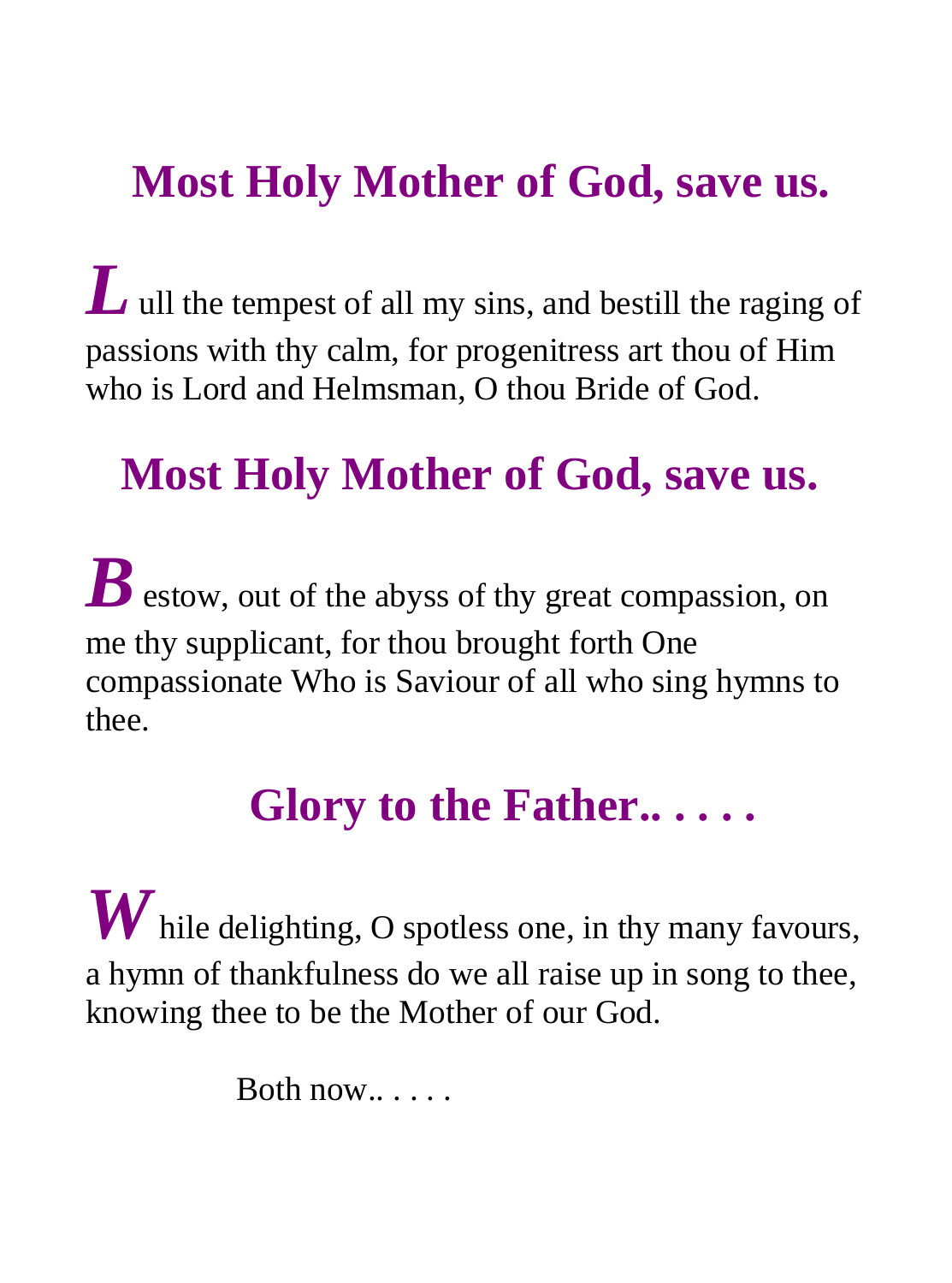**H** aving thee as our staff and hope, and as our salvation's unshaken battlement, from all manner of adversity are we then redeemed, O thou all lauded one.

Ode Five.

(Heirmos) Lord, enlighten us by Thy precepts and by Thy commands, and by the power of Thy lofty arm bestow Thy peace upon us all, since Thou art friend of man.

# **Most Holy Mother of God, save us.**

*P* ure one, fill my heart with rejoicing unto plentitude, and grant Thine undefiled felicity, since thou didst give birth unto Him who is the cause of joy.

# **Most Holy Mother of God, save us.**

*C* ome, deliver us out of dangers, O pure Mother of God, since thou art mother of deliverance, and of the peace which doth surpass all human reasoning.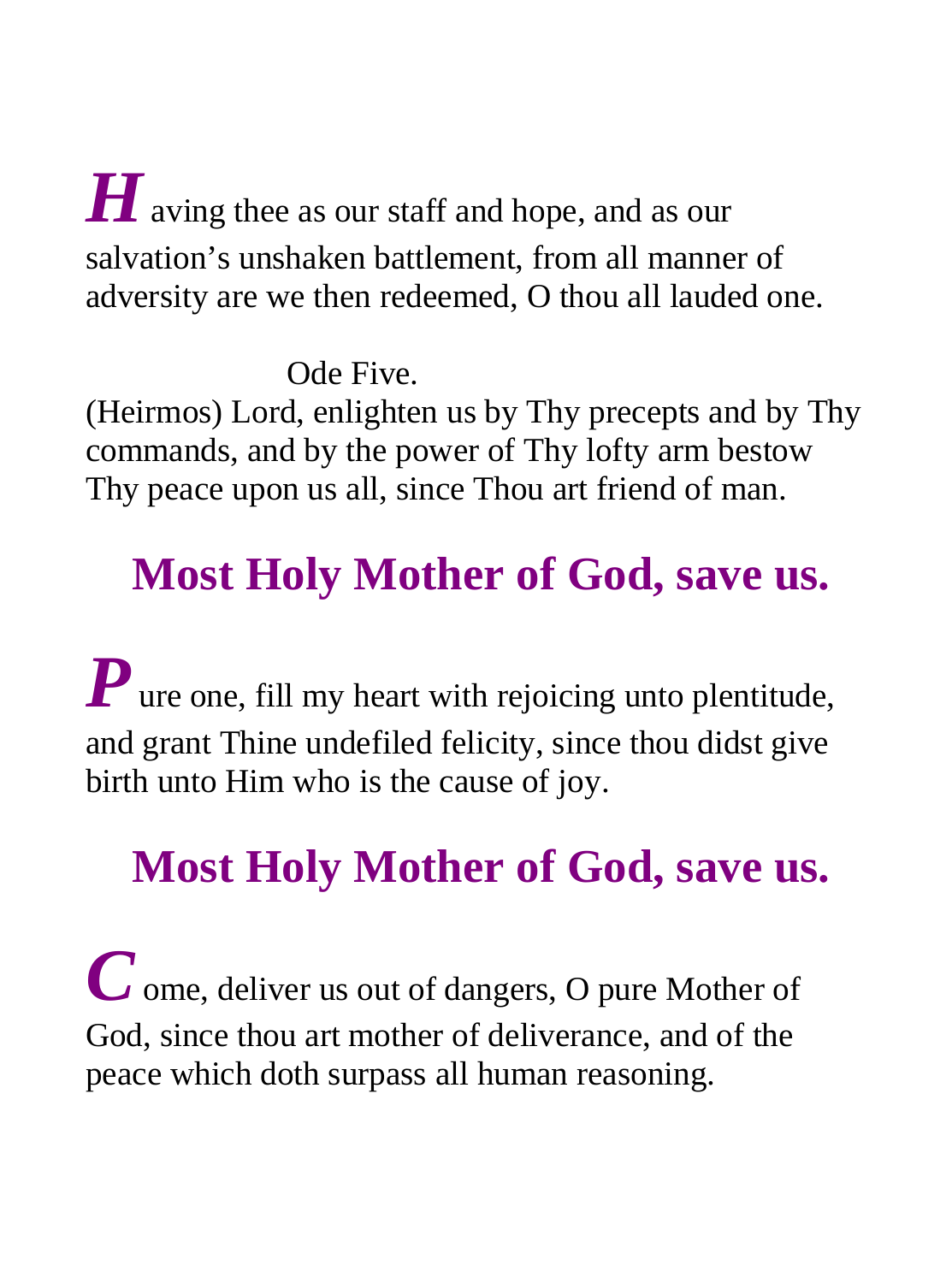# **Glory to the Father.. . . . . . . .**

**D** issipate the gloom of my trespasses, O Bride of God, with the clear brightness of thy radiance, for thou didst bear the Light divine which was before all time.

### **Both now.. . . . . . . . .**

 $H$  eal me, O pure One, of the sickness which the passions bring, and make me worthy of thy guardiancy, and by thy prayers and intercessions grant thou health to me.

Ode Six.

(Heirmos) Entreaty do I pour forth unto the Lord, and to Him do I proclaim all my sorrows, for many woes fill my heart to repletion, and lo, my life unto Hades hath now drawn nigh, like Jonas do I pray to thee: Raise me up from corruption, O Lord my God.

# **Most Holy Mother of God, save us.**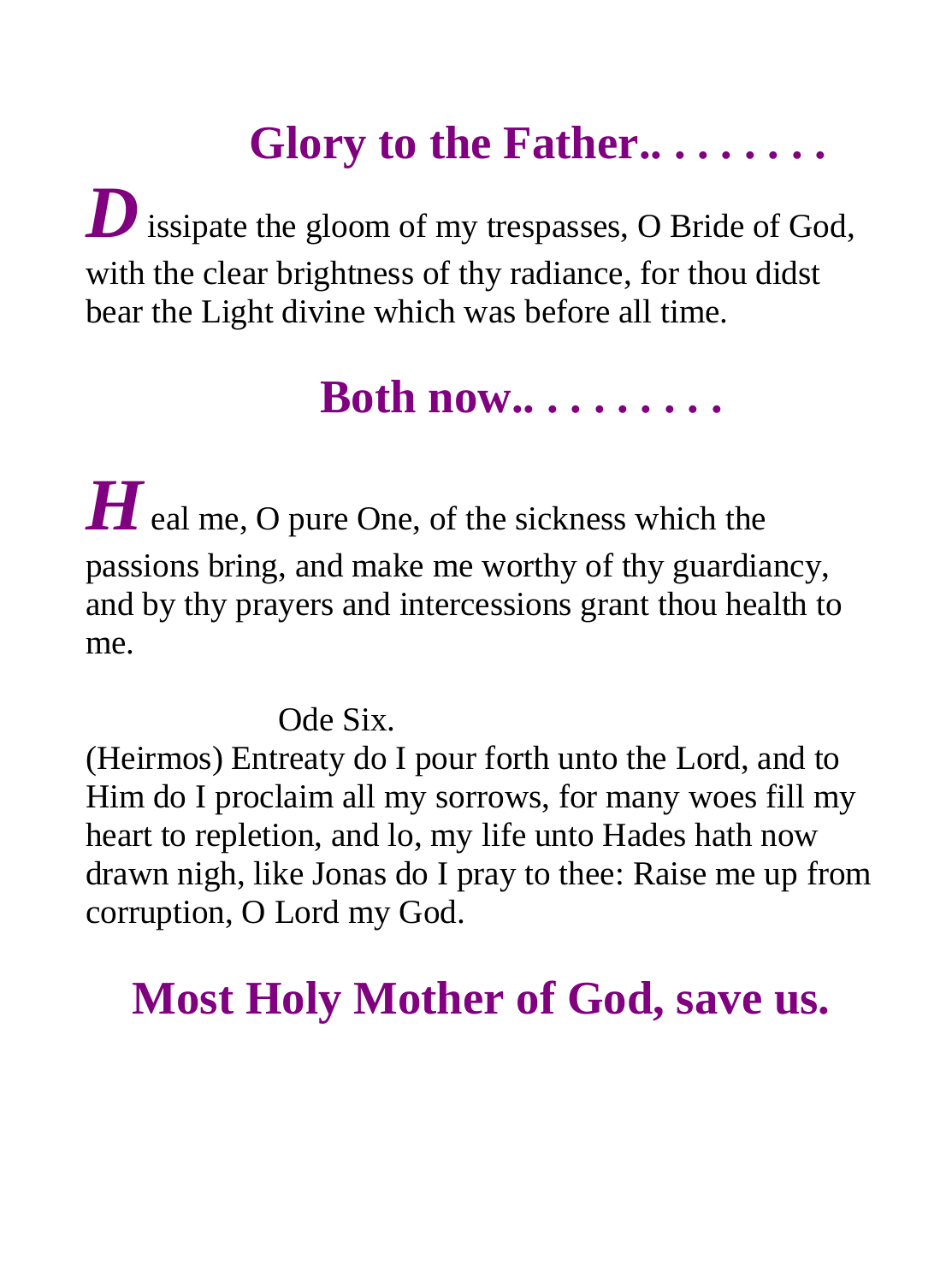$M$  y nature, held by corruption and by death, hath He saved from out of death and corruption, for unto death He Himself hath submitted. Wherefore, O Virgin, do thou intercede with Him who is in truth thy Lord and Son to redeem me from enemies' wickedness.

# **Most Holy Mother of God, save us.**

*I* know thee as the protection of my life and most safe fortification, O Virgin, disperse the horde of my many temptations, and put to silence demonic audacity, unceasingly I pray to thee: From corruption of passions deliver me.

# **Glory to the Father.. . . . . . . . .**

*A* bulwark of safe retreat art thou to us, and of souls art thou the perfect salvation, and a relief in distresses, O Maiden, and in thy light do we ever exult with joy. O Lady, do thou also now from all passions and perils deliver us.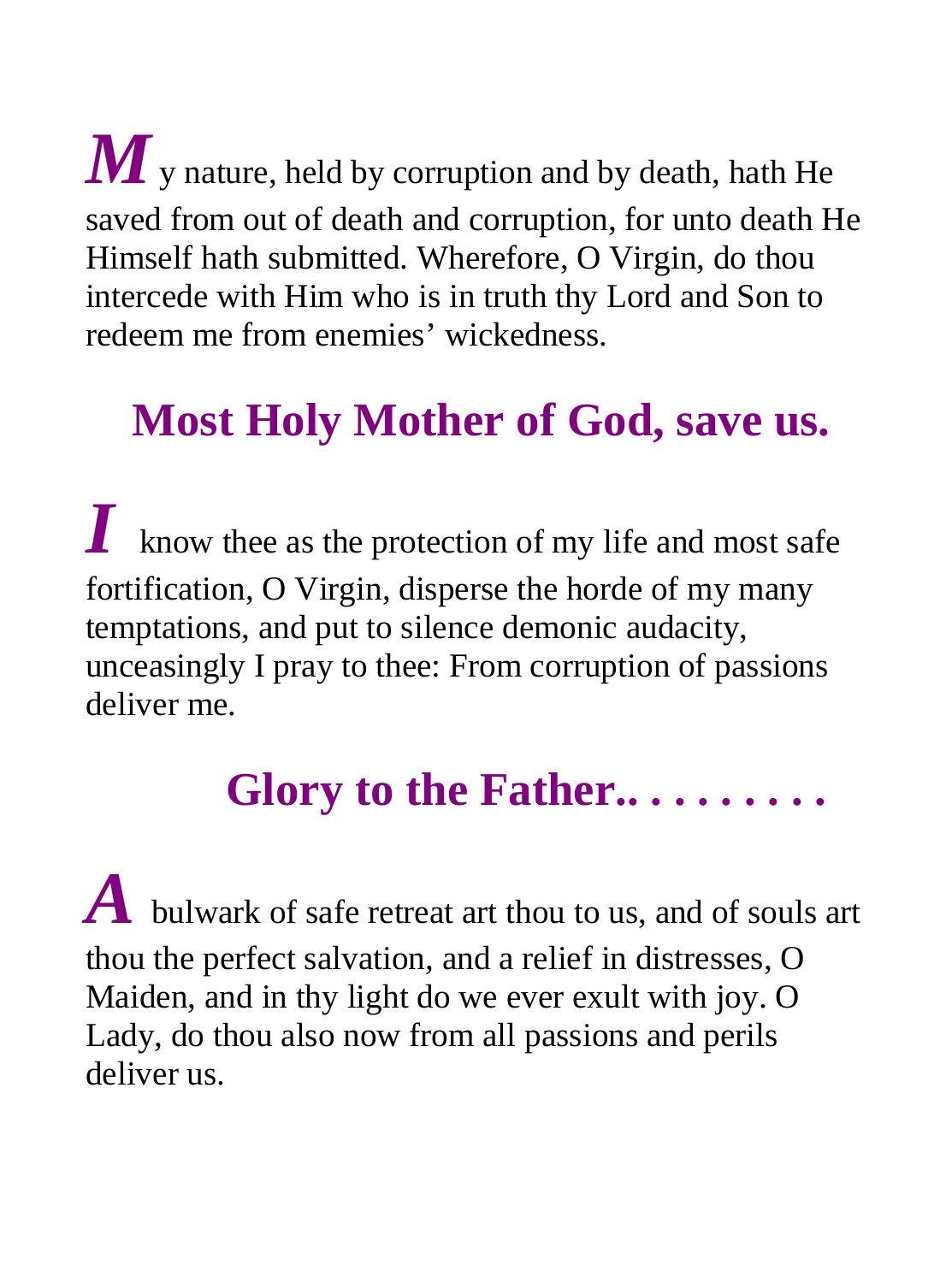### **Both now.. . . . . . . .**

*B* edridden I lie supine with sickness now, and no healing for my flesh is existing except for thee, who didst bear the world's Saviour, our God, the Healer of every infirmity, I pray to thee, for thou art good: From corruption of illnesses raise me up.

*P* reserve and save, O Theotokos, thy servants from every danger, after God do all of us for refuge flee unto thee, a firm rampart art thou and our protection.

*O* spotless one, who inexpressibly in the last days didst by a word bring forth the Word, do thou make request of Him, as one who hath motherly boldness.

*O* Protection of Christians that cannot be put to shame, meditation unto the Creator most constant: O despise not the suppliant voices of those who have sinned, but be thou quick, O Good one. To come unto our aid, who in faith cry unto thee: Hasten to intercession, and speed thou to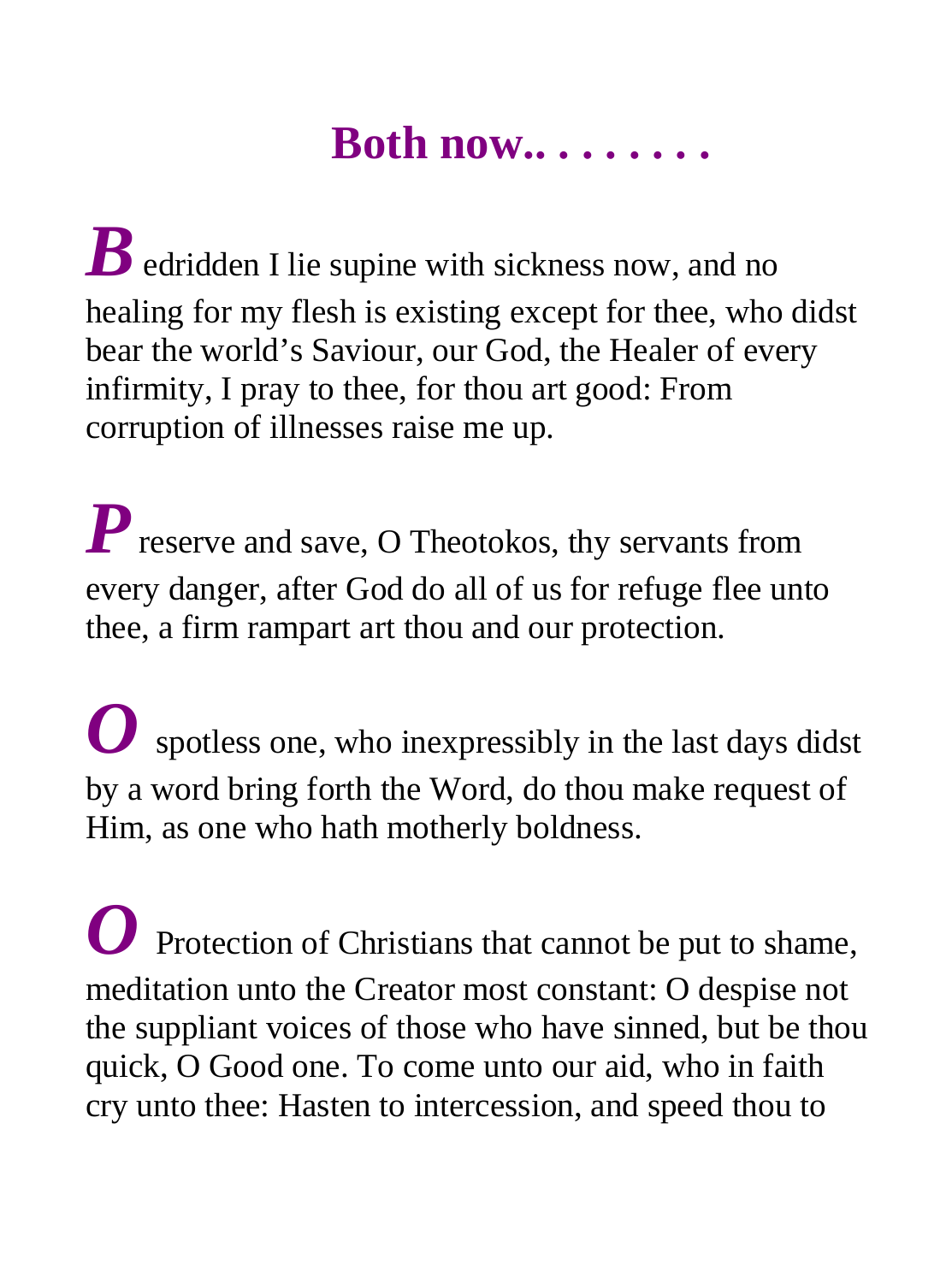make supplication, thou who dost ever protect, O Theotokos, them that honour thee.

# *A* nd straight away we chant the prokeimenon:

I shall commemorate thy name in every generation and generation. (2).

 Hearken, O daughter, and see, and incline Thine ear, and forget Thine own people, and thy father's house, and the King shall greatly desire thy beauty.

Thy Name shall be commemorated in every generation and generation.

#### The Holy Gospel.

 (This is not said when a priest is not present.) (Luke 1 v. 39-49, 56)

*I* n those days, Mary arose and went into the hill country with haste, into a city of Judah, and entered into the house of Zacharias and greeted Elizabeth. And it came to pass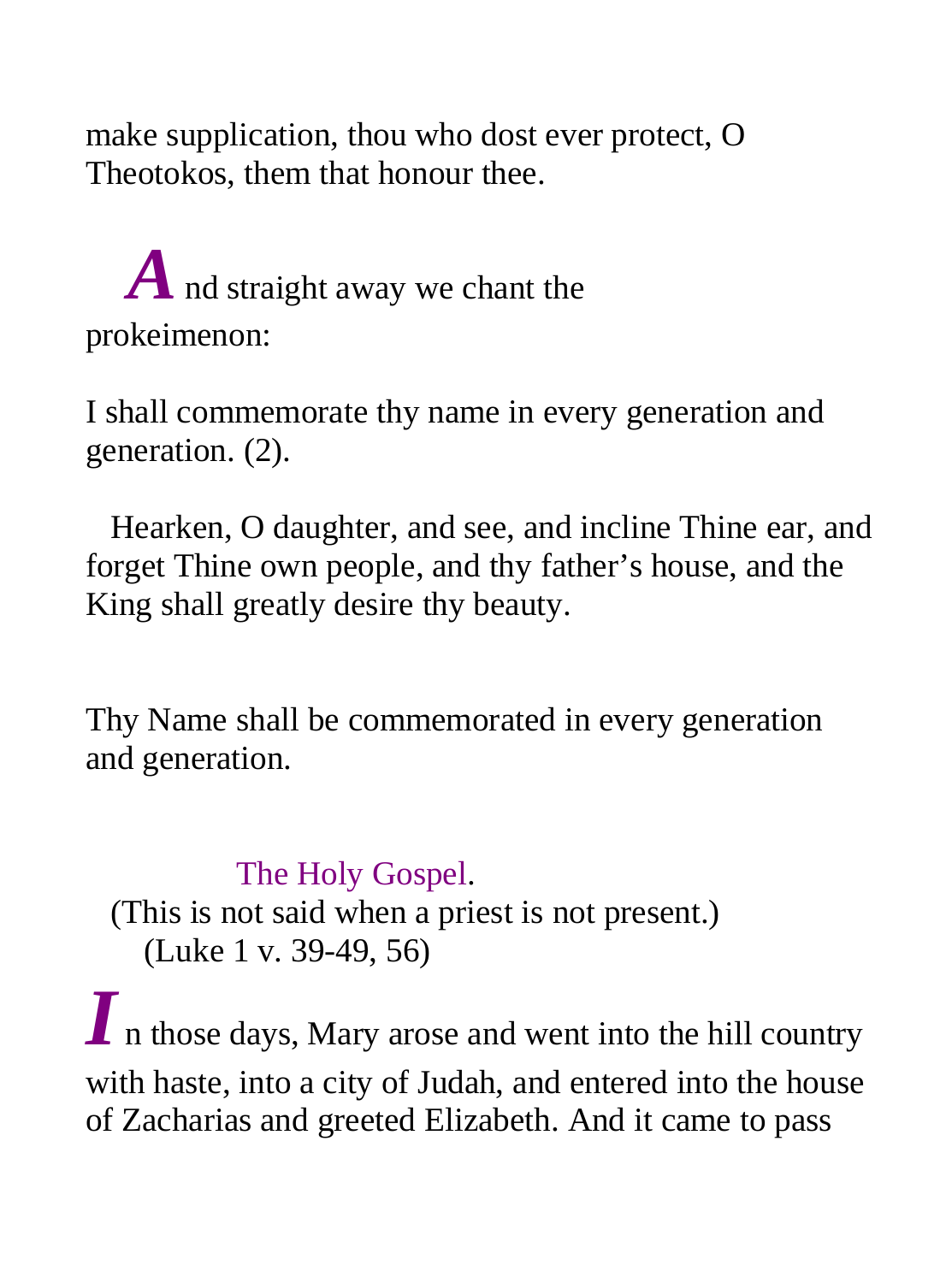that, when Elizabeth heard the salutation of Mary, the babe leaped in her womb, and Elizabeth was filled with the Holy Spirit. And she spoke out with a loud voice, and said,: Blessed art thou among women, and blessed is the fruit of thy womb. And whence is this to me? For, behold, when the voice of thy salutation came into mine ears, the babe leaped in my womb for joy. And blessed is she that believed, for there shall be forfilment of those things which have been spoken to her from the Lord. And Mary said: My soul doth magnify the Lord, and my spirit hath rejoiced in God my Saviour. For He hath looked upon the lowliness of His handmaiden, for behold, from henceforth all generations shall call me blessed. For the Mighty One hath done great things to me, and holy is His Name. And Mary abode with her about three months, and returned to her own house.

Glory to Thee, O Lord, glory to Thee.

Glory to the Father....

*O* Father, Word, and Spirit, the Trinity in Unity: blot out the multitude of mine offences.

## **Both now.. . . . . . . . . . .**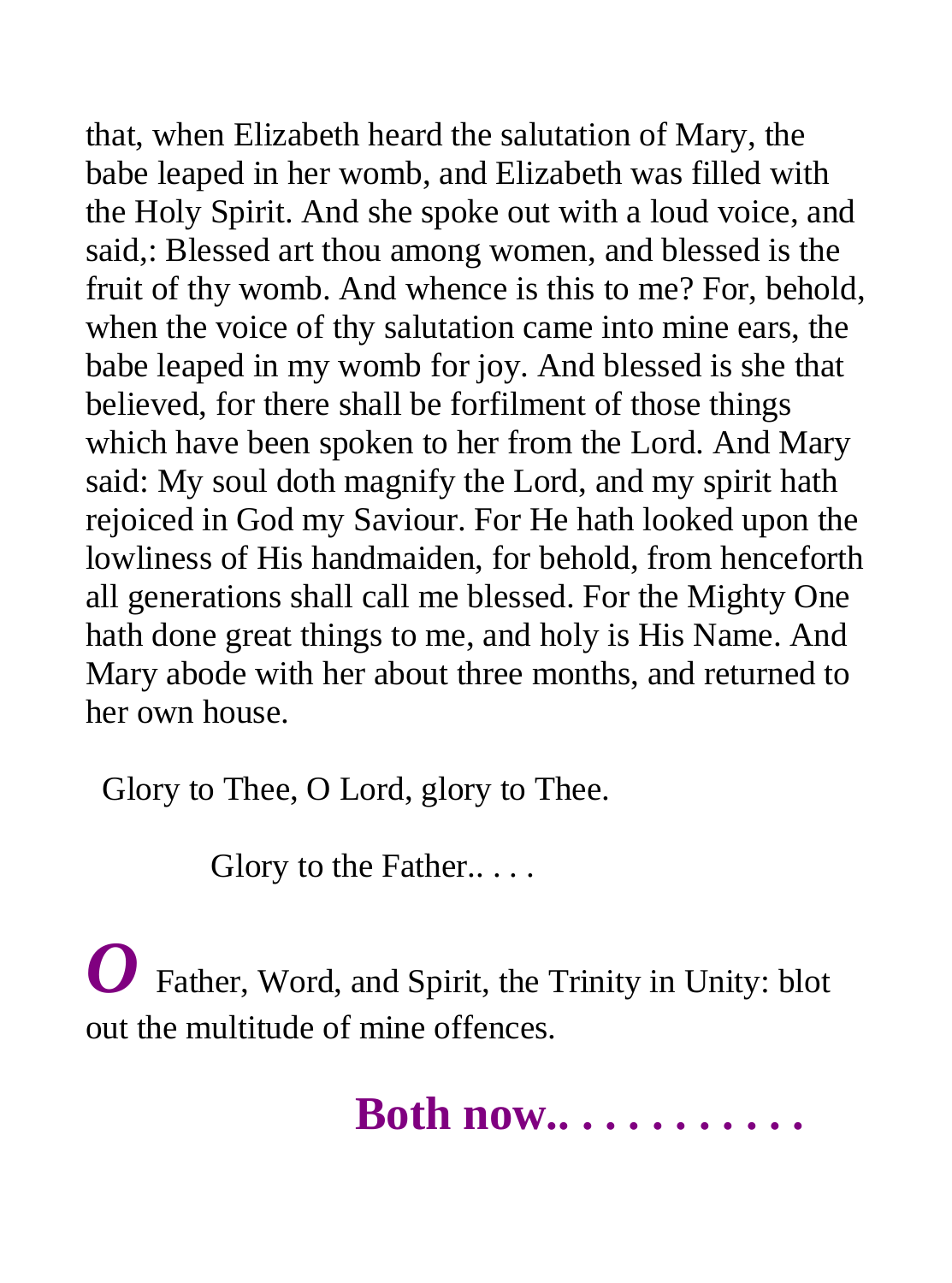# *B* v the intercessions of the Theotokos, O Merciful One, blot out the multitude of mine offences.

 Have mercy on me, O god, according to Thy great Mercy, and according to the multitude of Thy compassions blot out my trangression.

*O* Entrust me not, I pray, to any human protection, O our Lady, holy one, but do thou accept the prayer of thy supplicant. Sorrow hath fettered me, and I am unable to endure and bear the demons' darts, a shelter have I not, neither place to run, I, the wretched one, embattled from all sides am I, and no consolation have I but thee. Mistress of creation, protection and hope of faithful ones: Turn not away when I pray to thee, do that which will profit me.

#### **Theotokia**

 $\boldsymbol{F}$  rom thee is no one turned away ashamed and empty who doth run to thee for refuge, O pure Virgin Theotokos, but he asketh the favour and recieveth the gift from thee, unto the profit of his own request.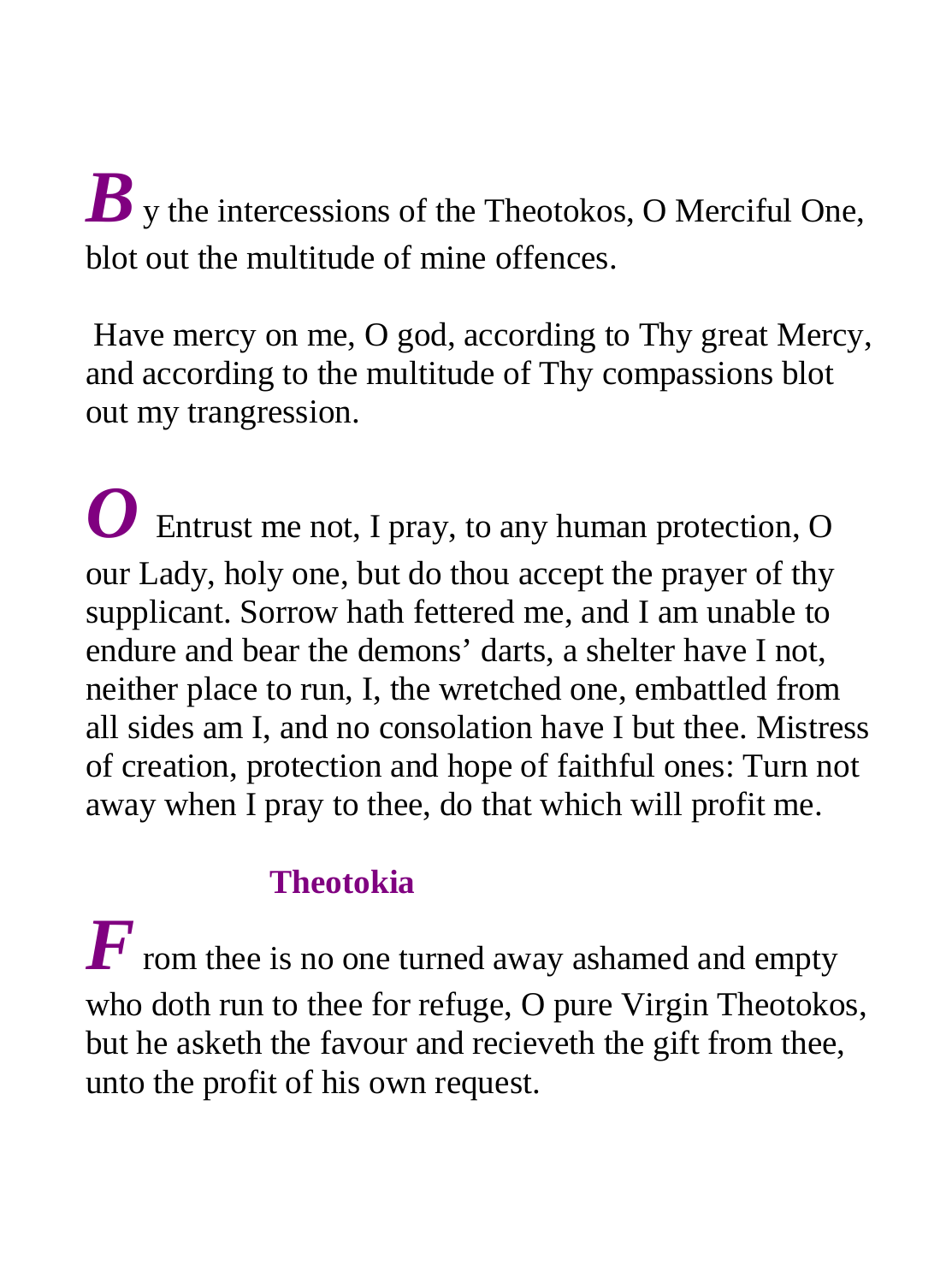*T* he transformation of the afflicted and the relief of those in sickness art thou in truth, O Virgin Theotokos, save thy people and thy flock, thou who art the calm of the storm- driven, the only protectress of those who believe.

Ode Seven.

(Heirmos) Once from out of Judea did the children go down to the land of Babylon, the fire of the furnace they trampled down while chanting by their faith in the Trinity: O God of our Fathers blessed art Thou.

# **Most Holy Mother of God, save us.**

*H* aving willed thus, O Saviour, to dispense our salvation in Thine mankind, Thou dwelt within the Maid's womb, and unto all creation as protectress Thou showed her forth, O God of our Fathers, blessed art Thou.

 **Most Holy Mother of God, save us.**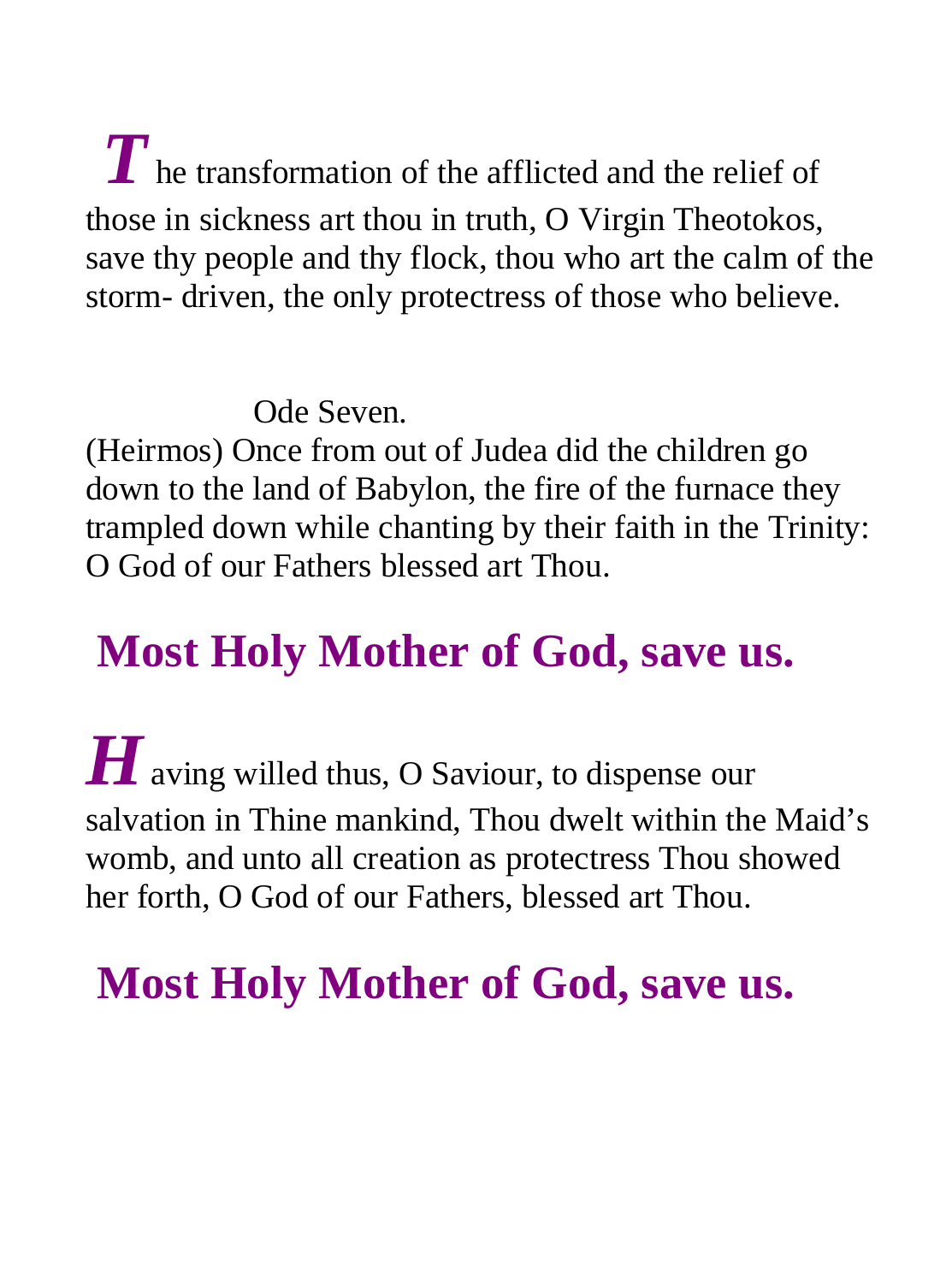$\boldsymbol{M}$  ake request, O pure Mother, to thy Son who hath willed to grant mercy unto us, to rescue from transgressions and from the soul's defilement those who cry out most faithfully: O God of our Fathers, blessed art Thou.

## **Glory to the Father.. . . .**

*A* fount of incorruption and a tower of safety is she who gave Thee birth, a treasure of salvation and portal of repentance hast Thou proved her to them that shout: O God of our Fathers, blessed art Thou.

### **Both now.. . . . . . . .**

**D** eign to grant restoration from diseases of body and soul to those who run to thy divine protection with faith, O Theotokos, and thus grant them recovery, for mother of Christ our Saviour art thou.

Ode Eight.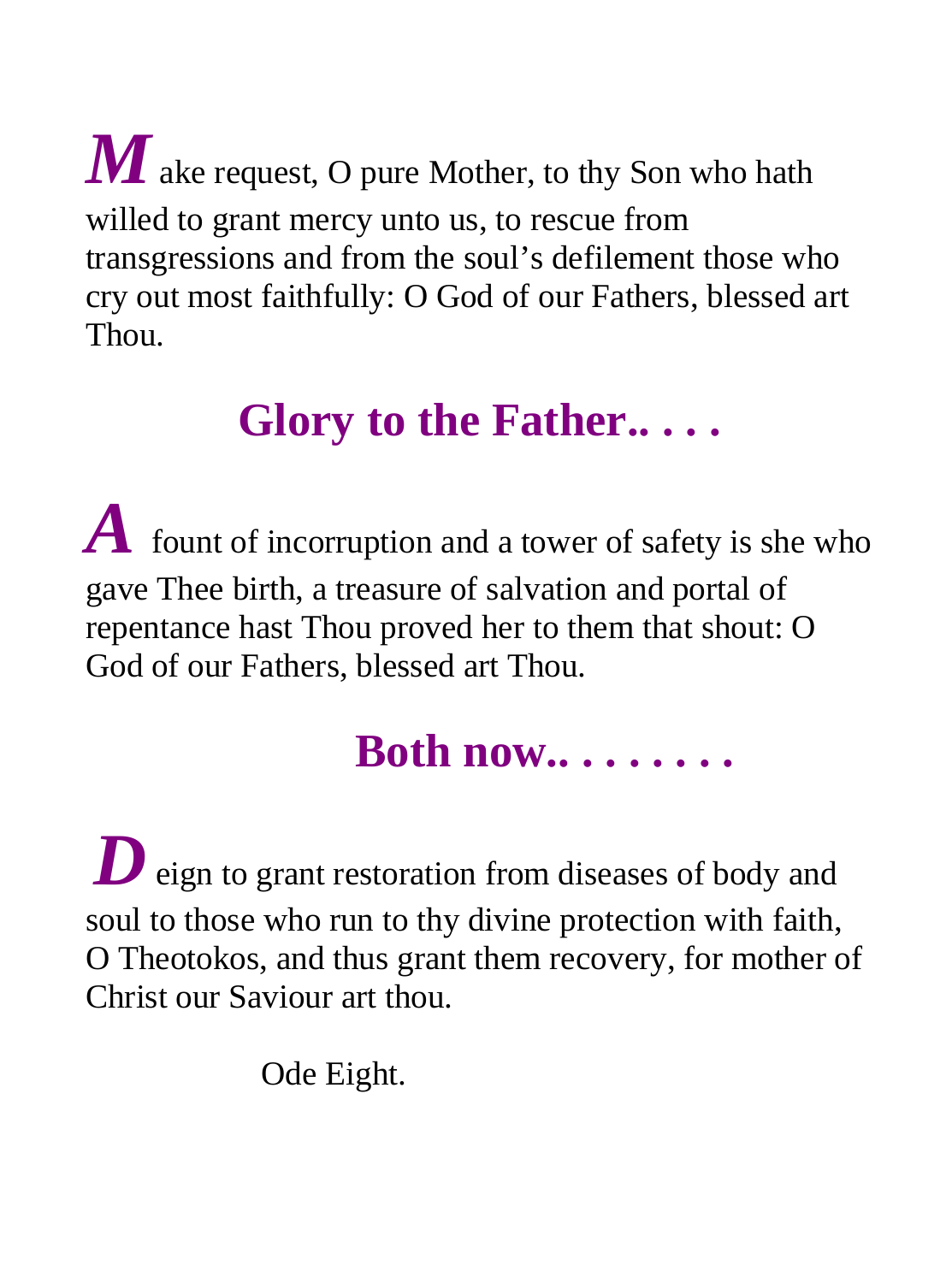(Heirmos) The King of Heaven, Whom all the hosts of Angels hymn with their chants and praises of glory, praise ye and exalt Him to the ages for ever.

# **Most Holy Mother of God, save us.**

**D** o not disdain those who seek the aid that thou dost grant, for, O Virgin Maiden, they do hymn thee, and they all exalt thee unto ages for ever.

# **Most Holy Mother of God, save us.**

**O** n all who hymn thee with faith, O Virgin, and exalt thy truly ineffable Offspring, thou poured forth a great abundance of thy cures and healings.

# **Glory to the Father.. . . . . .**

 $\boldsymbol{A}$  Il the diseases that plague my soul dost thou make well, and the sufferings of the flesh thou healest also, wherefore, O thou Maiden full of grace, I glorify thee.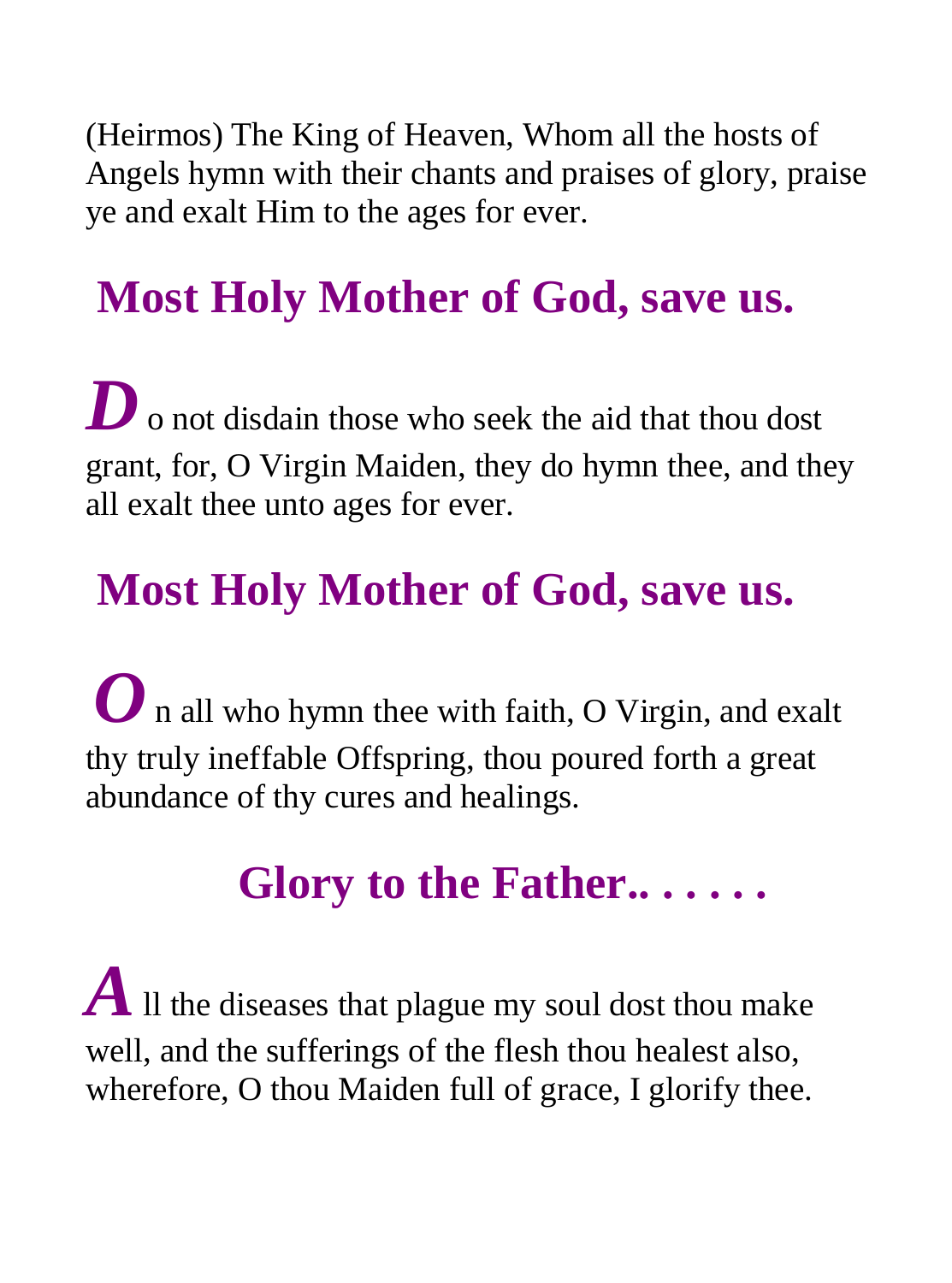### **Both now.. .**

*A* If the assaultings of the temptations dost thou quell, and the onslaughts of the passions dost thou banish, wherefore do we hymn thee to all ages, o Virgin.

**T** he King of heaven, Whom all the hosts of Angels hymn with their chants and praises of glory, praise ye and exalt Him to the ages for ever.

# Ode Nine

*M* ost rightly we confess thee as our God's Birthgiver, we who through thee have been saved, O thou Virgin most pure, with choirs of bodiless Angels, thee do we magnify.

# **Most Holy Mother of God, save us.**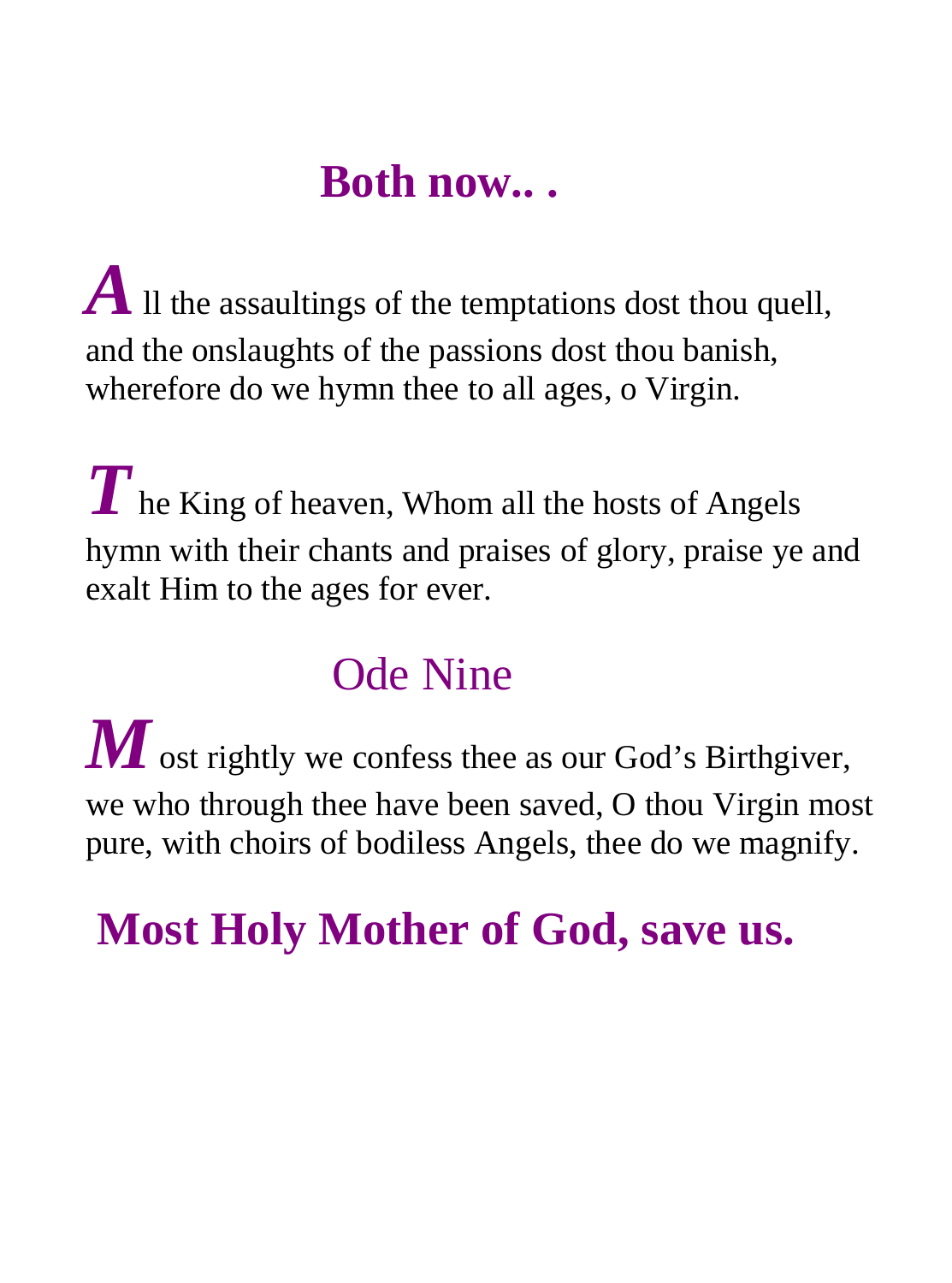$\boldsymbol{T}$  he torrent of my weeping spurn not with refusal, for thou didst give birth to Him who doth take away all tears from every face, O thou Virgin, for He is Christ indeed.

# **Most Holy Mother of God, save us.**

**D** o thou, O Virgin Maiden, fill my heart with gladness, for thou art she who received all the fullness of joy, and made to vanish away all sorrow of sinfulness.

# **Most Holy Mother of God, save us.**

*A* haven and protection, and a wall unshaken, and a rejoicing and shelter and place of retreat do thou become, O thou Virgin, for those who flee to thee.

Glory to the Father......

*I* llumine with the radience of thy light, O Virgin, all those who piously call thee the Mother of God, and do thou banish away all darkness of ignorance.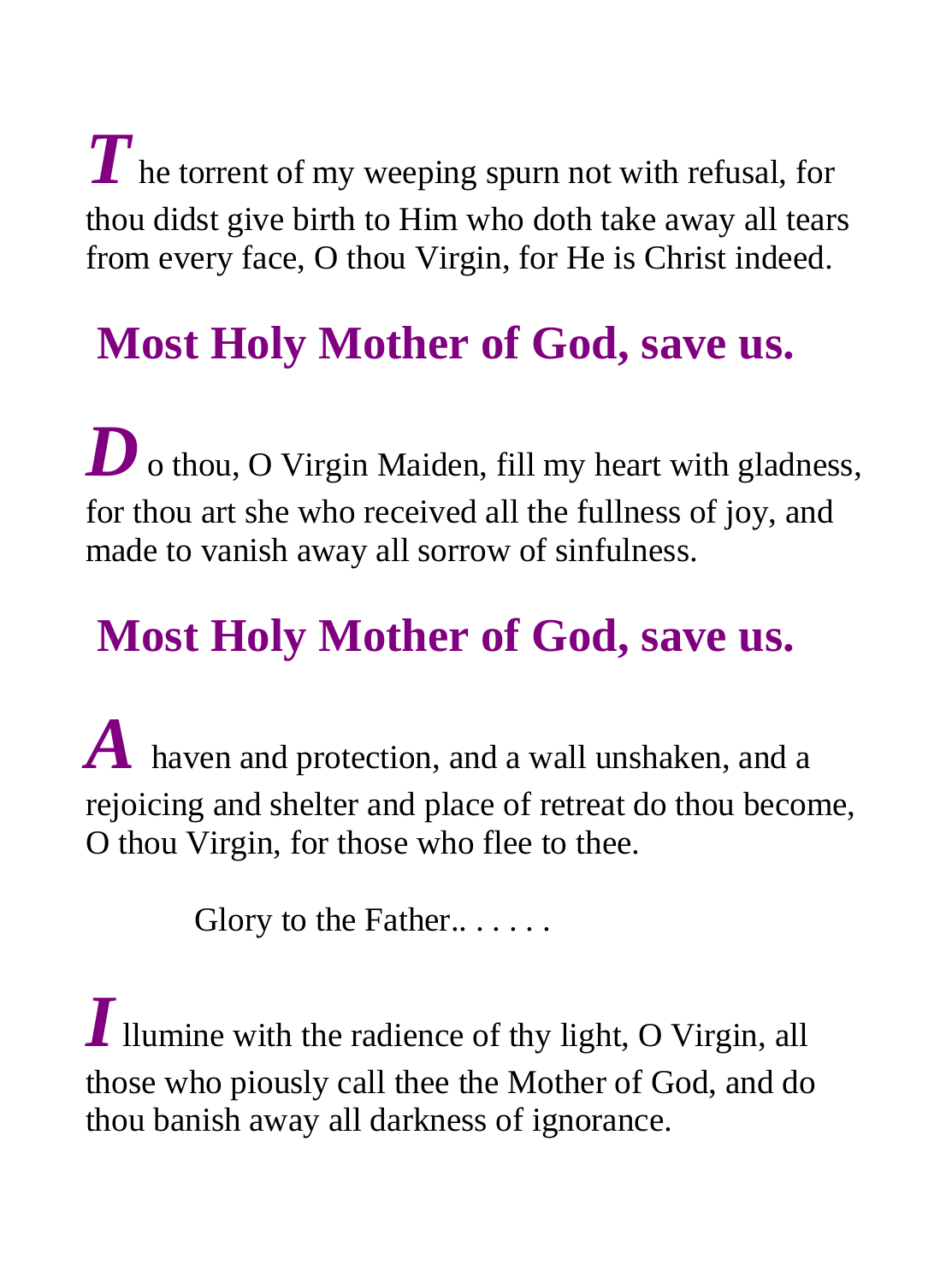Both  $now...$ ....

*B* rought low am I, O Virgin, in a place of sickness, and in dwelling of anguish, grant healing to me, transforming all of my illness into full healthfulness.

*I* t is truly meet to call thee blest, the Theotokos, the ever blessed and all immaculate and Mother of our God. More honourable than the Cherubim, and beyond compare more glorious than the Seraphim, thee who without corruption gavest birth to God the Word, the very Theotokos, thee do we magnify.

**H** igher than the heavens above art thou, and thou art much purer than the radience of the sun, for thou hast redeemed us out of the curse that hast held us. O Mistress of creation with hymns we honour thee.

 $\boldsymbol{F}$  rom the great abundance of all my sins, ill am I in body, ailing also am I in soul. Thee have I as refuge, do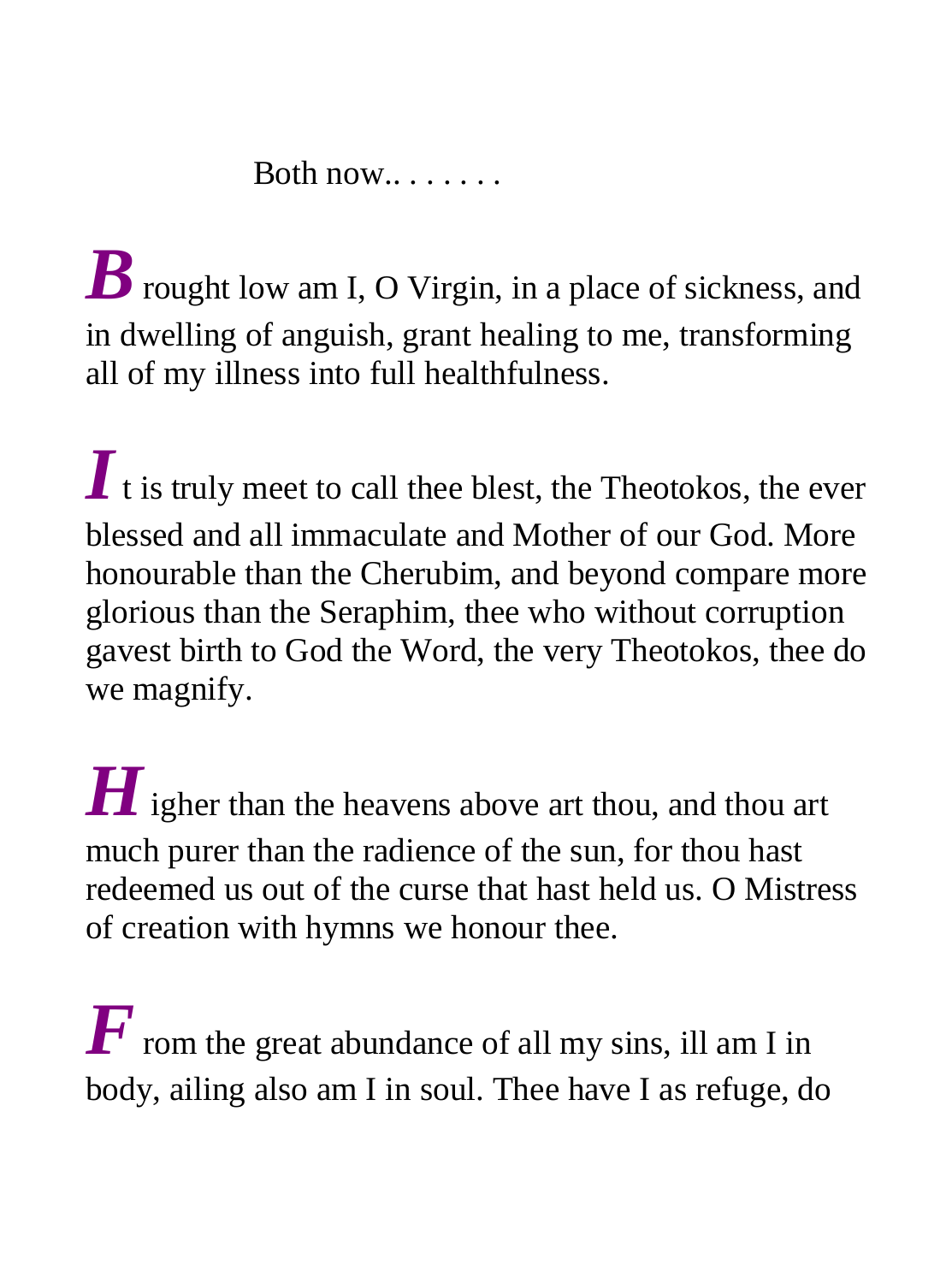thou, therefore, help me, O hope of all the hopeless, for thou art full of grace.

*O* Lady and Mother of Christ our God, Recieve supplication from us wretches who beg of thee that thou make entreaty unto the One born from thee, O Mistress of creation, do thou intercede for us.

*N* ow we chant with eagerness unto thee with this ode most joyful, O all-hymned Mother of our God, together with the Baptist and all the saintly choirs, beseech, O Theotokos, that we find clemency.

*S* peechless be the lips of the impious who refuse to reverence thy revered icon which is known by the name Directress, and which hath been depicted for us by the Apostle Luke the Evangelist.

*O* All ye arrays of Angelic Hosts, with the holy Baptist, the Apostles' twelve-numbered band, all the Saints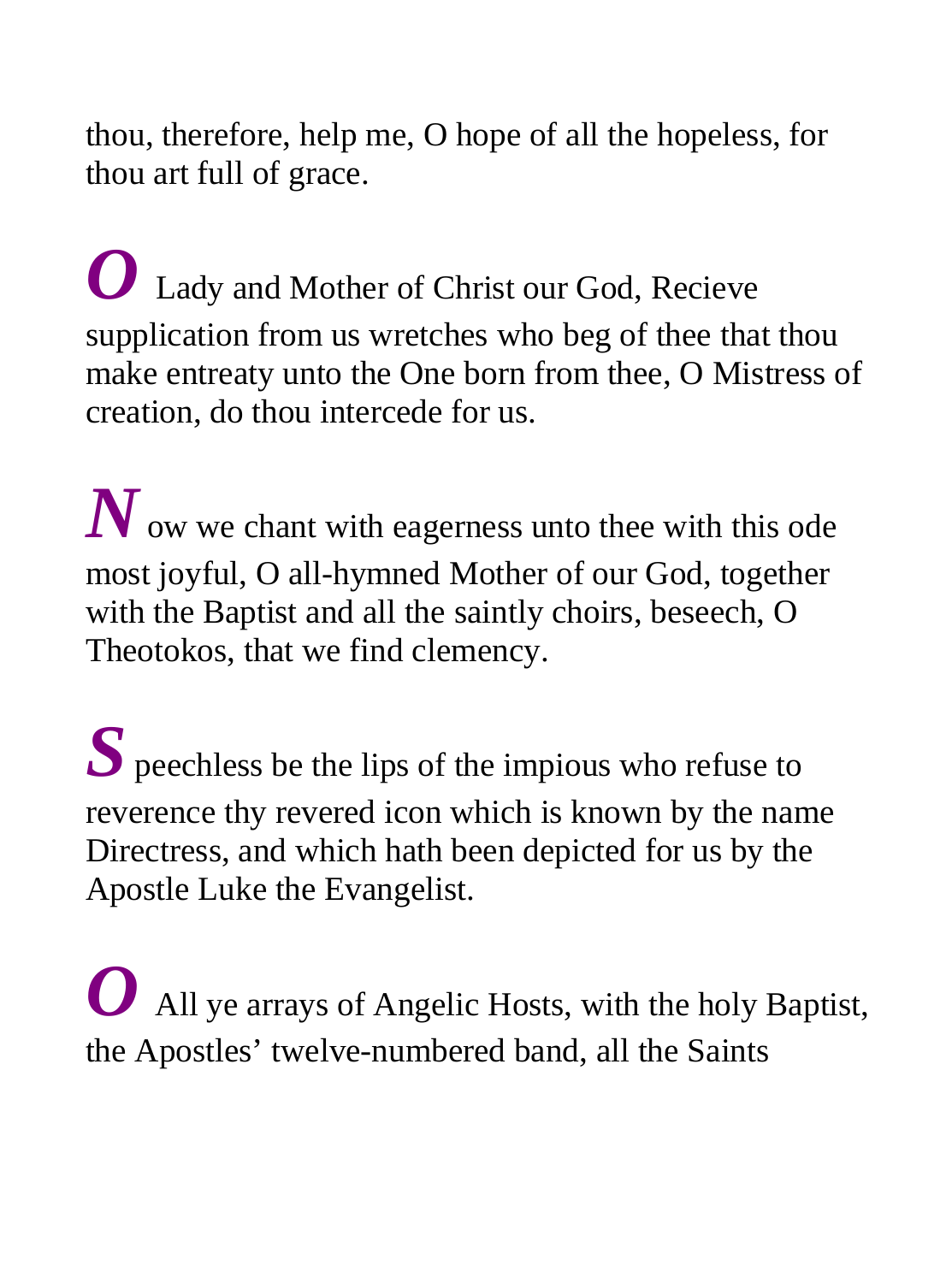together, as well as God's Birthgiver, pray make ye intercession for our deliverance.

Holy God, Holy Mighty, Holy Immortal, have mercy on us. (3)

Glory to the Father, and to the Son, and to the Holy Spirit, both now and for ever, and to the ages of ages. Amen.

*A* Il holy Trinity, have mercy on us. Lord be gracious unto our sins. Master, pardon our iniquities. Holy One, visit and heal our infirmities for Thy Name's sake.

Lord have mercy (3).

Glory to the Father, and to the Son, and to the Holy Spirit, both now and for ever, and unto the ages of ages. Amen.

*O* ur Father who art in heaven, hallowed be Thy Name. Thy Kingdom come. Thy will be done, on earth as it is in Heaven. Give us this day our daily bread. And forgive us our trespasses as we forgive those who trespass against us. And lead us not into temptation, but deliver us from evil.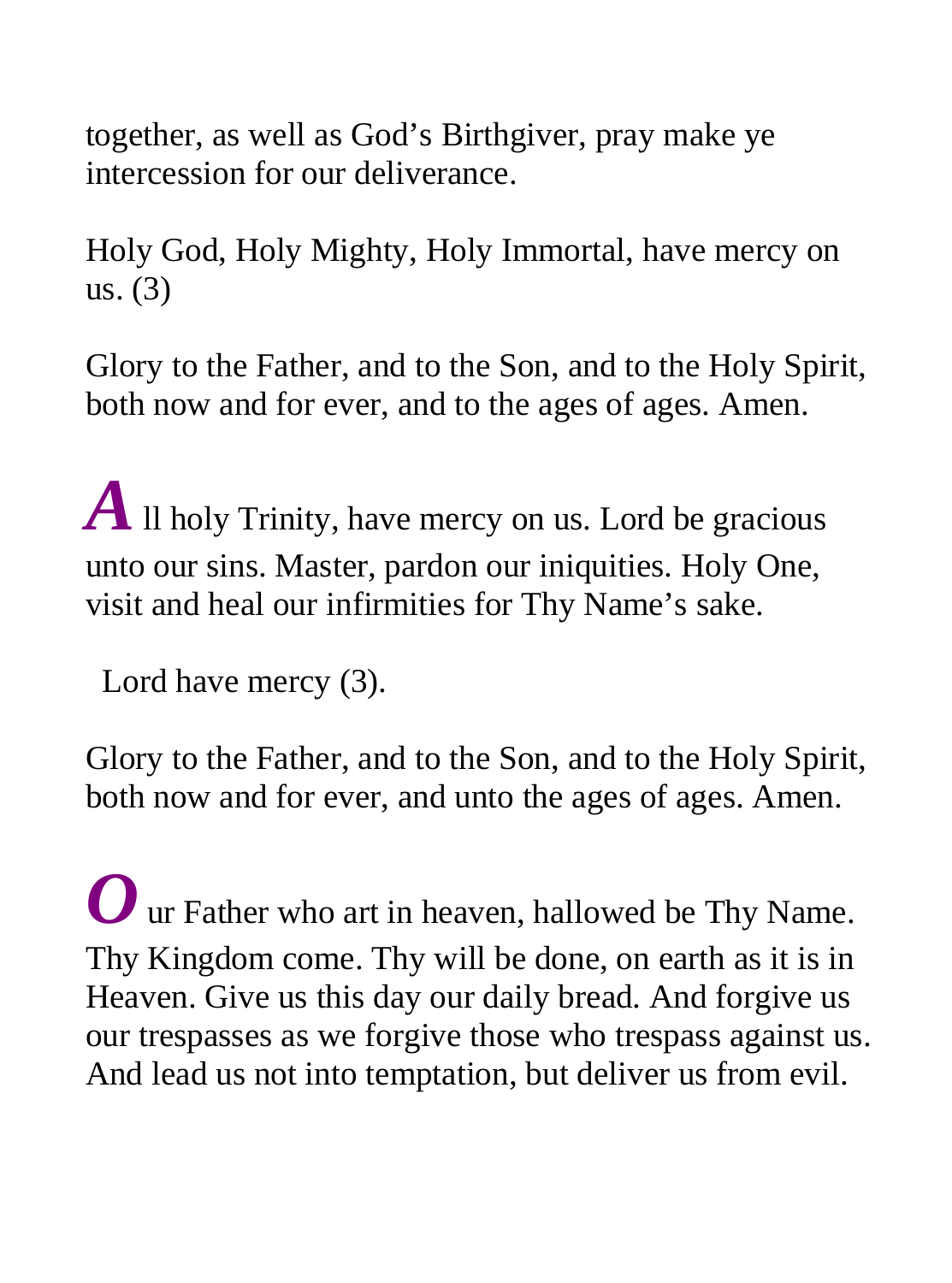Through the prayers of our holy Fathers, Lord Jesus Christ our God, have mercy on us. Amen.

**H** ave mercy on us, Lord, have mercy on us, for lacking as we are in all defence, this supplication do we sinners offer unto Thee, as our Master: Have mercy on us.

Glory to the Father.....

*L* ord, have mercy on us, for in Thee have we placed all our trust, be not wroth with us greatly, nor do Thou remember our iniquities, but look upon us even now, since Thou art compassionate, and do Thou redeem us from our enemies, for Thou art our God, and we Thy people, all are the works of Thy hands, and upon Thy Name have we called.

Both  $now...$ ......

**D** o Thou open the portal of compassion unto us, O most blessed Theotokos, for hoping in Thee, let us not fail, we pray, through Thee may we be delivered from adversities, for thou art the salvation of the Christian race.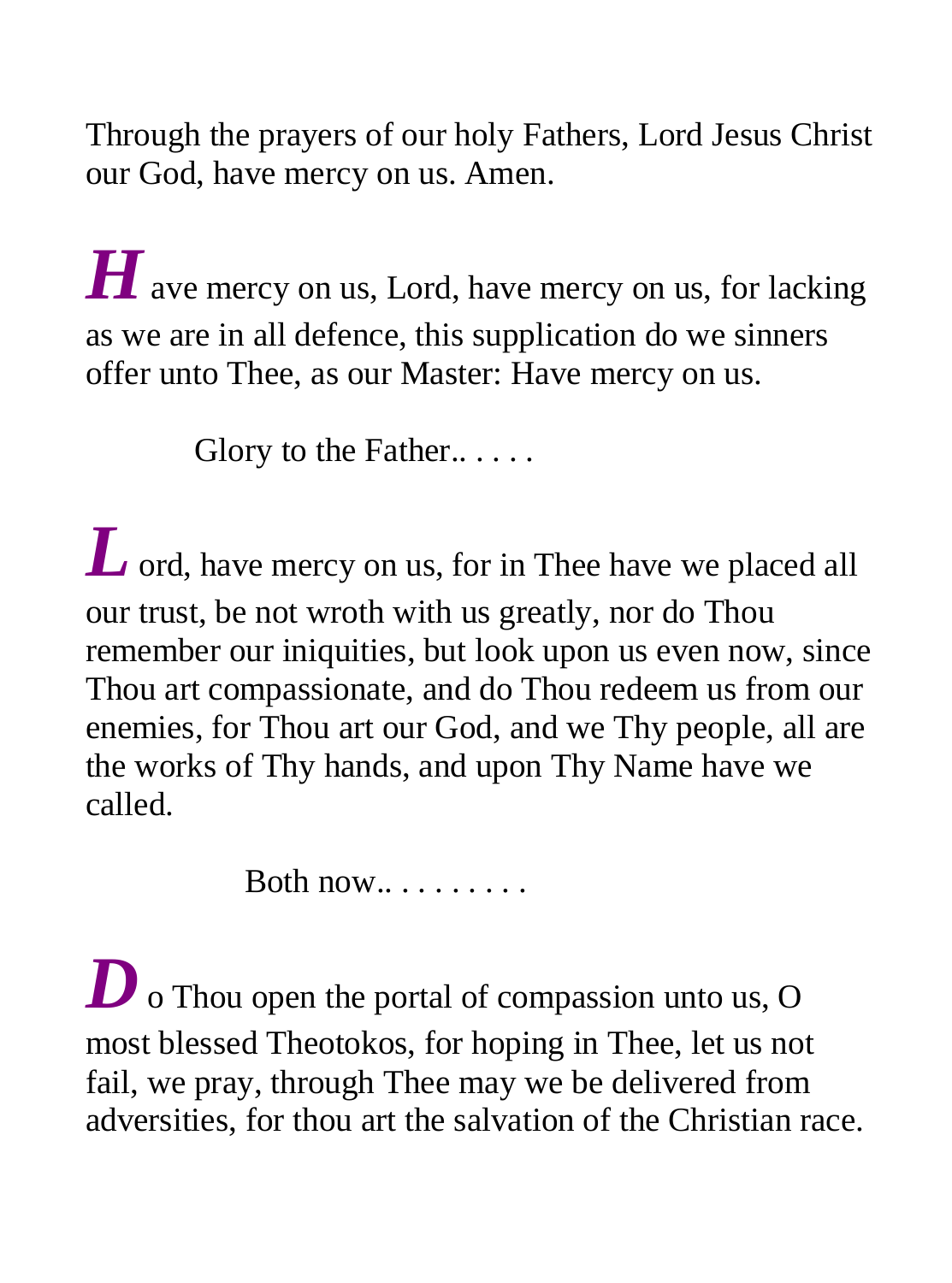$A$  Il those who in faith flee unto thee, with thy mighty hand dost thou shelter, O pure one, as thou art good, no one else have we who sin as a perpetual intercession with our God in dangers and sorrows, we who have been burdened down with our abundant sins, Mother of God in the highest. Wherefore, we all fall down before thee, rescue us, thy servants from adversities.

*J* oy of all that sorrow art thou, and of the oppressed a protectress, and nurture of all the poor, comfort unto the estranged, a staff art thou of the blind, visitation of all the sick, a shelter and succour unto those brought down by pain, helper of orphaned ones: Mother of God in the Highest art thou. O Immaculate Maiden, hasten, we beseech thee, to redeem thy slaves.

*L*ady, do thou Recieve the supplications of thy slaves, and deliver us from every affliction and necessity.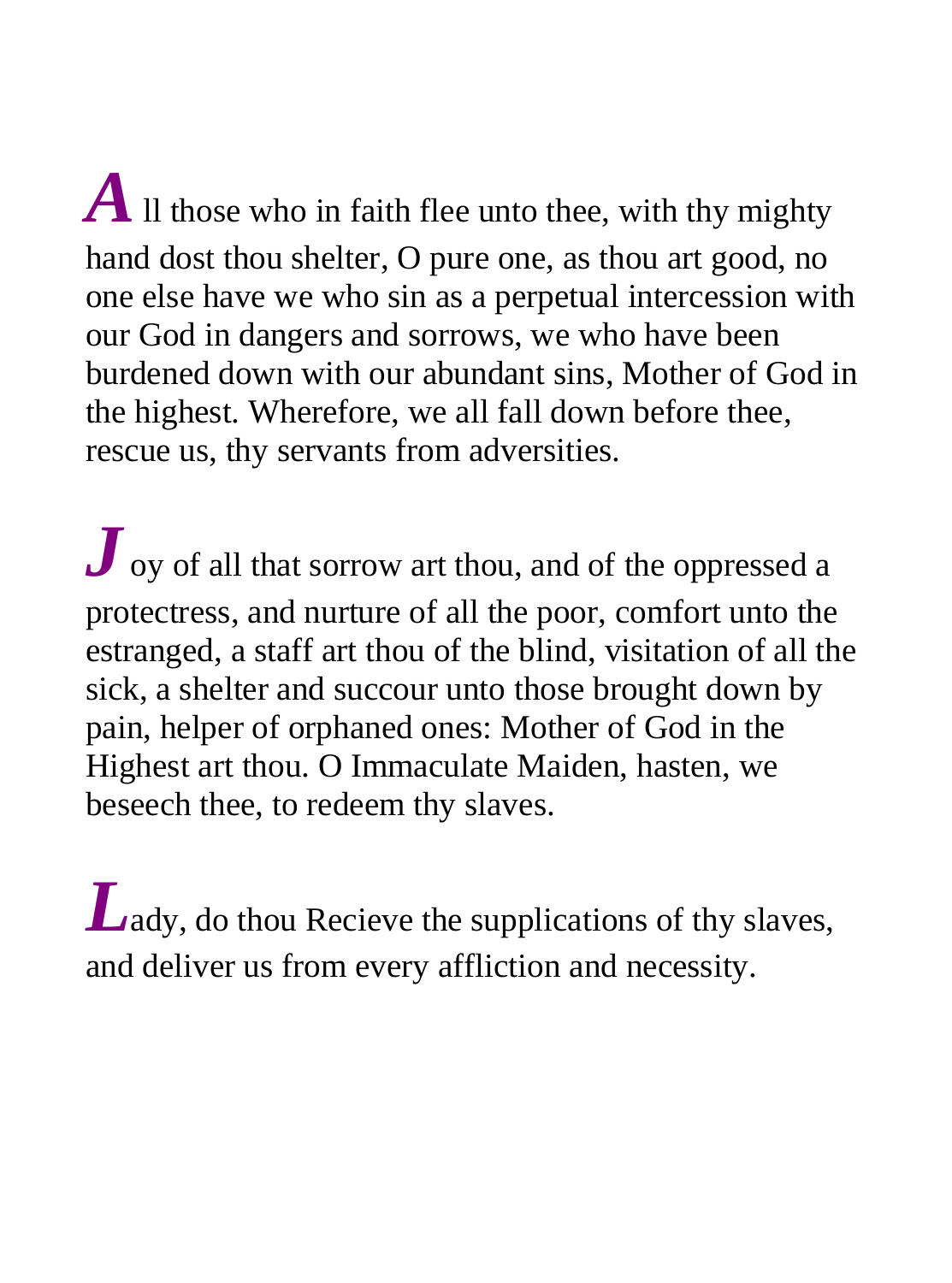$\boldsymbol{U}$  nto thee do I commit every hope, O mother of God, guard me under thy shelter.

> DURING THE FAST OF THE MOTHER OF GOD (August1-14) THESE ADDITIONS ARE READ ALSO.

 *Y* e Apostles from afar, being now gathered together here in the vale of Gethsamane, give burial to my body, and Thou, my Son and my God, Recieve Thou my spirit.

 *T* hou art the sweetness of Angels, the gladness of afflicted ones, and the protectress of Christians, O Virgin Mother of our Lord, be thou my helper, and save me from out of eternal torments.

*I* have thee as Mediatress with the manbefriending God, may He not censure my actions before the hosts of the Angels. I supplicate thee, O Virgin, come unto mine aid most quickly.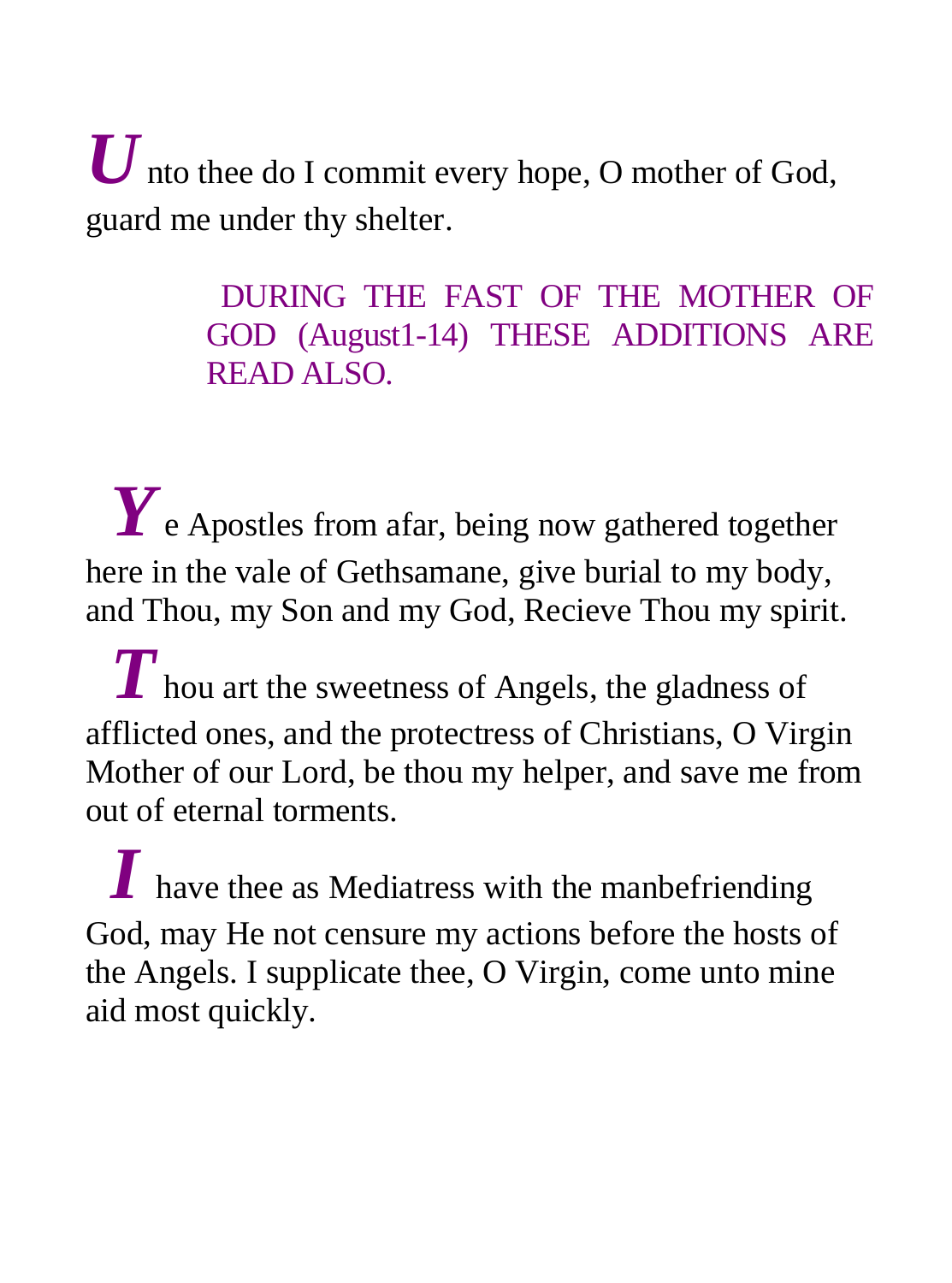$\boldsymbol{T}$  hou art a gold-entwined tower and twelvewall encircled city, a throne besprinkled with sunbeams, a royal chair of the King. O inexplicable wonder! That thou dost milk-feed the Master.

Through the prayers of the holy Fathers, Lord Jesus Christ, have mercy on us. Amen.

# **Prayers before Meals.**

BEFORE BREAKFAST.. .

*T* hrough the prayers of our holy Fathers, Lord Jesus Christ, have mercy on us. Amen.

*O* ur Father who art in heaven. hallowed be Thy Name. Thy kingdom come, thy will be done,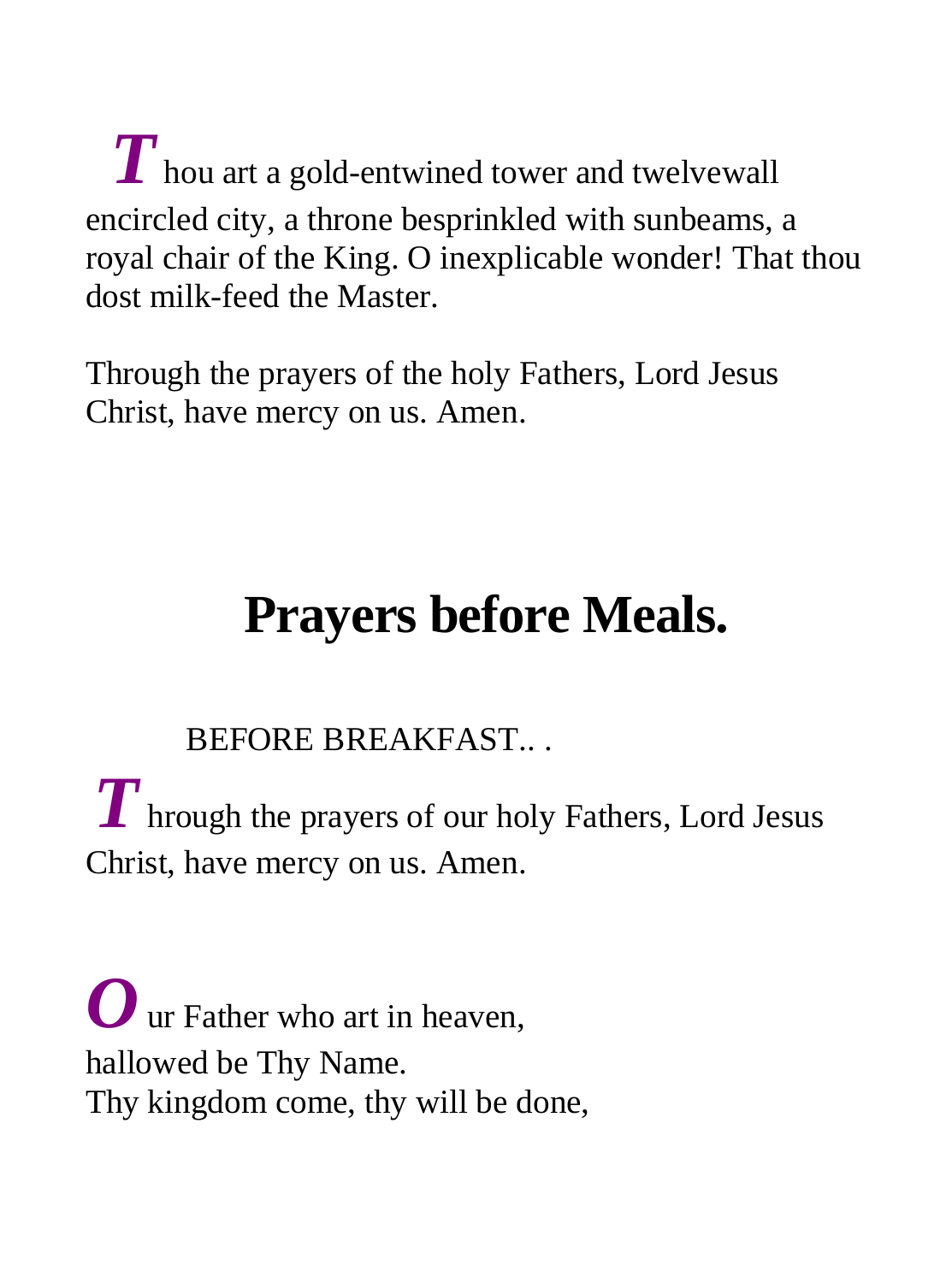on earth as it is in heaven. Give us this day our daily bread, and forgive us our trespasses, as we forgive those who trespass against us. And lead us not into temptation, but deliver us from evil.

Glory to the Father and to the Son and to the Holy Spirit, both now and for ever and until the ages of ages. Amen.

Lord have mercy.(3)

Through the prayers of our holy Fathers, Lord Jesus Christ have mercy on us, and save us. Amen.

*C* hrist our God, bless the food and drink of your servants, for you are holy always, now and forever and to the ages of ages. Amen.

THANKSGIVING AFTER BREAKFAST.

*W* e thank you. Christ our God, for you have satisfied us with earthly gifts. Do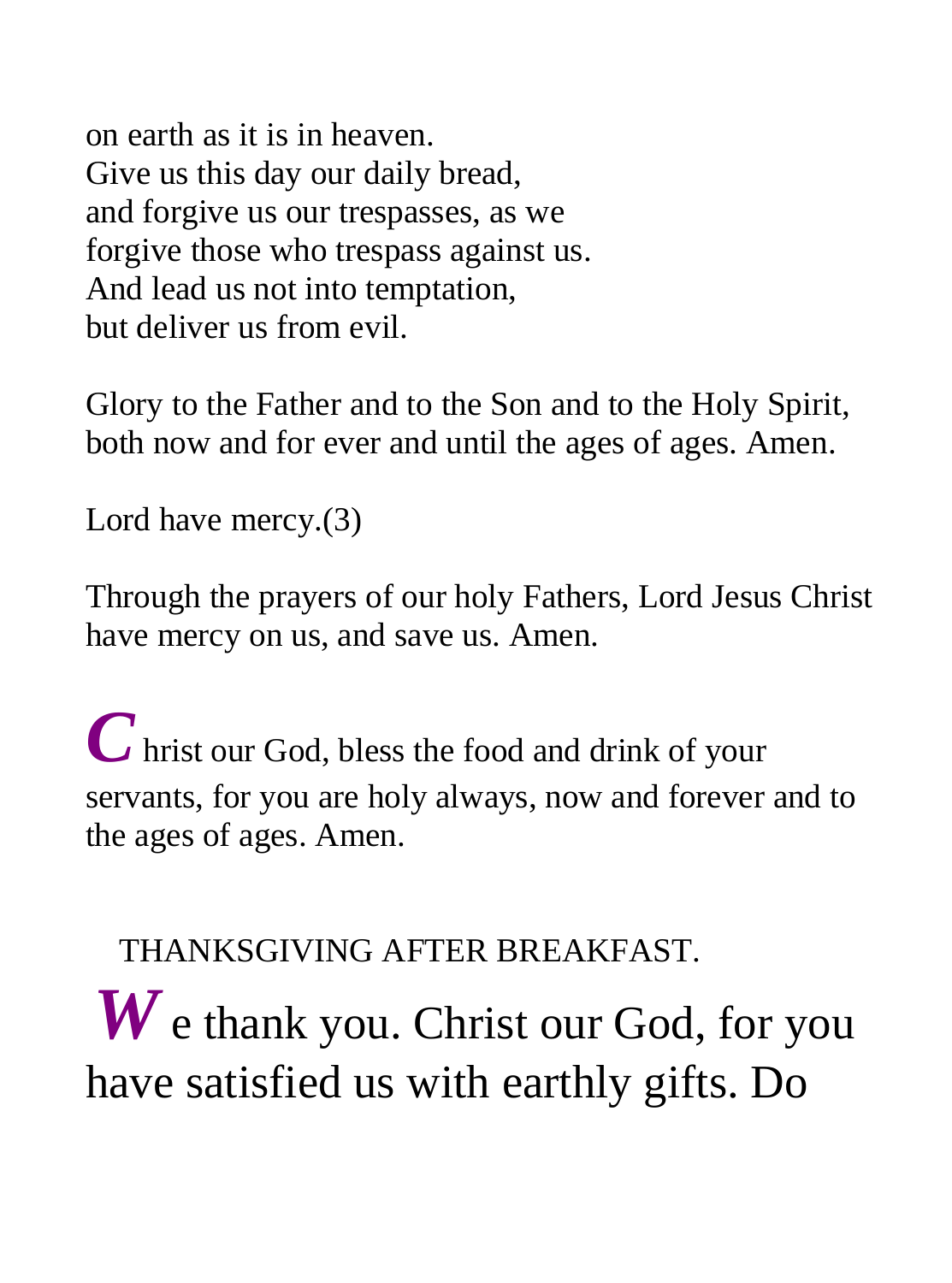not deprive us of your heavenly kingdom, but as you, O Saviour, came among your disciples and gave them peace, come among us also and save us. Amen.

 PRAYERS BEFORE LUNCH. Through the prayers of the holy Fathers, Lord Jesus Christ, have mercy upon us. Amen.

*O* ur Father, who art in heaven, hallowed be Thy Name. Thy kingdom come. Your will be done on earth as it is in heaven. Give us this day our daily bread and forgive us our trespasses, as we forgive those who trespass against us. And lead us not into temptation, but deliver us from evil.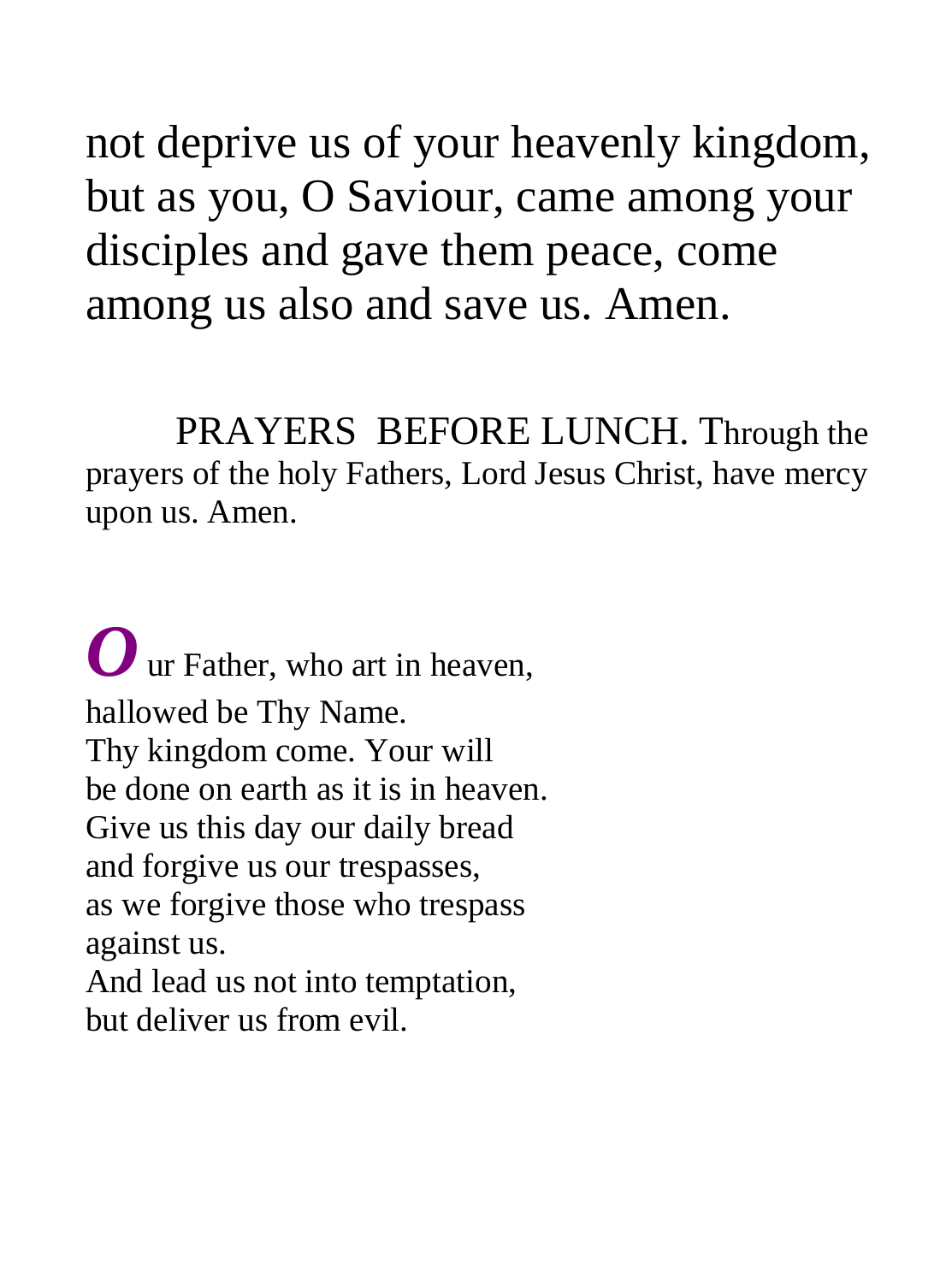Glory to the Father and to the Son and to the Holy Spirit, both now and forever and until the ages of ages. Amen.

Lord have mercy.(3)

Through the prayers of the holy Fathers, Lord Jesus Christ, have mercy on us. Amen.

**C** hrist our God, bless the food and drink of your servants, for you are holy always, now and forever and to the ages of ages. Amen.

#### THANKSGIVING AFTER LUNCH.

*W* e thank you, Christ our God, for you have satisfied us with earthly gifts. Do not deprive us of your heavenly kingdom, but as you, O Saviour, came among your disciples and gave them peace, come among us also and save us.

#### PRAYERS BEFORE DINNER.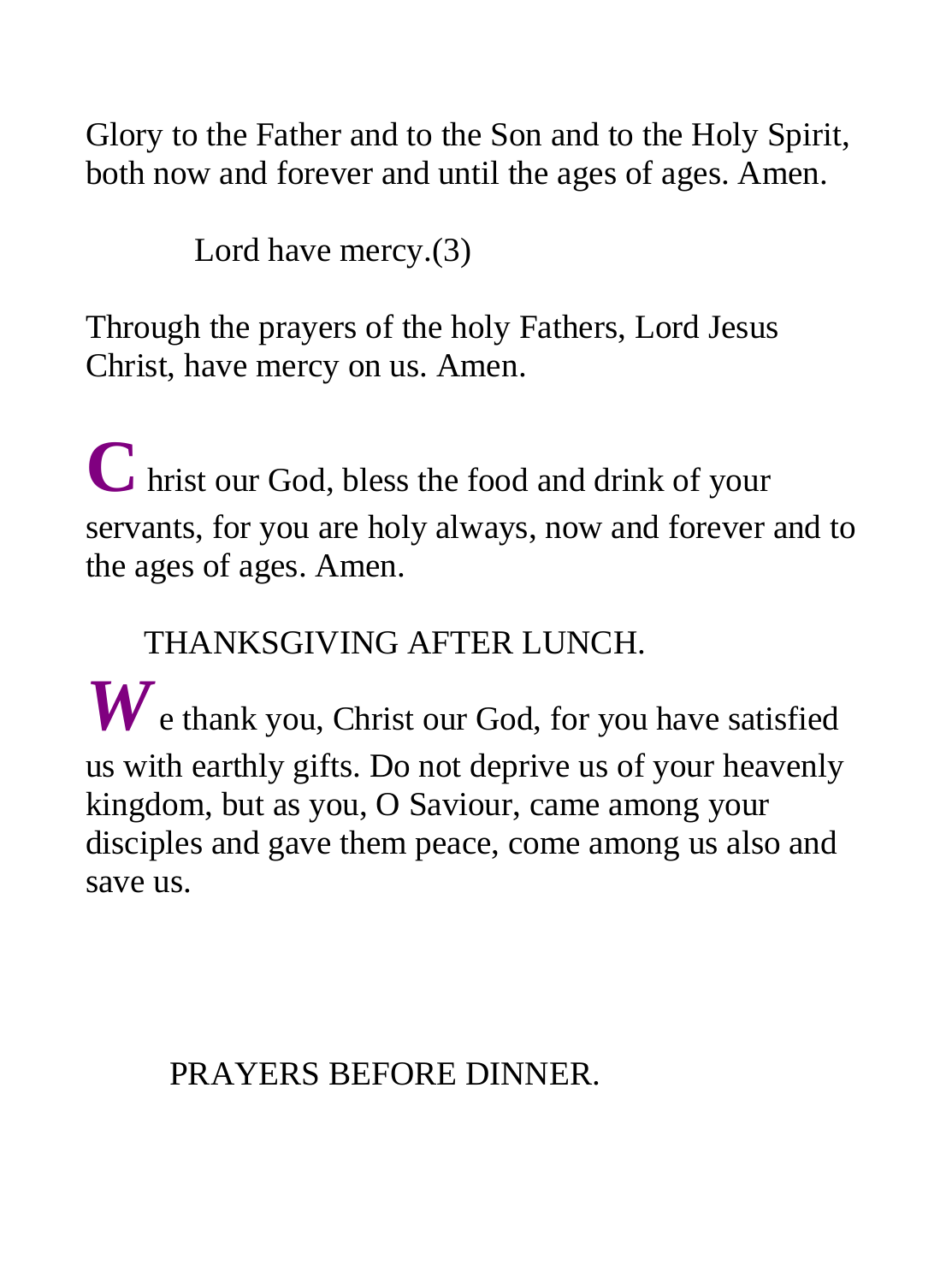*T* he poor shall eat and be satisfied, and they who seek the Lord shall praise him, their hearts shall live to the ages of ages.

 Through the prayers of the holy Fathers, Lord Jesus Christ, have mercy on us. Amen

Glory to the Father and to the Son and to the Holy Spirit, both now and forever and until the ages of ages. Amen.

Lord have mercy(3).

*C* hrist our God, bless the food and the drink of your servants, for you are holy always, now and forever and to the ages of ages. Amen.

 THANKSGIVING AFTER DINNER. Through the prayers of the holy Fathers, Lord Jesus Christ, have mercy on us. Amen.

Glory to the Father and to the Son and to the Holy Spirit, both now and for ever and until the ages of ages. Amen. Lord have mercy (3).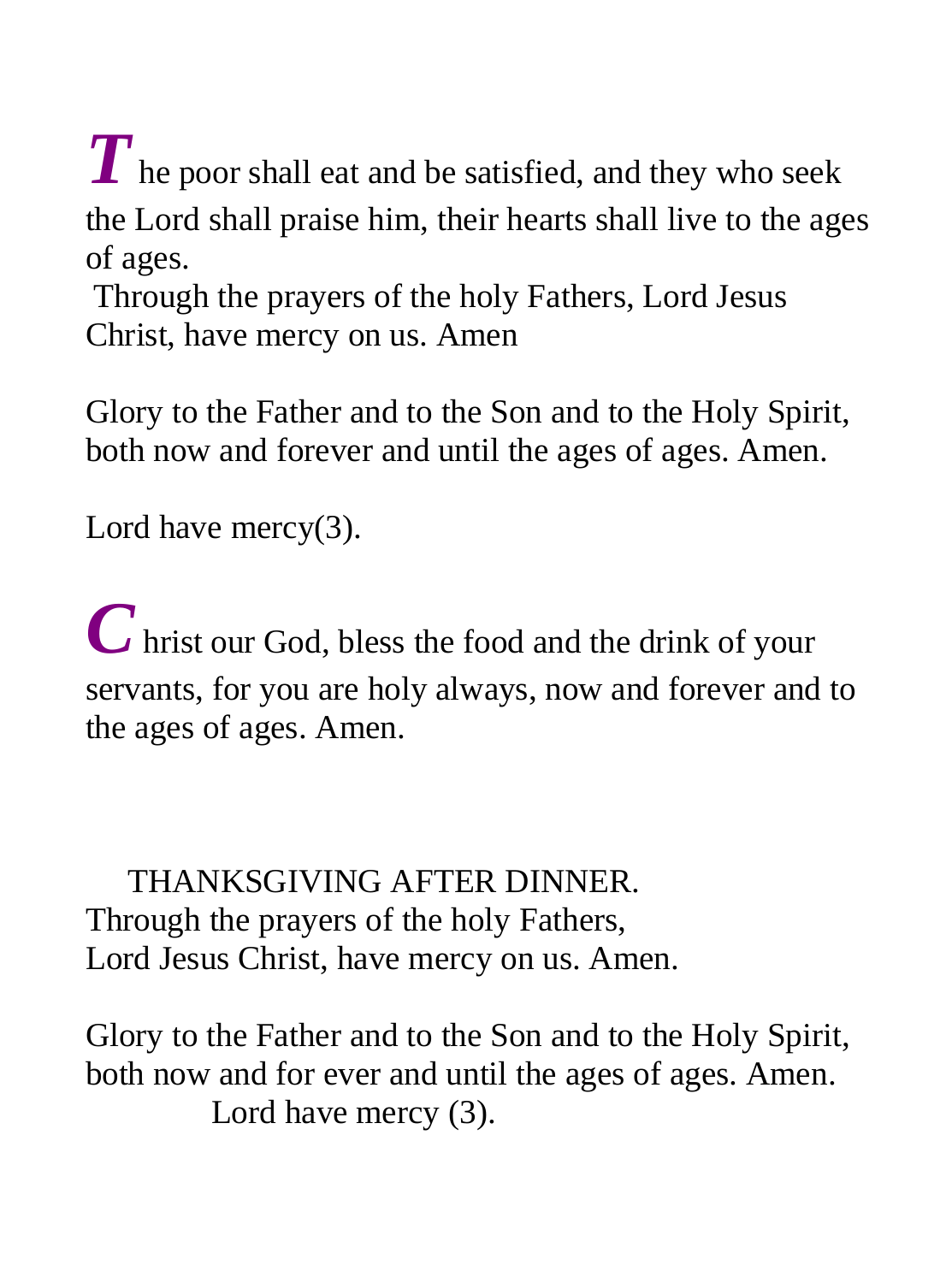*L* ord, you have gladdened our hearts in your creation, and we have rejoiced in the work of your hands. The light of your countenance has shined upon us, Lord. You have gladdened our hearts. We have been satisfied with the good things of the earth.

*B* lessed is God, who has mercy upon us and nourishes us from his bountiful gifts by his grace and love always. We shall sleep in peace and repose in you, for you alone, Lord, have sustained us in hope, now and forever and to the ages of ages. Amen.

# **The Paschal Hours.**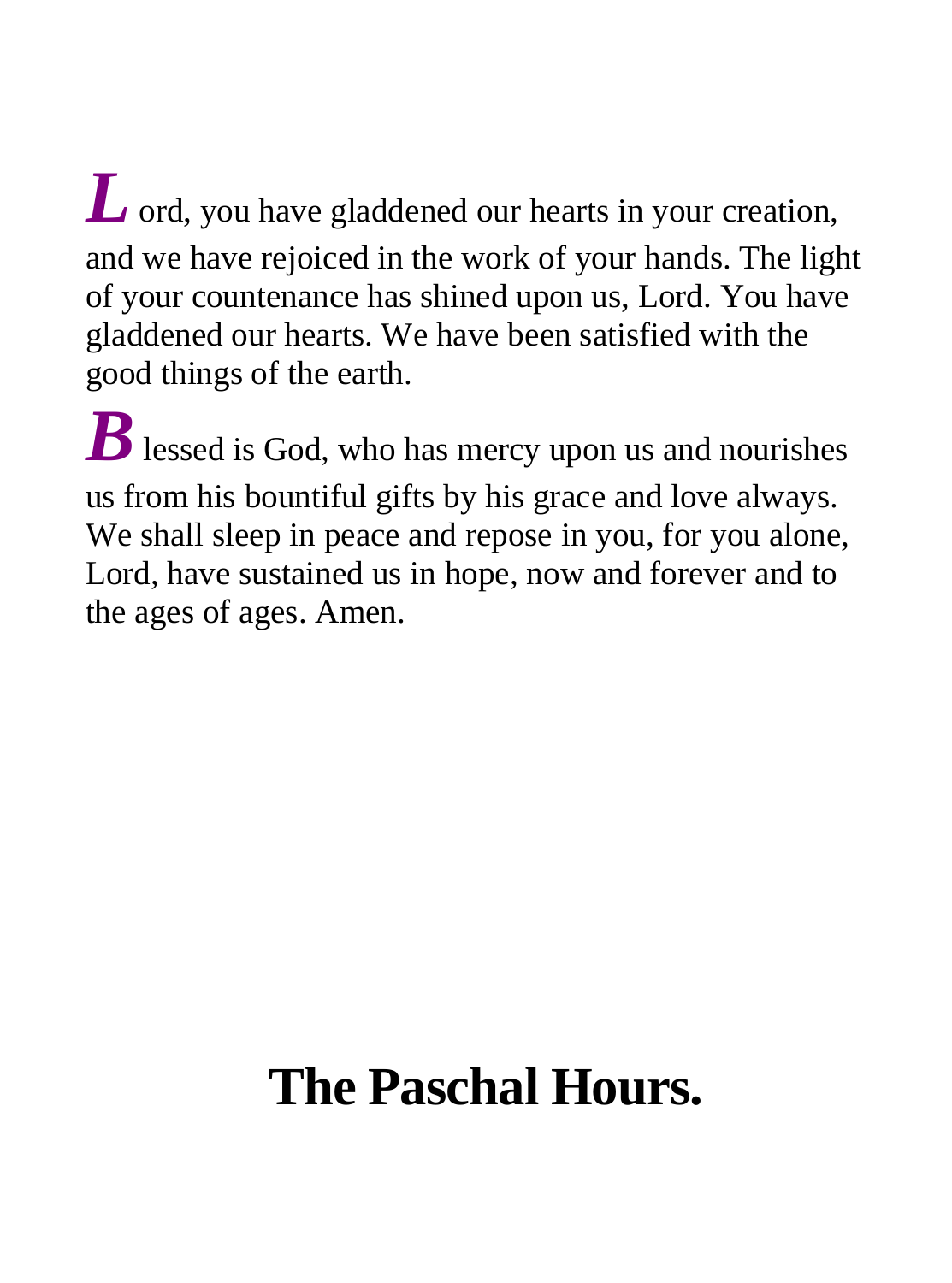[From Easter Sunday until the Saturday of renewal week, in place of morning and evening prayers, compline, and the thanksgiving prayers after communion, the following is read]: -

 To the name of the Father and of the Son and of the Holy Spirit. Amen.

**C** hrist is risen from the dead, by death hath He trampled down death, and on those in the graves hath He bestowed life. (3)

Let us who have beheld the resurrection of Christ worship our holy Lord Jesus, Who is alone without sin. We worship Thy Cross, O Christ, and we praise and glorify Thy holy Resurrection. For Thou art our God, and we know none other beside Thee, and we call upon Thy Name. Come, all ye faithful, let us worship Christ's holy Resurrection, for behold, through the Cross joy hath come to the whole world. Forever blessing the Lord, we praise His Resurrection. He endureth the Cross for us and by death destroyed death. (3)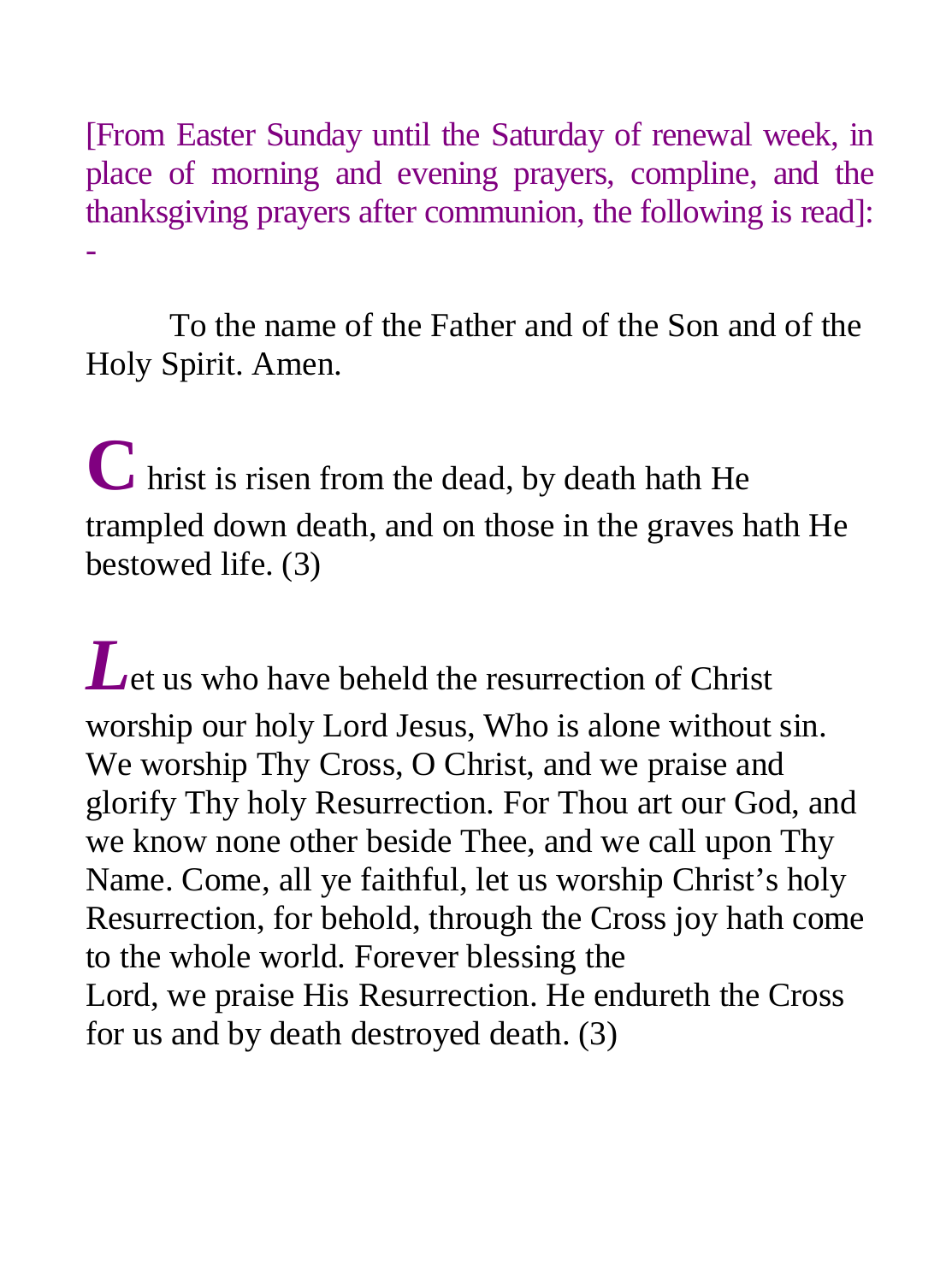*W* hen they who were Mary came, anticipating the dawn, and found the stone rolled away from the sepulchre, they heard from the Angel: Why seek ye among the dead, as though He were mortal man, Him Who abideth in everlasting light? Behold the grave-clothes. Go quickly and proclaim to the world that the Lord is risen, and hath put death to death. For He is the Son of God, Who saveth the race of man.

*T* hough Thou didst descend into the grave, O Immortal One, yet didst Thou destroy the power of Hades, and didst arise as victor, O Christ God, calling to the myrrh-bearing women. Rejoice, and giving peace unto Thine Apostles, O Thou Who dost grant resurrection to the fallen.

*I* n the grave bodily, in Hades with thy soul, though Thou wast God, in Paradise with the thief, and on the Throne with the Father and the Spirit wast Thou who fillest all things, O Christ the Uncircumscribable.

Glory to the Father…..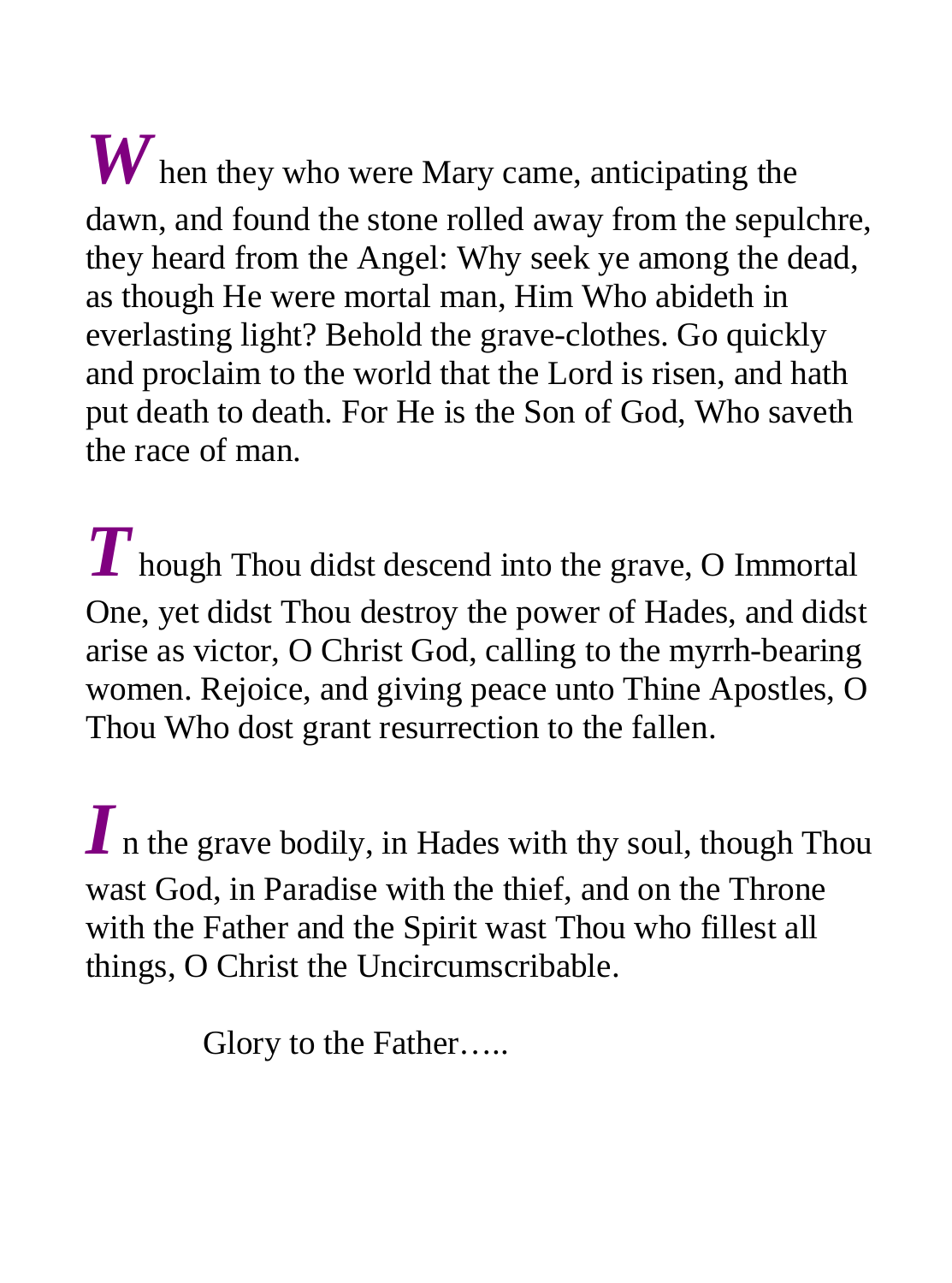*H* ow life-giving, how much more beautiful than paradise, and truly more resplendent than any royal palace proved Thy grave, the source of our resurrection, O Christ.

Both now……

*R* ejoice, O sanctified and divine tabernacle of the Most High, for through thee, O Theotokos, joy is given to them that cry: Blessed art thou among women, O allimmaculate Lady.

Lord have mercy (40)

Glory to the Father….. Both now…….

*M* ore honourable than the Cherubim, and beyond compare more glorious than the Seraphim, thee who without corruption gavest birth to God the Word, the very Theotokos, thee do we magnify.

Through the prayers of the holy Fathers, Lord Jesus Christ our God, have mercy on us. Amen.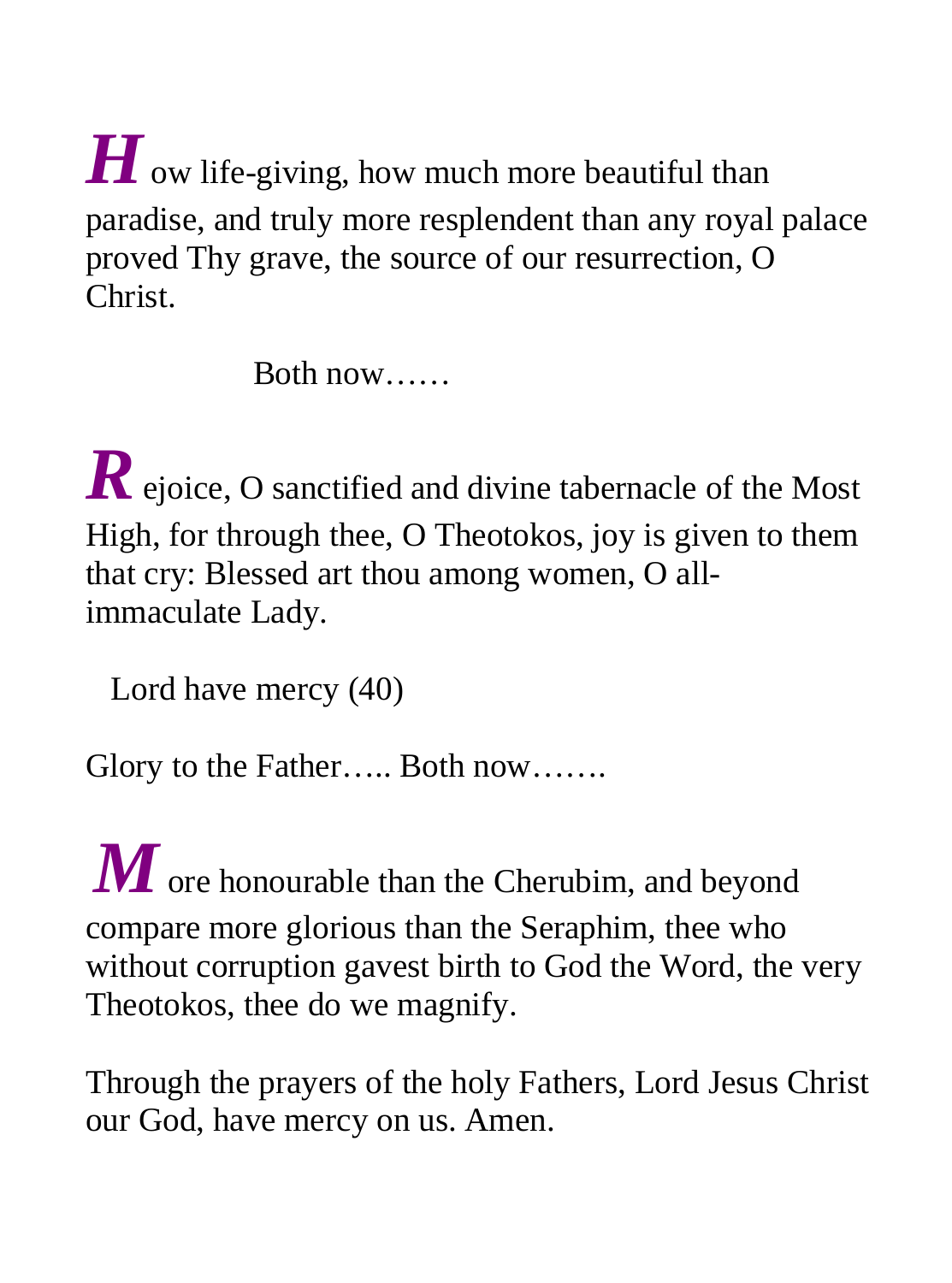## If at Compline we also say the following prayer, if not, proceed with"Christ is risen". . . As set forth below.

A Compline Prayer of St. Basil.

 $\boldsymbol{B}$  lessed art Thou, O Almighty Master, who hast deemed us enlightened the day with the light of the sun and hast illumined the night by the rays of fire, Who hast deemed us worthy to pass through the length of the day and draw nigh to the beginning of the night. Hearken unto our supplication, and that of all of Thy people. Forgive all of us our sins, voluntary and involuntary, accept our evening entreaties, and send down the multitude of Thy mercy and compassions upon Thine inheritance. Encompass us with Thy holy Angels, arm us with the armour of Thy righteousness, surround us with thy truth, protect us by Thy might, deliver us from every grievous circumstance and from every conspiracy of the adversary. And grant unto us that this evening together with the coming night and all the days of our life be perfect, holy, peaceful, sinless, without stumbling and vain imaginings, by the intercessions of the Holy Theotokos and of all the Saints who, from ages past, have been well-pleasing unto Thee. Amen.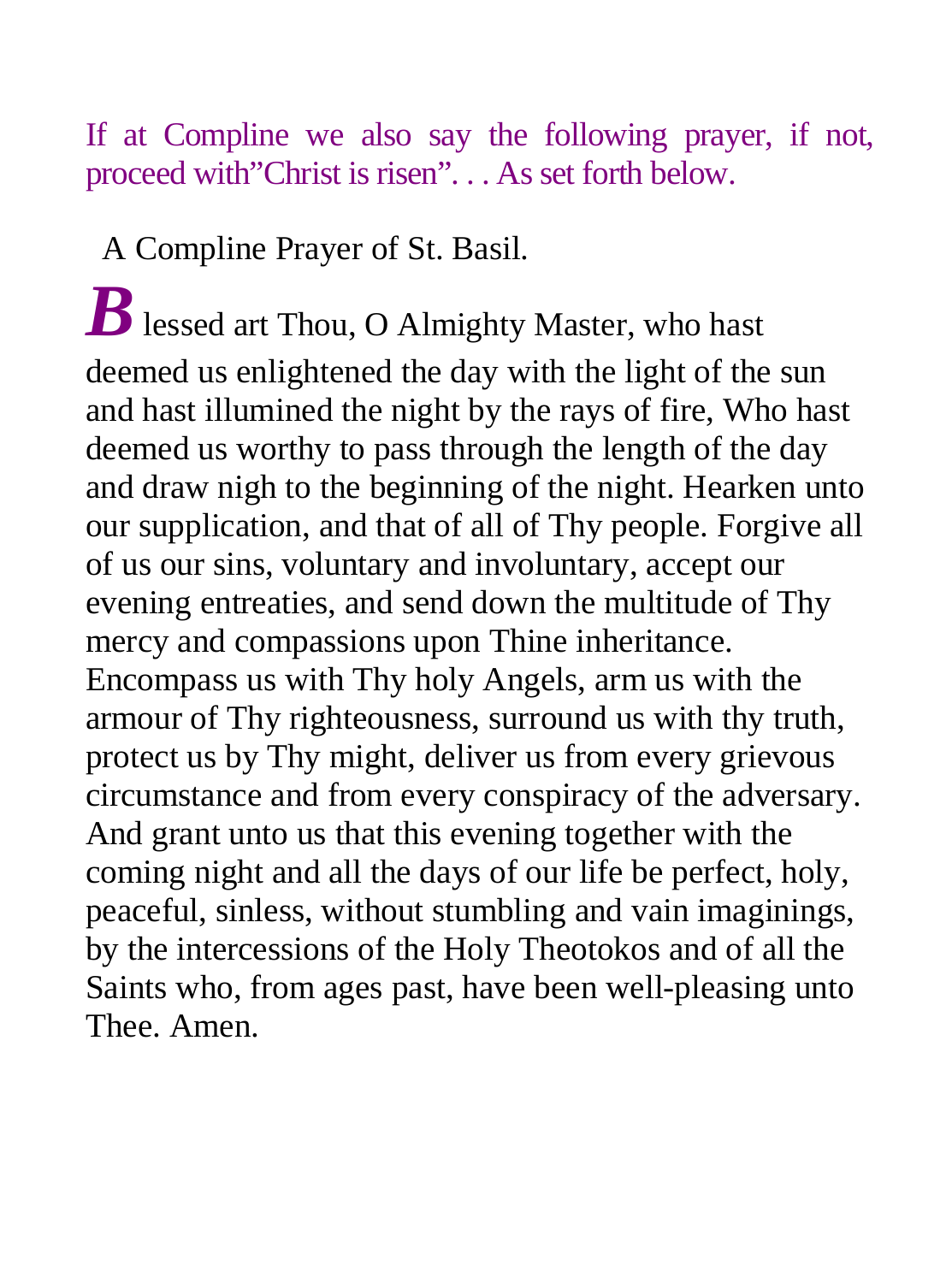*C* hrist is risen from the dead, by death hath He trampled down death, and on those in the graves hath He bestowed life. **(3)** 

Glory to the Father….. Both now…

Lord have mercy. (3)

Through the prayers of the holy Fathers, Lord Jesus Christ, have mercy on us. Amen.

## **The Fasting Periods of the Church.**

Section 1. When we should Abstain.

Fasting Categories.

1.Category A. consists of abstaining, meats and Poultry products.

2.Category B. of Dairy products, (milk, yogurt, cheese  $etc...$ )

3.Category C. of Fish products.

4.Category D. of Wine and oil, includes cuttlefish, calamari, octopus etc…

5.Category E. of strict fasting, no oil in foods, boiled pulses, beans, macaroni etc…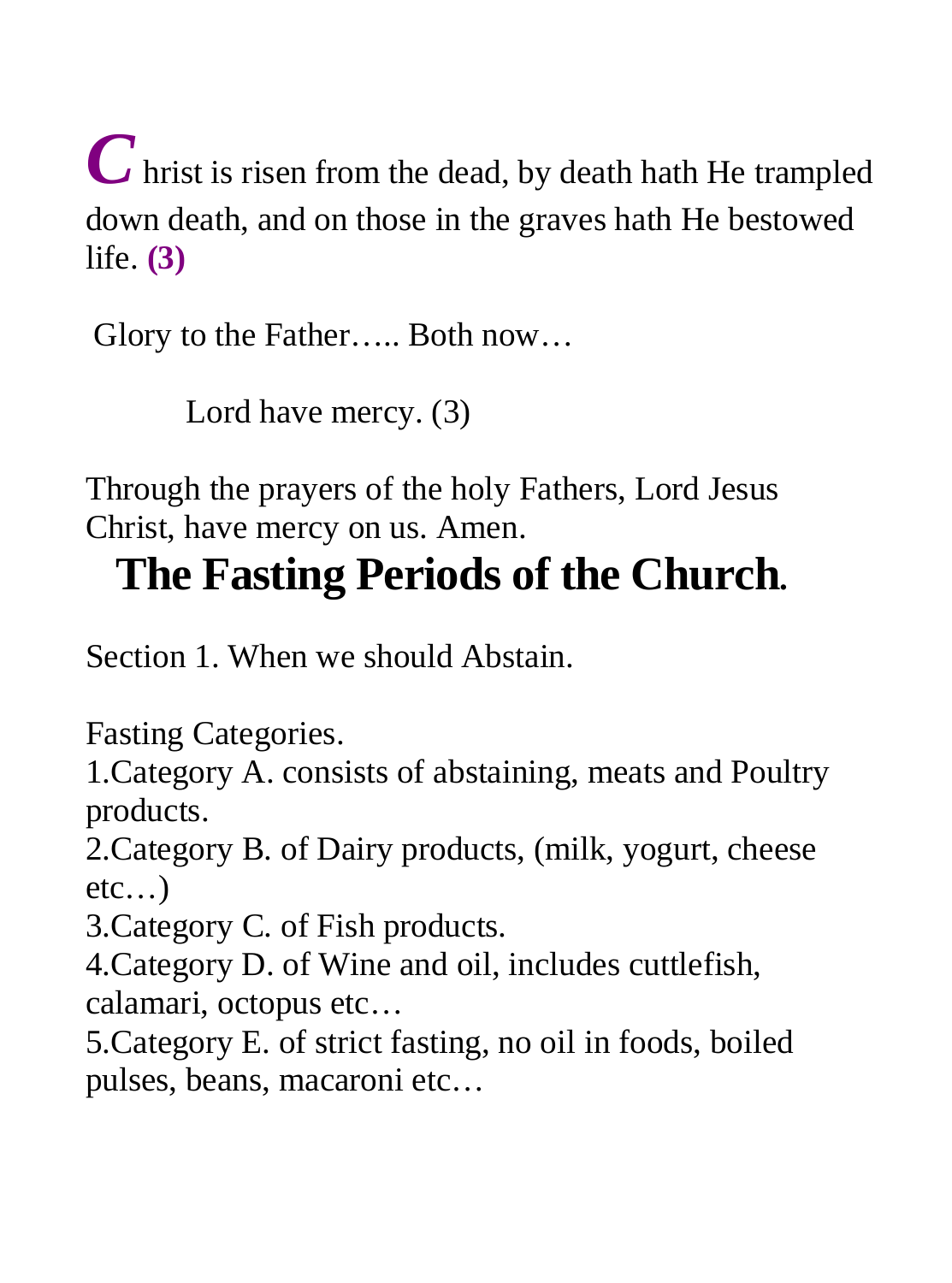The Church has set aside several days in the church calendar in which the faithful must fast.

These are stated below with their fasting category: - Every Wednesday and Friday. (Cat. E). b. Great Lent (from clean Monday till Holy Easter Saturday. )Cat. E. except Saturdays and Sundays which are Cat. D.

c. Apostles Fast. (from the Monday after Sunday of All Saints till 28<sup>th</sup> June. This consists Cat. D. Fasting except sat. And sun. where Cat. C is allowed.

d. The 15 Day fast of the Holy Virgin Mary.  $(1<sup>st</sup>$  August-14<sup>th</sup> August.) Cat. E. Except Sat and Sun. Cat. D.

The 40 day fast Pre-Christmas. (from  $15<sup>th</sup>$  Nov. -  $24<sup>th</sup>$  Dec. The Church states fasting from  $15<sup>th</sup>$  Nov. - !7 Dec. can be Cat. C. Except of course Wednesdays and Fridays. But from 18<sup>th</sup> Dec-23Dec must be Cat. D. f. Strict fasts (Cat. E.) have the following Days unless they fall on a Sat. or Sunday. They become Cat. D: - 5<sup>th</sup> January(Theophany's eve). 29<sup>th</sup> August. (Beheading of St. John the Baptist). 14<sup>th</sup> September. (Holy Cross Day).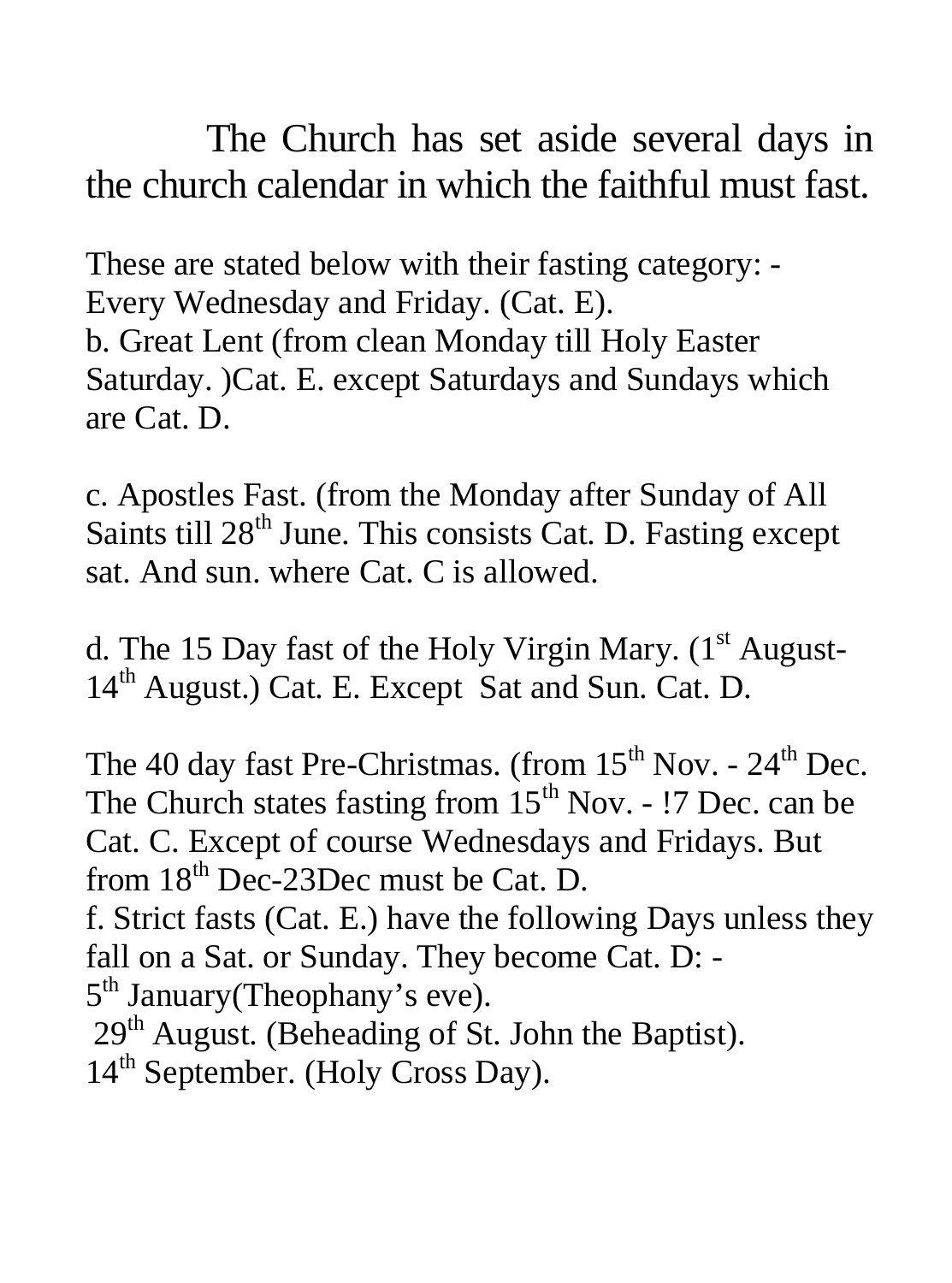Non Fast Days in which fasting is not allowed are in these periods, even if they are Wednesdays and Fridays: -

The Days following Christmas  $(25<sup>th</sup>$  Dec. till  $4<sup>th</sup>$  Jan). First week of Triodion, week following Sunday of Pharisee and the Publican.

The week after Easter (Renewal Week).

The week after Pentecost. (Holy Spirit week).

Two Category Fasts.

 Meatfare week. The week, two weeks before the start of Lent. (Cat. B. Fast). No meat.

Cheesefare week. Last week before Lent. (Cat. C. Fast). No Meat or Dairy products.

 If a Major Feast Day or a Saint's day fall on Fasting Periods, they change to as follows: -

25<sup>th</sup> March, Annunciation day

24<sup>th</sup> June. Birth of the Forerunner.

 $6<sup>th</sup>$  August. Transfiguration day

become Cat. C fasts, fish is allowed.

 Also the following days fish is allowed even if they fall on a Wednesdays or Fridays. (Cat. C. ): -

7th January. Forerunner's gathering.

2<sup>nd</sup> February. Presentation of Christ.

 $29<sup>th</sup>$  June. St.'s Peter and Paul's day.

15<sup>th</sup> August. Dormition of the most, holy Mother, of God.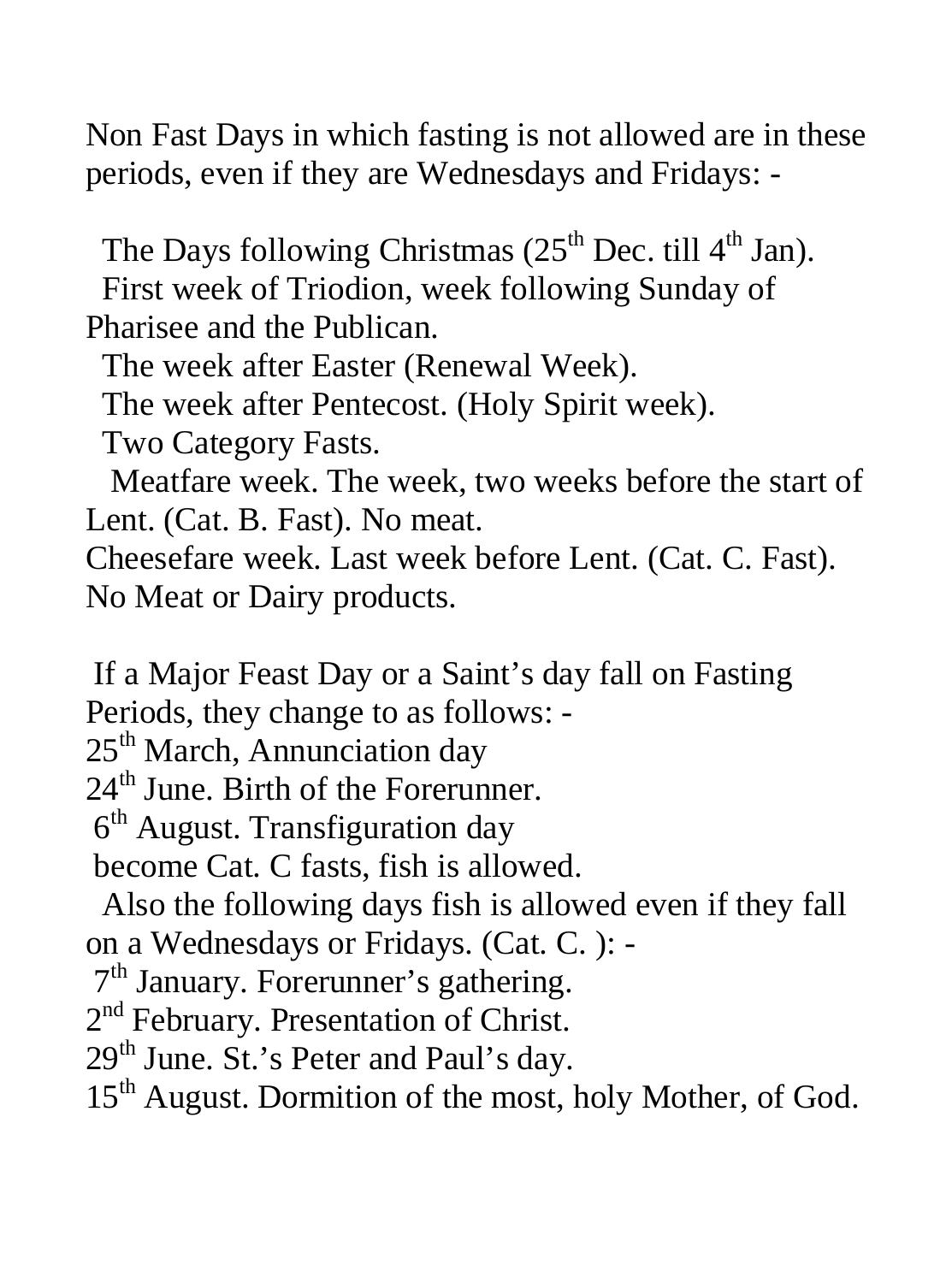8<sup>th</sup> September. Birth of the most holy Mother, of God. 14<sup>th</sup> November. Apostle Phillip.

 $21<sup>st</sup>$  November. The Entry into the temple of the most holy Mother, of God.

And also the Wednesday of Mid-Pentecost.

And the Wednesday before the Ascension of Christ (last day of the feast of Easter), these are also Cat. C.

The following dates become Cat. D. (wine and oil allowed), even if they fall on a Wednesday, a Friday or during fasting periods.

In the Month of: - January,  $11^{th}$ ,  $16^{th}$ ,  $17^{th}$ ,  $20^{th}$ ,  $22^{nd}$ ,  $25^{th}$ ,  $27^{th}$ ,  $30^{th}$ . February,  $8^{th}$ ,  $10^{th}$ ,  $11^{th}$ ,  $17^{th}$ ,  $24^{th}$ . March,  $9<sup>th</sup>$ ,  $26<sup>th</sup>$ . April,  $23^{\text{rd}}$ ,  $25^{\text{th}}$ ,  $30^{\text{th}}$ . May,  $2^{nd}$ ,  $8^{th}$ ,  $15^{th}$ ,  $21st$ ,  $25^{th}$ . June,  $8^{\text{th}}$ ,  $11^{\text{th}}$ ,  $30^{\text{th}}$ . July,  $1^{st}$ ,  $2^{nd}$ ,  $17^{th}$ ,  $20^{th}$ ,  $22^{nd}$ ,  $25^{th}$ ,  $26^{th}$ ,  $27^{th}$ . August:  $31<sup>st</sup>$ . September:  $1^{st}$ , $6^{th}$ , $9^{th}$ ,  $13^{th}$ ,  $20^{th}$ ,  $23^{rd}$ ,  $26^{th}$ . October:  $6^{th}$ ,  $18^{th}$ ,  $23^{rd}$ ,  $26^{th}$ . November:  $1^{st} \cdot 8^{th} \cdot 12^{th} \cdot 13^{th} \cdot 16^{th} \cdot 25^{th} \cdot 30$ . December:  $4^{th}$ ,  $5^{th}$ ,  $6^{th}$ ,  $9^{th}$ ,  $12^{th}$ ,  $15^{th}$ ,  $17^{th}$ ,  $20^{th}$ .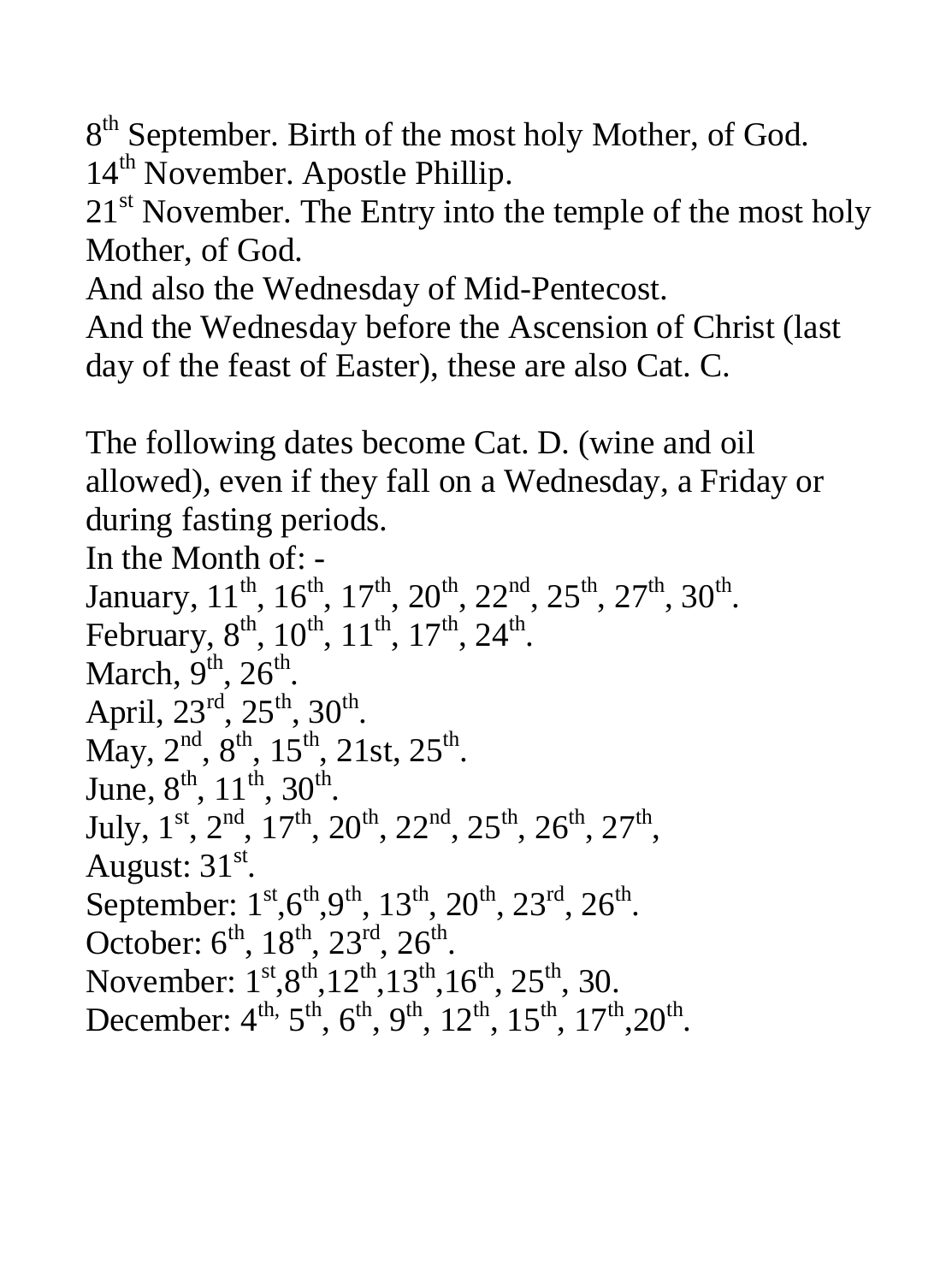All Wednesdays and Fridays in the period of Pentecost become Cat. D. Fasts.

> GLORY BE TO GOD. AMEN.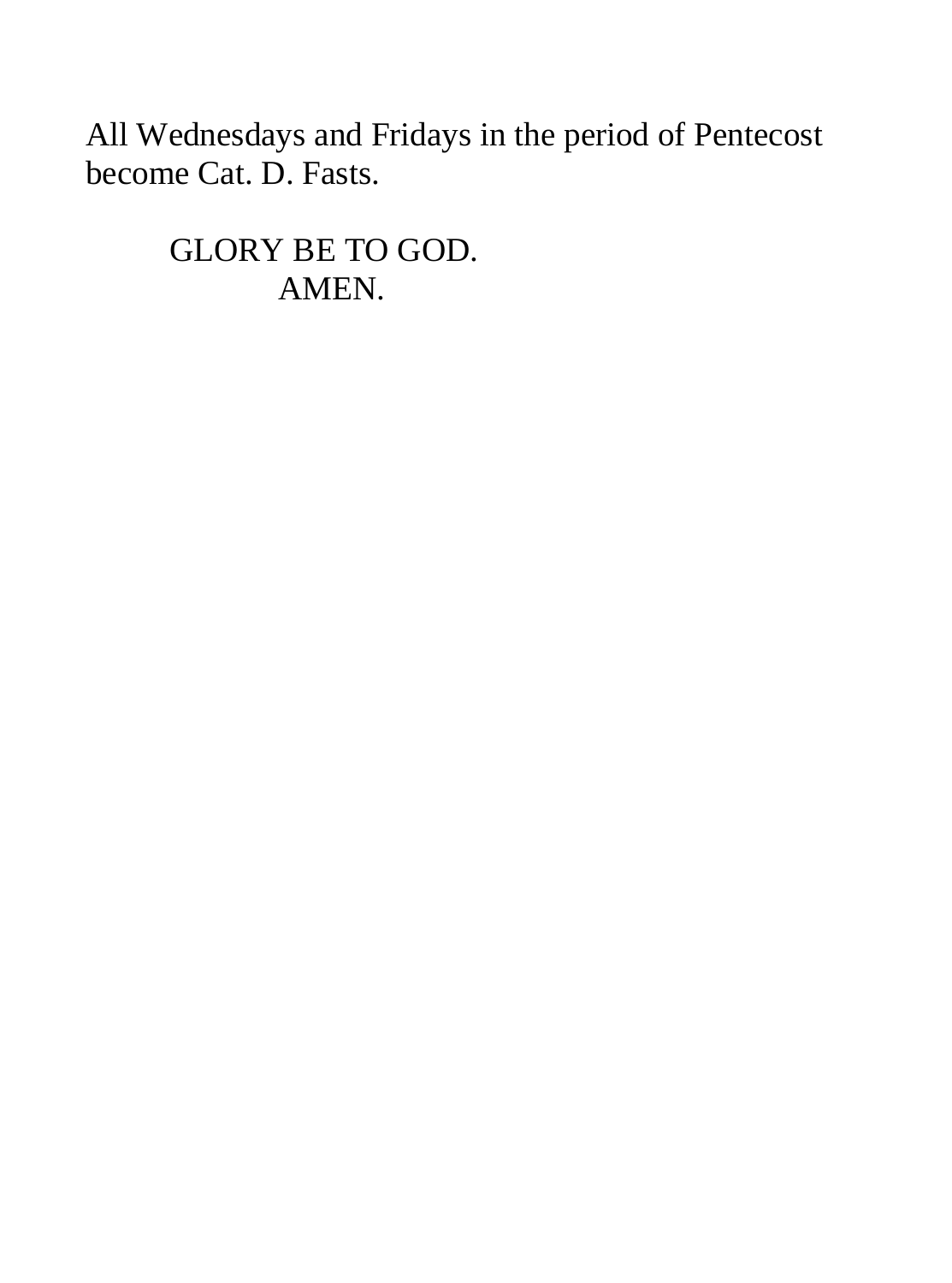





 Son of God Have mercy on us.